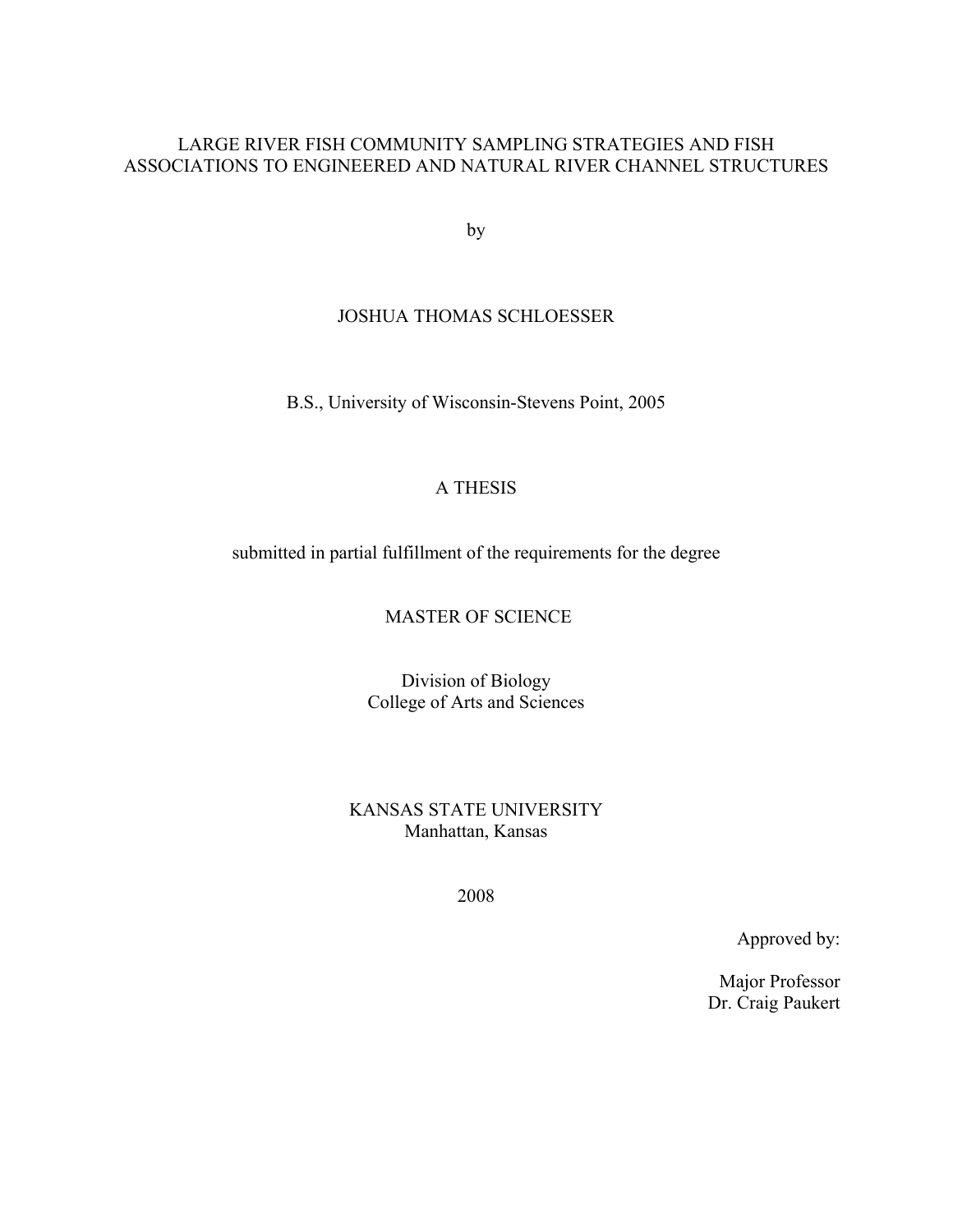# **Abstract**

 I evaluated sampling strategies and the effects of dike structure modifications in the lower Missouri River to better develop sampling and mitigation strategies to protect and enhance native river fishes. Sampling occurred in the lower 1,212 km of the Missouri River during October-June (coldwater season) and June-October (warmwater season) with stationary gill nets (GN), drifted trammel nets (TN), towed otter trawls (OT), and mini fyke nets (MF) from 2003- 2006. We compared probabilities of detection (*p*), variability (coefficient of variation; CV) in catch per unit effort, and lengths for 25 species. Over 80% of adult large-bodied fishes were collected in GN during coldwater, >90% of chub spp. (*Macrhybopsis*) were collected in OT, and >90% of nine small-bodied and juvenile fishes were collected in MF. Trammel nets never had the highest *p* during coldwater, but had the highest or equally high *p* for 85% of adult largebodied fishes during warmwater. Mean CV was lowest with GN for adult large-bodied fishes; chub spp. had the lowest CV in OT. Mean lengths were typically greater in GN and TN. Large river monitoring programs might best achieve the highest *p*, lowest variability, and widest size range of fishes by employing GN and OT during coldwater and TN, OT, and MF during warmwater sampling periods. We also compared fish community composition and the probability an un-notched and notched dike structure and channel sand bar (referred to as channel structures) was occupied by various fish species. Few differences in species richness and diversity were evident among channel structures. Notching a dike structure had no effect on proportional abundance for any habitat guild. Catch per unit effort (CPUE) was greater at notched dikes for only three (lake sturgeon *Acipenser fulvescens*, paddlefish *Polyodon spathula*, and shovelnose sturgeon *Scaphirhynchus platorynchus*) of 12 great river species. Occupancy at notched dikes increased for blue catfish *Ictalurus furcatus* and decreased for blue sucker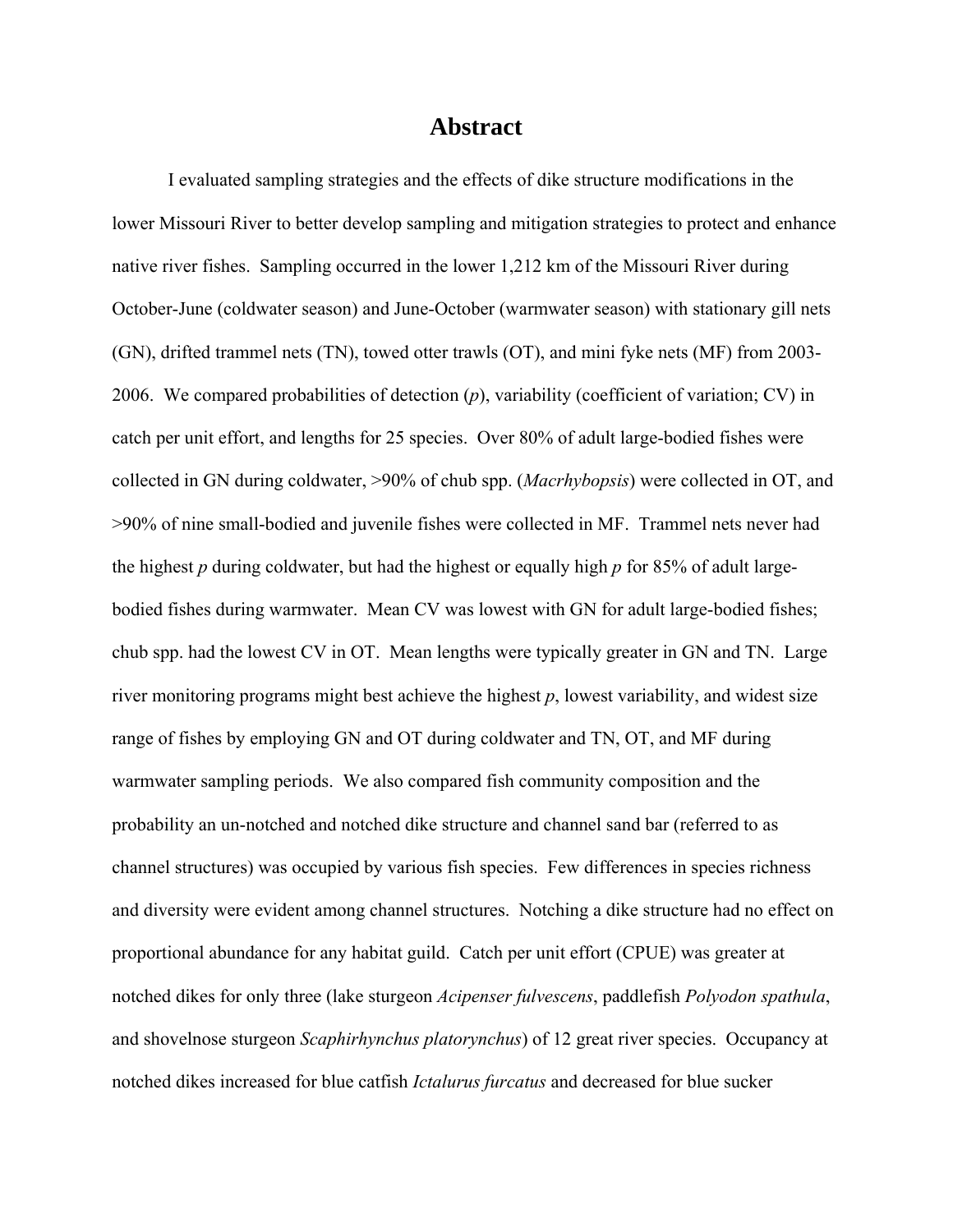*Cycleptus elongatus*, but did not differ for 17 (81%) other species. No distinct increase in occupancy at natural channel sand bars compared to engineered dike structures was evident. Mean CPUE was higher in dike structures than channel sand bars for four great river species (goldeye *Hiodon alosoides*, lake sturgeon, paddlefish, and shortnose gar *Lepisosteus platostomus*), but did not differ for ten. Our results suggest dike structures may provide necessary habitats for many fluvial species when compared to channel sand bars, but notching did not increase abundance or occupancy of most native Missouri River fishes.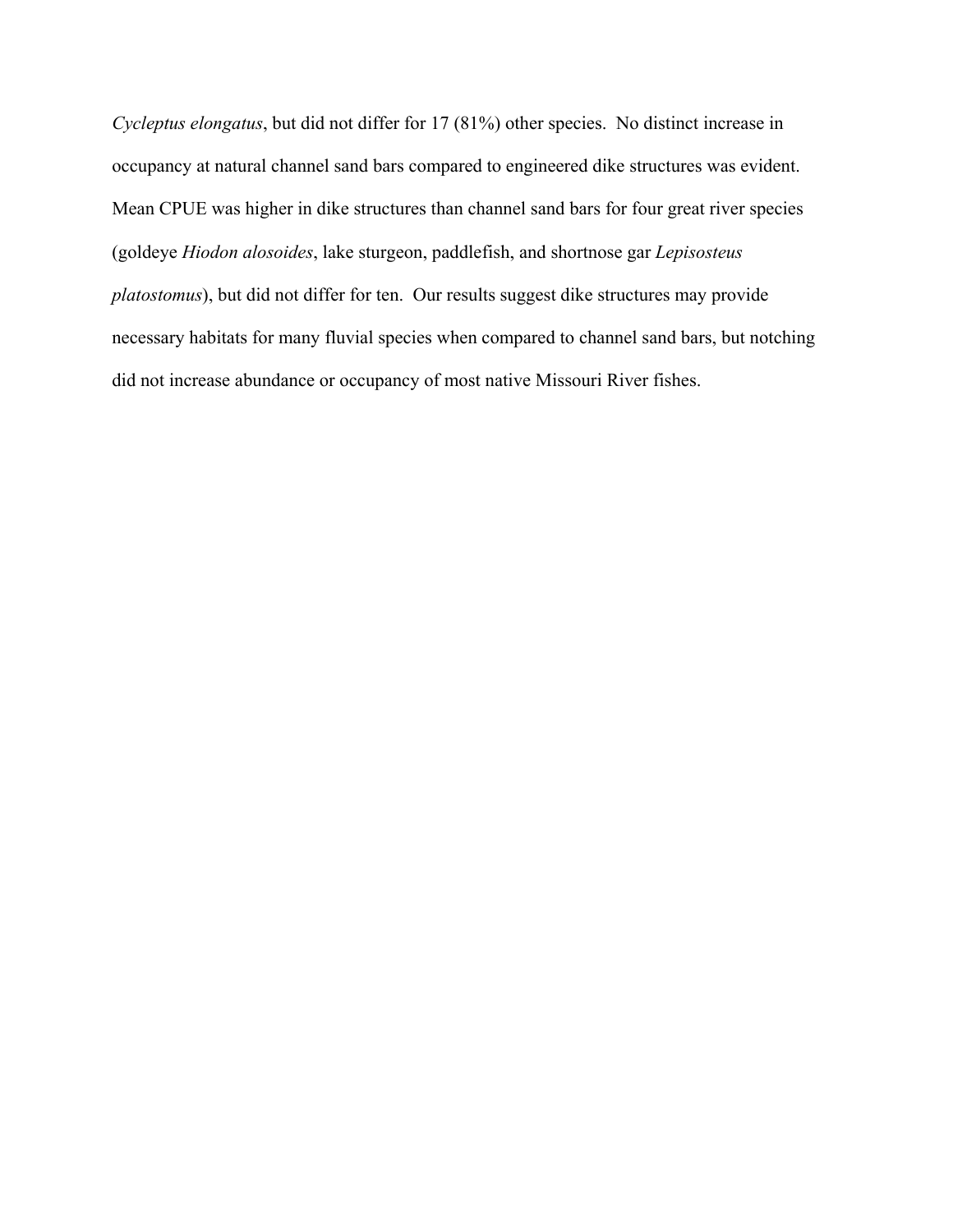| CHAPTER 1 – Detectability and sampling variability in four gears used to collect fishes<br>in the Missouri River: implications for large river monitoring programs 1 |
|----------------------------------------------------------------------------------------------------------------------------------------------------------------------|
|                                                                                                                                                                      |
|                                                                                                                                                                      |
|                                                                                                                                                                      |
|                                                                                                                                                                      |
|                                                                                                                                                                      |
|                                                                                                                                                                      |
|                                                                                                                                                                      |
|                                                                                                                                                                      |
|                                                                                                                                                                      |
|                                                                                                                                                                      |
|                                                                                                                                                                      |
|                                                                                                                                                                      |
|                                                                                                                                                                      |
| CHAPTER 2 – Fish associations with engineered and natural channel structures in a<br>large river: implications for modified dike structures 40                       |
|                                                                                                                                                                      |
|                                                                                                                                                                      |

# **Table of Contents**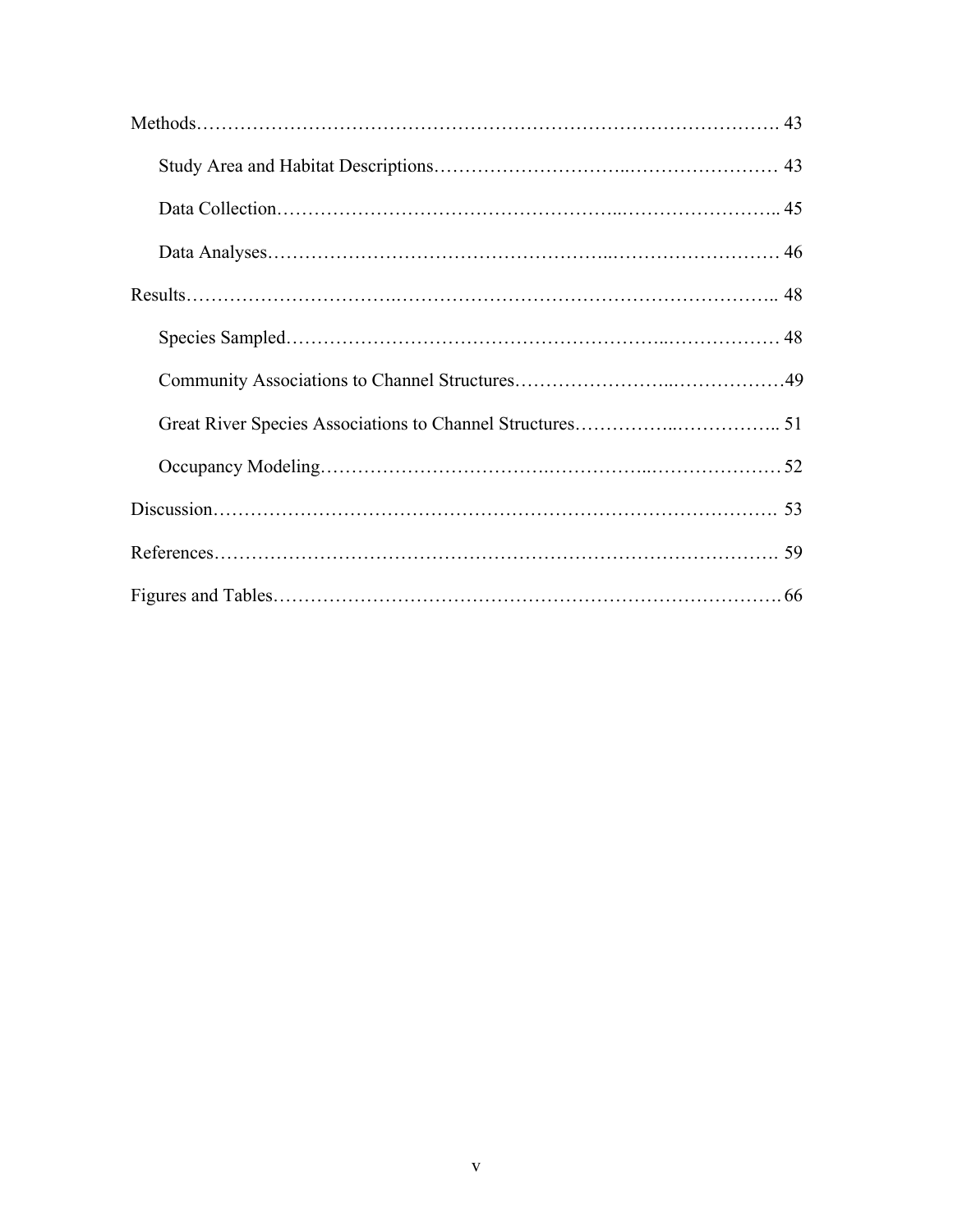# **List of Figures**

| <b>Figure</b> |                                                                                                                                                                                                                                                                                                                                                                                                                                                                               | Page |
|---------------|-------------------------------------------------------------------------------------------------------------------------------------------------------------------------------------------------------------------------------------------------------------------------------------------------------------------------------------------------------------------------------------------------------------------------------------------------------------------------------|------|
| 1.1:          | Drainage basin of the Missouri River and the study area highlighted from the<br>Lower Ponca Bend at Sioux City, Iowa (rkm 1 212), to the confluence of the<br>Mississippi River (rkm 0) at St. Louis, Missouri.                                                                                                                                                                                                                                                               | 29   |
| 1.2:          | Probability of detection $(p)$ by gear type for large-bodied fishes during the<br>coldwater (1 October to 30 June) and warmwater (1 July to 31 October)<br>seasons from 2003-2006 in the Lower Missouri River (rkm 0-1 212). Adult<br>(A) and juvenile (J) fishes were determine by length at maturity.                                                                                                                                                                       | 30   |
| 1.3:          | Probability of detection $(p)$ by gear type for small-bodied fishes during the<br>coldwater (1 October to 30 June) and warmwater (1 July to 31 October)<br>seasons from 2003-2006 in the Lower Missouri River (rkm 0-1 212).                                                                                                                                                                                                                                                  | 31   |
| 1.4:          | Box plots representing the $10th$ percentile, lower quartile, median, upper<br>quartile, and 90 <sup>th</sup> percentile of length (mm) distributions for large-bodied<br>fishes caught in three gear types during the coldwater (1 October to 30 June)<br>and warmwater (1 July to 31 October) seasons.                                                                                                                                                                      | 32   |
| 1.5:          | Box plots representing the $10th$ percentile, lower quartile, median, upper<br>quartile, and 90 <sup>th</sup> percentile of length (mm) distributions for small-bodied<br>fishes caught in three gear types during the coldwater (1 October to 30 June)<br>and warmwater (1 July to 31 October) seasons.                                                                                                                                                                      | 33   |
| 2.1:          | Mean Shannon Weiner fish diversity (H') and species richness for fish<br>collected in gill nets, trammel nets, otter trawls, and mini fyke nets at five<br>channel structures (un-notched L-dike, notched L-dike, un-notched wing dike,<br>notched wing dike, and channel sand bar) during the coldwater (1 October to<br>30 June) and warmwater seasons (1 July to 31 October) in the channelized<br>Missouri River from 2003-2006. Error bars represent one standard error. | 67   |
| 2.2:          | Proportion of fish caught that were classified as great river species (see Table<br>2.1) and by habitat guild at five channel structures with gill nets, trammel nets,<br>and otter trawls during the coldwater season (1 October to 30 June) in the<br>channelized Missouri River from 2003-2006. Error bars represent one<br>standard error.                                                                                                                                | 68   |
| 2.3:          | Proportion of fish caught that were classified as great river species (see Table<br>2.1) and by habitat guild at five channel structures with trammel nets, otter<br>trawls, and mini fyke nets during the warmwater season (1 July to 31 October)<br>in the channelized Missouri River from 2003-2006. Error bars represent one<br>standard error.                                                                                                                           | 69   |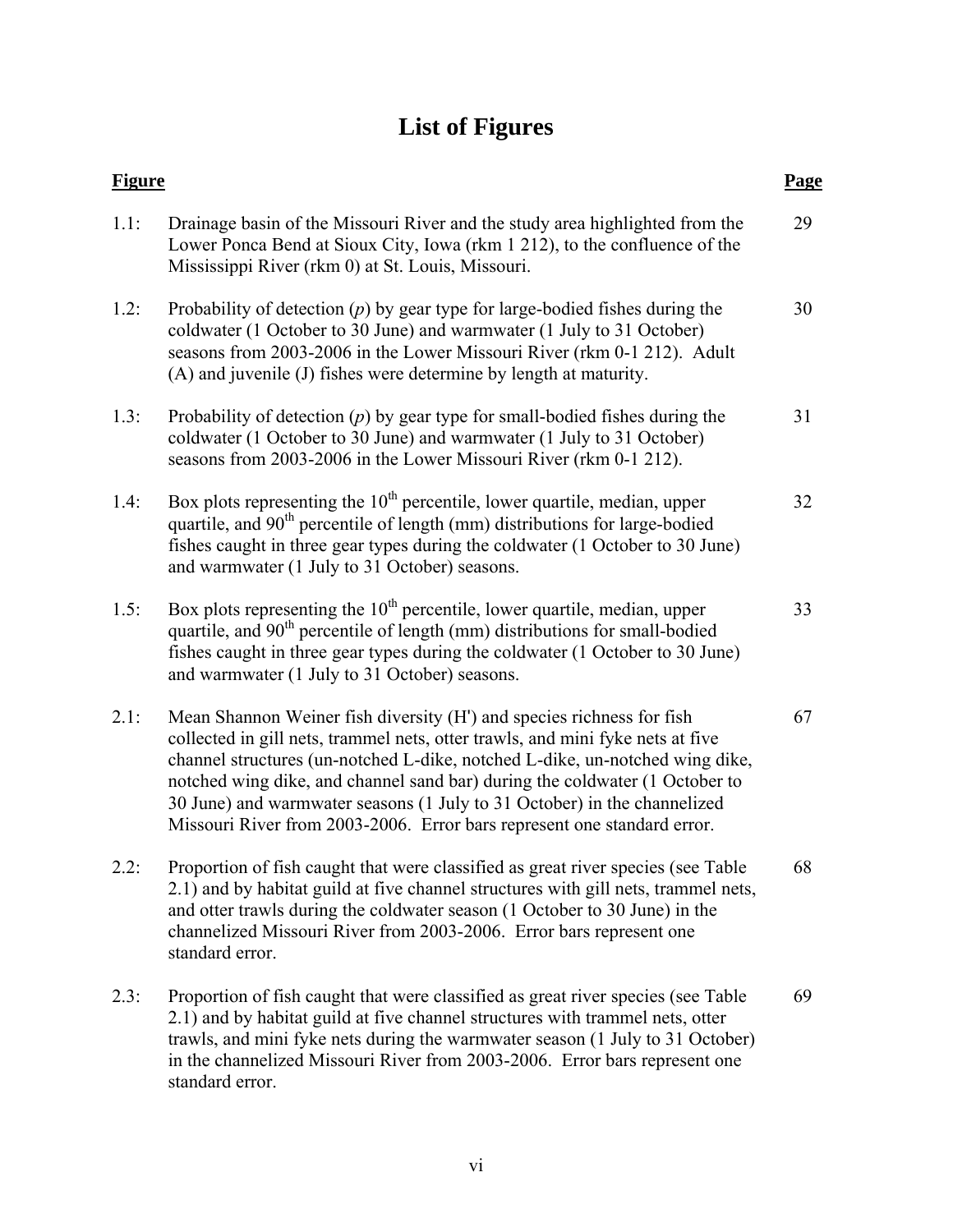### **Figure Page**

| 2.4: | Catch per unit effort (CPUE) of great river species at five channel structures   | 70 |
|------|----------------------------------------------------------------------------------|----|
|      | in the channelized Missouri River from 2003-2006. Catch per unit effort was      |    |
|      | represented by the gear and season with the highest overall CPUE. Coldwater      |    |
|      | season (1 October to 30 June) gill nets were used for goldeye, lake sturgeon,    |    |
|      | pallid sturgeon, shortnose gar, and shovelnose sturgeon; trammel nets for        |    |
|      | skipjack herring; and otter trawls for paddlefish and speckled chub.             |    |
|      | Warmwater season (1 July to 31 October) trammel nets were used for blue          |    |
|      | sucker; otter trawls for blue catfish, channel shiner, mooneye, and silver chub; |    |
|      | and mini fyke nets for river shiner. Linear contrasts listed in parenthesis      |    |
|      | indicate if structure type (i.e., L-dike, wing dike, or channel sand bar) and    |    |
|      | notching of a dike affected CPUE. Error bars represent one standard error.       |    |
| 2.5: | Probability of detecting Missouri River fishes with four gear types during the   | 71 |
|      | coldwater (1 October to 30 June) and warmwater seasons (1 July to 31             |    |

Shovelnose St. = shovelnose sturgeon. 2.6: The probability that a channel structure was occupied by a Missouri River fish 72 species during the coldwater (1 October to 30 June) and warmwater seasons (1 July to 31 October) from 2003-2006. Error bars represent 95% confidence intervals. Occupancy estimates near 1 or 0 had no confidence intervals

October) from 2003-2006. Error bars represent 95% confidence intervals.

because models were unable to converge on a solution, but the actual proportion of all sites occupied was near or at the upper or lower probability bounds. Shovelnose St. = shovelnose sturgeon.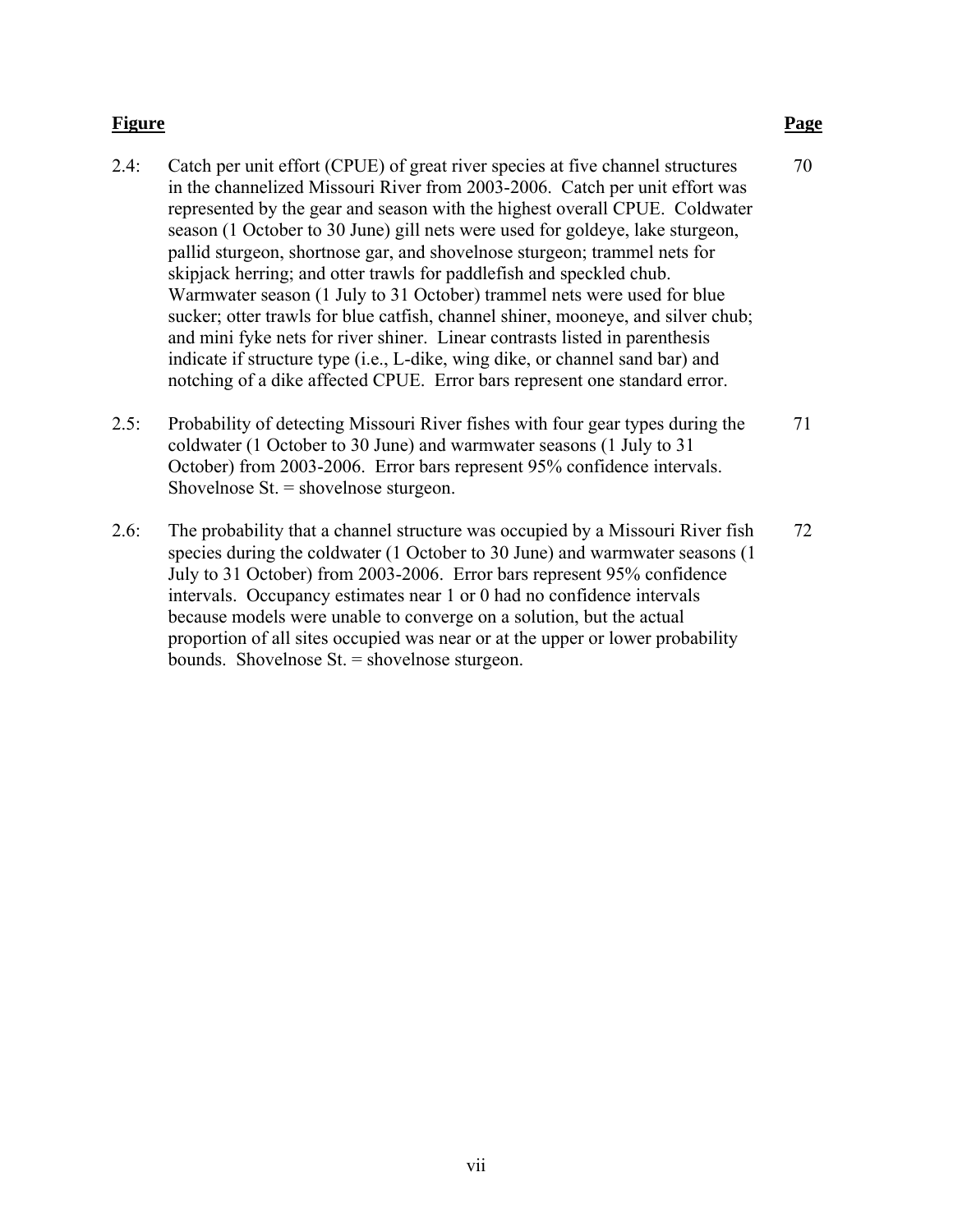# **List of Tables**

| <b>Table</b> |                                                                                                                                                                                                                                                                                                                                                                                                                                                                                                                                                                                                                                                                        | <u>Page</u> |
|--------------|------------------------------------------------------------------------------------------------------------------------------------------------------------------------------------------------------------------------------------------------------------------------------------------------------------------------------------------------------------------------------------------------------------------------------------------------------------------------------------------------------------------------------------------------------------------------------------------------------------------------------------------------------------------------|-------------|
| 1.1:         | Fish species included in all analyses with the maturity length (mm; total<br>length (TL) or fork length (FL)) used to separate adult large-bodied fish from<br>juveniles in the Missouri River (rkm 0-1 212) during 2003-2006.                                                                                                                                                                                                                                                                                                                                                                                                                                         | 34          |
| 1.2:         | Number of samples in each habitat by season and gear type in the Missouri<br>River (rkm 0-1 212) during 2003-2006.                                                                                                                                                                                                                                                                                                                                                                                                                                                                                                                                                     | 35          |
| 1.3:         | Total number of individuals and the percent of total catch (in parentheses) by<br>gear type for each species in the Missouri River (rkm 0-1 212) during 2003-<br>2006. Four letter species codes are listed in Table 1.1.                                                                                                                                                                                                                                                                                                                                                                                                                                              | 36          |
| 1.4:         | $\Delta AIC$ values and number of parameters $(K)$ for occupancy models used to<br>determine model support for probability of detection $(p)$ by gear type or gear<br>and habitat. Bolded values represent best fit model(s) and species codes are in<br>Table 1.1.                                                                                                                                                                                                                                                                                                                                                                                                    | 37          |
| 1.5:         | Mean coefficient of variation (CV) of catch per unit effort for three gears<br>during two seasons. Analysis of covariance (ANCOVA) was used to<br>determine if mean CV differed by gear type for each season with habitat as a<br>covariate. Four letter species codes are listed in Table 1.1.                                                                                                                                                                                                                                                                                                                                                                        | 38          |
| 1.6:         | Mean length of Missouri River fishes by season and gear type collected at rkm<br>0-1 212 during 2003-2006. Analysis of variance (ANOVA) was used to<br>determine if mean length differed among gear types. Species codes are listed<br>in Table 1.1.                                                                                                                                                                                                                                                                                                                                                                                                                   | 39          |
| 2.1:         | Missouri River fishes and their status as a great river species $(X)$ and habitat<br>guild (FD=fluvial dependent, FS=fluvial specialist, MG=macrohabitat<br>generalist). Percent composition for each species caught with four gear types<br>in the channelized Missouri River during the coldwater season (1 October to<br>30 June) and warmwater season (1 July to 31 October; listed in parenthesis)<br>from 2003-2006. There were a total of 26,045, 4,614, 4,686, 13,387, 27,780,<br>and 96,154 fish caught in gill nets, coldwater trammel nets, warmwater<br>trammel nets, coldwater otter trawls, warmwater otter trawls, and mini fyke<br>nets, respectively. | 73          |
| 2.2:         | Number of samples taken at five channel structures with four gear types<br>during the coldwater and warmwater season in the lower Missouri River<br>2003-2006.                                                                                                                                                                                                                                                                                                                                                                                                                                                                                                         | 76          |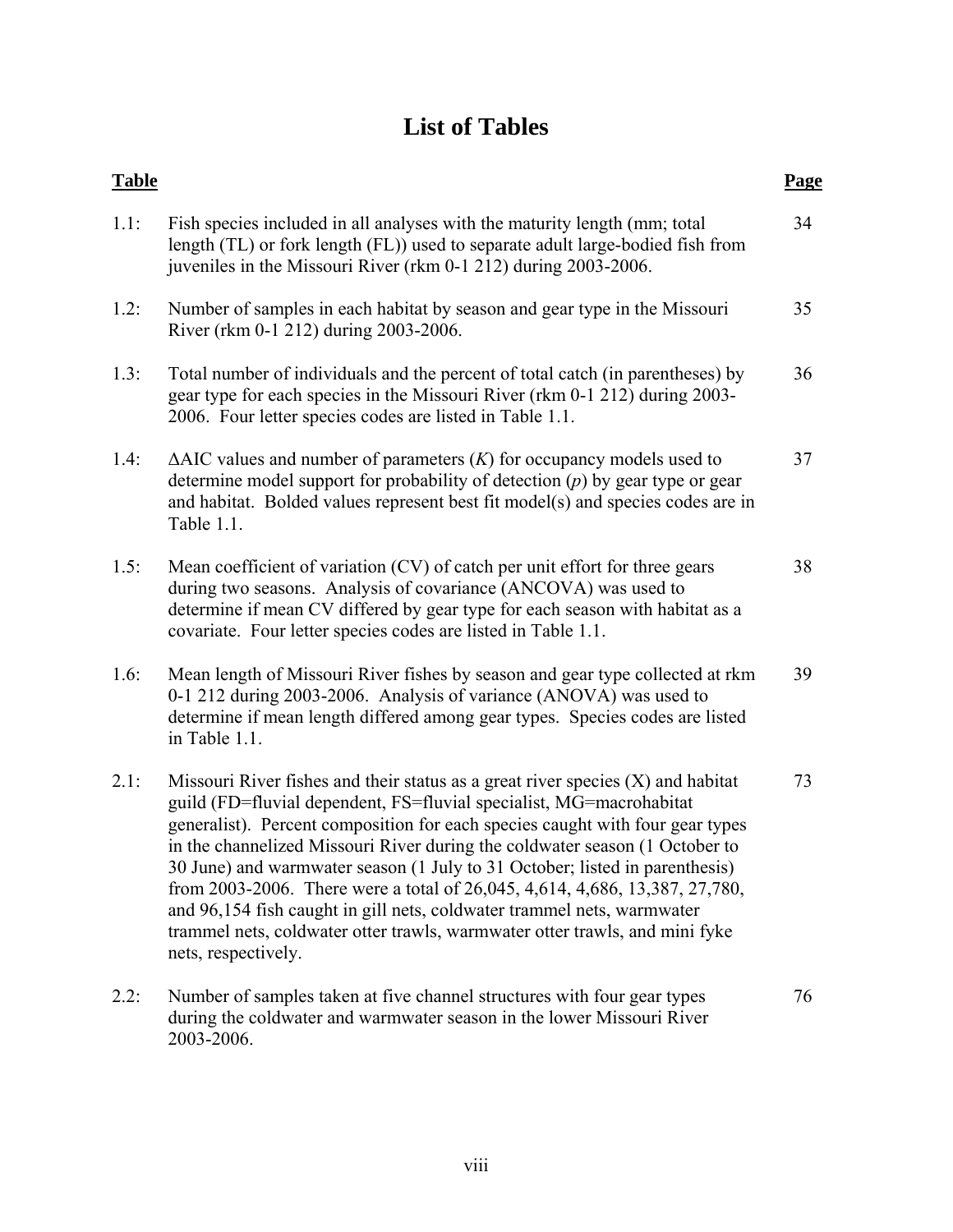# **Acknowledgments**

I owe a great deal of thanks to Dr. Craig Paukert for sharing his advice, experience, and was never too busy to answer my questions. My fellow fisheries graduate students, Andy Makinster, Jesse Fischer, Jeff Eitzmann, Kristen Pitts, Wes Bouska, Andrea Severson, and Joe Gerken, have helped me through graduate school in many ways and will always be great friends.

Many faculty, staff, and graduate students within the Division of Biology at Kansas State University have contributed to my graduate education, and I would specifically like to thank Dr. Keith Gido and Dr. Brett Sandercock for providing guidance and comments while I was developing my thesis. I especially appreciate the friendship of Dr. Joanna Whittier. The Kansas Cooperative Fish and Wildlife Research Unit has provided logistical support in many ways and is jointly sponsored by the Kansas Department of Wildlife and Parks, Kansas State University, the U.S. Geological Survey, and the Wildlife Management Institute.

I thank the U.S. Geological Survey-Science Support Partnership and U.S. Army Corps of Engineers for funding this project. Mark Drobish of the U.S. Army Corps of Engineers coordinated field work activities through the Pallid Sturgeon Population Monitoring and Assessment Program. Fish sampling was carried out by the U.S. Fish and Wildlife Service, Nebraska Game and Parks Commission, and Missouri Department of Conservation. Wyatt Doyle, Tracy Hill, Gerald Mestl, and Vince Travnichek have dedicated much effort towards fisheries conservation on the Missouri River and I appreciate the guidance they have provided throughout my research and for initiating this project.

I especially thank my family and friends who have supported and encouraged me throughout my education. I dedicate this thesis to my parents, Thomas and Renee Schloesser, who have unconditionally encouraged me in all my pursuits, especially when away from home.

ix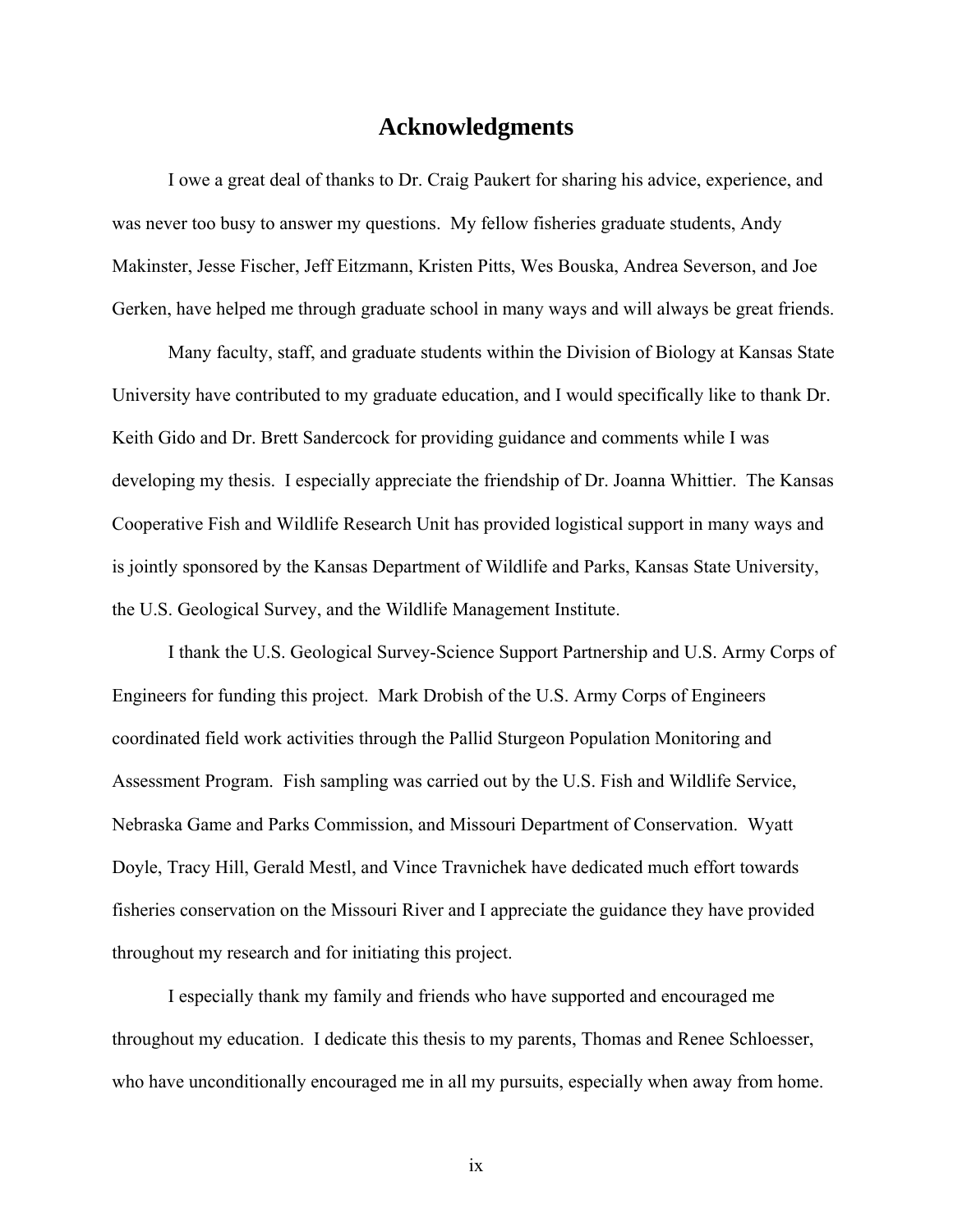# **Preface**

This thesis is my own personal work, but was written in third person and formatted for submission to the peer-reviewed journals *Canadian Journal of Fisheries and Aquatic Sciences* (Chapter 1) and *Transactions of the American Fisheries Society* (Chapter 2).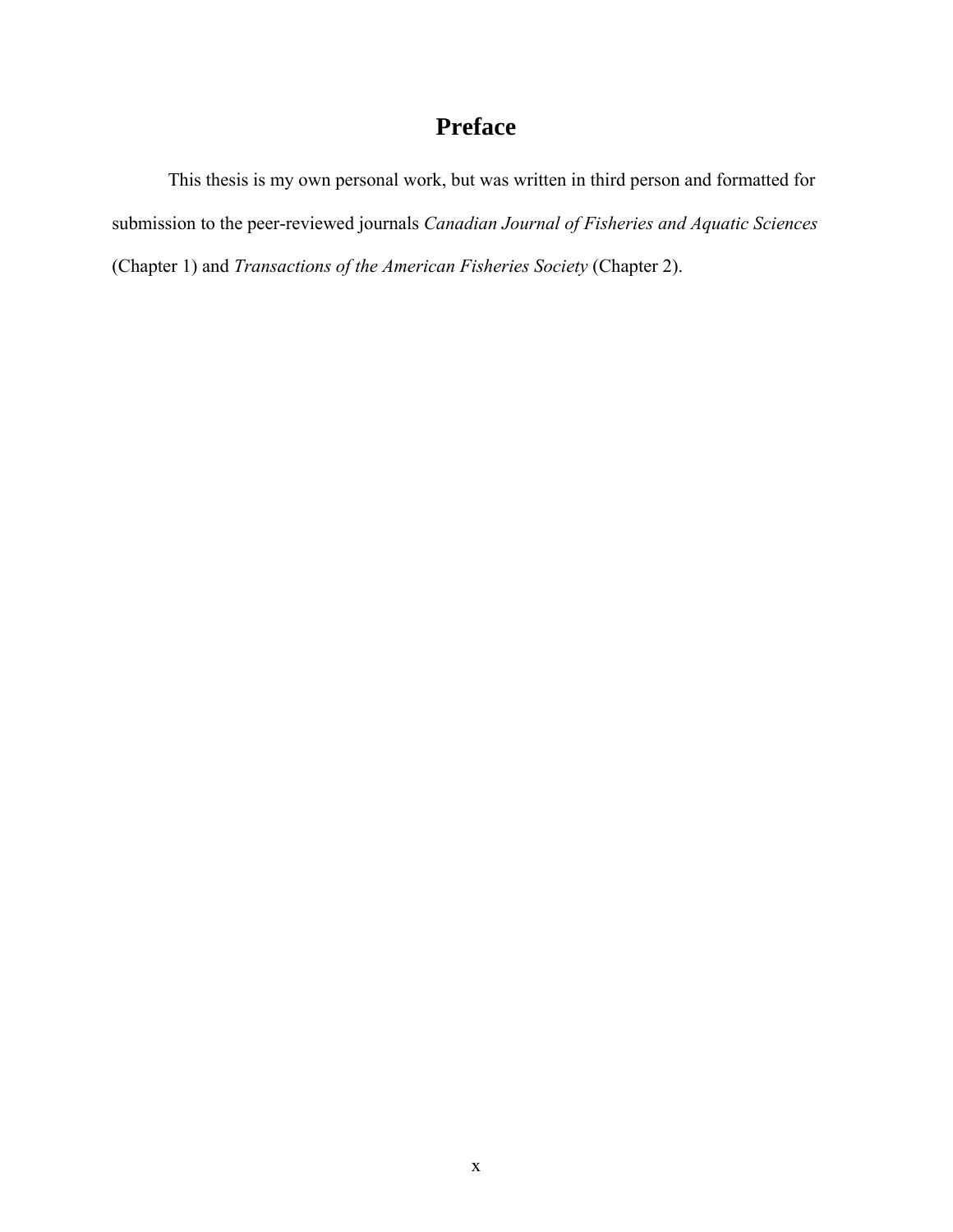# **CHAPTER 1**

# **Detectability and sampling variability in four gears used to collect fishes in the Missouri River: implications for large river monitoring programs**

### **ABSTRACT**

 We compared probabilities of detection (*p*), variability (coefficient of variation; CV) in catch per unit effort, and lengths for 25 species collected with stationary gill nets (GN), drifted trammel nets (TN), otter trawls (OT), and mini-fyke nets (MF) during October-June (coldwater) and July-October (warmwater) in the Missouri River to refine large river sampling protocols. Over 80% of adult large-bodied fishes were collected in GN during coldwater, >90% of chub spp. (*Macrhybopsis*) were collected in OT, and >90% of nine small-bodied and juvenile fishes were collected in MF. Trammel nets never had the highest *p* during coldwater, but had the highest or equally high *p* for 85% of adult large-bodied fishes during warmwater. Mean CV was lowest with GN for adult large-bodied fishes; chub spp. had the lowest CV in OT. Mean lengths were typically greater in GN and TN. Large river monitoring programs might best achieve the highest *p*, lowest variability, and widest size range of fishes by employing GN and OT during coldwater and TN, OT, and MF during warmwater sampling periods.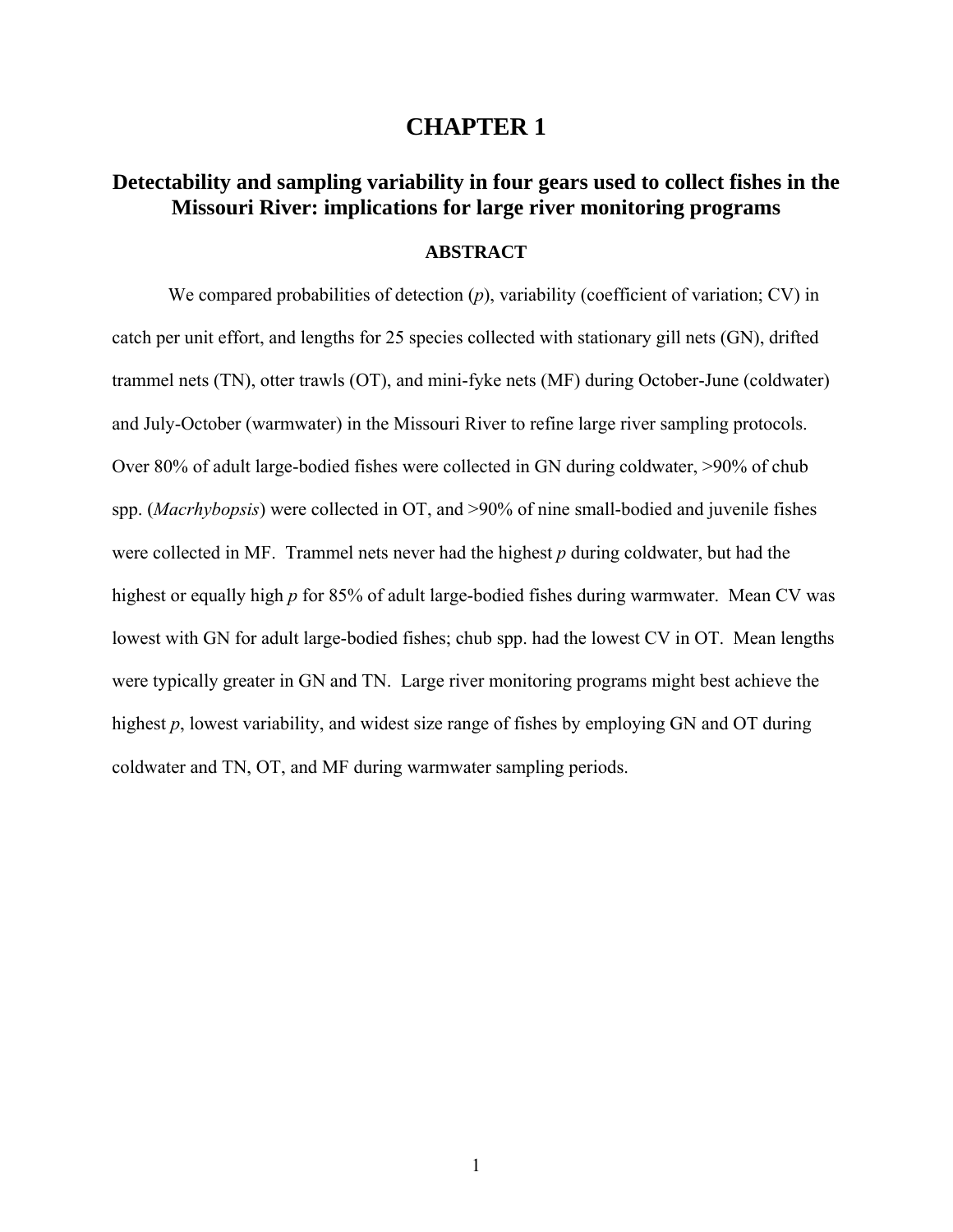### **INTRODUCTION**

 Large-scale monitoring programs are commonly employed to determine the status or trends in abundance of populations or communities (Yoccoz et al. 2001). However, monitoring programs often may not be able to achieve these objectives due to inadequate sampling design, methods, or unachievable sample size requirements (Lubinski et al. 2001; Paukert 2004; Doyle et al. *In press*). If substantial funding and effort is directed towards sampling and data collection, it is critical to use the most appropriate methods that allow for efficient sampling and robust statistical inferences for the species of interest (MacKenzie et al. 2006).

 Appropriate gear selection is a fundamental element for an effective monitoring program because of inherent bias towards species, size of fish, and even gear efficiency in different habitats (Quist et al. 2006). Sampling with gears that have lower species detection probabilities may result in misallocation of effort, and ultimately lead to inadequate statistical inference for hypotheses developed from monitoring programs (Paukert 2004; Noble et al. 2007). Additionally, sampling methods need to be robust to sample a variety of habitats and conditions. Accounting for the variability in capture of fishes by gear type, habitat, season, and other factors, is often ineffectively accounted for in long term monitoring programs (Yoccoz et al. 2001). However, addressing these variables can lead to more precise and efficient evaluations of ecological observations (Ickes and Burkhardt 2002).

 Minimizing variability in sampling indices is a critical component to an effective monitoring program. Consistency within sampling procedures, gear type, habitat deployment and sampling conditions can help minimize the spatial and temporal variation in sampling indices (Peterson and Rabeni 1995; Noble et al. 2007). Standardizing methods to minimize the sample variation is a critical link for detecting temporal and spatial trends in abundance using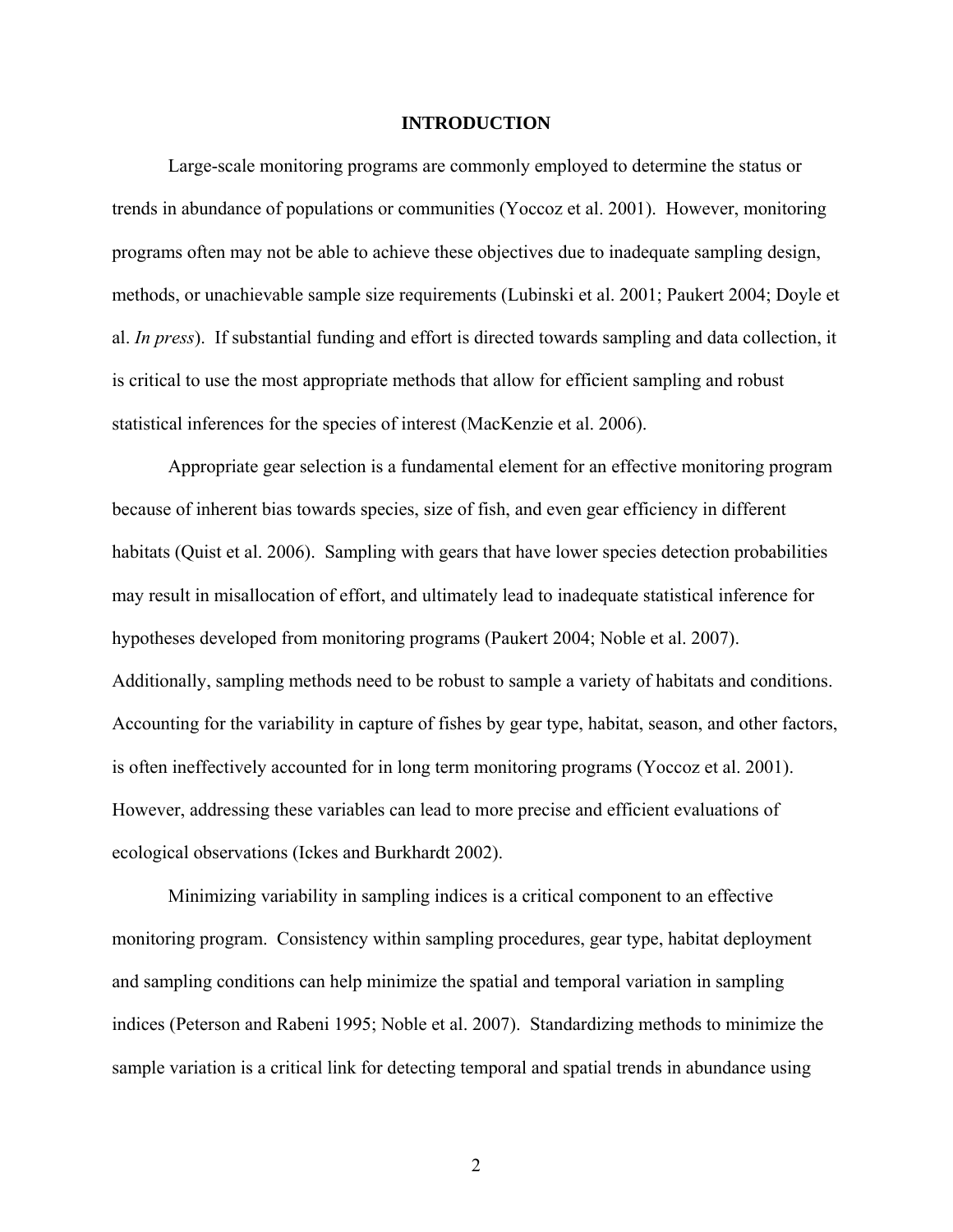catch per unit effort (CPUE) indices (Casselman et al. 1990; Willis and Murphy 1996; Hubert and Fabrizio 2007).

 Monitoring programs on large rivers often rely on CPUE indices, which assume a proportional relationship between the number of fish caught and density (Ricker 1975). However, use of CPUE indices requires consistent sampling techniques, which may be difficult to achieve in large rivers because of unsafe sampling conditions, continuously changing environmental conditions, and the large spatial extent of rivers (Sheehan and Rasmussen 1999; Lapointe et al. 2006). Variability in sampling can be amplified by various biotic and abiotic factors (e.g., fish resource use, movement, river stage fluctuations), which may limit the utility of CPUE. To capture the full range of biotic and abiotic factors that contribute to diverse fish communities in large rivers, sampling should occur with a variety of gear types (Casselman et al. 1990; Lapointe et al. 2006). However, the use of multiple gear types may make it difficult to assess population status or trends in abundance due to differences in size-related vulnerability and bias with each gear (Beamesderfer and Rieman 1988).

 Monitoring programs on the Missouri River USA use seven different gears to sample the fish community to determine long-term trends in abundance of native river fishes and how these trends relate to management actions (Quist et al. 2004). Because of the variable conditions of the Missouri River and low catches of rare and endangered species, detecting trends in abundance or responses to management actions is limited by low statistical power (Sustainable Ecosystems Institute 2004). Operating under an adaptive management framework, review of the sampling methods is important to ensure the program's goals and objectives can be met. Refinements to sampling protocols can then be made as the sampling program develops and new information becomes available (Lubinski et al. 2001; Ickes and Burkhardt 2002). Therefore, the objective of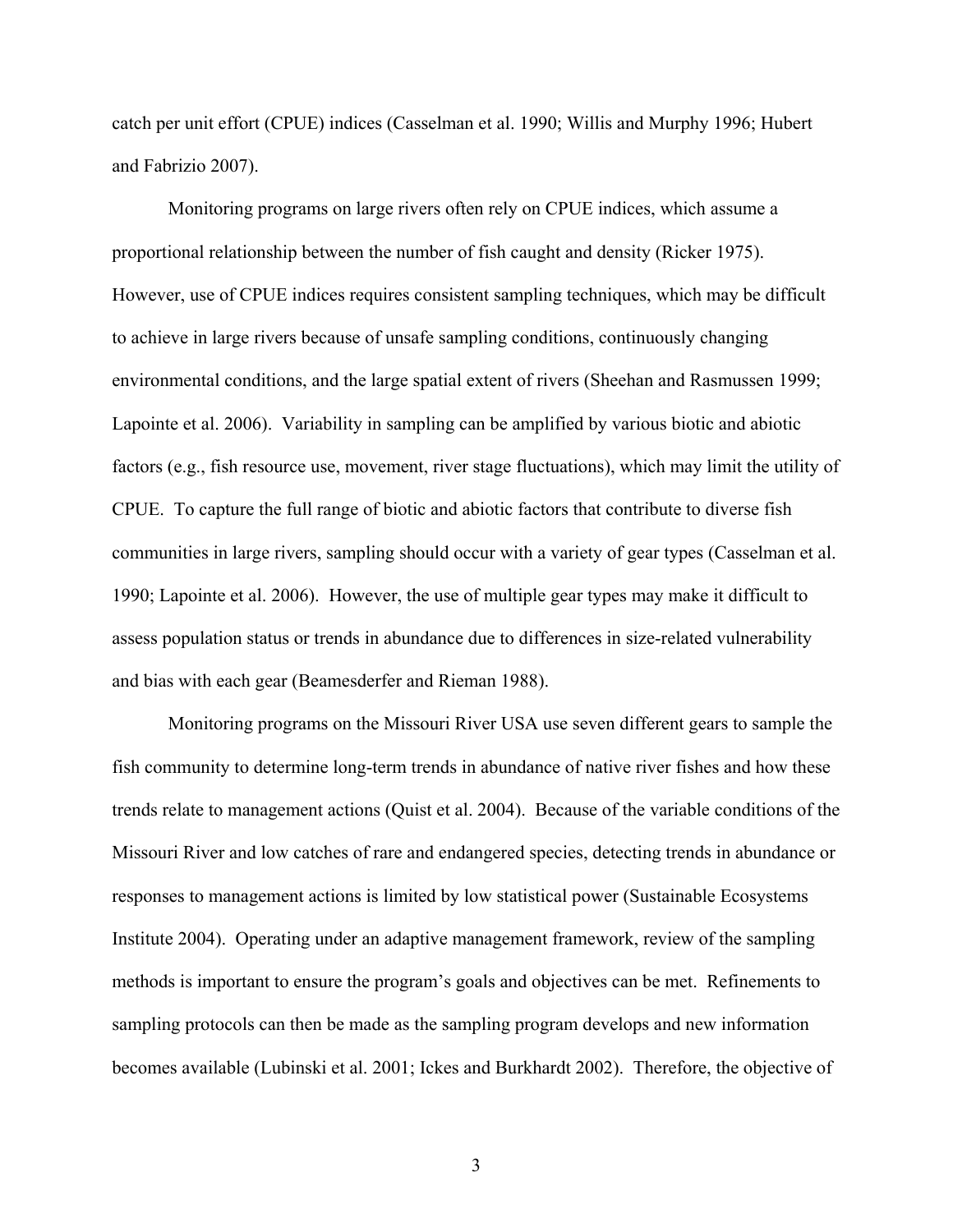this study was to determine the probabilities of detection, sampling variability, and length distributions of each fish species caught in gill nets, trammel nets, otter trawls, and mini fyke nets to effectively sample Missouri River fish communities. The goal was to identify the most appropriate suite of sampling gears to collect a common fish assemblage so the monitoring program can focus efforts on methods that best meet long-term objectives.

### **METHODS**

*Data Collection.*—Sampling was conducted as part of a long-term monitoring program according to procedures established by a panel of representatives from various state and federal agencies involved with the federally endangered pallid sturgeon (*Scaphirhynchus albus*) population monitoring and assessment program on the Missouri River (Drobish 2008). The study area includes the lower 1 212 river km (rkm) of the Missouri River from the Lower Ponca Bend at Sioux City, Iowa, USA to the confluence of the Mississippi River (rkm 0) at St. Louis, Missouri, USA (Figure 1.1). This area is completely channelized with rock dike structures to maintain a 2.7 m navigational channel (National Research Council 2002; Galat et al. 2005). Dikes are static engineered rock structures that continuously direct current towards the thalweg, but also provide low-velocity habitats immediately downstream. Water flows in the lower Missouri River is partially controlled through Gavins Point Dam at Yankton, South Dakota, USA (rkm 1 305), which has reduced hydraulic diversity and been replaced by a more constant discharge for navigation (Hesse and Mestl 1993). Annual water discharge can vary greatly on the Missouri River, but the hydrograph is characterized by peaks in discharge around March and June (Hesse and Mestl 1993).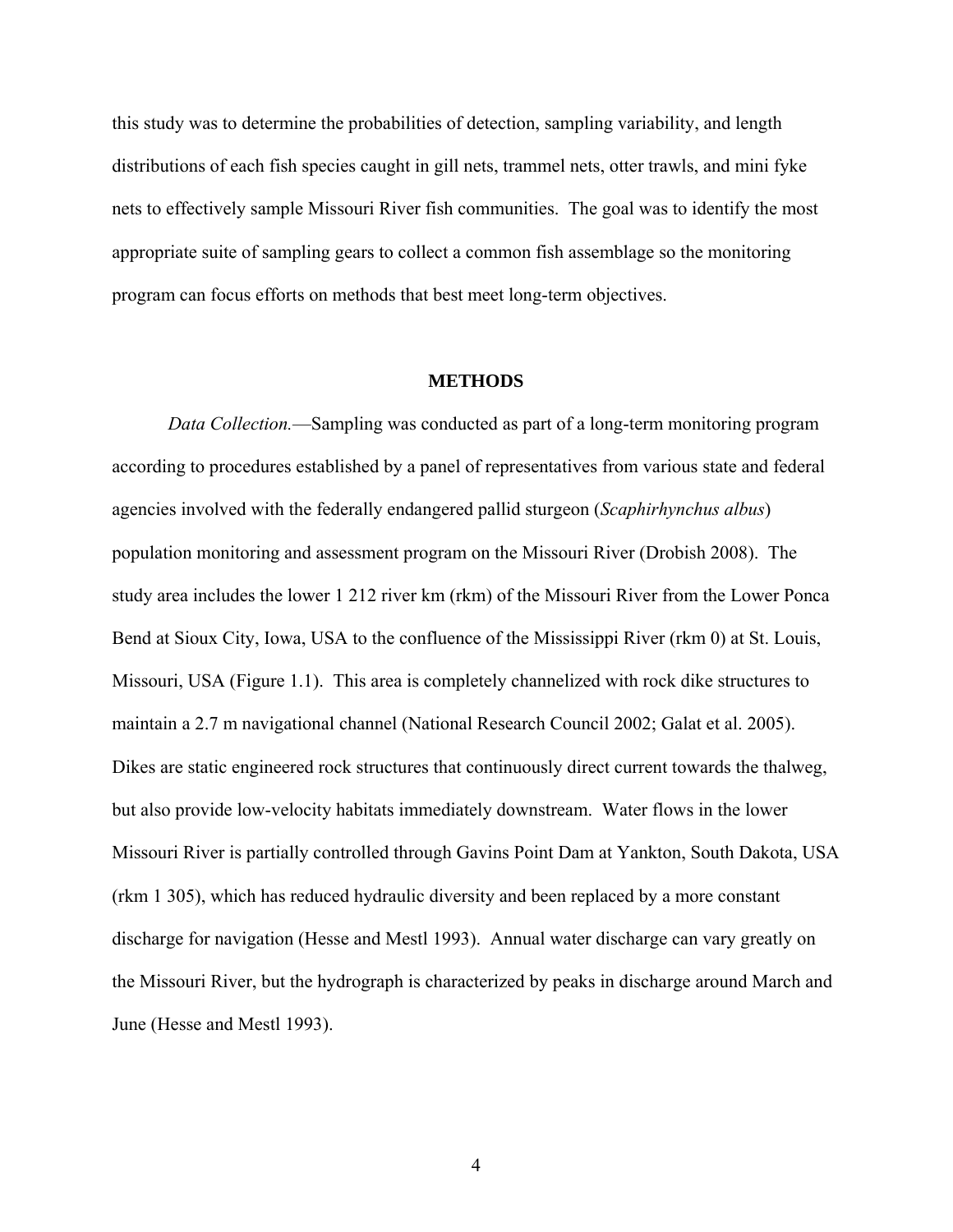Sample sites were chosen by dividing the river into bends (*n* = 346, mean 3.5 rkm per bend), which were randomly selected and sampled with a suite of gears during two seasons each year (Drobish 2008; Wanner et al. 2007). A river bend was defined as a curvature in the river where it changed direction (Armantrout 1998) and was the distance from thalweg crossover to thalweg crossover (Doyle et al. *In press*). The coldwater sampling season occurred from 1 October to 30 June when water temperatures were  $\leq$ 12.8°C to minimize sturgeon spp. (*Scaphirhynchus*) mortality. Gears deployed during this season were stationary gill nets, drifted trammel nets, and towed otter trawls. The warmwater season occurred from 1 July to 31 October and sampling was conducted with drifted trammel nets, towed otter trawls, and mini fyke nets. All fishes collected were counted and measured (mm) for total length (TL) or fork length (FL) in the case of sturgeon spp.

Sampling gears were deployed proportionally according to suitable habitats within each bend (Drobish 2008; Wanner et al. 2007). A minimum of eight samples were taken with each gear to provide a consistent level of effort among bends. The specific deployment site was categorized as either a pool, bar, or open water as defined by Ridenour et al. (2008; collectively referred to as habitat hereafter). Pools were defined as the area immediately downstream from a dike or other obstruction that formed a scour hole  $>1.2$  m deep. Bars were the terrestrial/aquatic interface area associated with a sand bar or shallow bankline where sediments deposit and water is <1.2 m deep. Open water was considered the area >1.2 m and not associated with a dike or the scour hole.

Gill nets were set overnight for 12-24 h during the coldwater season when water temperatures were <12.8°C to minimize fish mortality (Doyle et al. *In press*). Gill nets were set parallel to the flow and bankline primarily in pool and open water habitats. A gill net panel (30.5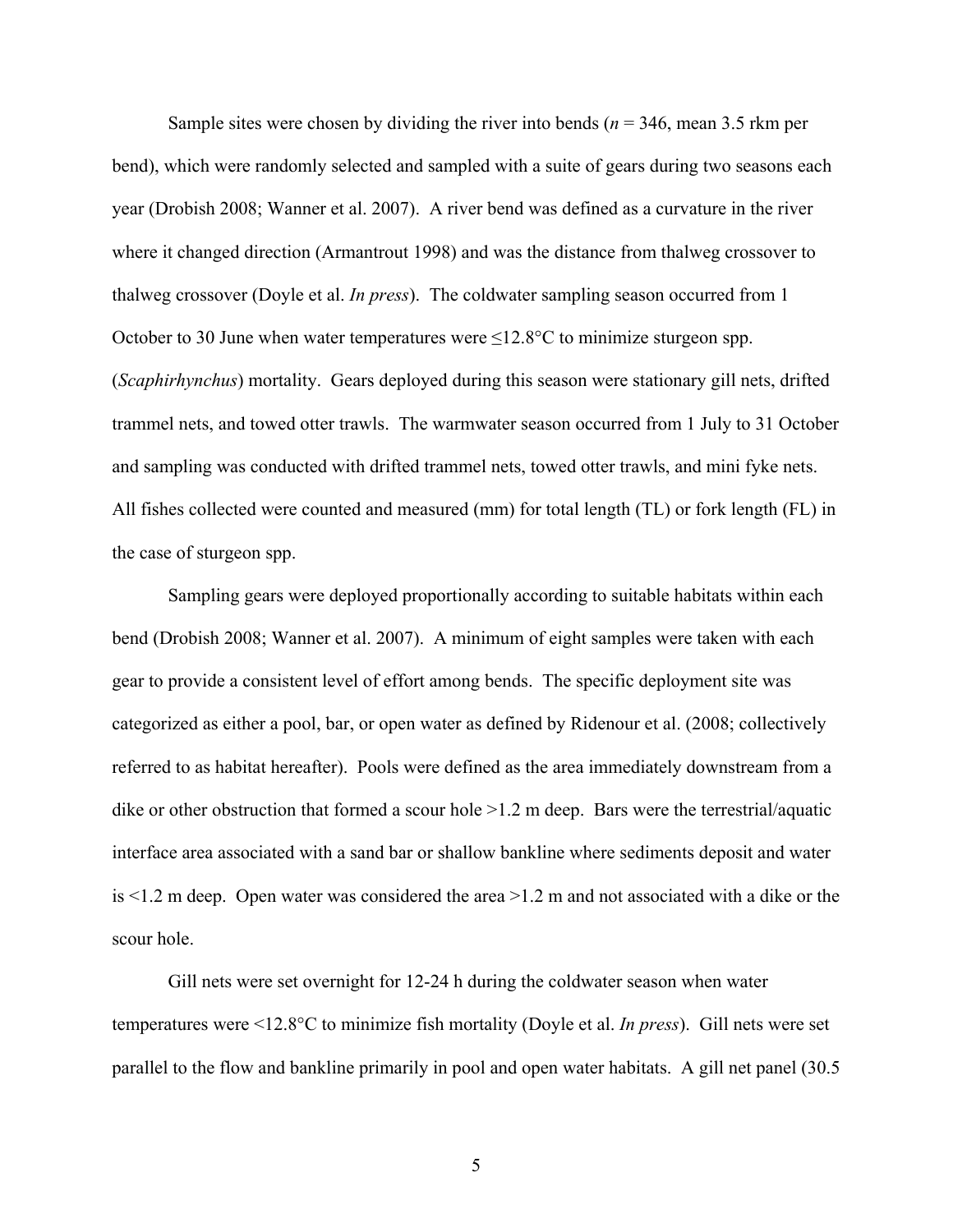m long and 2.4 m high) consisted of four 7.6 m horizontal sections made of 3.8-, 5.1-, 7.6-, and 10.2-cm bar multi-filament mesh organized in ascending order. One 30.5 m net set overnight was considered one unit of effort.

Trammel nets were drifted with the current downstream for a minimum distance of 75 m with a target drift of 300 m primarily in open water habitats (Doyle et al. *In press*). Nets were 38.1 m long with a 2.4 m center wall of 2.5 cm multi-filament nylon mesh and a 1.8 m outer wall of 20.3 cm multi-filament nylon mesh on both sides. Trammel nets were fished during both seasons and catch per unit effort was summarized per 100 m drifted.

Otter trawls were 4.9 m wide, 0.9 m high, 7.6 m long, with 0.64 cm inner bar mesh and 3.8 cm outer chafing mesh (Doyle et al. *In press*). The opening of the trawl net was maintained by outward forces generated by water pressure and bottom friction against 76.2- by 38.1-cm plywood boards (trawl doors) as it was towed. Trawls were towed just faster than the current for a minimum of 75 m and target of 300 m. Samples were collected primarily in open water habitats during both seasons. Catch per unit effort was summarized per 100 m towed.

Mini fyke nets were set in shallow, low-velocity habitats (Hubert 1996). Small Wisconsin-type fyke nets consisted of a 4.5 m lead, two rectangular steel frames, and two circular hoops. The netting is 3.2 mm ace type nylon mesh, coated with green latex net dip. The two rectangular frames were 1.2 m wide and 0.6 m high. Mini fyke nets were set along the shoreline for 12-24 h during the warmwater season in primarily bar habitats. One overnight set was considered one unit of effort.

 *Data Analyses.*—All analyses of fish captures were conducted by season because all gears were not used during both seasons. Fish species were considered rare and removed from further analysis if they contributed <1% of the total catch in each of all four gear types. The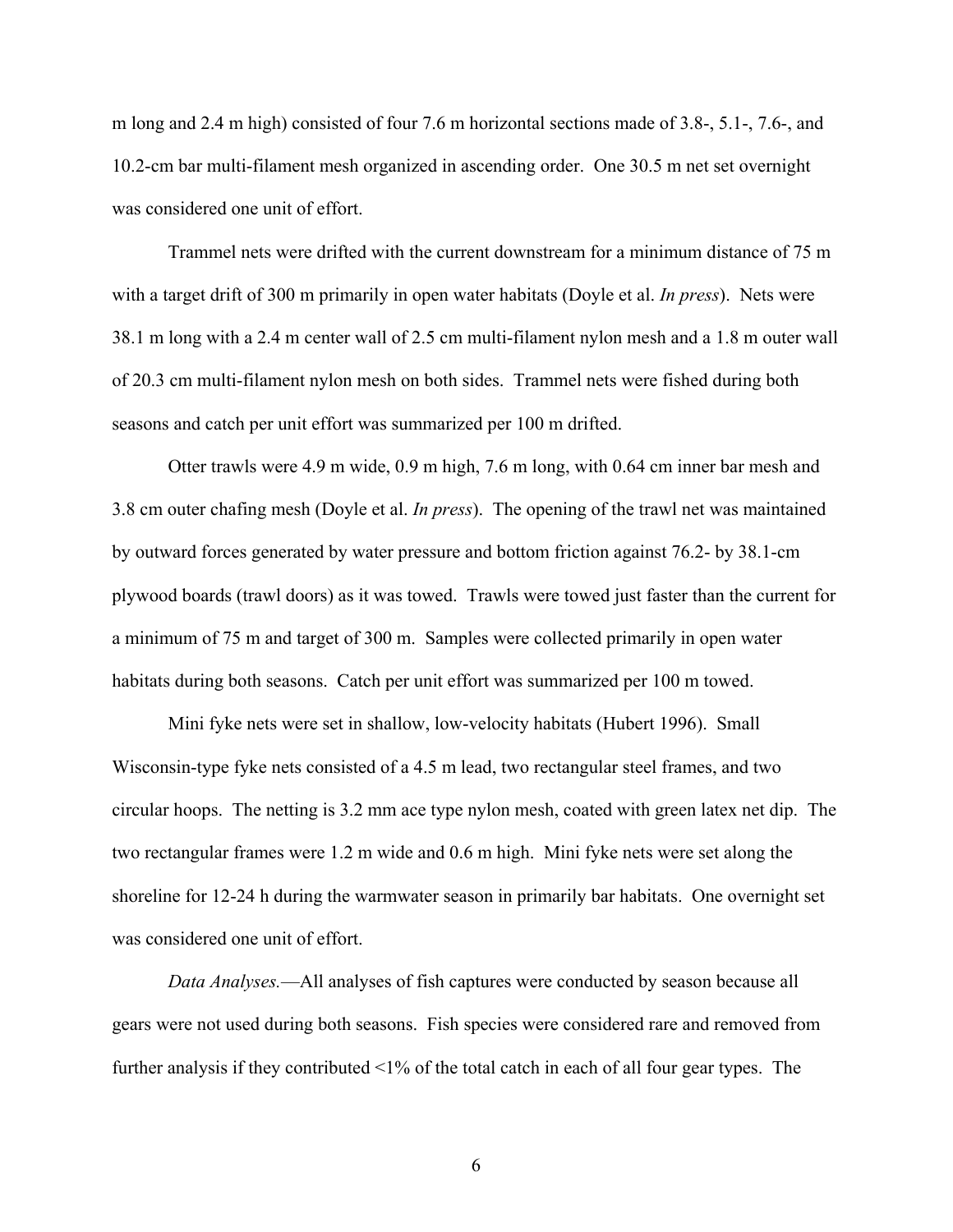pallid sturgeon was a rare species but was included in the analyses because of interest as a federally endangered species. Large-bodied fishes were those species which generally exceed a total length >200 mm and were divided into adults (A) and juveniles (J) (based on length at maturity) because susceptibility to capture may be influenced by size and life history traits (Hamley 1975; Kjelson and Johnson 1978; Argent and Kimmel 2005). Length at maturity classifications were based on Becker (1983), Robison and Buchanan (1988), Keenlyne and Jenkins (1993), Jenkins and Burkhead (1994), and Pflieger (1997). Species generally <200 mm total length were considered small-bodied species and not separated into maturity classes. This procedure resulted in 14 large-bodied species (divided into adult and juvenile fishes) and 11 small-bodied species for all analyses (Table 1.1).

Occupancy modeling in program PRESENCE (Hines 2006) was used to estimate probabilities of detection  $(p)$ , occupancy  $(\psi)$ , colonization  $(\gamma)$ , and extinction  $(\varepsilon)$  for each species, maturity class, and season. Our primary interest was  $p$ , the probability that a species will be detected at a site given it is present, rather than  $\psi$ ,  $\gamma$  or  $\varepsilon$ . Parameters  $\psi$ ,  $\gamma$ , and  $\varepsilon$  represent the probability that a species is present at a site, the probability an unoccupied site at year *y* becomes occupied at year *y*+1, and the probability an occupied site at year *y* becomes unoccupied at year *y*+1, respectively (MacKenzie et al. 2002, 2003). A site was considered one bend because sampling effort was allocated by bend. Sites were assumed to be closed spatially and temporally to changes in occupancy because sampling periods were generally <2 days and detection of a species was independent among bends. Samples within a site were compiled into a string of 1's and 0's to indicate detection or non-detection of the species, respectively, and referred to as an encounter history (MacKenzie et al. 2006). Encounter histories were created for each site and gear for parameter estimation. Sites where the species was detected at least once were known to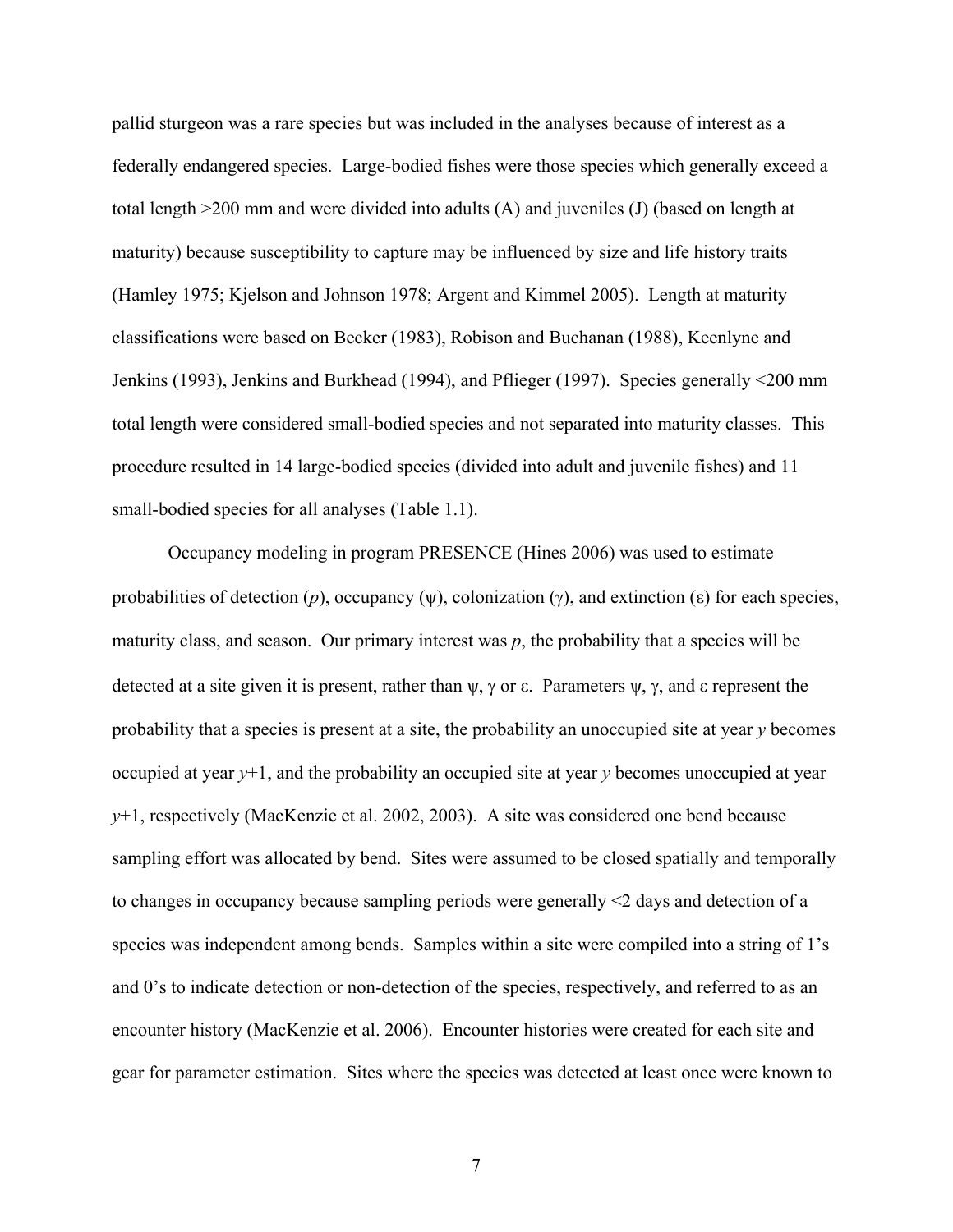be occupied, but sites where it was never detected could either be occupied (where the species was not detected) or truly unoccupied. Probabilities of detection were estimated from encounter histories over all sites using a maximum likelihood function (MacKenzie et al. 2002) and parameter estimates of  $\psi$ ,  $\gamma$ , and  $\varepsilon$  account for variable detection probabilities by gear type.

 Multi-season models were used because sampling was conducted over a four-year period. Two models were run for each species' group: 1) the first model included sampling gear type as a covariate for *p*, and 2) the second model varied by sampling gear type and habitat. The second model was run to determine if habitat influenced detection probabilities. Since *p* was the primary parameter of interest,  $\psi$ ,  $\gamma$ , and  $\epsilon$  were run as constants to minimize model variation associated with parameters not of interest (MacKenzie et al. 2002). Gears or habitats where an individual species was never collected were omitted because the species must be detected at least once within a stratum to estimate *p*. Akaike Information Criterion (AIC) was used to rank models to determine if accounting for variable detection probabilities among habitats and gears resulted in a better fit model. Models were considered parsimonious if the difference between AIC values was  $\leq$  (Burnham and Anderson 2002).

 Coefficient of variation (CV, Zar 1999) was used as an index of variability for CPUE to make comparisons among gear types. Coefficient of variation of CPUE was calculated by season, gear type, and habitat for each species and maturity class to determine if there were differences among these variables. Analysis of covariance (ANCOVA) performed in SAS 9.1 (SAS Institute Inc. 2002) was used to determine if mean CV differed ( $\alpha \le 0.10$ ) among gear types for each species using habitat as a covariable. A Dunn-Šidák correction was used to control for the experimentwise error rate and lower the probability of making a type I error  $(\alpha')$ because comparisons were made for each species separately (Sokal and Rohlf 1995). Spearman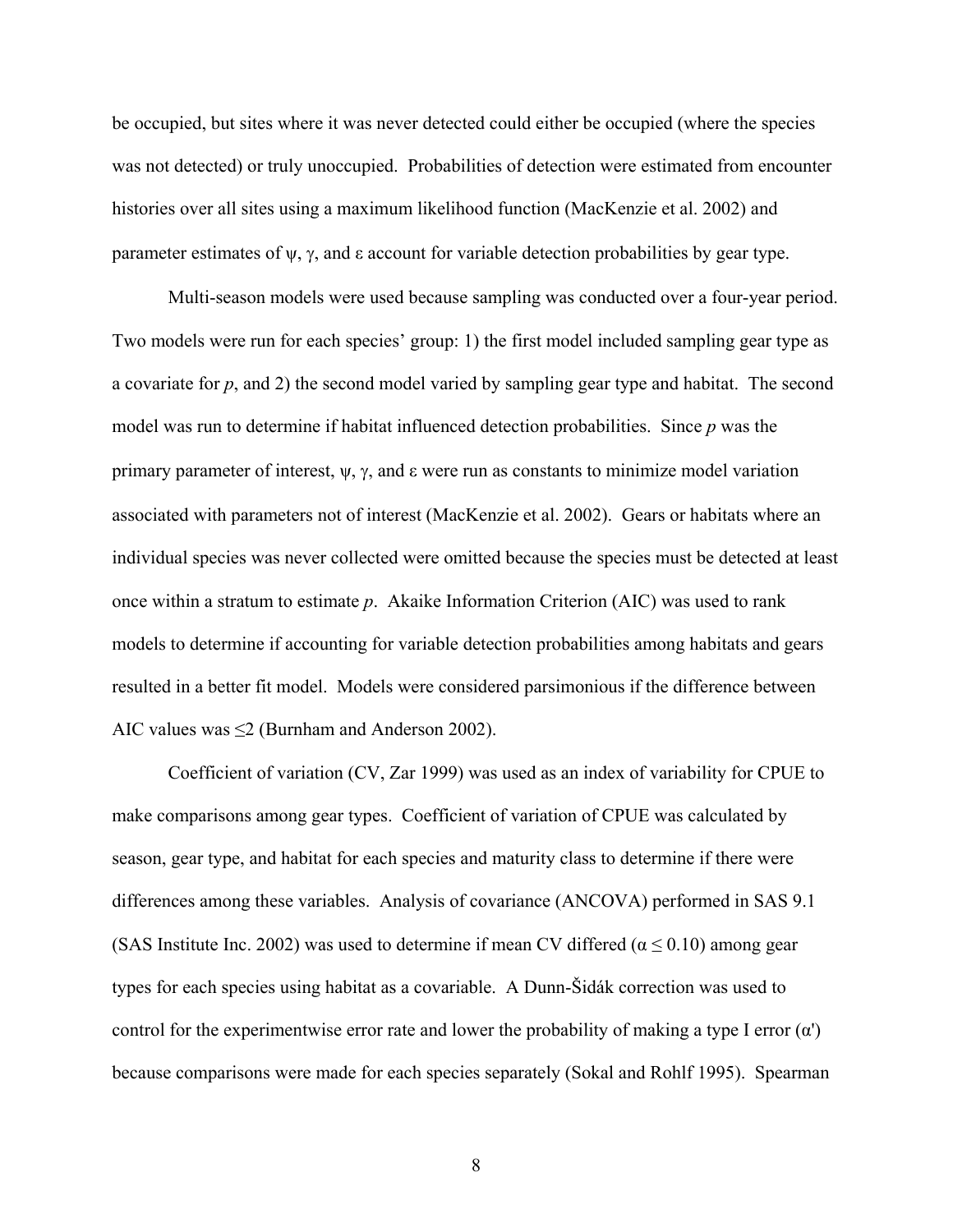rank correlation analyses of *p* on CV of CPUE were conducted by season and gear type to determine the relationship between detection probabilities and variability in CPUE.

 Length distributions were analyzed by species, gear type, and season to determine differences in size structure. Multiple analysis of variance (MANOVA) was used to determine if mean length among any species differed by gear type for each season separately ( $\alpha = 0.10$ ). If the MANOVA was significant, analysis of variance (ANOVA) was then used to determine if mean length for each species differed among gear types. Gears represented by  $\leq 20$  individuals of a species were excluded from length frequency analyses (Paukert et al. 2002).

#### **RESULTS**

*Species Sampled.*—A total of 227 different bends were sampled over four years (range: 73-157 bends per year). Each gear type was fished primarily in one or two habitats. However, over 50 samples were deployed in each season, gear, and habitat, except with trammel nets in pool habitats during each season, and with mini fyke nets in open water during the warmwater season (Table 1.2). Gill nets had 1 008 samples in pools and 746 in open water during the coldwater season. Otter trawls and trammel nets were primarily fished in open water habitats and mini fyke nets in bar habitats.

 There were a total of 181 783 fish collected comprising 25 species, which did not include rare species except the pallid sturgeon (Table 1.3). Some species were collected primarily by one gear type. For example, red shiner (*Cyprinella lutrensis*) were only collected in two gear types, but 21 723 fish (97%) were in mini fyke nets. Over 80% of all adult sauger (*Sander canadense*), blue catfish (*Ictalurus furcatus*), longnose gar (*Lepisosteus osseus*), goldeye (*Hiodon alosoides*), gizzard shad (*Dorosoma cepedianum*), and white bass (*Morone chrysops*)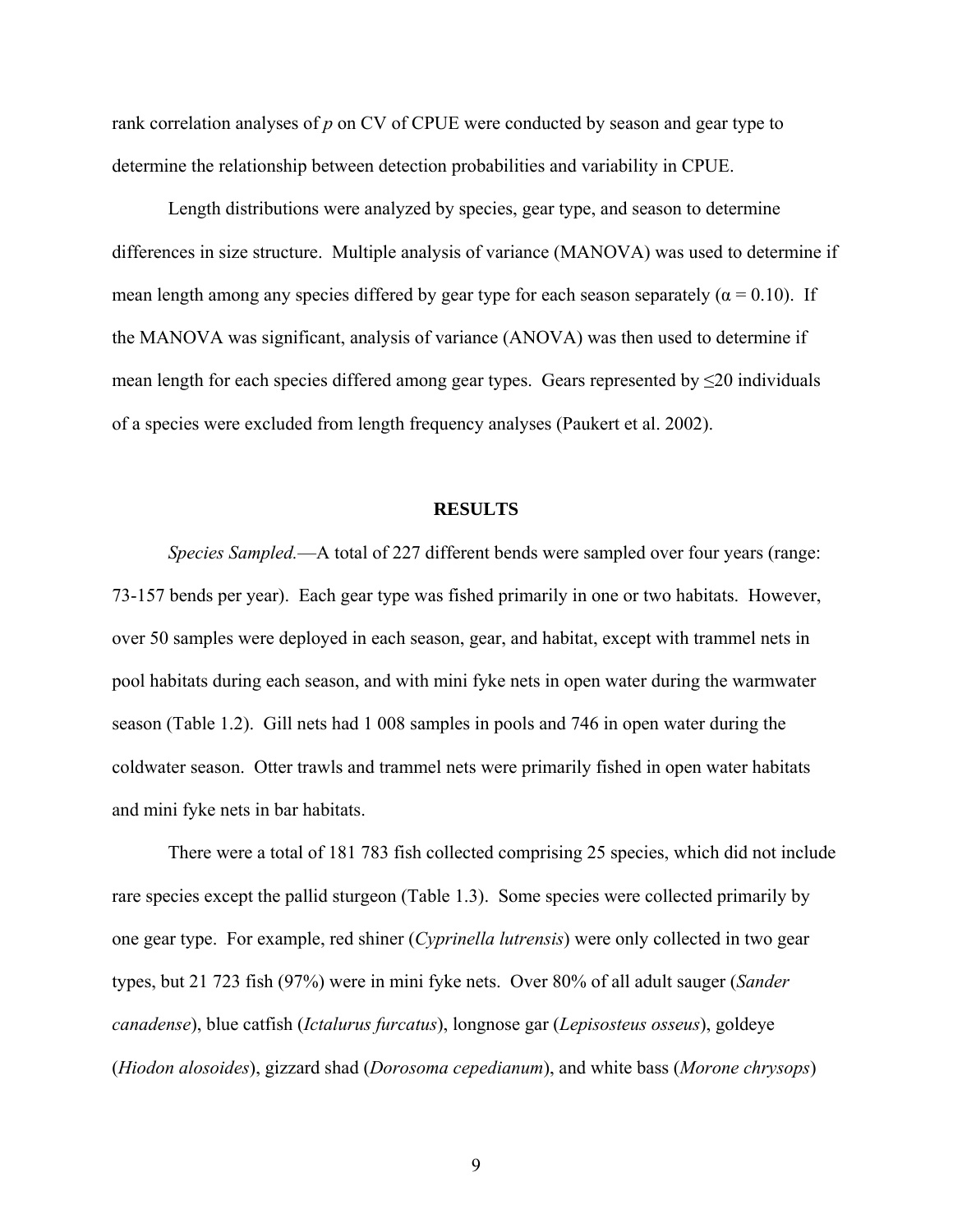were collected in gill nets. Gill nets also collected 74% of all adult pallid sturgeon. Trammel nets never collected >50% of the total catch for any species. Otter trawls collected >90% of all sicklefin chub (*Macrhybopsis meeki*), sturgeon chub (*Macrhybopsis gelida*), and speckled chub (*Macrhybopsis aestivalis*) during both seasons combined, and >80% of all juvenile blue catfish and channel catfish (*Ictalurus punctatus*). Over 90% of all juvenile river carpsucker (*Carpiodes carpio*), juvenile gizzard shad, bullhead minnow (*Pimephales vigilas*), bluegill (*Lepomis macrochirus*), emerald shiner (*Notropis atherinoides*), red shiner, river shiner (*Notropis blennius*), spotfin shiner (*Cyprinella spiloptera*), and sand shiner (*Notropis stramineus*) collected were in mini fyke nets.

*Occupancy Modeling.*—Occupancy models used to estimate probabilities of detection during the coldwater season had lower AIC values using gear and habitat covariables for 32 of 36 species except juvenile and adult pallid sturgeon, suggesting that gear and habitat were important factors influencing detection probabilities (Table 1.4). Models used for pallid sturgeon during the coldwater period were slightly different than the other models because of errors calculating extinction probabilities caused by very low catches. Therefore, these models held occupancy and colonization as constants while extinction was calculated as the complement of colonization (e.g., 1-probability of colonization), which resulted in one less estimated parameter and alleviated computational issues. Models with only gear type as the covariable for  $p$  ( $\psi$ ,  $\gamma$ , and ε held constant) had equal parsimony for juvenile gizzard shad and sauger, and were the best fit model for juvenile and adult pallid sturgeon during the coldwater season. Thirty two of 38 models in the warmwater season had the best fit model (or equally best fit) using gear type and habitat as covariables for *p*. Gear type as the only covariable was the best fit model for adult channel catfish, adult shortnose gar (*Lepisosteus platostomus*), juvenile blue sucker (*Cycleptus*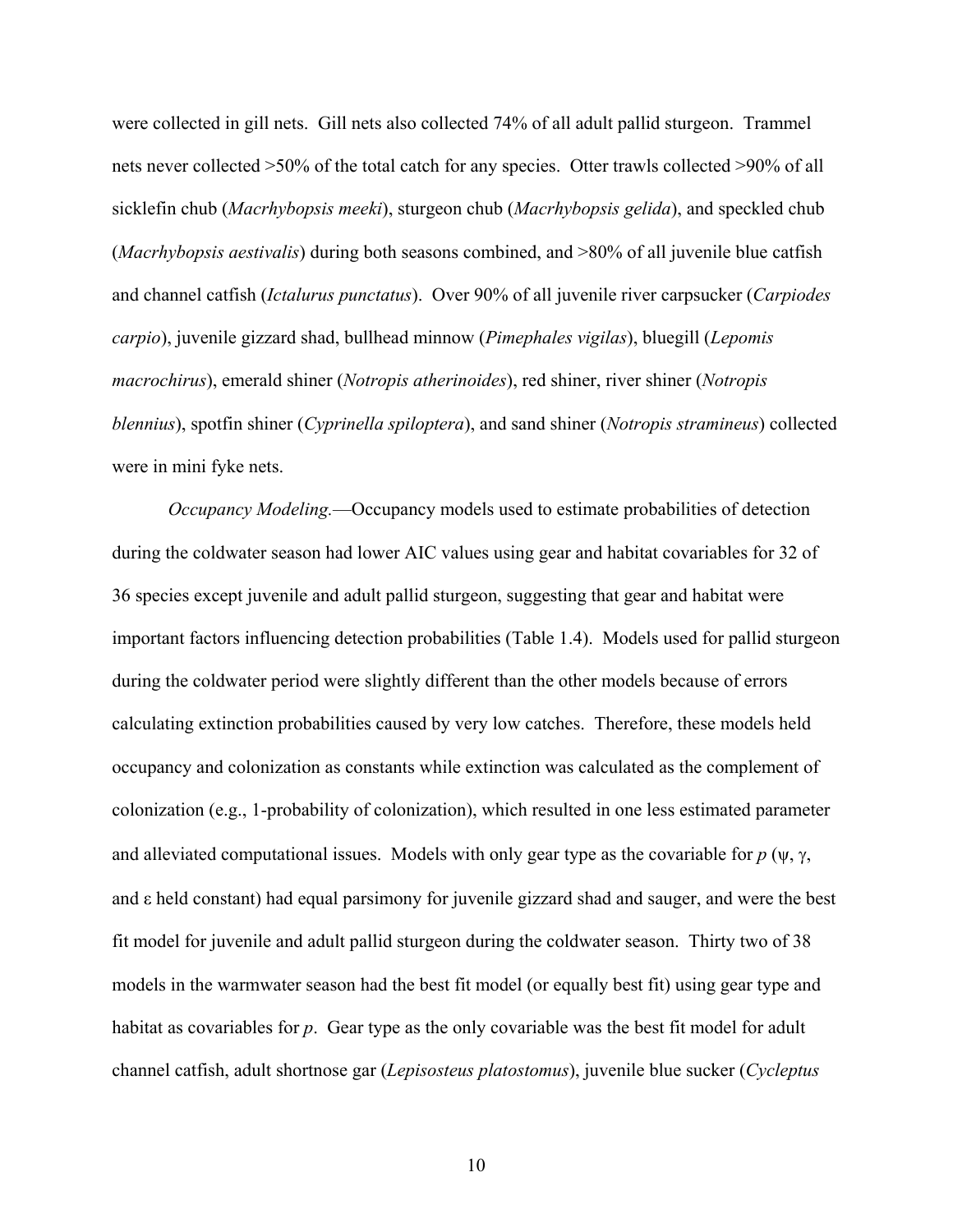*elongatus*), juvenile smallmouth buffalo (*Ictiobus bubalus*), juvenile goldeye, and river shiner. In general, both gear type and habitat strongly affected detection probabilities of Missouri River fishes.

 Estimates of probabilities of detection for large-bodied fishes were generally lower than 0.50, but were as high as 0.73 for adult shovelnose sturgeon (*Scaphirhynchus platorynchus*) in gill nets (Figure 1.2). All adult and three juvenile (shovelnose sturgeon, longnose gar, and goldeye) large-bodied fishes in the coldwater season had 2.6 times greater mean *p* in gill nets (mean =  $0.23$ , range:  $0.02 - 0.73$ ) than trammel nets (mean =  $0.09$ , range:  $0.0 - 0.34$ ). Otter trawls had 3.7 times greater mean  $p$  (mean = 0.13, range: 0.0-0.46) than trammel nets (mean = 0.04, range: 0.0-0.26) for the other juvenile large-bodied fishes, but four of these species had overlapping 95% confidence intervals to indicate similar probabilities. Trammel nets never had the single highest detection probability for any species during the coldwater season.

 Probabilities of detection for adult large-bodied fishes during the warmwater season were highest for five species with trammel nets (1.9 times greater mean *p* than otter trawl; shovelnose sturgeon, blue sucker, smallmouth buffalo, longnose gar, and goldeye), similar for six species (pallid sturgeon, sauger, channel catfish, freshwater drum (*Aplodinotus grunniens*), river carpsucker, and gizzard shad) with trammel nets and otter trawls, and highest for two species (shortnose gar and white bass) with mini fyke nets. Mini fyke nets had the highest *p* for 7 of the 14 juvenile large-bodied fishes (0.22 mean difference in *p* to next highest gear; freshwater drum, river carpsucker, smallmouth buffalo, longnose gar, shortnose gar, gizzard shad, and white bass), but was similar with otter trawl for juvenile sauger. Otter trawls had the greatest *p* for juvenile blue catfish, channel catfish, goldeye (0.16 mean difference in *p* to next highest gear), but were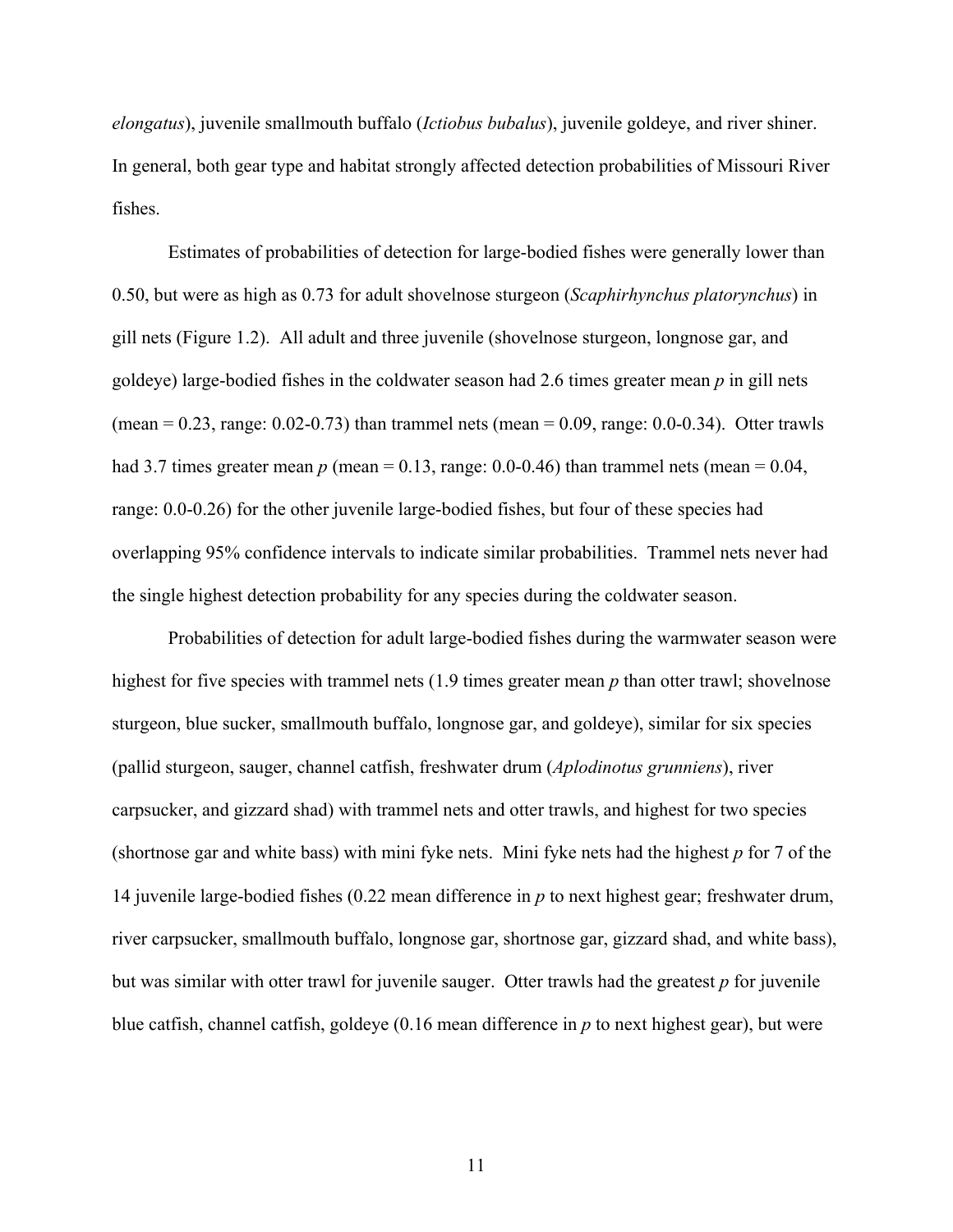similar to trammel nets for pallid sturgeon, shovelnose sturgeon, and blue sucker, based on overlapping 95% confidence intervals.

Small-bodied fishes had the highest  $p$  with otter trawls (mean =  $0.21$ , range:  $0.09$ - $0.41$ ) during the coldwater season as it was the only small mesh gear deployed (Figure 1.3). During the warmwater season, seven small-bodied fishes had the greatest *p* with mini fyke nets (7.5 times greater mean *p* than otter trawl), while sicklefin chub, speckled chub, and sturgeon chub had greater *p* with otter trawls (4.8 times greater mean *p* than mini fyke net). Silver chub (*Macrhybopsis storeriana*) had similar *p* with mini fyke ( $p = 0.34$ ) and otter trawl ( $p = 0.39$ ).

*Variability in CPUE.*—Mean CV differed by gear type for five species in the coldwater season and eight species in the warmwater season (Dunn-Šidák correction for coldwater season:  $\alpha' \leq 0.0036$  and warmwater season:  $\alpha' \leq 0.0028$ ; Table 1.5). However, 12 and 24 out of 39 species groups during the coldwater and warmwater seasons, respectively, were significant ( $\alpha \leq$ 0.10) prior to the correction. Mean CV of adult large-bodied fishes during the coldwater season was the lowest or equally as low with gill nets (gill net mean  $= 467$ , range: 150-952) compared to trammel nets (1.5 times greater mean CV) and otter trawls (2.8 times greater mean CV). Juvenile channel catfish had the lowest CV with otter trawls  $(CV = 276)$ , freshwater drum with gill nets and otter trawls (mean  $CV = 632$ ), and juvenile goldeye with gill nets and trammel nets (mean  $CV = 360$ ). There were no other significant differences in mean CV among gear types for juvenile large-bodied fishes in the coldwater season. Small-bodied fishes collected with otter trawls had CV's >1 000 except the four chubs spp. (*Macrhybopsis*) and red shiner. Gill nets and trammel nets rarely collected small-bodied fishes resulting in high (>3 000) CVs.

 Coefficient of variation for adult large-bodied fishes during the warmwater season was the lowest with trammel nets for smallmouth buffalo ( $CV = 335$ ), but equally as low for other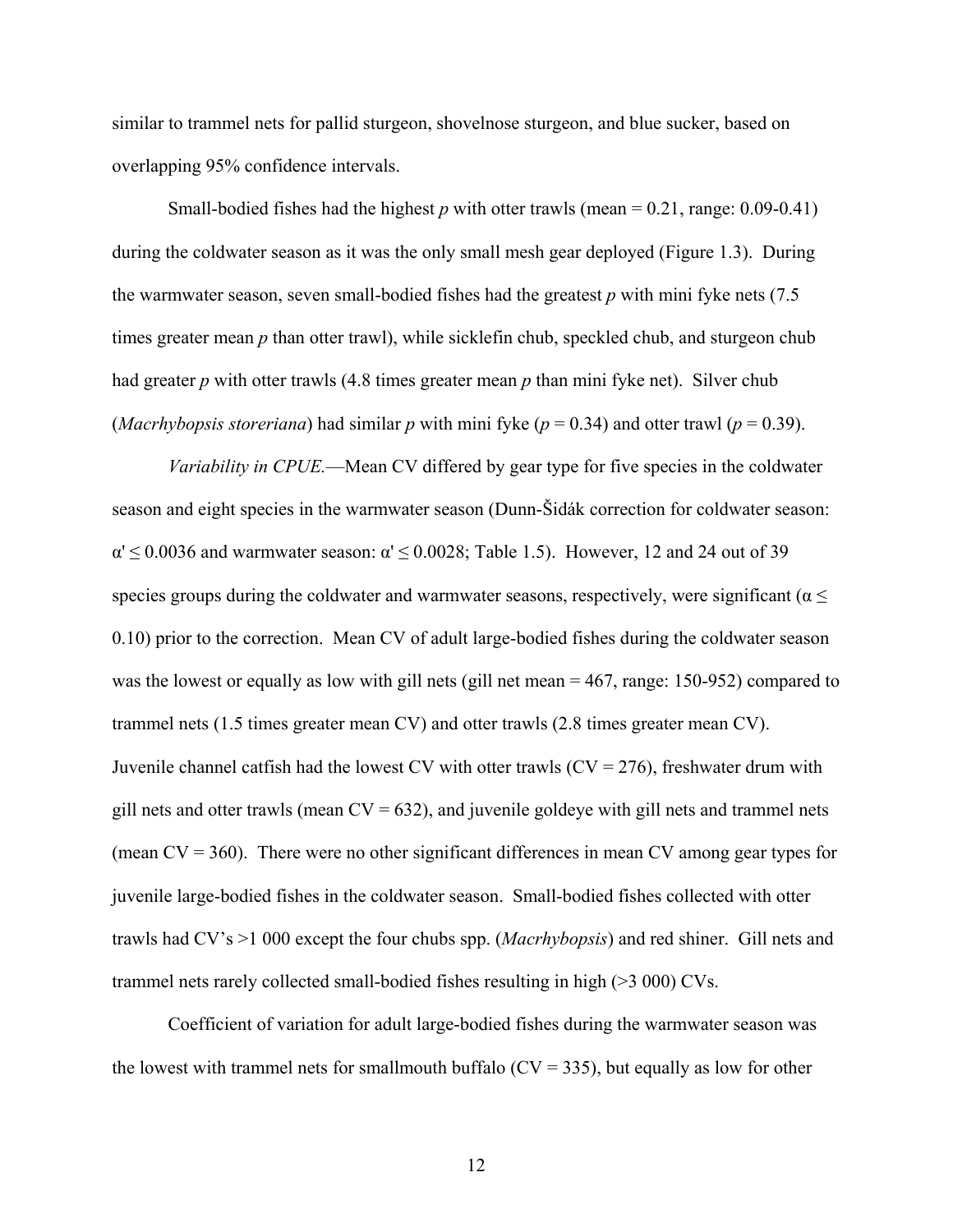adult species in trammel nets compared to otter trawls and mini fyke nets (lower mean CV difference of 363 in trammel nets compared to similar gears). Adult white bass were only caught with mini fyke nets  $(CV = 1950)$ . Trammel nets and otter trawls had similar CVs for five juvenile large-bodied species (pallid sturgeon, shovelnose sturgeon, blue sucker, blue catfish, and goldeye) which averaged 3.3 times lower compared to mini fyke nets. Coefficient of variation was lower with mini fyke nets (mean  $= 868$ , range: 239-1 579) and otter trawls (mean  $=$ 570, range: 301-814) than trammel nets for juvenile channel catfish, freshwater drum, and river carpsucker (mean CV difference = 622). All other juvenile large-bodied fishes (sauger, smallmouth buffalo, longnose gar, and gizzard shad) had similar CV's among gear types except shortnose gar ( $CV = 1473$ ) and white bass ( $CV = 296$ ) which was lowest with mini fyke nets. Small-bodied fishes had the lowest CV's with either mini fyke nets or the otter trawls and rarely caught with trammel nets. Chubs spp. had 3.4 times lower mean CV in otter trawls (mean  $=$  403, range: 352-475) compared to mini fyke nets (mean = 1 352, range: 672-2 253), while the remainder of species had 2.1 times lower CV with mini fyke nets (mean = 621, range: 304-963; otter trawl mean = 1 333, range: 997-1 903). For those species with CV differences, the lowest or equally as low CV always corresponded to the gear type with the highest *p*. Additionally, Spearman rank correlation coefficients indicated that CV of CPUE was significantly related to *p*  $(ps < 0.01)$  among all seasons and gear types (mean  $r = -0.83$ ; range:  $-0.61$  to  $-0.95$ ). Therefore, sampling gears that had the highest variability in CPUE also had the lowest detection probabilities.

*Size Structure.*—Mean lengths were significantly different among species by gear type for each season (MANOVA;  $p \le 0.0001$ ). Mean lengths differed for all species (ANOVA;  $p_s$ 0.05) collected in at least two different gears except longnose gar (*p* = 0.66) during the coldwater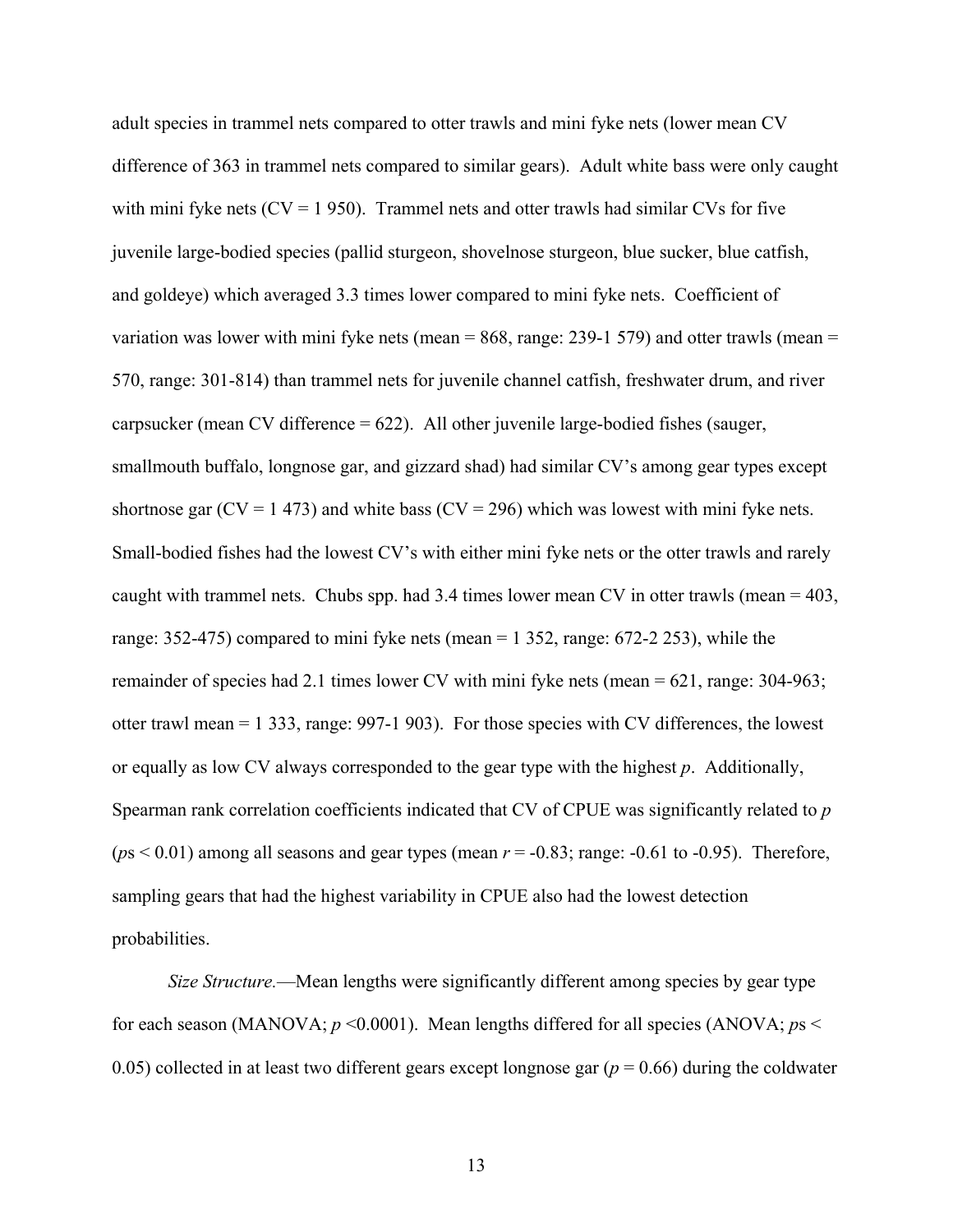season (Table 1.6). In general, large-bodied species collected during the coldwater season had greater length with gill nets and trammel nets, while otter trawls captured smaller sized fishes (Table 1.6; Figure 1.4). Species length distributions overlapped between gill nets and trammel nets for all 12 species caught in both gears, with gill nets having the highest  $90<sup>th</sup>$  percentile in all species except freshwater drum, river carpsucker, and smallmouth buffalo. Trammel nets were the only large-mesh net fished during the warmwater season and caught the largest fishes, although the otter trawl had overlapping length distributions for pallid sturgeon, shovelnose sturgeon, and blue sucker. Mini fyke nets fished during the warmwater season had the smallest length distribution for the large-bodied fishes and generally overlapped with the otter trawl. Small-bodied fishes were rarely collected with gill nets or trammel nets, meaning otter trawls or mini fyke nets were the only viable gear to sample these fishes (Figure 1.5). While all smallbodied species had significantly different mean lengths between otter trawls and mini fyke nets, box plots indicated little difference because the mean length in one gear was within the  $90<sup>th</sup>$ percentile of the other gear for all species except silver chub. However, otter trawls collected larger chubs spp. with a greater range of lengths than mini fyke nets.

#### **DISCUSSION**

 Several gear types fished during two seasons were necessary to sample fishes of the Missouri River. Otter trawls and mini fyke nets sampled all small-bodied fishes and numerous juvenile large-bodied fishes with higher detection probabilities and lower CVs than gill nets or trammel nets, which were most effective for adult large-bodied fishes. Gear effectiveness was likely related to mesh size and the type of habitat fished. A similar otter trawl to ours used by Herzog et al. (2005) in the upper Mississippi River increased species detection and catch rates of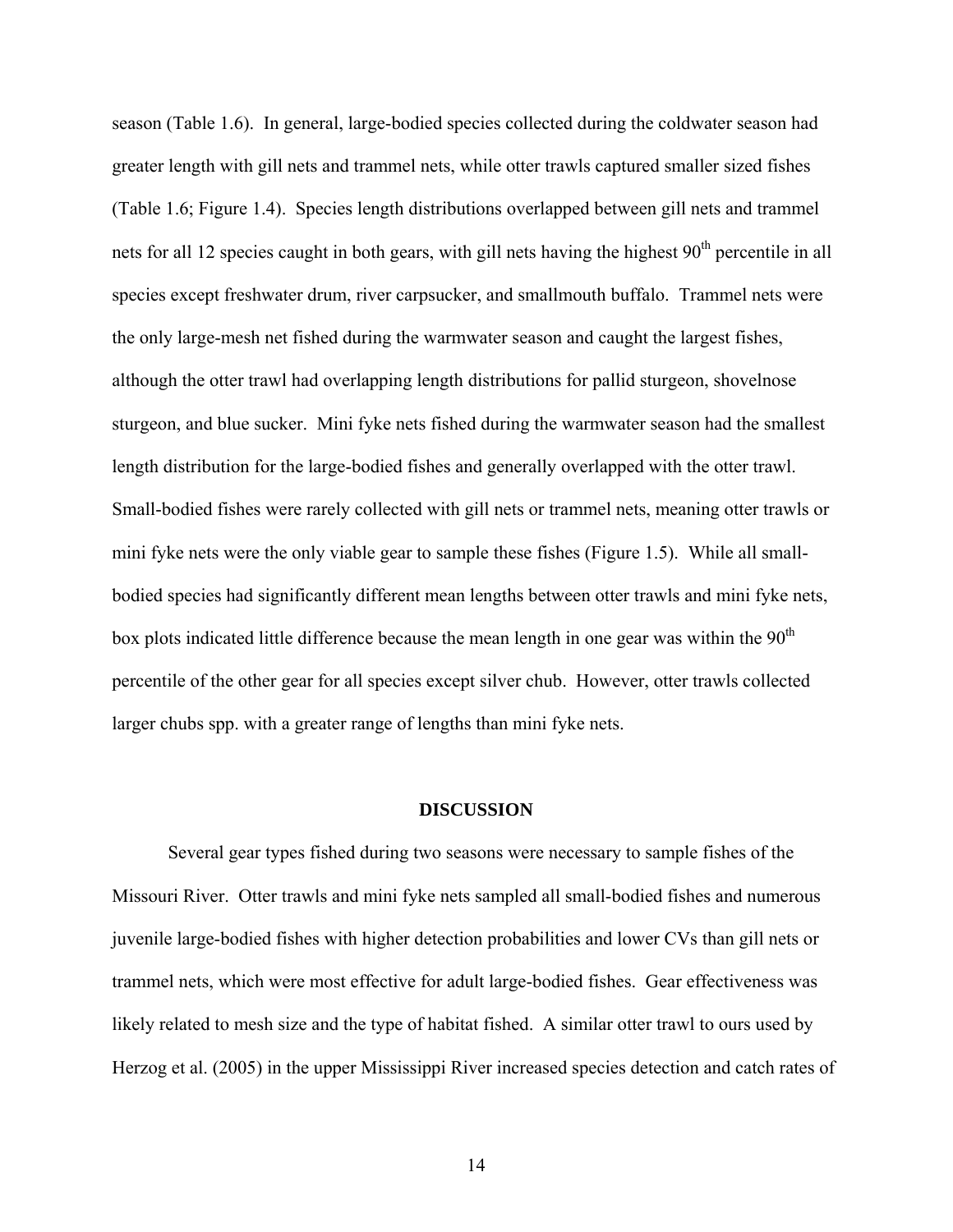small bodied and larval fishes with a small mesh size (<5 mm) when compared to a 19 mm mesh trawl. Although we did not test the effect of mesh size on size of fish caught in otter trawls, we collected a range of fish sizes included small bodied fishes <200 mm, which was similar to Herzog et al. (2005). Mesh size in gill nets is highly selective where mean length increases with mesh size and few fish are caught whose lengths differ from the optimum for a given mesh size (Hamley 1975; Paukert and Fisher 1999). The smallest mesh size used in gill nets was 3.8 cm bar mesh and in trammel nets 2.5 cm bar mesh, which is unlikely to entangle small bodied fishes. Additionally, limitations in habitat deployment also affect the susceptibility of a species to capture based on its ecological needs and preferences. For example, gill nets set in deep waters  $(\geq 1.2 \text{ m})$  with little current or trammel nets drifted in open waters are less likely to capture littoral species because they may not encounter these gears (Hayes et al. 1996; Hubert 1996).

 We used the probability of detection as a means to evaluate gear efficiency because estimating catchability (i.e., the portion of a population removed with a single unit of effort) in an open large-river system is often not feasible. To our knowledge, there are no published studies on catchability of fish in open, large river systems. We suggest that detection probabilities are a useful alternative to catchability to evaluate efficiency because high probabilities of detection represent a greater likelihood of catching a species. Detection can be a function of abundance where increases in the number of animals available for capture will increase the probability of detecting that species (MacKenzie et al. 2006). We found that the probability of detection was <0.50 for most species, which was similar to catchability coefficients in other studies. For example, catchability of yellow perch in an otter trawl was <0.40 (Nielson 1983), brown trout and rainbow trout with electrofishing was 0.22 and 0.56, respectively (Speas et al. 2004), and walleye with fyke nets in a north temperate lake was <0.02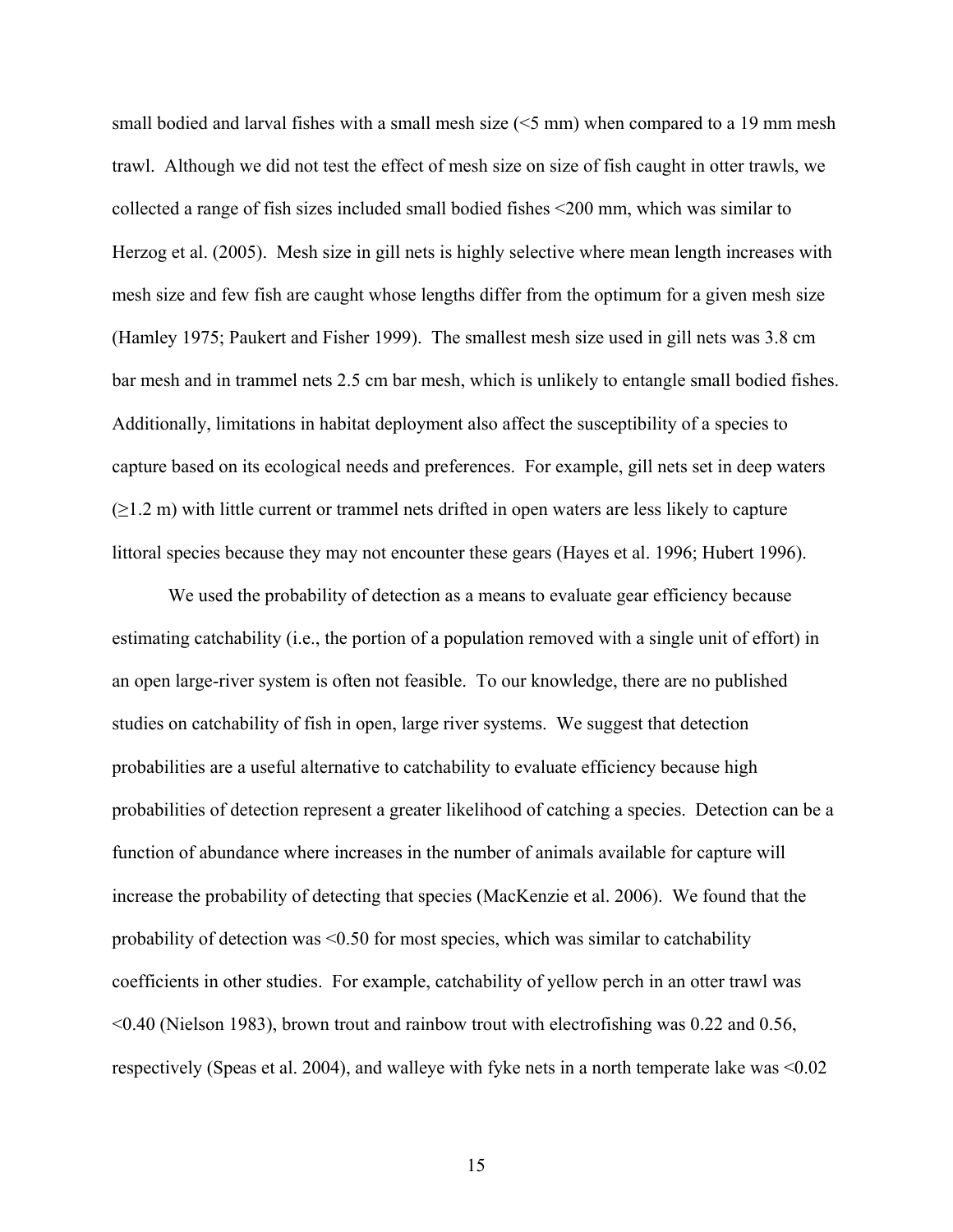(Newby et al. 2000). The high negative correlations between *p* and variability of relative abundance indices (CPUE) also indicates the utility of evaluating gear efficiency by probability of detection because gears with high *p* also have lower variability in CPUE.

Otter trawls and mini fyke nets collected different small-bodied and juvenile large-bodied fish assemblages when fished during the same season, likely because they were fished in different habitats (e.g., otter trawls in deep snag free waters and mini fyke nets in shallow, lowvelocity habitats). Otter trawls had the highest probability of detection and lowest CV for main channel species such as chub spp. and juvenile catfish spp. (*Ictalurus*), blue sucker, goldeye, and sturgeon spp. (Galat et al. 2005; Ridenour et al. 2008). Conversely, mini fyke nets deployed near bar habitats had the highest probability of detection for generalists and some fluvial specialist species (e.g., river shiner, spotfin shiner, sand shiner; Galat et al. 2005). Generalists and fluvial specialists with the highest probabilities of detection in mini fyke nets include all small-bodied fishes, except chub spp., and juvenile sauger, freshwater drum, river carpsucker, smallmouth buffalo, gar spp. (*Lepisosteus*), gizzard shad, and white bass (Galat et al. 2005). A primary difference in habitats sampled by otter trawls and mini fyke nets was water velocity (i.e., swift open waters and low-velocity sand bars, respectively), which was a main gradient influencing age 0 and adult fish assemblages (Barko et al. 2004*b*). Barko et al. (2004*a*) found that some minnow species' use of low-velocity and faster current areas was dependent on life stage and varied by species. Sampling with otter trawls and mini fyke nets is necessary to provide inference toward the entire community of small-bodied and juvenile large-bodied fishes because of gear and species related habitat bias.

All small-bodied fishes caught in otter trawls and mini fyke nets had different mean lengths between gears, but these differences were likely not biologically relevant as length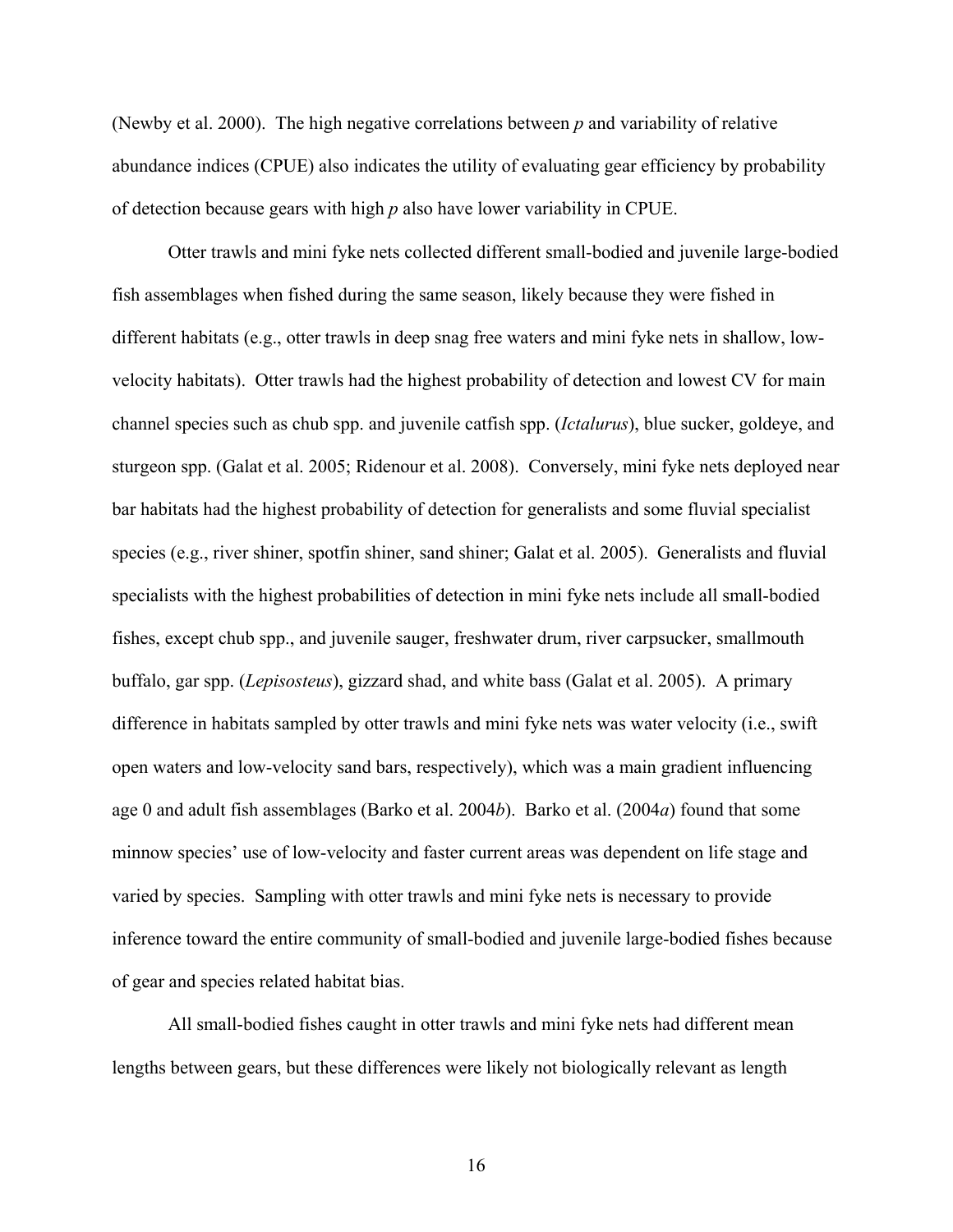distribution means and 90<sup>th</sup> percentiles overlapped for most species. For example, sand shiner had mean lengths of 41 mm and 38 mm in otter trawls and mini fyke nets, respectively, which were significantly different, but the  $10<sup>th</sup>$  and  $90<sup>th</sup>$  percentiles of lengths were similar. The greatest difference among lengths was for chub spp. where mean length in otter trawls was greater than the  $90<sup>th</sup>$  percentiles for mini fyke nets. Ridenour et al. (2008) found small chubs associated with low-velocity areas near dike structures, but larger  $(>=25 \text{ mm})$  chubs associated with channel sand bars where water velocities were higher. Our results support Ridenour et al. (2008) because mini fyke nets sampled low-velocity areas and caught smaller chubs, while otter trawls sampled higher velocity areas and caught larger chubs.

 Accounting for habitat and seasonal gear bias is important for effective monitoring of many species due to changes in vulnerability (Willis and Murphy 1996; Hubert and Fabrizio 2007). In our study, probability of detection models that incorporated habitat often resulted in better fit models. However, accounting for habitat in sampling variability (CV) of CPUE was rarely significant, suggesting some habitats have higher detection probabilities than others but similar sampling variability. Monitoring programs should direct sampling effort to gears and seasons when target species are most vulnerable (i.e., highest probability of detection) (Willis and Murphy 1996; Hubert and Fabrizio 2007; Noble et al. 2007). Gill nets may be effective during over winter periods as some adult fishes congregate near deep water areas of the river (e.g., Hesse and Newcomb 1982; Doyle et al. *In press*). Trammel nets were important for assessing large river fish communities during the warmwater season because they were the only gear that sampled large-bodied fishes, although gill nets were more efficient for the same species during the coldwater season. Accounting for habitat and seasonal gear bias can appropriately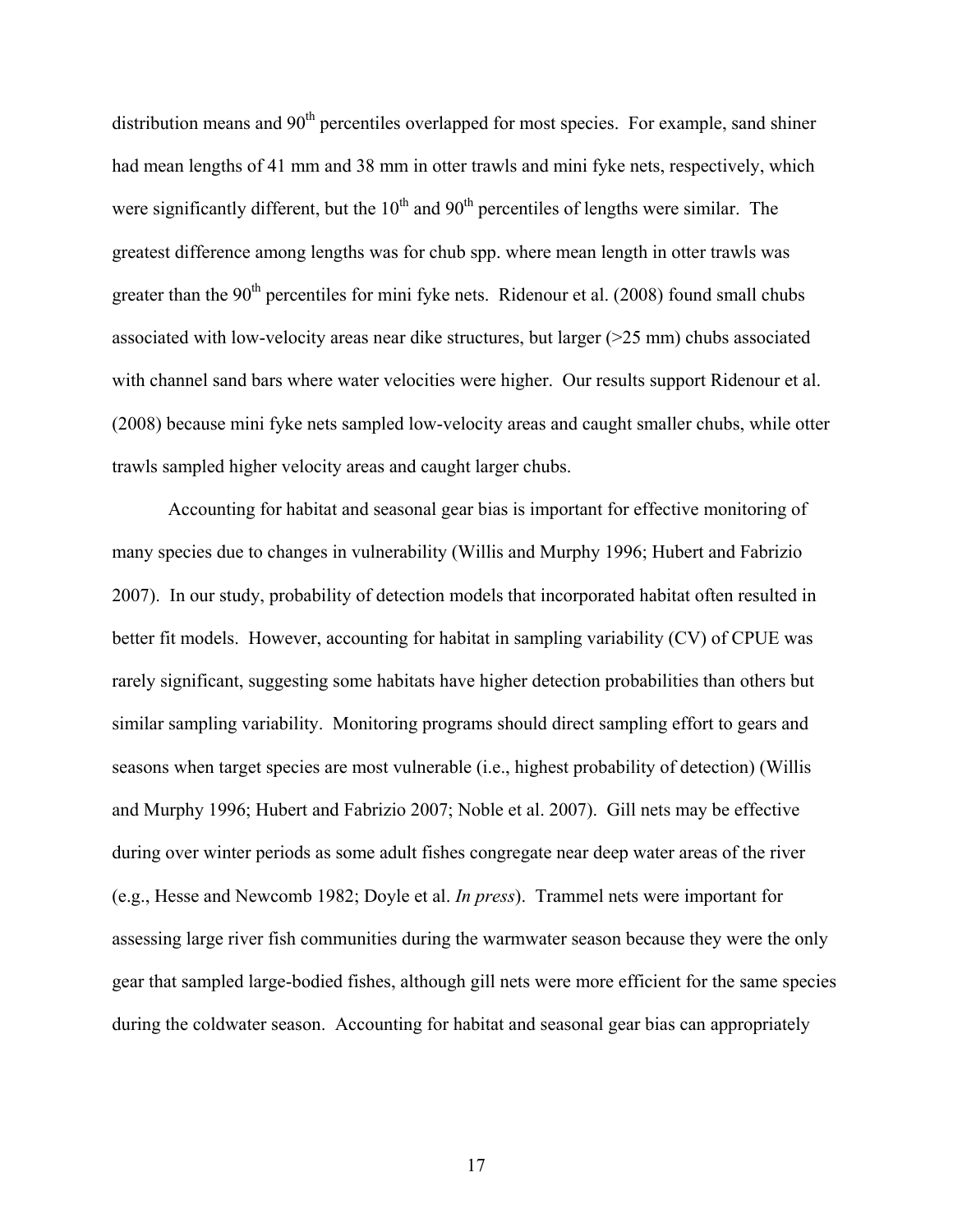distribute sampling effort to adequately quantify the temporal and spatial dynamics of a population (Peterson and Rabeni 1995).

Gill nets had higher probabilities of detection and lower CVs for adult and juvenile largebodied fishes when compared with trammel nets during the coldwater season. Passive gears, such as gill nets, capture mobile species that utilize a variety of habitat types (Weaver et al. 1993), and may be effective during early season spawning migrations, where active gears, such as trammel nets, are generally better at capturing sedentary species (Lapointe et al. 2006). Gill nets with graded mesh were shown to capture a majority of the expected total fish community encompassing several feeding and habitat guilds (Tejerina-Garro and Merona 2001; Argent and Kimmel 2005). Although gill nets can efficiently sample fish populations, mortality increases with increasing water temperatures (Hopkins and Cech 1992). We observed limited mortality in gill net samples when water temperatures were <12.8°C, but sampling with this gear ceased at warmer temperatures. Gill nets were the most effective gear during the coldwater season to assess the population status and detect abundance trends for large-bodied fishes because of high *p* and low CV.

Trammel nets fished during the coldwater season appear to be redundant with gill nets and otter trawls. Trammel nets never had the single highest detection probability or the single lowest CV for any juvenile or adult large bodied fish. All common species collected in trammel nets were also collected in gill nets or otter trawls. In addition, length distributions of fish collected in gill nets and trammel nets were similar, despite significant (but subtle) differences in mean length for most species. Redirecting effort into gill nets and otter trawls that have higher detection probabilities and lower CV of large-bodied fishes may improve sampling efficiency and increase the sample size necessary for adequate power to detect trends (Paukert 2004).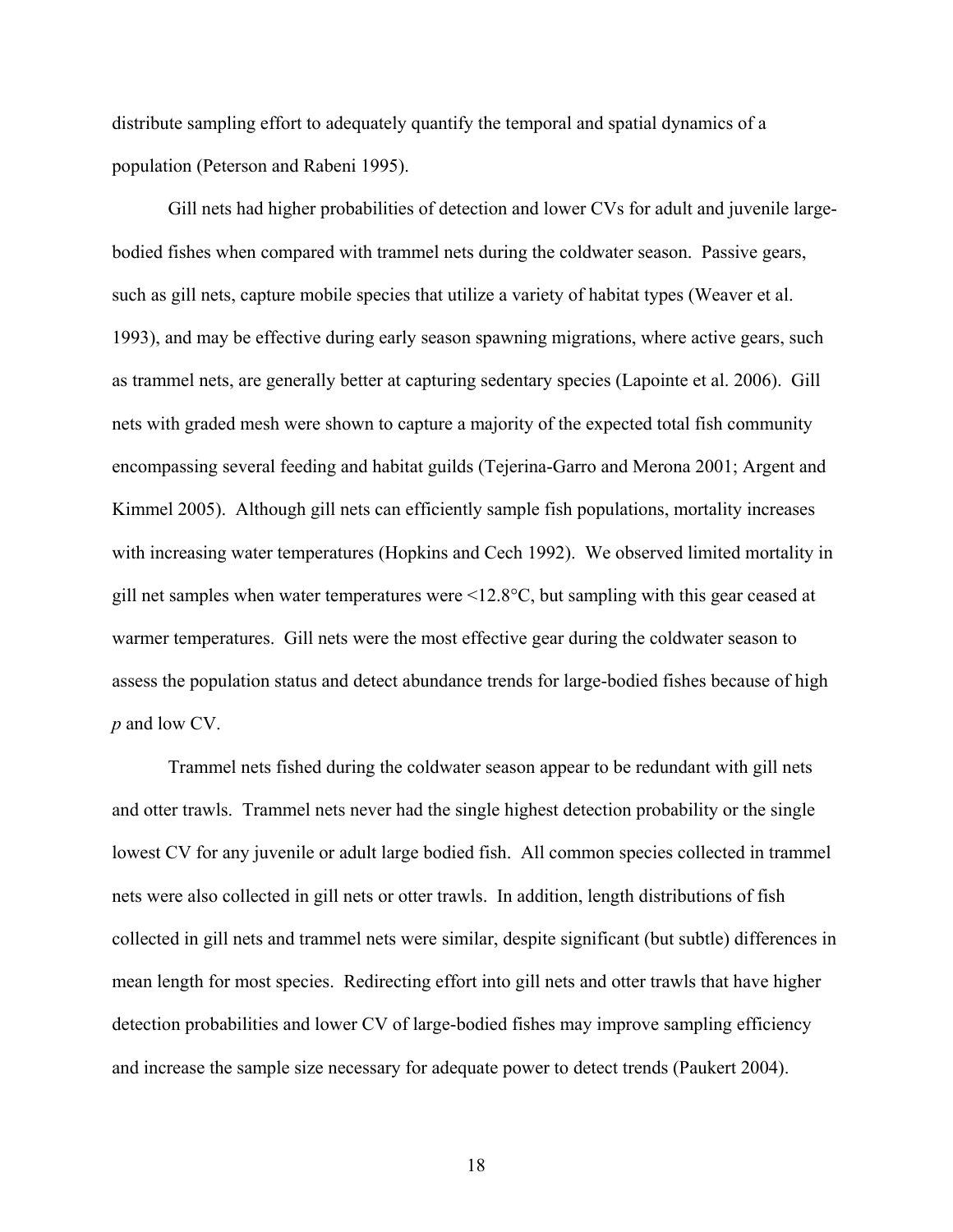Focused efforts using gill nets may be more efficient than sampling with both gill nets and trammel nets during the coldwater season. However, eliminating trammel net sampling will reduce inference about fish populations utilizing the open water habitats sampled by trammel nets.

 Few small (<200 mm TL or FL for sturgeons) pallid sturgeon, shovelnose sturgeon, blue sucker, and shortnose gar were sampled with any of the four gears, which was also evident for blue suckers in other large rivers (Eitzmann et al. 2007). Failure to collect juvenile long lived fishes is problematic because inability to detect changes in recruitment can slow the understanding of ecological responses to management actions or environmental factors (Doyle et al. *In press*). The otter trawl indicated the greatest potential for collection of these and other small benthic fishes in large rivers (Herzog et al. 2005; Braaten and Fuller 2007; Doyle et al. *In press*), but these age-0 to juvenile fishes were not fully vulnerable with our current trawl design and/or mesh size. Identifying other gears that can capture these juvenile fishes is warranted and important for understanding recruitment dynamics (Maceina and Pereira 2007), particularly with rare fishes such as sturgeons (Paragamian and Hansen 2008).

 Refinements to the sampling protocol of a large scale monitoring program working under an adaptive management framework are critical to ensure that the goals and objectives can be met. High sampling variability and limited sample sizes on large rivers restrict the ability to determine the status or trends of a community or single species due to low statistical power. Allocation of sampling effort towards the most efficient gears or habitats with the highest detection probabilities can minimize the variance in fish collections and lead to a more effective monitoring program (Peterson and Rabeni 1995). On the Lower Missouri River the gear type with the highest detection probability also had the lowest or equally as low CV in all instances,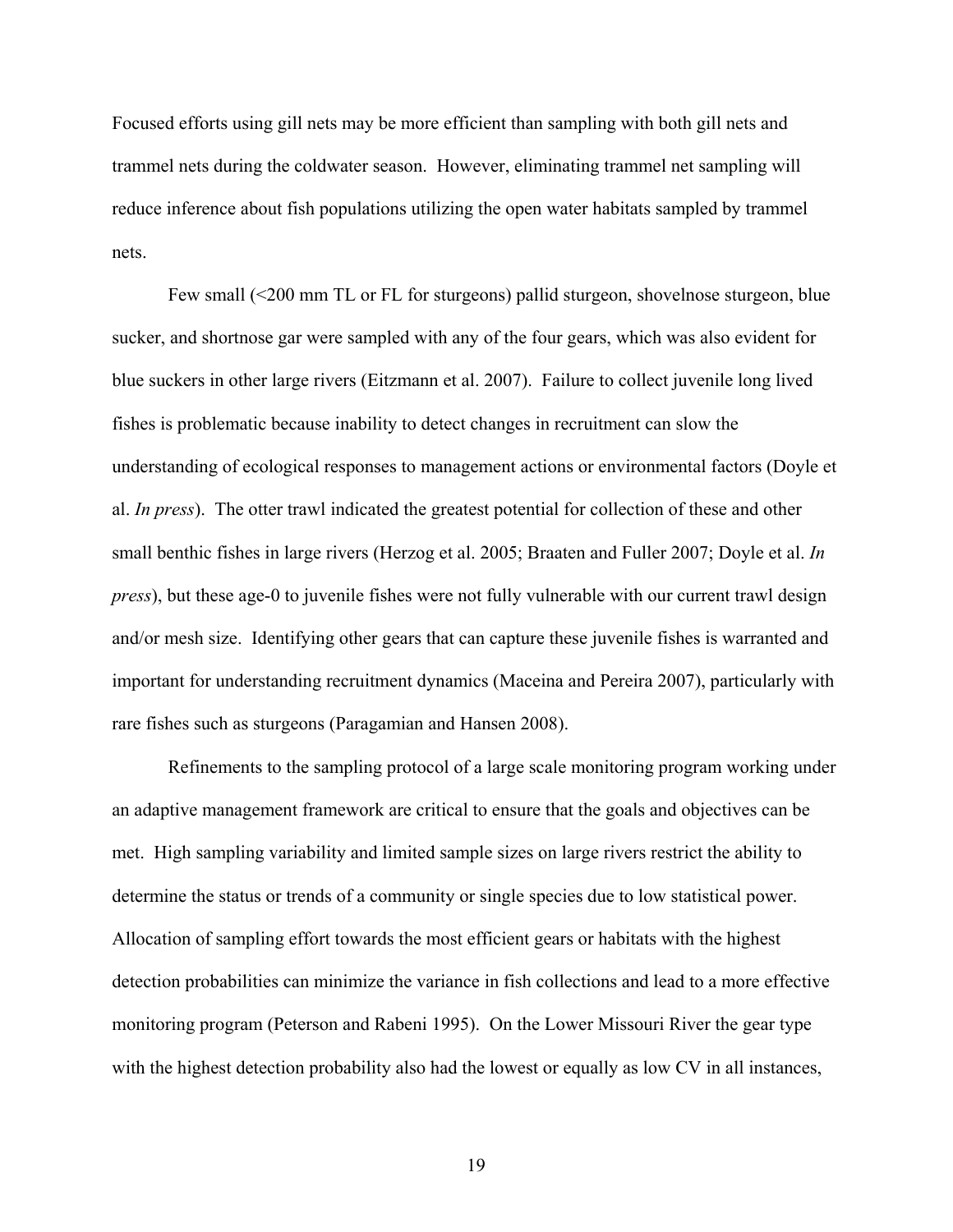which further substantiates our results. Assessing population status and detecting abundance trends for a community of fishes may be best achieved using gill nets and otter trawls during coldwater periods, and trammel nets, otter trawls, and mini fyke nets during warmwater periods. Reallocating effort from coldwater trammel nets to gill nets or otter trawls can increase sample sizes, reduce gear related bias associated with multiple gear sampling, and may lead to a more efficient sampling protocol to detect long-term trends in fish abundance and responses to management actions.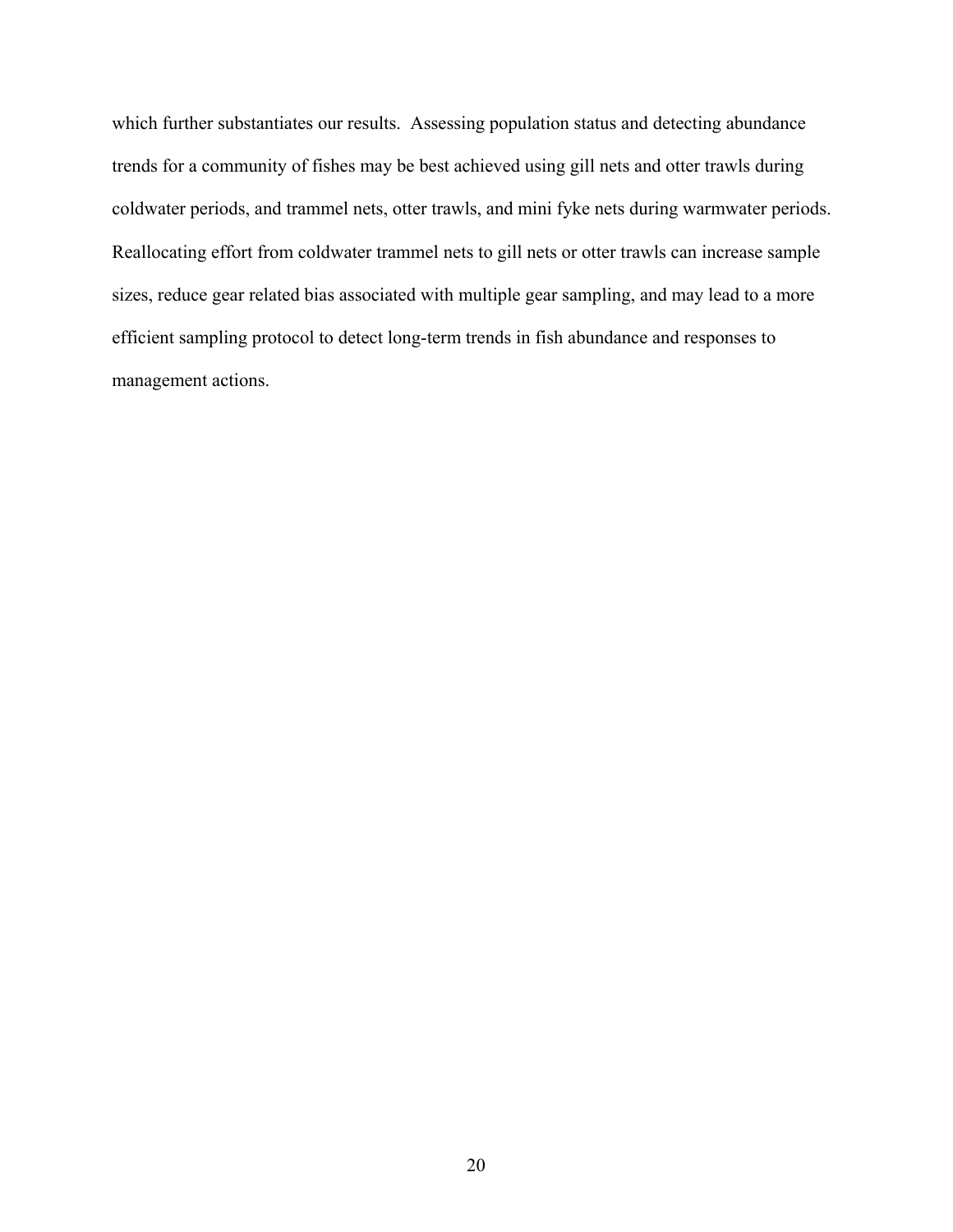### **REFERENCES**

- Argent, D.G., and Kimmel, W.G. 2005. Efficiency and selectivity of gill nets for assessing fish community composition of large rivers. N. Am. J. Fish. Manag. 25(4): 1315-1320.
- Armantrout, N.B. 1998. Glossary of aquatic habitat inventory terminology. American Fisheries Society, Bethesda, Md.
- Barko, V.A., Herzog, D.P., Hrabik, R.A., and Scheibe, J.S. 2004*a*. Relationship among fish assemblages and main-channel-border physical habitats in the unimpounded upper Mississippi River. Trans. Am. Fish. Soc. 133(2): 371-384.
- Barko, V.A., Palmer, M.W., Herzog, D.P., and Ickes, B.S. 2004*b*. Influential environmental gradients and spatiotemporal patterns of fish assemblages in the unimpounded upper Mississippi River. Am. Mid. Nat. 152(2): 369-385.
- Beamesderfer, R.C., and Rieman, B.E. 1988. Size selectivity and bias in estimates of population statistics of smallmouth bass, walleye, and northern squawfish in a Columbia River reservoir. N. Am. J. Fish. Manag. 8(4): 505-510.
- Becker, G.C. 1983. Fishes of Wisconsin. The University of Wisconsin Press, Madison, Wisc.
- Braaten, P.J., and Fuller, D.B. 2007. Growth rates of young-of-year shovelnose sturgeon in the Upper Missouri River. J. App. Ich. 23(4): 506-515.
- Burnham, K.P., and Anderson, D.R. 2002. Model selection and multimodal inference, 2nd edition. Springer-Verlag, New York.
- Casselman, J.M., Penczak, T., Carl, L., Mann, R.H.K., Holcik, J., and Woitowich, W.A. 1990. An evaluation of fish sampling methodologies for large river systems. Polish Archives of Hydrobiology 37(4): 521-552.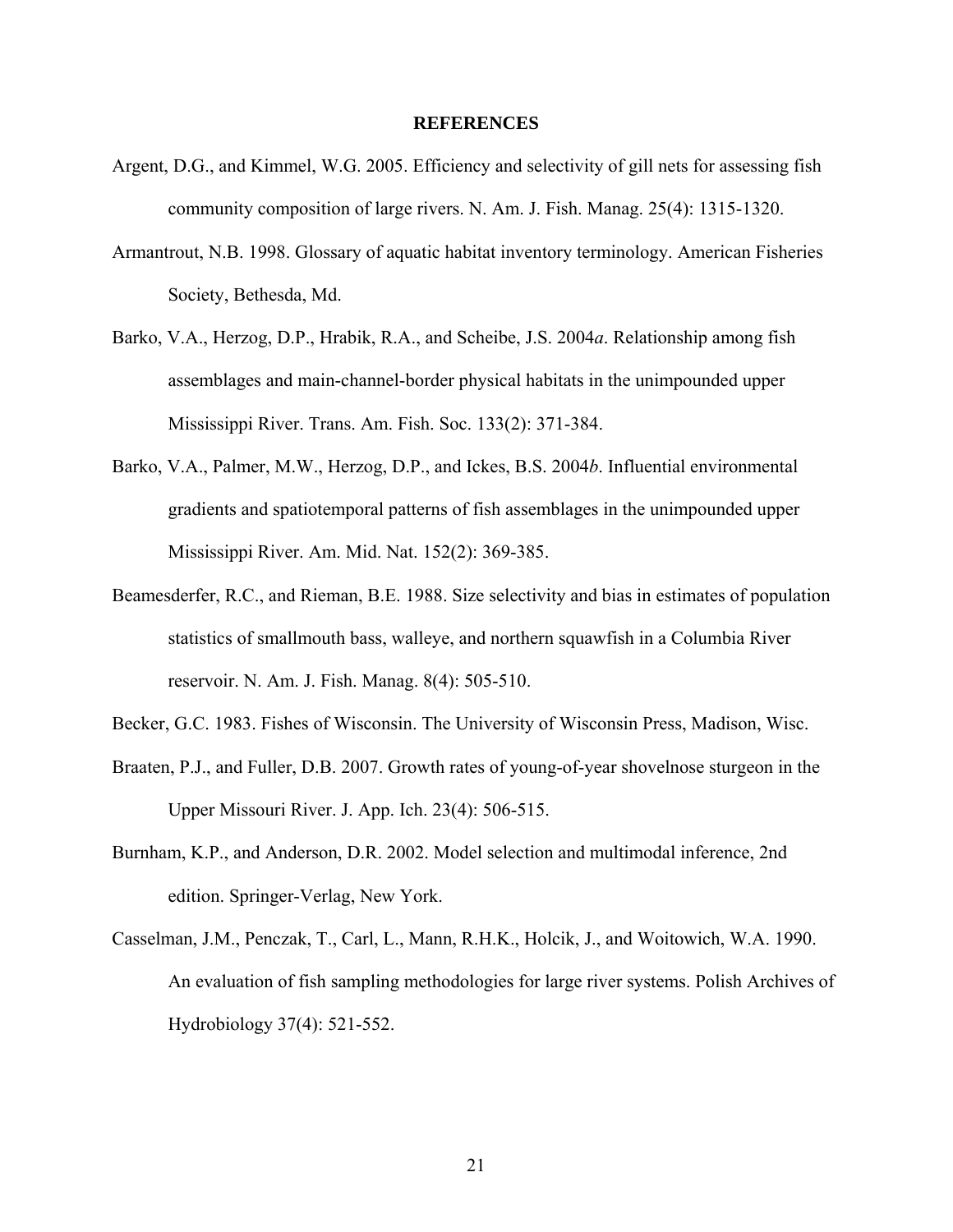- Doyle, W., Paukert, C.P., Starostka, A., and Hill, T. *In press*. A comparison of four sampling gears used to collect shovelnose sturgeon in the Lower Missouri River. J. App. Ich.
- Drobish, M.R. 2008. Missouri River Standard Operating Procedures for Fish Sampling and Data Collection, Volume 1.3. US Army Corps of Engineers, Omaha District, Yankton, S.D.
- Eitzmann, J.L., Makinster, A.S., and Paukert, C.P. 2007. Distribution and growth of blue sucker in a Great Plains river, USA. Fish. Manag. Ecol. 14(4): 255-262.
- Galat, D.L., Berry, C.R., Gardner, W.M., Hendrickson, J.C., Mestl, G.E., Power, G.J., Stone, C., and Winston, M.R. 2005. Spatiotemporal patterns and changes in Missouri River fishes. Am. Fish. Soc. Symp. 45: 249-291.
- Hamley, J.M. 1975. Review of gillnet selectivity. J. Fish. Res. Board Can. 32: 1943-1969.
- Hayes, D.B., Ferreri, C.P., and Taylor, W.W. 1996. Active fish capture methods. *In* Fisheries techniques, 2nd edition. *Edited by* B.R. Murphy and D.W. Willis. American Fisheries Society, Bethesda, Md. pp. 193-220.
- Herzog, D.P., Barko, V.A., Scheibe, J.S., Hrabik, R.A., and Ostendorf, D.E. 2005. Efficacy of a benthic trawl for sampling small-bodied fishes in large river systems. N. Am. J. Fish. Manag. 25(2): 594-603.
- Hesse, L.W., and Mestl, G.E. 1993. An alternative hydrograph for the Missouri River based on the precontrol condition. N. Am. J. Fish. Manag. 13(2): 360-366.
- Hesse, L.W., and Newcomb, B.A. 1982. On estimating the abundance of fish in the upper channelized Missouri River. N. Am. J. Fish. Manag. 2(1): 80-83.
- Hines, J.E. 2006. PRESENCE 2.0 Software to estimate patch occupancy and related parameters. USGS-PWRC. Available from <http://www.mbr-pwrc.usgs.gov/software/presence.html> [accessed 25 July 2007].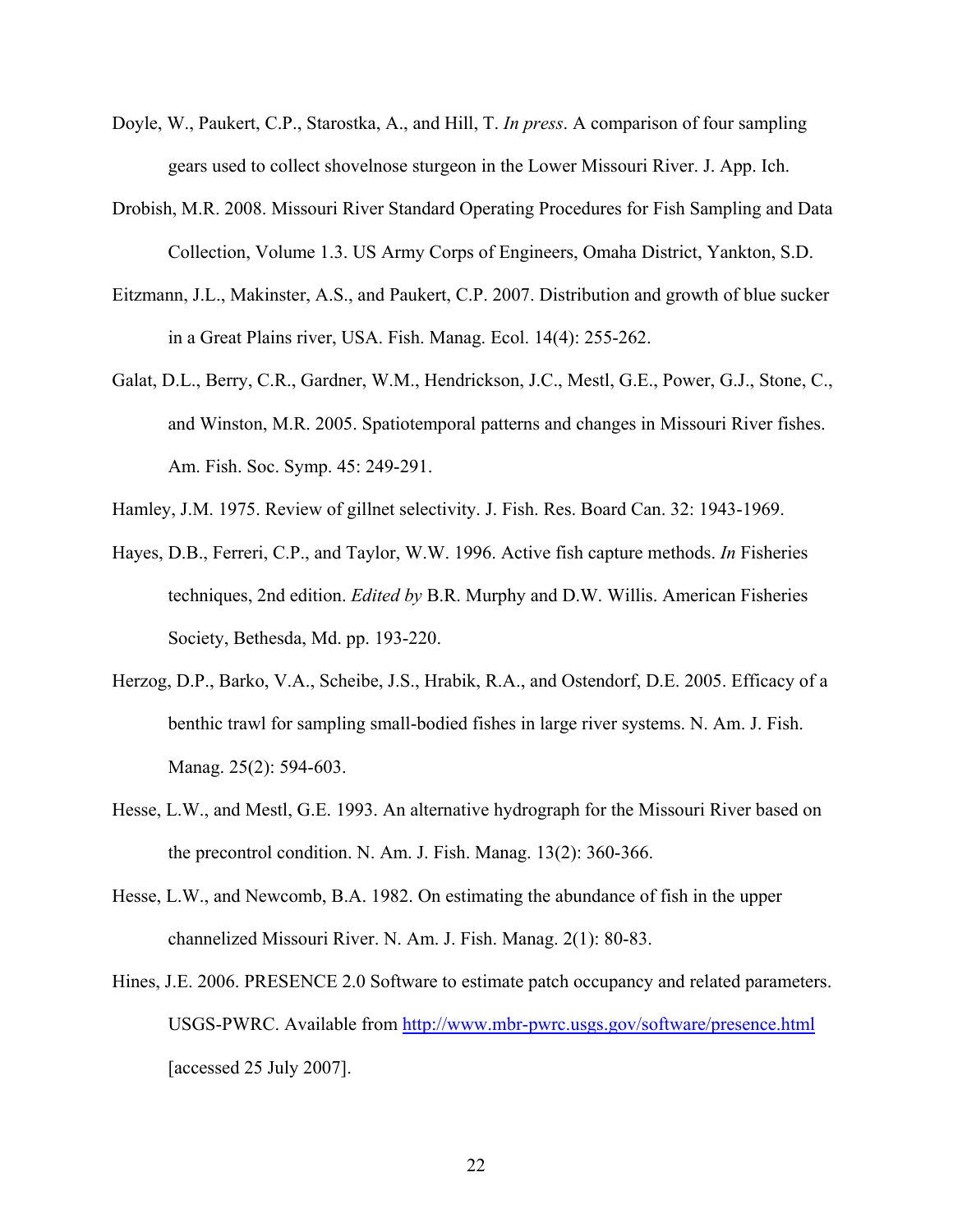- Hopkins, T.E., and Cech, J.J., Jr. 1992. Physiological effects of capturing striped bass in gill nets and fyke traps. Trans. Am. Fish. Soc. 121(6): 819-822.
- Hubert, W.A. 1996. Passive capture techniques. *In* Fisheries techniques, 2nd edition. *Edited by* B.R. Murphy and D.W. Willis. American Fisheries Society, Bethesda, Md. pp. 157-192.
- Hubert, W.A., and Fabrizio, M.C. 2007. Relative abundance and catch per unit effort. *In* Analysis and interpretations of freshwater fisheries data. *Edited by* C.S. Guy and M.L. Brown. American Fisheries Society, Bethesda, Md. pp. 279-325.
- Ickes, B.S., and Burkhardt, R.W. 2002. Evaluation and proposed refinement of the sampling design for the Long Term Resource Monitoring Program's fish component. US Geological Survey, Upper Midwest Environmental Sciences Center, LTRMP 2002-T001, La Crosse, Wisc.
- Jenkins, R.E., and Burkhead, N.M. 1994. Freshwater fishes of Virginia. American Fisheries Society, Bethesda, Md.
- Keenlyne, K.D., and Jenkins, L.G. 1993. Age at sexual maturity of the pallid sturgeon. Trans. Am. Fish. Soc. 122(3): 393-396.
- Kjelson, M.A. and Johnson, G.N. 1978. Catch efficiencies of a 6.1-meter otter trawl for estuarine fish populations. Trans. Am. Fish. Soc. 107(2): 246-254.
- Lapointe, N.W., Corkum, L.D., and Mandrak, N.E. 2006. A comparison of methods for sampling fish diversity in shallow offshore waters of large rivers. N. Am. J. Fish. Manag. 26(3): 503-513.
- Lubinski, K., Burkhardt, R., Sauer, J., Soballe, D., and Yin, Y. 2001. Initial analyses of change detection capabilities and data redundancies in the Long Term Resource Monitoring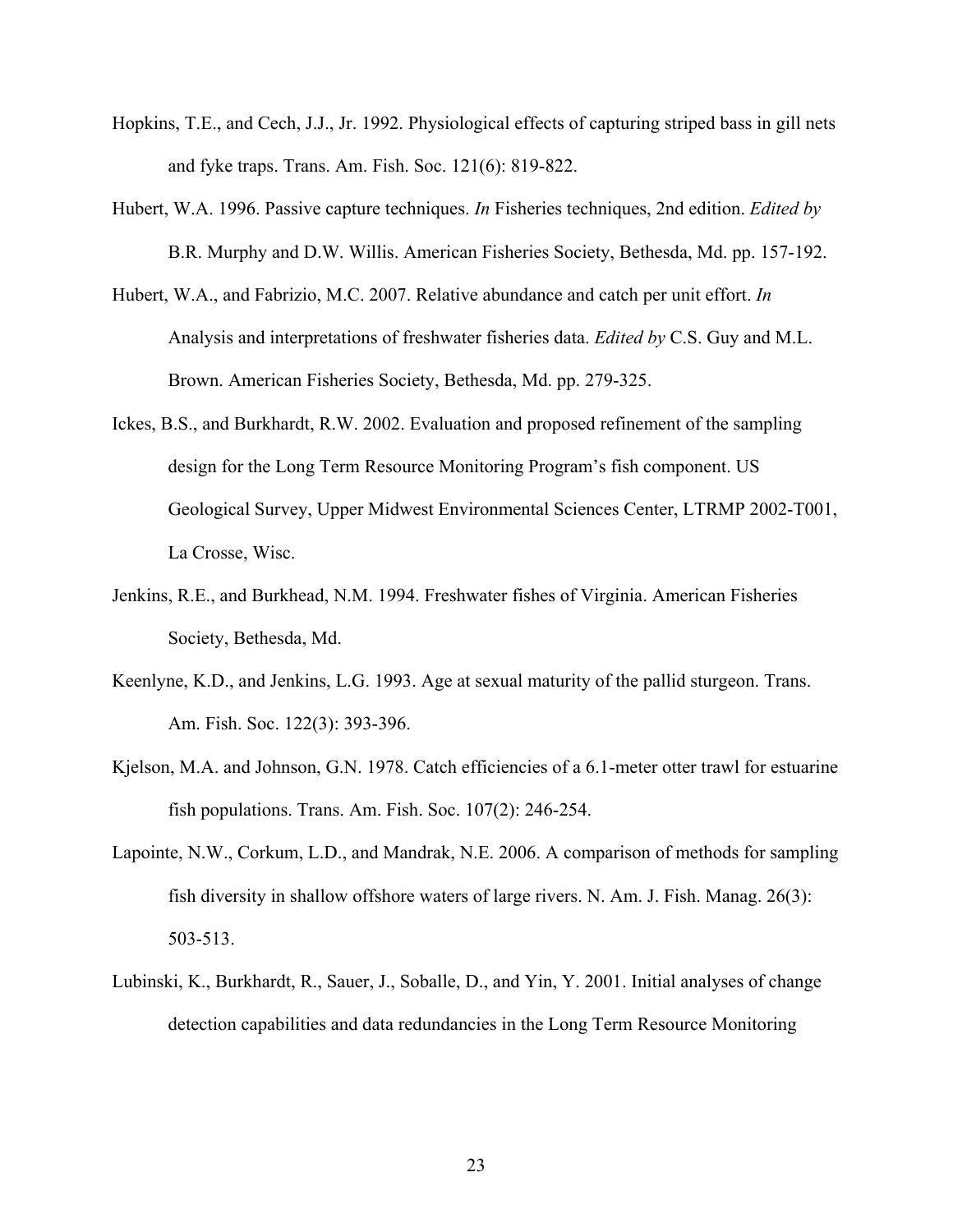Program. US Geological Survey, Upper Midwest Environmental Sciences Center, LTRMP 2001-T001, La Crosse, Wisc.

- Maceina, M.J., and Pereira, D.L. 2007. Recruitment. *In* Analysis and interpretations of freshwater fisheries data. *Edited by* C.S. Guy and M.L. Brown. American Fisheries Society, Bethesda, Md. pp. 121-185.
- MacKenzie, D.I., Nichols, J.D., Lachman, G.B., Droege, S., Royle, J.A., and Langtimm, C.A. 2002. Estimating site occupancy rates when detection probabilities are less than one. Ecology, 83(8): 2248-2255.
- MacKenzie, D.I., Nichols, J.D., Hines, J.E., Knutson, M.G., and Franklin, A.B. 2003. Estimating site occupancy, colonization, and local extinction when a species is detected imperfectly. Ecology, 84(8): 2200-2207.
- MacKenzie, D.I., Nichols, J.D., Royle, J.A., Pollock, K.H., Bailey, L.L., and Hines, J.E. 2006. Occupancy estimation and modeling. Academic Press, Burlington, Mass.
- National Research Council. 2002. The Missouri River ecosystem: exploring the prospects for recovery. National Academy Press, Washington, D.C.
- Newby, J.R., Hansen, M.J., Newman, S.P., and Edwards, C.J. 2000. Catchability of walleyes to angling in Escanaba Lake, WI, 1980-1995. N. Am. J. Fish. Manag. 20(4): 873-881.
- Nielsen, L.A. 1983. Variation in the catchability of yellow perch in an otter trawl. Trans. Am. Fish. Soc. 112(1): 53-59.
- Noble, R.L., Austen, D.J., and Pegg, M.A. 2007. Fisheries management study design considerations. *In* Analysis and interpretations of freshwater fisheries data. *Edited by* C.S. Guy and M.L. Brown. American Fisheries Society, Bethesda, Md. pp. 31-49.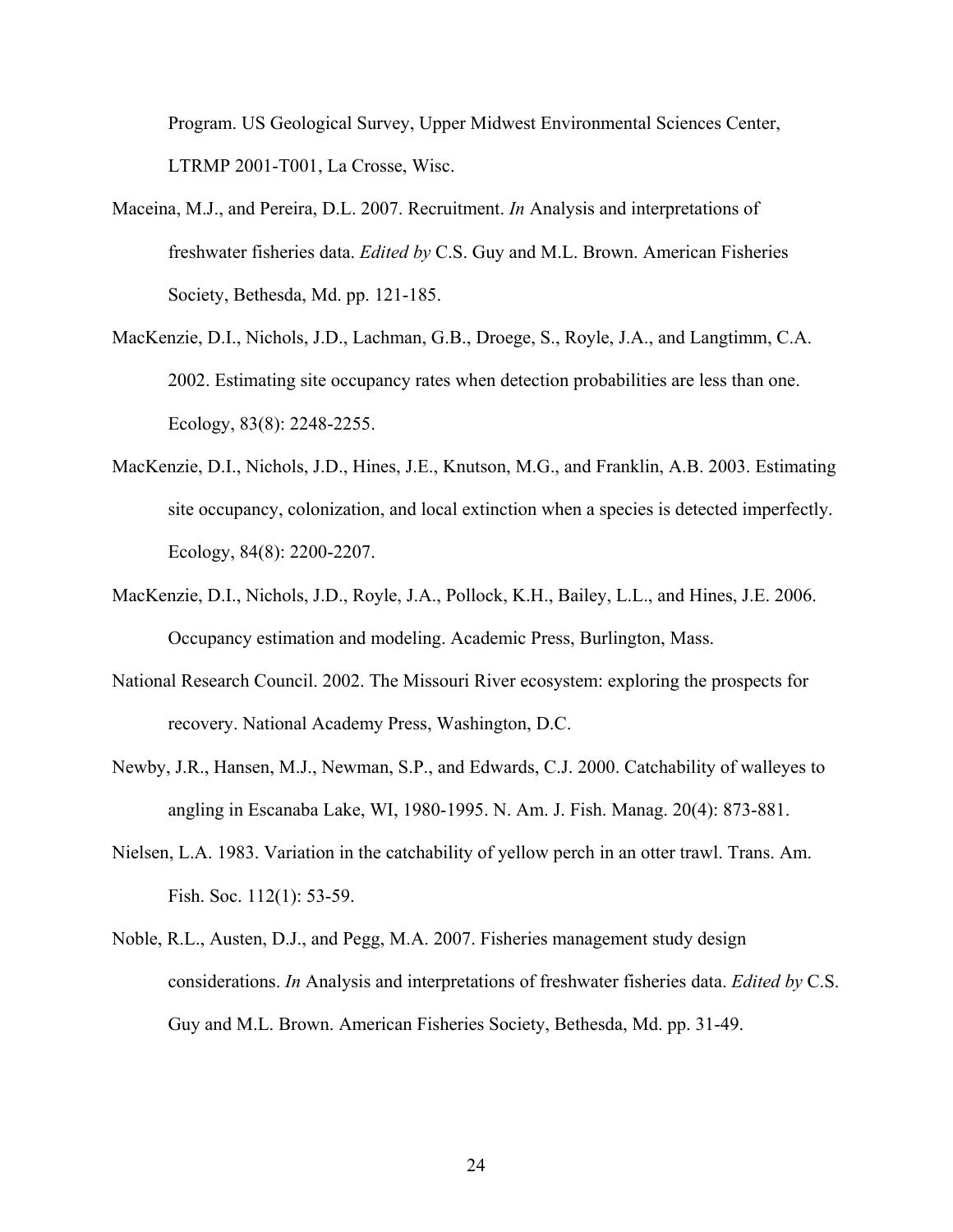- Paragamian, V.L., and Hansen, M.J. 2008. Evaluation of recovery goals for endangered white sturgeon in the Kootenai River, Idaho. N. Am. J. Fish. Manag. 28(2): 463-470.
- Paukert, C.P. 2004. Comparison of electrofishing and trammel netting variability for sampling native fishes. J. Fish Biol. 65(6): 1643-1652.
- Paukert, C.P., and Fisher, W.L. 1999. Evaluation of paddlefish length distributions and catch rates in three mesh sizes of gill nets. N. Am. J. Fish. Manag. 19(2): 599-603.
- Paukert, C.P., Willis, D.W., and Klammer, J.A. 2002. Effects of predation and environment on quality of yellow perch and bluegill populations in Nebraska sandhill lakes. N. Am. J. Fish. Manag. 22(1): 86-95.
- Peterson, J.T., and Rabeni, C.F. 1995. Optimizing sampling effort for sampling warmwater stream fish communities. N. Am. J. Fish. Manag. 15(3): 528-541.
- Pflieger, W.L. 1997. The fishes of Missouri, 2nd edition. Missouri Department of Conservation, Jefferson City, Missouri.
- Quist, M.C., Boelter, A.M., Lovato, J.M., Korfanta, N.M., Bergman, H.L., Latka, D.C., Korschgen, C., Galat, D.L., Krentz, S., Oetker, M., Olson, M., Scott, C.M., and Berkley, J. 2004. Research and assessment needs for pallid sturgeon recovery in the Missouri River. Final Report to the US Geological Survey, US Army Corps of Engineers, US Fish and Wildlife Service, and US Environmental Protection Agency. William D. Ruckelshaus Institute of Environment and Natural Resources, University of Wyoming, Laramie.
- Quist, M.C., Gerow, K.G., Bower, M.R., and Hubert, W.A. 2006. Random versus fixed-site sampling when monitoring relative abundance of fishes in headwater streams of the Upper Colorado River Basin. N. Am. J. Fish. Manag. 26(4): 1011-1019.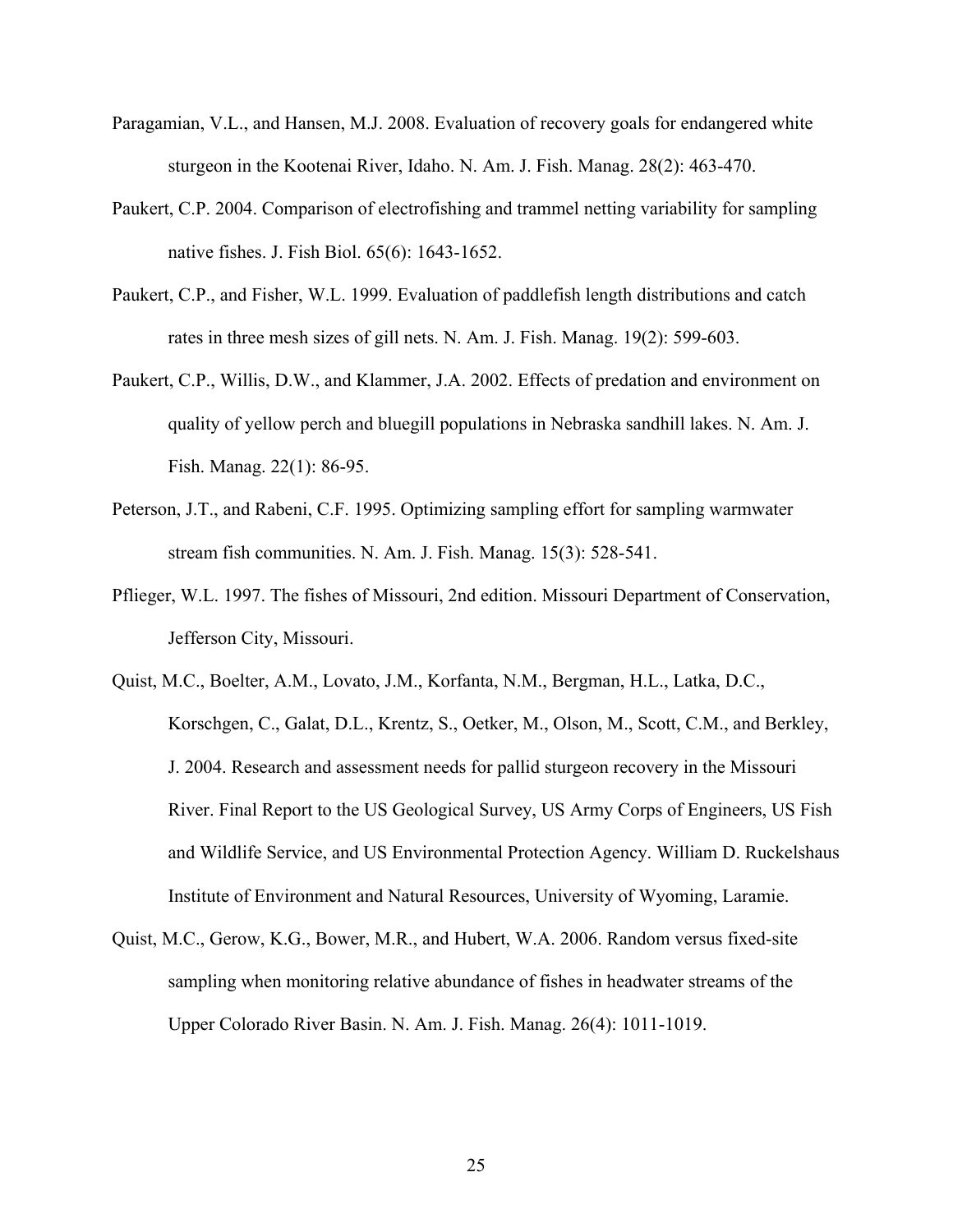- Ricker, W.E. 1975. Computation and interpretation of biological statistics of fish populations. Fish. Res. Board Can. Bull. No. 191.
- Ridenour, C., Starostka, A., Doyle, W., and Hill, T. 2008. Habitat used by *Macrhybopsis* chubs associated with channel modifying structures in a large regulated river: implications for river modification. River Res. App DOI:10.1002/rra.1175.
- Robison, H.W., and Buchanan, T.M. 1988. Fishes of Arkansas. University of Arkansas Press, Fayetteville.
- SAS Institute Inc. 2002. SAS (9.1). SAS Institute Inc., Cary, N.C.
- Sheehan, R.J., and Rasmussen, J.L. 1999. Large rivers. *In* Inland fisheries management in North America, 2nd edition. *Edited by* C.C. Kohler and W.A. Hubert. American Fisheries Society, Bethesda, Md. pp. 529-559.
- Sokal, R.R., and Rohlf, F.J. 1995. Biometry, 3rd edition. W.H. Freeman and Company, New York.
- Speas, D.W., Walters, C.J., Ward, D.L., and Rogers, R.S. 2004. Effects of intraspecific density and environmental variables on electrofishing catchability of brown and rainbow trout in the Colorado River. N. Am. J. Fish. Manag. 24(2): 586-596.
- Sustainable Ecosystems Institute. 2004. Power to detect trends in pallid and shovelnose sturgeon populations in the Missouri River. Sustainable Ecosystems Institute, Portland, Oregon.
- Tejerina-Garro, F.L., and De Merona, B. 2001. Gill net sampling standardization in large rivers of French Guiana (South America). Bulletin Francais de la Peche et de la Pisciculture 357/358: 227-240.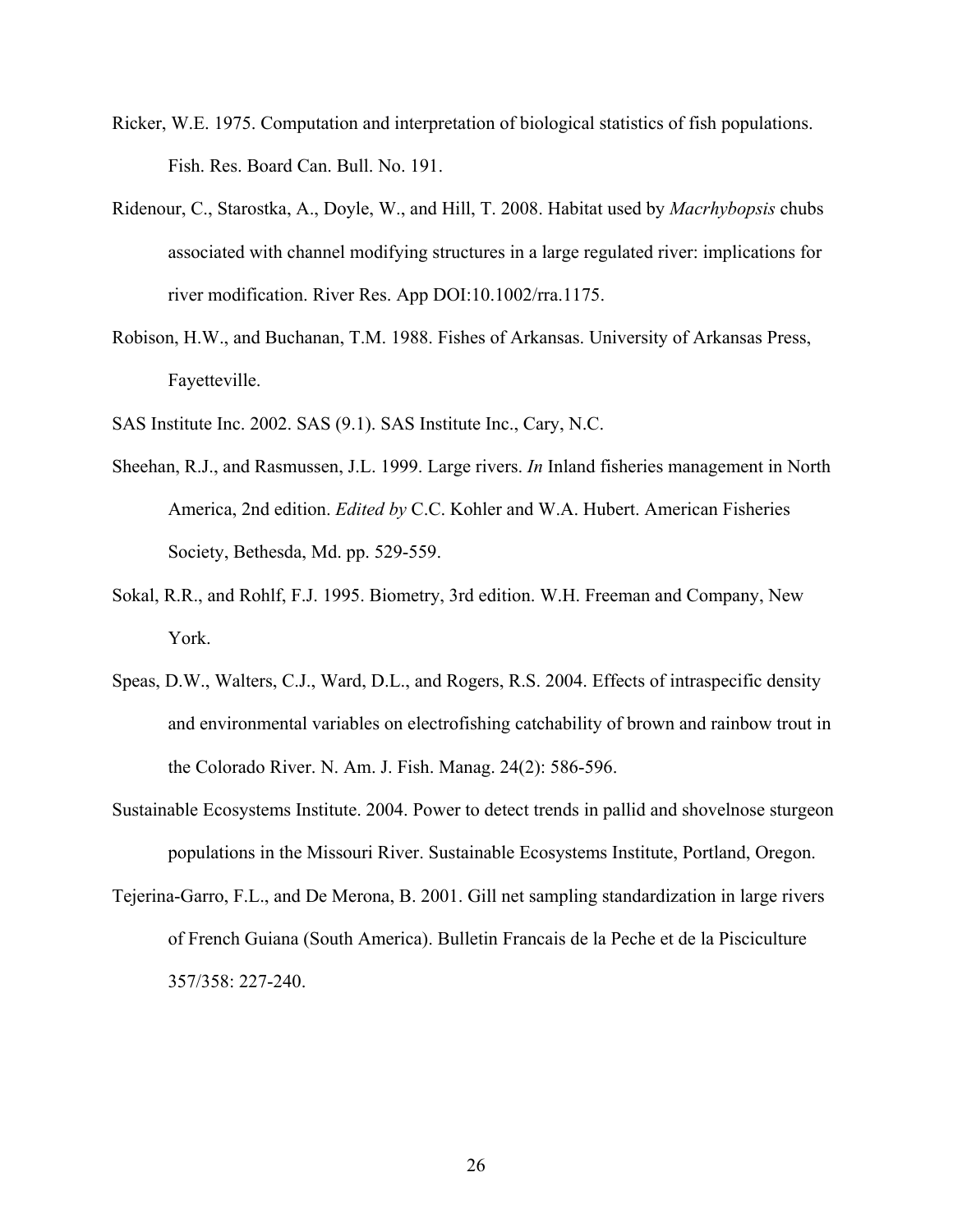- Wanner, G.A., Shuman, D.A., Brown, M.L., and Willis, D.W. 2007. An initial assessment of sampling procedures for juvenile pallid sturgeon in the Missouri River downstream of Fort Randall Dam, South Dakota and Nebraska. J. App. Ich. 23(4): 529-538.
- Weaver, M.J., Magnuson, J.J., and Clayton, M.K. 1993. Analyses for differentiating littoral fish assemblages with catch data from multiple sampling gears. Trans. Am. Fish. Soc. 122(6): 1111-1119.
- Willis, D.W., and Murphy, B.R. 1996. Planning for sampling. *In* Fisheries techniques, 2nd edition. *Edited by* B.R. Murphy and D.W. Willis. American Fisheries Society, Bethesda, Md. pp. 1-15.
- Yoccoz, N.G., Nichols, J.D., and Boulinier, T. 2001. Monitoring of biological diversity in space and time. Trends Ecol. Evol. 16(8): 446-453.

Zar, J.H. 1999. Biostatistical Analysis, 4th edition. Prentice Hall Inc., Upper Saddle River, N.J.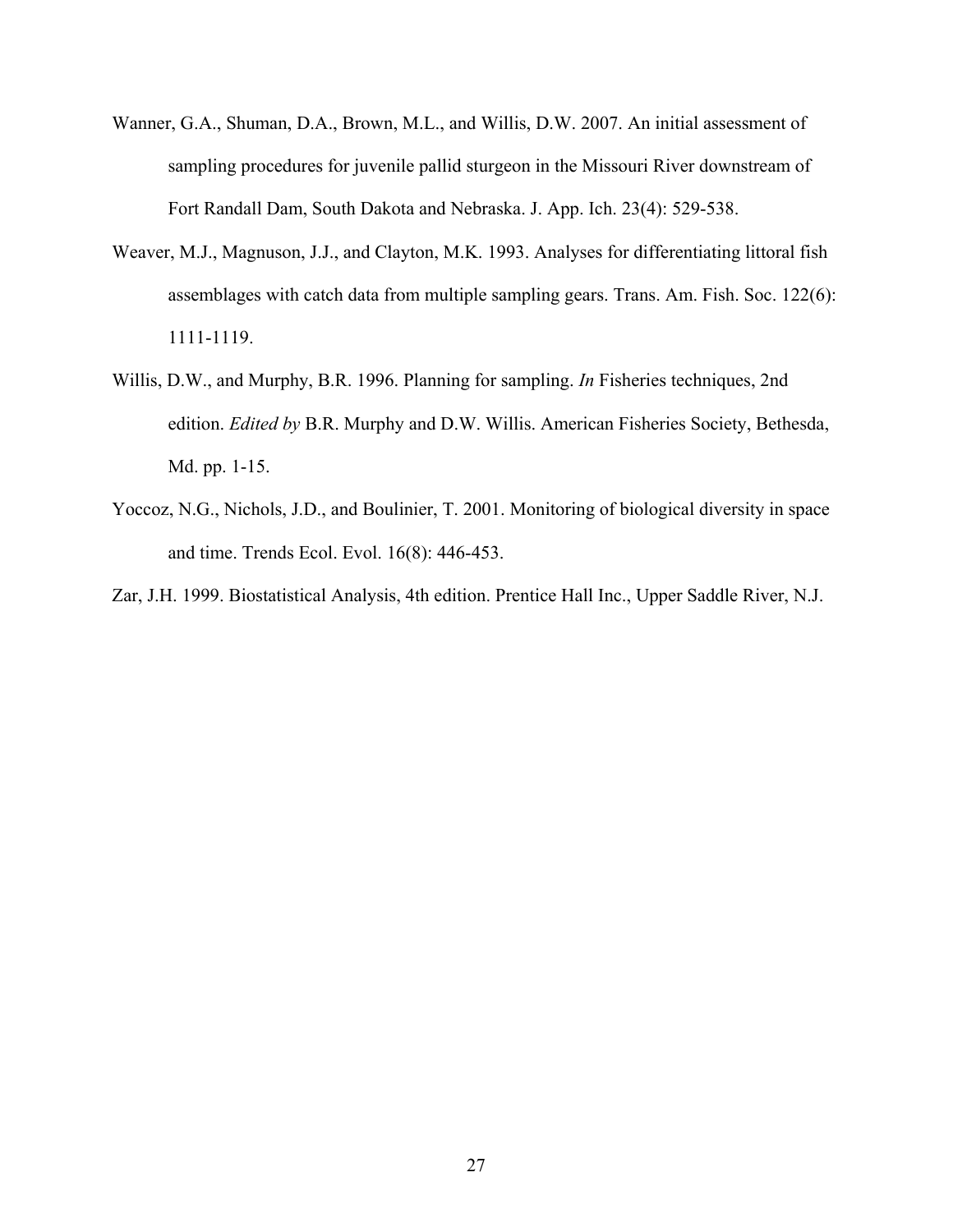# **Figure Captions**

## **Figure**

- 1.1: Drainage basin of the Missouri River and the study area highlighted from the Lower Ponca Bend at Sioux City, Iowa (rkm 1 212), to the confluence of the Mississippi River (rkm 0) at St. Louis, Missouri.
- 1.2: Probability of detection (*p*) by gear type for large-bodied fishes during the coldwater (1 October to 30 June) and warmwater (1 July to 31 October) seasons from 2003-2006 in the Lower Missouri River (rkm 0-1 212). Adult (A) and juvenile (J) fishes were determine by length at maturity.
- 1.3: Probability of detection (*p*) by gear type for small-bodied fishes during the coldwater (1 October to 30 June) and warmwater (1 July to 31 October) seasons from 2003-2006 in the Lower Missouri River (rkm 0-1 212).
- 1.4: Box plots representing the  $10^{th}$  percentile, lower quartile, median, upper quartile, and  $90^{th}$ percentile of length (mm) distributions for large-bodied fishes caught in three gear types during the coldwater (1 October to 30 June) and warmwater (1 July to 31 October) seasons.
- 1.5: Box plots representing the  $10^{th}$  percentile, lower quartile, median, upper quartile, and  $90^{th}$ percentile of length (mm) distributions for small-bodied fishes caught in three gear types during the coldwater (1 October to 30 June) and warmwater (1 July to 31 October) seasons.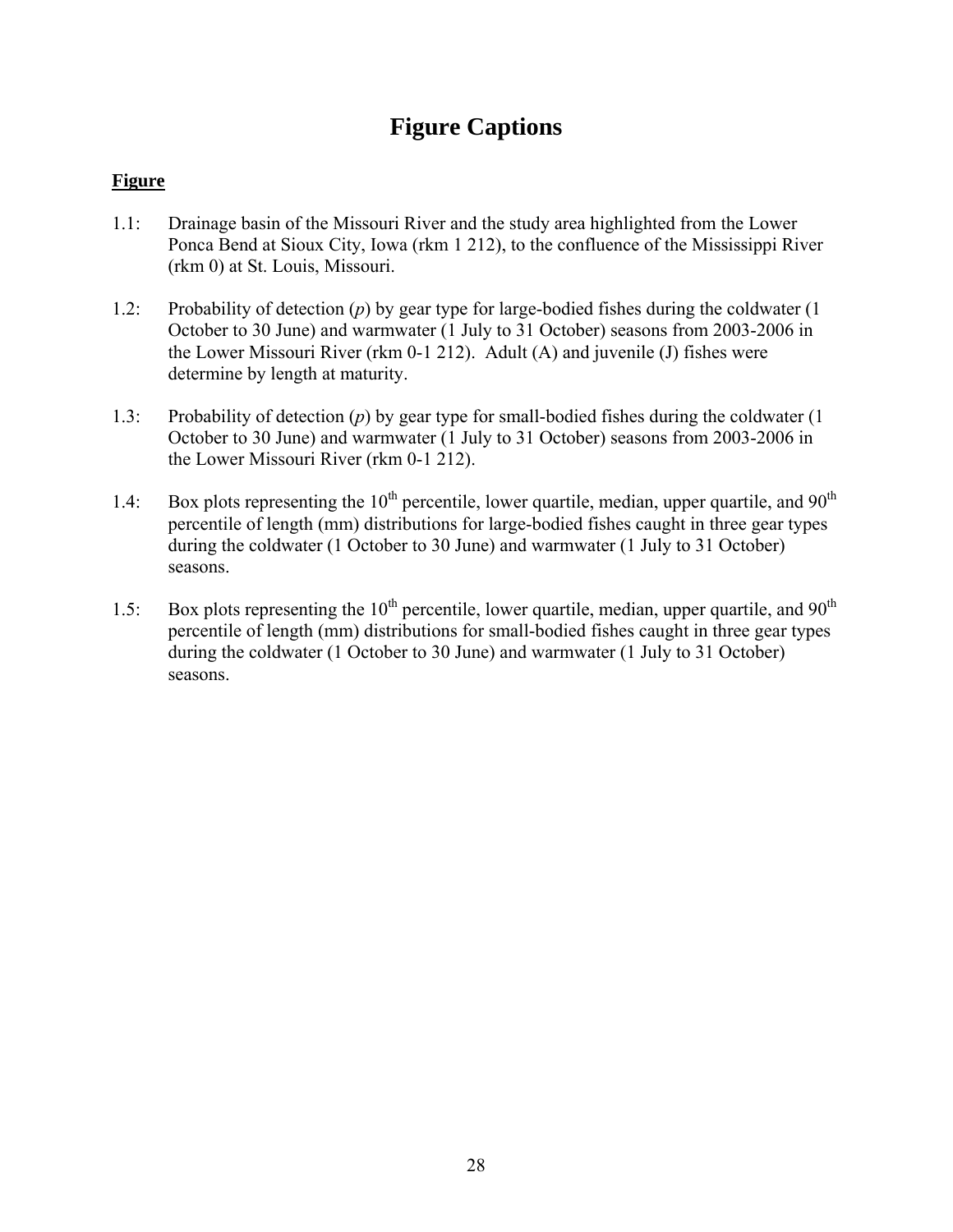

Figure 1.1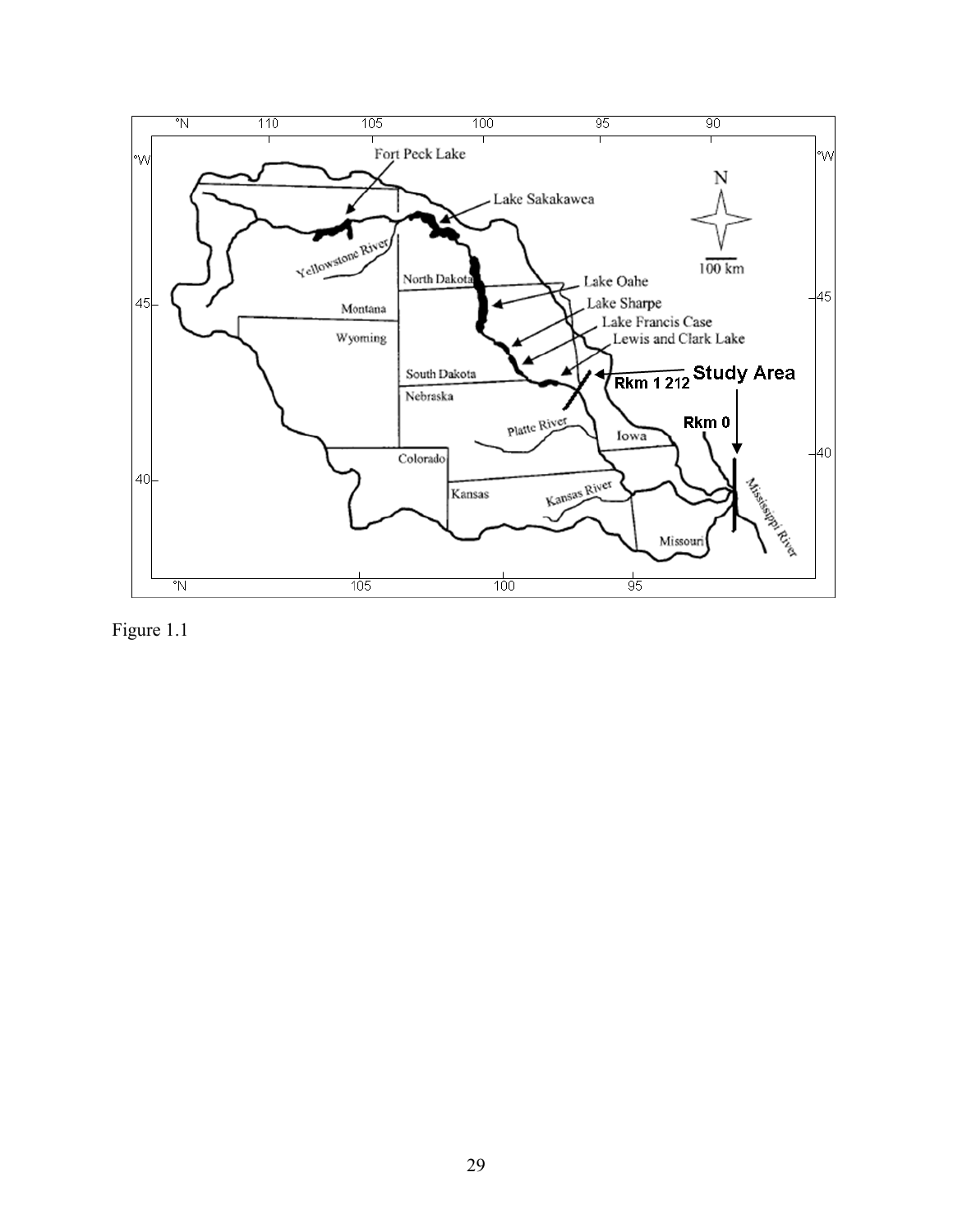

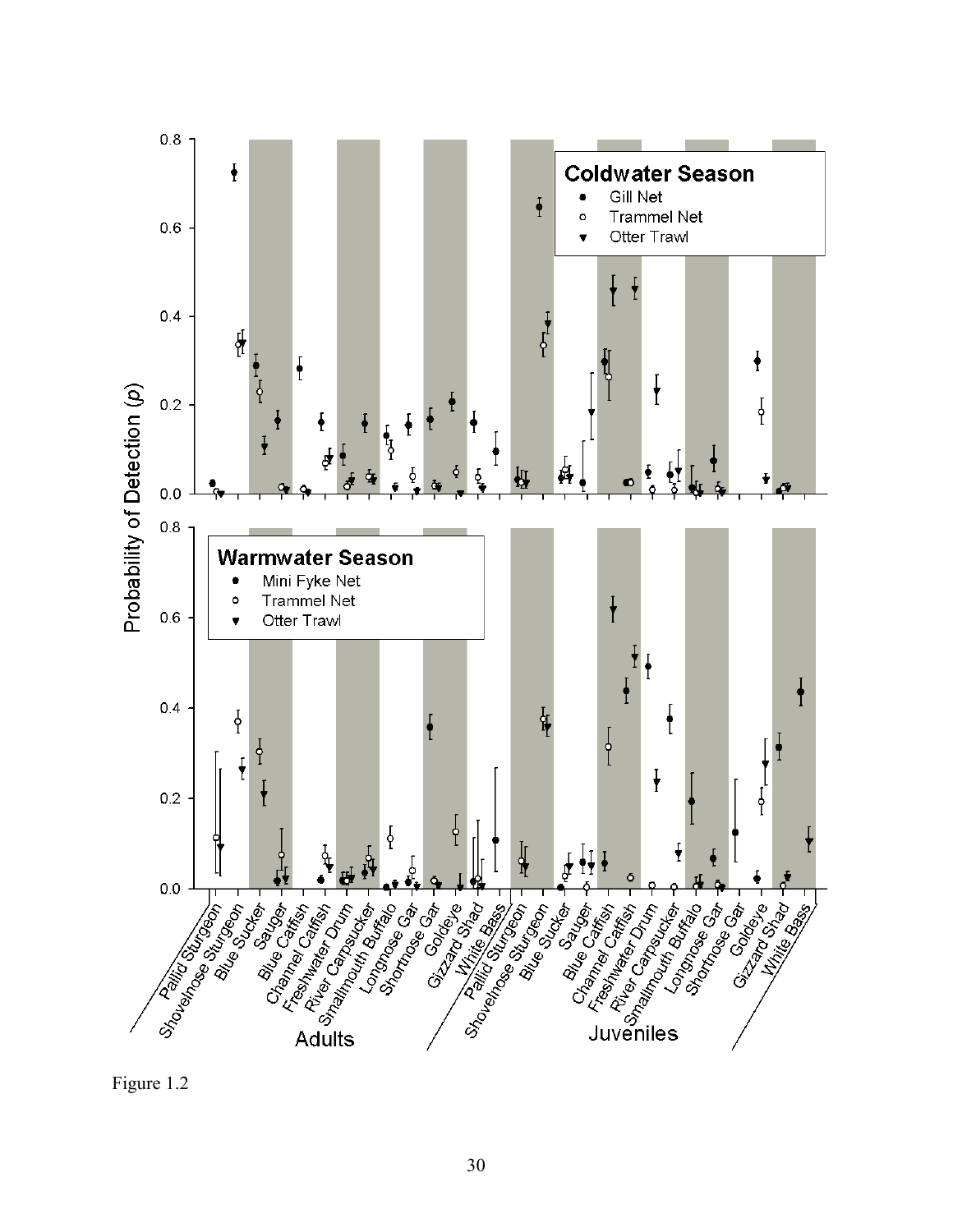

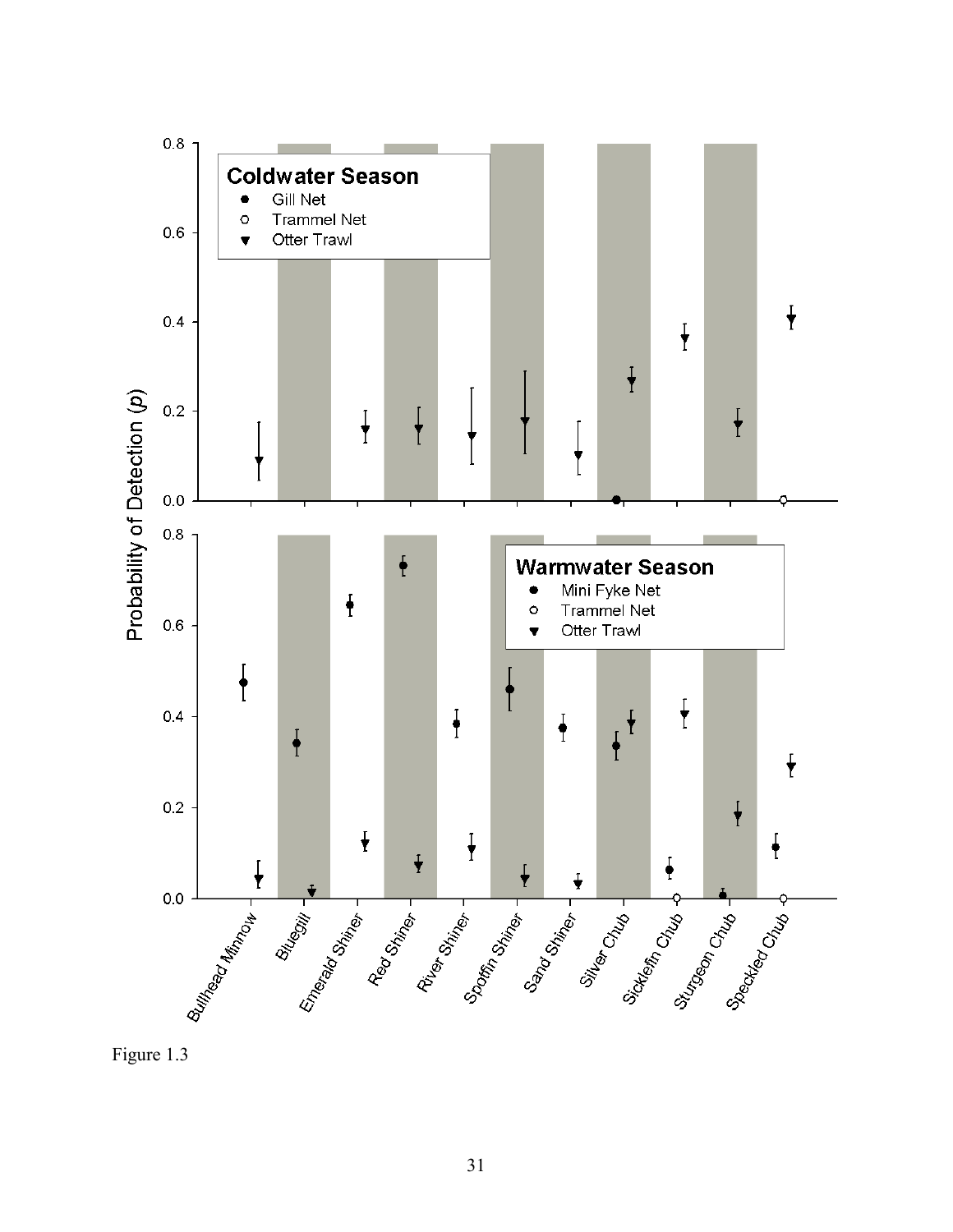

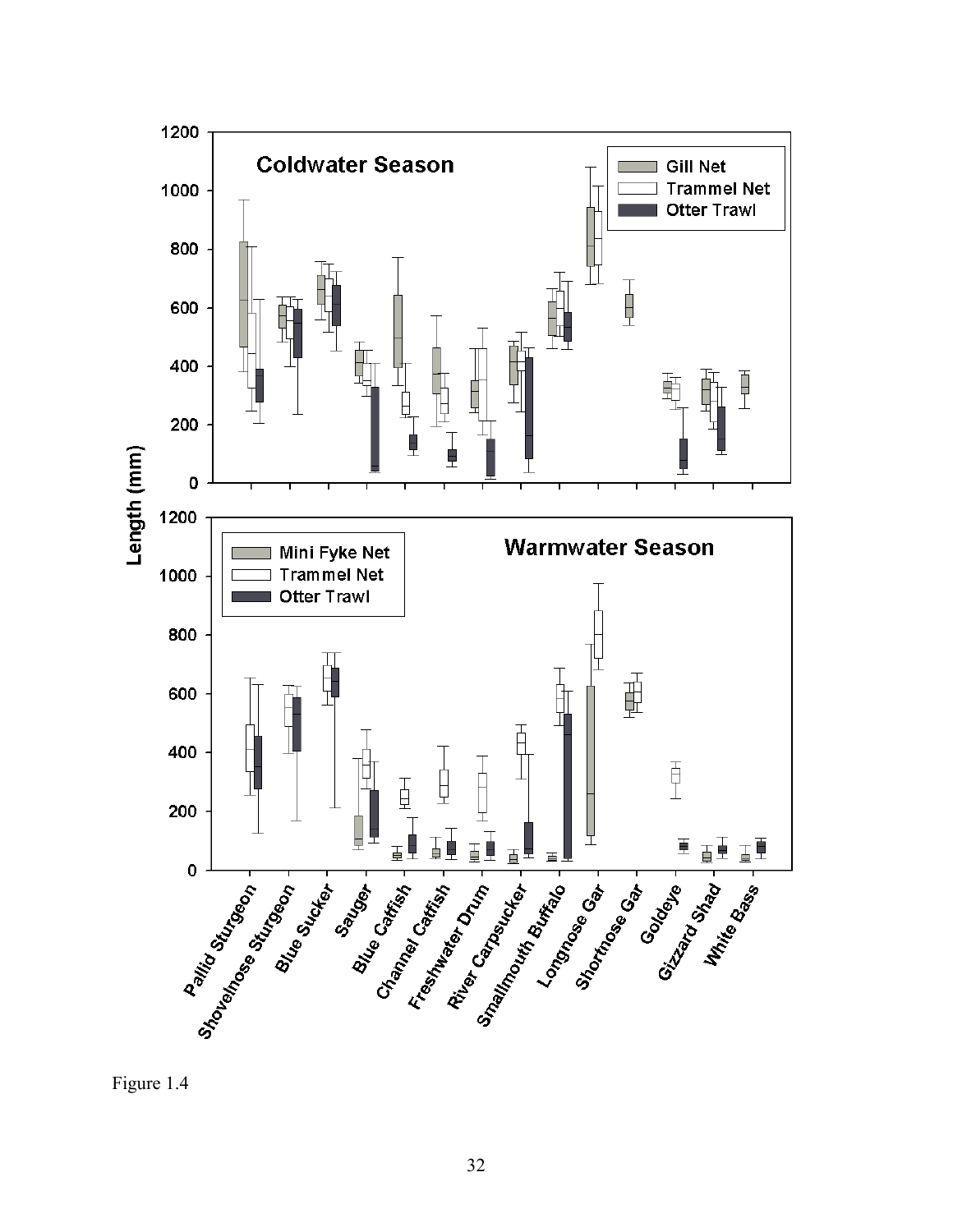

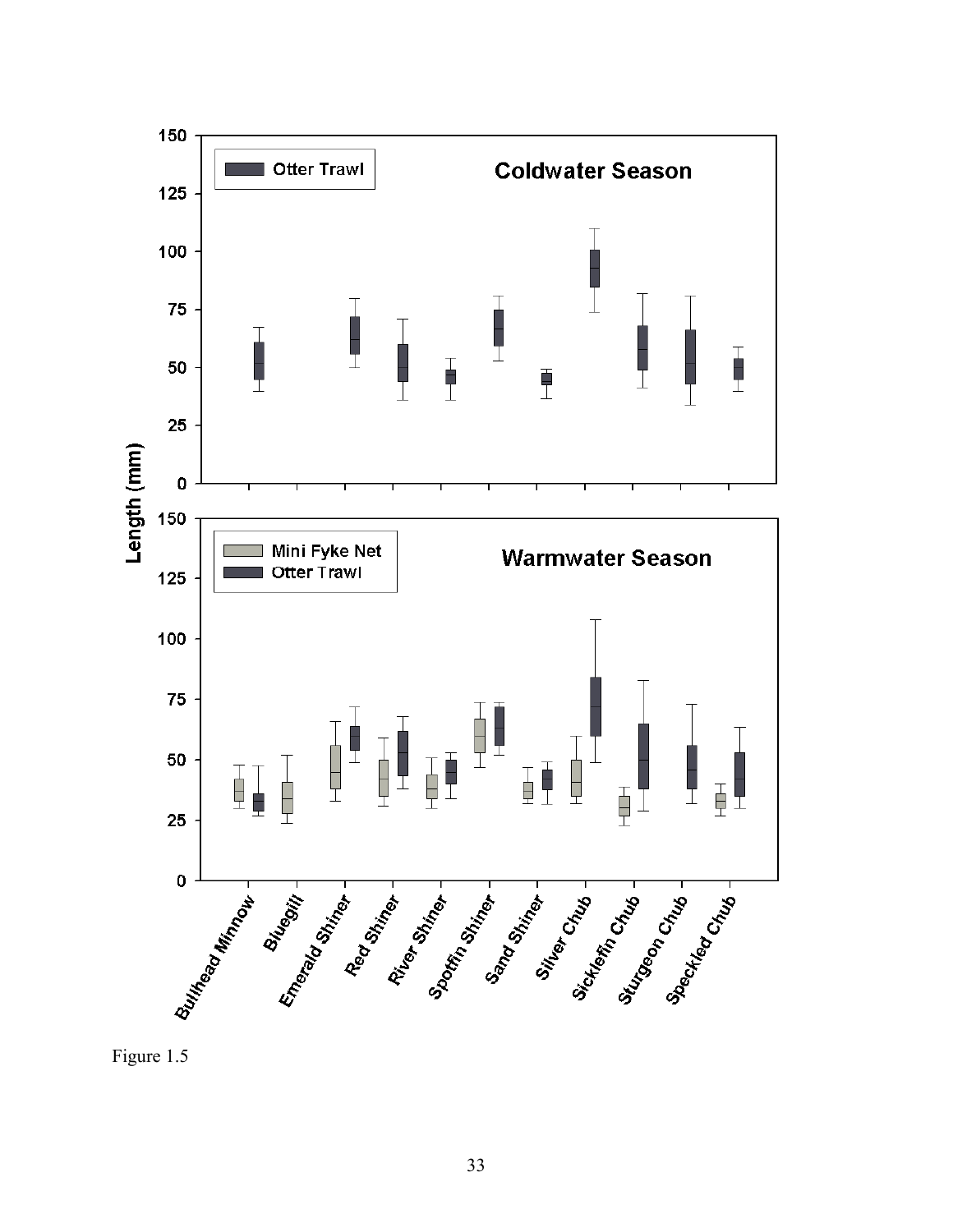|                     | Common name         | Scientific name             | Species<br>code | Length (mm)<br>at maturity | Reference                                |
|---------------------|---------------------|-----------------------------|-----------------|----------------------------|------------------------------------------|
| Large-bodied fishes |                     |                             |                 |                            |                                          |
|                     | Pallid sturgeon     | Scaphirhynchus albus        | <b>PDSG</b>     | $>550$ FL                  | Keenlyne and Jenkins 1993; Pflieger 1997 |
|                     | Shovelnose sturgeon | Scaphirhynchus platorynchus | <b>SNSG</b>     | $\geq$ 550 FL              | Pflieger 1997                            |
|                     | Blue sucker         | Cycleptus elongatus         | <b>BUSK</b>     | $>500$ TL                  | Pflieger 1997                            |
|                     | Sauger              | Sander canadense            | <b>SGER</b>     | $\geq$ 250 TL              | Becker 1983; Jenkins and Burkhead 1994   |
|                     | Blue catfish        | Ictalurus furcatus          | <b>BLCF</b>     | $\geq$ 500 TL              | Pflieger 1997                            |
|                     | Channel catfish     | Ictalurus punctatus         | <b>CNCF</b>     | $>250$ TL                  | Pflieger 1997                            |
|                     | Freshwater drum     | Aplodinotus grunniens       | <b>FWDM</b>     | $\geq$ 275 TL              | Becker 1983; Pflieger 1997               |
|                     | River carpsucker    | Carpiodes carpio            | <b>RVCS</b>     | $\geq$ 275 TL              | Pflieger 1997                            |
|                     | Smallmouth buffalo  | Ictiobus bubalus            | <b>SMBF</b>     | $>400$ TL                  | Robison and Buchanan 1988; Pflieger 1997 |
|                     | Longnose gar        | Lepisosteus osseus          | <b>LNGR</b>     | $\geq$ 700 TL              | Pflieger 1997                            |
|                     | Shortnose gar       | Lepisosteus platostomus     | <b>SNGR</b>     | $\geq$ 375 TL              | Pflieger 1997                            |
|                     | Goldeye             | Hiodon alosoides            | <b>GDEY</b>     | $>350$ TL                  | Pflieger 1997                            |
|                     | Gizzard shad        | Dorosoma cepedianum         | <b>GZSD</b>     | $>200$ TL                  | Pflieger 1997; Jenkins and Burkhead 1994 |
|                     | White bass          | Morone chrysops             | <b>WTBS</b>     | $\geq$ 225 TL              | Pflieger 1997; Jenkins and Burkhead 1994 |
|                     | Small-bodied fishes |                             |                 |                            |                                          |
|                     | Bullhead minnow     | Pimephales vigilas          | <b>BHMW</b>     |                            |                                          |
|                     | Bluegill            | Lepomis macrochirus         | <b>BLGL</b>     |                            |                                          |
|                     | Emerald shiner      | Notropis atherinoides       | <b>ERSN</b>     |                            |                                          |
|                     | Red shiner          | Cyprinella lutrensis        | <b>RDSN</b>     |                            |                                          |
|                     | River shiner        | Notropis blennius           | <b>RVSN</b>     |                            |                                          |
|                     | Spotfin shiner      | Cyprinella spiloptera       | <b>SFSN</b>     |                            |                                          |
|                     | Sand shiner         | Notropis stramineus         | <b>SNSN</b>     |                            |                                          |
|                     | Silver chub         | Macrhybopsis storeriana     | <b>SVCB</b>     |                            |                                          |
|                     | Sicklefin chub      | Macrhybopsis meeki          | <b>SFCB</b>     |                            |                                          |
|                     | Sturgeon chub       | Macrhybopsis gelida         | <b>SGCB</b>     |                            |                                          |
|                     | Speckled chub       | Macrhybopsis aestivalis     | <b>SKCB</b>     |                            |                                          |

Table 1.1. Fish species included in all analyses with the maturity length (mm; total length (TL) or fork length (FL)) used to separate adult large-bodied fish from juveniles in the Missouri River (rkm 0-1 212) during 2003-2006.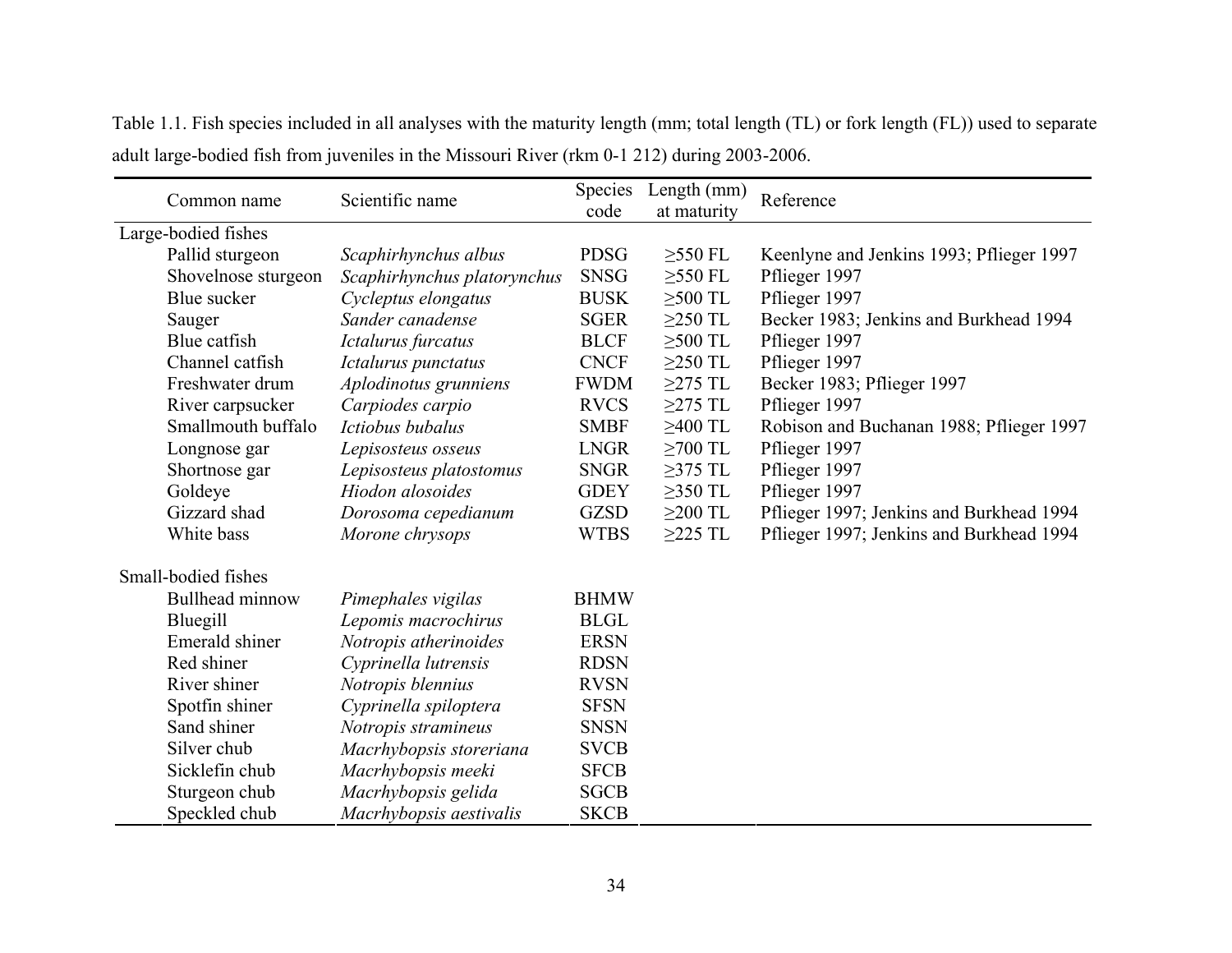| Season and gear                  | Pool    | Bar   | Open water | Total   |
|----------------------------------|---------|-------|------------|---------|
| Coldwater (1 October to 30 June) |         |       |            |         |
| Gill net                         | 1 0 0 8 | 184   | 746        | 1938    |
| Trammel net                      | 9       | 239   | 1 208      | 1456    |
| Otter trawl                      | 106     | 287   | 1 0 9 9    | 1492    |
| Warmwater (1 July to 31 October) |         |       |            |         |
| Trammel net                      | 6       | 232   | 1 2 8 5    | 1 5 2 3 |
| Otter trawl                      | 66      | 225   | 1 3 8 8    | 1679    |
| Mini fyke net                    | 121     | 1 143 | 32         | 1 2 9 6 |

Table 1.2. Number of samples in each habitat by season and gear type in the Missouri River (rkm 0-1 212) during 2003-2006.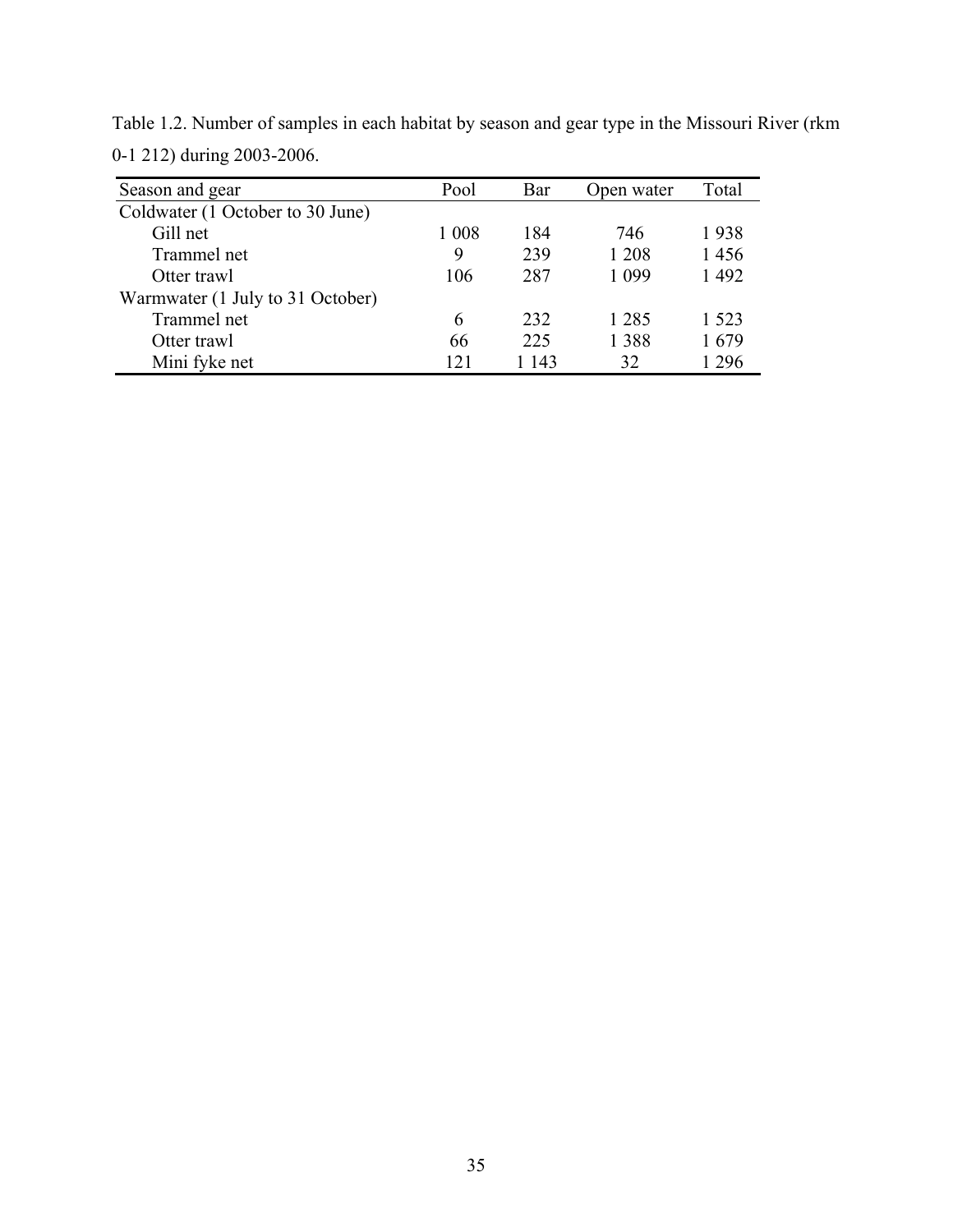Table 1.3. Total number of individuals and the percent of total catch (in parentheses) by gear type for each species in the Missouri River (rkm 0-1 212) during 2003-2006. Four letter species codes are listed in Table 1.1.

|                     |               | Coldwater season (1 October to 30 June) |              | Warmwater season (1 July to 31 October) |              |               |                 |  |  |
|---------------------|---------------|-----------------------------------------|--------------|-----------------------------------------|--------------|---------------|-----------------|--|--|
|                     | Gill net      | Trammel net                             | Otter trawl  | Trammel net                             | Otter trawl  | Mini fyke     |                 |  |  |
| Species             | $n=1938$      | $n=1$ 456                               | $n=1$ 492    | $n=1$ 523                               | $n=1679$     | $n=1296$      | Total           |  |  |
| Large-bodied fishes |               |                                         |              |                                         |              |               |                 |  |  |
| Adults              |               |                                         |              |                                         |              |               |                 |  |  |
| <b>PDSG</b>         | 42(0.1)       | 8(0.2)                                  | 1(0.0)       | 3(0.1)                                  | 3(0.0)       |               | 57              |  |  |
| <b>SNSG</b>         | 14 659 (45.9) | 1 714 (34.6)                            | 1098(8.2)    | 2015(34.1)                              | 906(2.8)     | 5(0.0)        | 20 397          |  |  |
| <b>BUSK</b>         | 1268(4.0)     | 594 (12.0)                              | 161(1.2)     | 819 (13.9)                              | 328(1.0)     |               | 3 1 7 0         |  |  |
| <b>SGER</b>         | 407(1.3)      | 22(0.4)                                 | 13(0.1)      | 38(0.6)                                 | 14(0.0)      | 8(0.0)        | 502             |  |  |
| <b>BLCF</b>         | 712(2.2)      | 8(0.2)                                  | 3(0.0)       | 1(0.0)                                  | 2(0.0)       | 1(0.0)        | 727             |  |  |
| <b>CNCF</b>         | 429(1.3)      | 124(2.5)                                | 118(0.9)     | 125(2.1)                                | 85(0.3)      | 21(0.0)       | 902             |  |  |
| <b>FWDM</b>         | 137(0.4)      | 15(0.3)                                 | 29(0.2)      | 16(0.3)                                 | 31(0.1)      | 14(0.0)       | 242             |  |  |
| <b>RVCS</b>         | 465(1.5)      | 46(0.9)                                 | 46(0.3)      | 70(1.2)                                 | 47(0.1)      | 29(0.0)       | 703             |  |  |
| <b>SMBF</b>         | 270(0.8)      | 124(2.5)                                | 16(0.1)      | 140(2.4)                                | 12(0.0)      | 4(0.0)        | 566             |  |  |
| <b>LNGR</b>         | 645(2.0)      | 32(0.6)                                 | 2(0.0)       | 47(0.8)                                 | 6(0.0)       | 13(0.0)       | 745             |  |  |
| <b>SNGR</b>         | 869(2.7)      | 18(0.4)                                 | 14(0.1)      | 25(0.4)                                 | 9(0.0)       | 732(0.8)      | 1667            |  |  |
| <b>GDEY</b>         | 656(2.1)      | 77(1.6)                                 | 4(0.0)       | 67(1.1)                                 | 1(0.0)       |               | 805             |  |  |
| <b>GZSD</b>         | 433 $(1.4)$   | 45(0.9)                                 | 8(0.1)       | 8(0.1)                                  | 3(0.0)       | 5(0.0)        | 502             |  |  |
| <b>WTBS</b>         | 27(0.1)       |                                         |              |                                         |              | 4(0.0)        | 31              |  |  |
| <b>Juveniles</b>    |               |                                         |              |                                         |              |               |                 |  |  |
| <b>PDSG</b>         | 24(0.1)       | 18(0.4)                                 | 16(0.1)      | 16(0.3)                                 | 13(0.0)      |               | 87              |  |  |
| <b>SNSG</b>         | 7694(24.1)    | 1449(29.3)                              | 1180(8.8)    | 1822(30.9)                              | 1180(3.6)    | 3(0.0)        | 13 3 28         |  |  |
| <b>BUSK</b>         | 38(0.1)       | 44 $(0.9)$                              | 27(0.2)      | 24(0.4)                                 | 51(0.2)      | 2(0.0)        | 186             |  |  |
| <b>SGER</b>         | 2(0.0)        |                                         | 32(0.2)      | 2(0.0)                                  | 38(0.1)      | 36(0.0)       | 110             |  |  |
| <b>BLCF</b>         | 745(2.3)      | 145(2.9)                                | 1130(8.4)    | 362(6.1)                                | 6 837 (21.0) | 113(0.1)      | 9 3 3 2         |  |  |
| <b>CNCF</b>         | 70(0.2)       | 56(1.1)                                 | 3745(27.9)   | 44 $(0.7)$                              | 6 950 (21.3) | 1505(1.6)     | 12 370          |  |  |
| <b>FWDM</b>         | 73(0.2)       | 9(0.2)                                  | 1095(8.2)    | 14(0.2)                                 | 3 710 (11.4) | 5056(5.4)     | 9957            |  |  |
| <b>RVCS</b>         | 53 $(0.2)$    | 5(0.1)                                  | 61 $(0.5)$   | 4(0.1)                                  | 271(0.8)     | 6805(7.3)     | 7 1 9 9         |  |  |
| <b>SMBF</b>         | 16(0.1)       | 1(0.0)                                  |              | 2(0.0)                                  | 19(0.1)      | 208(0.2)      | 246             |  |  |
| <b>LNGR</b>         | 111(0.3)      | 5(0.1)                                  | 1(0.0)       | 8(0.1)                                  | 3(0.0)       | 49(0.1)       | 177             |  |  |
| <b>SNGR</b>         | 2(0.0)        |                                         |              |                                         |              | 5(0.0)        | $7\overline{ }$ |  |  |
| <b>GDEY</b>         | 2073(6.5)     | 373(7.5)                                | 73(0.5)      | 213(3.6)                                | 718(2.2)     | 13(0.0)       | 3 4 6 3         |  |  |
| <b>GZSD</b>         | 5(0.0)        | 12(0.2)                                 | 16(0.1)      | 6(0.1)                                  | 101(0.3)     | 1618(1.7)     | 1758            |  |  |
| <b>WTBS</b>         |               | 2(0.0)                                  | 8(0.1)       |                                         | 229(0.7)     | 1839(2.0)     | 2078            |  |  |
| Small-bodied fishes |               |                                         |              |                                         |              |               |                 |  |  |
| <b>BHMW</b>         |               |                                         | 52 $(0.4)$   |                                         | 125(0.4)     | 2034(2.2)     | 2 2 1 1         |  |  |
| <b>BLGL</b>         | 1(0.0)        |                                         |              |                                         | 12(0.0)      | 1197(1.3)     | 1 2 1 0         |  |  |
| <b>ERSN</b>         |               |                                         | 226(1.7)     |                                         | 1716(5.3)    | 33 550 (36.1) | 35 492          |  |  |
| <b>RDSN</b>         |               |                                         | 129(1.0)     |                                         | 430(1.3)     | 21 723 (23.4) | 22 28 2         |  |  |
| <b>RVSN</b>         |               |                                         | 18(0.1)      |                                         | 445 (1.4)    | 7723(8.3)     | 8 1 8 6         |  |  |
| <b>SFSN</b>         |               |                                         | 27(0.2)      |                                         | 39(0.1)      | 1424(1.5)     | 1 4 9 0         |  |  |
| <b>SNSN</b>         |               |                                         | 43 $(0.3)$   |                                         | 37(0.1)      | 5027(5.4)     | 5 1 0 7         |  |  |
| <b>SVCB</b>         | 1(0.0)        |                                         | 754 (5.6)    |                                         | 5 270 (16.2) | 1605(1.7)     | 7630            |  |  |
| <b>SFCB</b>         |               |                                         | 1165(8.7)    | 10(0.2)                                 | 1345(4.1)    | 209(0.2)      | 2 7 2 9         |  |  |
| <b>SGCB</b>         |               |                                         | 173(1.3)     |                                         | 292(0.9)     | 2(0.0)        | 467             |  |  |
| <b>SKCB</b>         |               | 6(0.1)                                  | 1 922 (14.3) | 1(0.0)                                  | 1349(4.1)    | 387(0.4)      | 3 6 6 5         |  |  |
| Total               | 31 927        | 4952                                    | 13 40 6      | 5 9 0 2                                 | 32 627       | 92 969        | 181783          |  |  |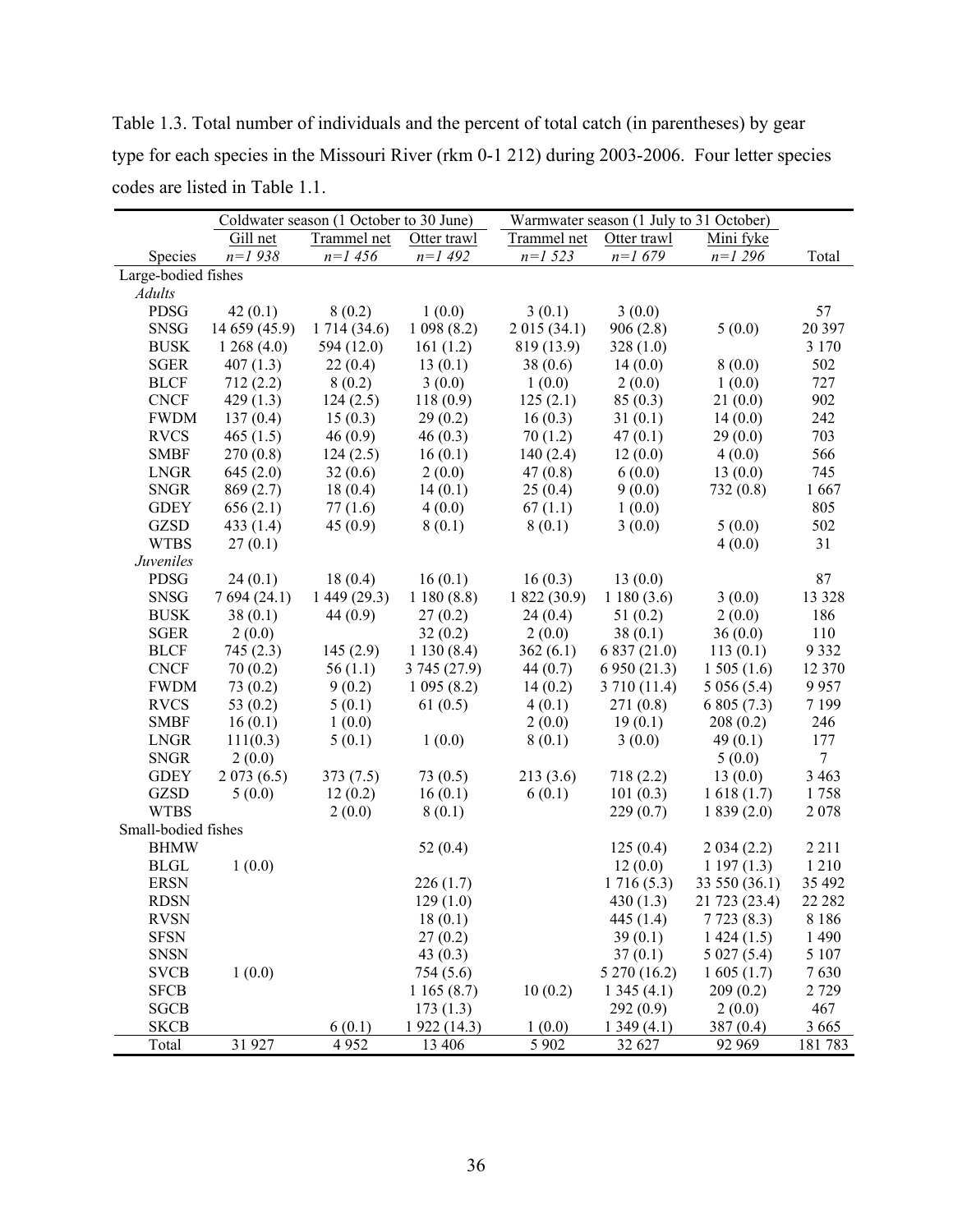Table 1.4. ΔAIC values and number of parameters (*K*) for occupancy models used to determine model support for probability of detection (*p*) by gear type or gear and habitat. Bolded values represent best fit model(s) and species codes are in Table 1.1.

|                     | Coldwater (1 October to 30 June) |                          |                 | Warmwater (1 July to 31 October) |                    |                          |                 |                  |  |
|---------------------|----------------------------------|--------------------------|-----------------|----------------------------------|--------------------|--------------------------|-----------------|------------------|--|
| Model $(p)$         | Gear                             |                          | Gear/Habitat    |                                  | Gear               |                          | Gear/Habitat    |                  |  |
| Species             | $\triangle AIC$                  | $\cal K$                 | $\triangle AIC$ | K                                | $\Delta\text{AIC}$ | $\cal K$                 | $\triangle AIC$ | K                |  |
| Large-bodied fishes |                                  |                          |                 |                                  |                    |                          |                 |                  |  |
| <b>Adults</b>       |                                  |                          |                 |                                  |                    |                          |                 |                  |  |
| <b>PDSG</b>         | $0.0*$                           | 5                        | $4.9*$          | $8\,$                            | 0.0                | 5                        | 0.7             | ${\bf 8}$        |  |
| <b>SNSG</b>         | 180.5                            | 6                        | 0.0             | 9                                | 73.6               | 5                        | 0.0             | 8                |  |
| <b>BUSK</b>         | 20.7                             | 6                        | 0.0             | 9                                | 0.0                | 5                        | 1.1             | ${\bf 8}$        |  |
| <b>SGER</b>         | 31.6                             | 6                        | 0.0             | 9                                | 0.0                | 6                        | 1.0             | $\boldsymbol{9}$ |  |
| <b>BLCF</b>         | 47.6                             | 6                        | 0.0             | 9                                |                    |                          |                 |                  |  |
| <b>CNCF</b>         | 65.2                             | 6                        | 0.0             | 9                                | 0.0                | 6                        | 5.4             | $\boldsymbol{9}$ |  |
| <b>FWDM</b>         | 26.8                             | 6                        | 0.0             | 9                                | 9.0                | 6                        | 0.0             | $\boldsymbol{9}$ |  |
| <b>RVCS</b>         | 78.3                             | 5                        | 0.0             | 9                                | 0.0                | 6                        | 1.3             | $\boldsymbol{9}$ |  |
| <b>SMBF</b>         | 59.2                             | 6                        | 0.0             | 9                                | 0.0                | 6                        | 0.3             | $\boldsymbol{9}$ |  |
| <b>LNGR</b>         | 9.5                              | 6                        | 0.0             | 9                                | 0.0                | 6                        | 1.2             | $\boldsymbol{9}$ |  |
| <b>SNGR</b>         | 53.4                             | 6                        | 0.0             | 9                                | 0.0                | 6                        | 5.1             | 9                |  |
| <b>GDEY</b>         | 50.8                             | 6                        | 0.0             | 9                                | 38.0               | 5                        | 0.0             | ${\bf 8}$        |  |
| <b>GZSD</b>         | 14.3                             | 6                        | 0.0             | 9                                | 0.6                | 6                        | 0.0             | 9                |  |
| <b>WTBS</b>         | 13.1                             | $\overline{4}$           | 0.0             | 7                                | 7.2                | $\overline{\mathcal{A}}$ | 0.0             | 7                |  |
| Juveniles           |                                  |                          |                 |                                  |                    |                          |                 |                  |  |
| PDSG                | $0.0*$                           | 5                        | 5.9             | 9                                | 8.9                | 5                        | 0.0             | ${\bf 8}$        |  |
| <b>SNSG</b>         | 93.9                             | 6                        | 0.0             | 9                                | 120.3              | 5                        | 0.0             | ${\bf 8}$        |  |
| <b>BUSK</b>         | 3.7                              | 6                        | 0.0             | 9                                | 0.0                | 6                        | 5.3             | 9                |  |
| <b>SGER</b>         | 0.0                              | 5                        | 0.8             | 8                                | 0.0                | 6                        | 0.7             | 9                |  |
| <b>BLCF</b>         | 69.9                             | 6                        | 0.0             | 9                                | 42.4               | 6                        | 0.0             | 9                |  |
| <b>CNCF</b>         | 11.8                             | 6                        | 0.0             | 9                                | 0.0                | 6                        | 1.1             | $\boldsymbol{9}$ |  |
| <b>FWDM</b>         | 38.2                             | 6                        | 0.0             | 9                                | 18.5               | 6                        | 0.0             | $\boldsymbol{9}$ |  |
| <b>RVCS</b>         | 9.2                              | 6                        | 0.0             | 9                                | 23.6               | 6                        | 0.0             | 9                |  |
| <b>SMBF</b>         | 5.1                              | 6                        | 0.0             | 8                                | 0.0                | 6                        | 3.8             | 9                |  |
| <b>LNGR</b>         | 5.4                              | 6                        | 0.0             | 9                                | 0.0                | 6                        | 0.5             | ${\bf 8}$        |  |
| <b>SNGR</b>         |                                  |                          |                 |                                  | 447.4              | $\overline{4}$           | 0.0             | 7                |  |
| <b>GDEY</b>         | 79.0                             | 6                        | 0.0             | 9                                | 0.0                | 6                        | 3.5             | 9                |  |
| <b>GZSD</b>         | 0.0                              | 6                        | 1.9             | 9                                | 8.4                | 6                        | 0.0             | $\boldsymbol{9}$ |  |
| <b>WTBS</b>         |                                  |                          |                 |                                  | 8.5                | 5                        | 0.0             | 8                |  |
| Small-bodied fishes |                                  |                          |                 |                                  |                    |                          |                 |                  |  |
| <b>BHMW</b>         | 14.0                             | $\overline{4}$           | 0.0             | 7                                | 13.9               | $\sqrt{5}$               | 0.0             | 8                |  |
| <b>BLGL</b>         |                                  |                          |                 |                                  | 34.9               | 5                        | 0.0             | ${\bf 8}$        |  |
| <b>ERSN</b>         | 17.8                             | 4                        | 0.0             | 7                                | 15.4               | 5                        | 0.0             | ${\bf 8}$        |  |
| <b>RDSN</b>         | 18.0                             | 4                        | 0.0             | 7                                | 42.6               | 5                        | 0.0             | 8                |  |
| <b>RVSN</b>         | 11.0                             | $\overline{\mathcal{A}}$ | 0.0             | 7                                | 0.0                | 5                        | 5.6             | $\,$ 8 $\,$      |  |
| <b>SFSN</b>         | 5.5                              | $\overline{4}$           | 0.0             | 5                                | 21.4               | 5                        | 0.0             | 8                |  |
| <b>SNSN</b>         | 27.3                             | $\overline{\mathbf{4}}$  | 0.0             | 7                                | 30.3               | 5                        | 0.0             | 8                |  |
| <b>SVCB</b>         | 3.3                              | 5                        | 0.0             | 8                                | 13.8               | 5                        | 0.0             | 8                |  |
| <b>SFCB</b>         | 56.7                             | $\overline{4}$           | 0.0             | 7                                | 10.1               | 6                        | 0.0             | 9                |  |
| <b>SGCB</b>         | 14.1                             | $\overline{4}$           | 0.0             | 7                                | 31.8               | 5                        | 0.0             | ${\bf 8}$        |  |
| <b>SKCB</b>         | 81.9                             | 5                        | 0.0             | 8                                | 6.0                | 6                        | 0.0             | 9                |  |

\* model run with occupancy and colonization as constants, and extinction as the complement of colonization (e.g., 1-probability of colonization), which resulted in one less estimated parameter.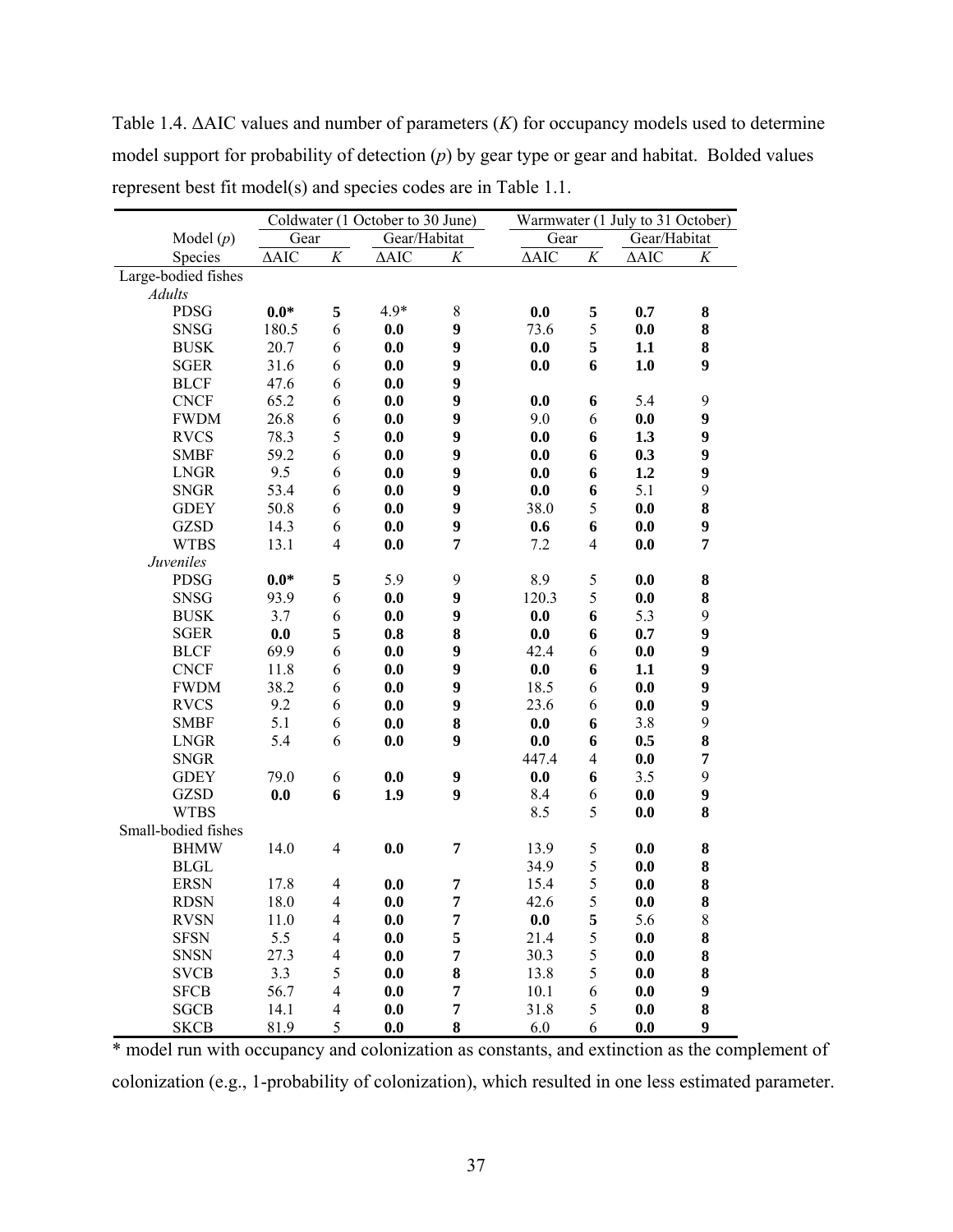| JГ<br>Coldwater season (1 October to 30 June) |                  |                                |                    |          |     |                                         | Warmwater season (1 July to 31 October) |                    |                    |           |     |                   |
|-----------------------------------------------|------------------|--------------------------------|--------------------|----------|-----|-----------------------------------------|-----------------------------------------|--------------------|--------------------|-----------|-----|-------------------|
|                                               |                  | Species Gill net Trammel Otter |                    | $\cal F$ |     | $df$ <i>p</i> -value                    | Mini                                    | Trammel            | Otter              | $\cal F$  | df  | $p$ -value        |
| Large-bodied fishes                           |                  |                                |                    |          |     |                                         |                                         |                    |                    |           |     |                   |
| <b>Adults</b>                                 |                  |                                |                    |          |     |                                         |                                         |                    |                    |           |     |                   |
| <b>PDSG</b>                                   | $635^a$          | $1370^{b}$                     | $3005^{\circ}$     | 100.0    |     | $2,4 \leq 0.001*$                       |                                         |                    | 2 3 7 4            | 0.4       | 1,1 | 0.650             |
| <b>SNSG</b>                                   | 150              | 235                            | 225                | 2.9      | 2,8 | 0.116                                   | $2.064^b$                               | $257^a$            | $378^a$            | 107.8 2,5 |     | < 0.001           |
| <b>BUSK</b>                                   | $291^a$          | $260^a$                        | $427^b$            | 5.2      | 2,8 | $0.036^{\dagger}$                       |                                         | 243                | 353                | 5.3       | 1,5 | $0.070^{\dagger}$ |
| <b>SGER</b>                                   | $274^a$          | $774^b$                        | $1061^b$           | 9.7      | 2,6 | $0.013^{\dagger}$                       | $1349^{b}$                              | 581 <sup>a</sup>   | $1157^{ab}$        | 16.9      | 2,3 | $0.023^{\dagger}$ |
| <b>BLCF</b>                                   | $326^a$          | $1228^b$                       | 2 2 8 2 °          | 46.8     | 2,5 | < 0.001                                 | 3 9 0 4                                 | 3 3 3 3            | 2839               |           |     |                   |
| <b>CNCF</b>                                   | 622              | 392                            | 445                | 0.5      | 2,7 | 0.639                                   | 759 <sup>b</sup>                        | $475^{\mathrm{a}}$ | $576^{ab}$         | 4.3       | 2,8 | $0.055^{\dagger}$ |
| <b>FWDM</b>                                   | 491              | 930                            | 767                | 1.7      | 2,6 | 0.268                                   | 915                                     | 991                | 863                | 0.3       | 2,4 | 0.741             |
| <b>RVCS</b>                                   | 366              | 660                            | 716                | 2.3      | 2,8 | 0.165                                   | 701                                     | 601                | 659                | 0.8       | 2,6 | 0.508             |
| <b>SMBF</b>                                   | 403 <sup>a</sup> | $344^a$                        | $1154^b$           | 10.6     | 2,8 | $0.006^{\dagger}$                       | $1950^b$                                | $335^a$            | $1244^b$           | 9.4       | 2,3 | $0.051^{\dagger}$ |
| <b>LNGR</b>                                   | 592              | 648                            | 1756               | 1.9      | 2,6 | 0.227                                   | $1003^{ab}$                             | 680 <sup>a</sup>   | $1784^b$           | 3.7       | 2,6 | $0.088^{\dagger}$ |
| <b>SNGR</b>                                   | 636              | 853                            | 1 2 3 0            | 1.3      | 2,7 | 0.330                                   | 193 <sup>a</sup>                        | $672^{ab}$         | $1244^b$           | 3.9       | 2,7 | $0.072^{\dagger}$ |
| <b>GDEY</b>                                   | $320^a$          | 880 <sup>b</sup>               | 2 508 <sup>c</sup> | 60.0     | 2,4 | 0.001                                   |                                         | 452                | 3 9 6 0            |           |     |                   |
| <b>GZSD</b>                                   | 481 <sup>a</sup> | $669^{ab}$                     | $1207^{\rm b}$     | 6.6      | 2,7 | $0.024^{\dagger}$                       | 1591                                    | 1 3 3 8            | 2 4 2 0            | 1.3       | 2,4 | 0.378             |
| <b>WTBS</b>                                   | 952              |                                |                    |          |     |                                         | 1950                                    |                    |                    |           |     |                   |
| Juveniles                                     |                  |                                |                    |          |     |                                         |                                         |                    |                    |           |     |                   |
| PDSG                                          | 843              | 811                            | 1 0 2 2            | 0.6      | 2,6 | 0.577                                   |                                         | 899                | 1 2 5 2            | 3.2       | 1,2 | $0.216*$          |
| <b>SNSG</b>                                   | 160              | 213                            | 181                | 1.6      | 2,8 | 0.269                                   | $2909^b$                                | $237^a$            | 201 <sup>a</sup>   | 558.5 2,5 |     | < 0.001           |
| <b>BUSK</b>                                   | 697              | 661                            | 758                | 1.0      | 2,7 | 0.431                                   | $2760^{\rm b}$                          | $785^a$            | $648$ <sup>a</sup> | 152.7 2,3 |     | 0.001             |
| <b>SGER</b>                                   | 3 1 2 3          |                                | 888                | 2.0      | 1,1 | 0.395                                   | 749                                     | 2 3 8 6            | 749                | 3.3       | 2,3 | 0.175             |
| <b>BLCF</b>                                   | 336              | 407                            | 289                | 0.5      | 2,7 | 0.614                                   | $1110^b$                                | $285^{\mathrm{a}}$ | 436 <sup>a</sup>   | 51.0      | 2,7 | < 0.001           |
| <b>CNCF</b>                                   | 839 <sup>b</sup> | $722^b$                        | $276^a$            | 6.5      | 2,7 | $0.025^{\dagger}$                       | $239^a$                                 | 800 <sup>b</sup>   | 301 <sup>a</sup>   | 56.8      | 2,6 | < 0.001           |
| <b>FWDM</b>                                   | $664^{ab}$       | $1247^b$                       | $600^a$            | 7.0      | 2,7 | $0.022^{\dagger}$                       | $787$ <sup>a</sup>                      | $1433^b$           | $596^{\circ}$      | 5.8       | 2,7 | $0.032^{\dagger}$ |
| <b>RVCS</b>                                   | 853              | 1668                           | 1 1 3 4            | 0.9      | 2,7 | 0.442                                   | $1579^a$                                | $1792^b$           | 814 <sup>a</sup>   | 4.2       | 2,6 | $0.073^{\dagger}$ |
| <b>SMBF</b>                                   | 1843             | 3 2 1 2                        | 3 7 6 4            |          | 2,0 |                                         | 1 2 9 7                                 | 2 3 5 6            | 2 7 8 5            | 5.2       | 2,3 | $0.095^{\dagger}$ |
| <b>LNGR</b>                                   | 728              | 1659                           | 2663               | 2.7      | 2,4 | 0.182                                   | 577                                     | 1 2 9 2            | 2 3 3 7            | 1.7       | 2,3 | 0.325             |
| <b>SNGR</b>                                   | 3 1 2 3          |                                |                    |          |     |                                         | 1 473                                   |                    |                    |           |     |                   |
| <b>GDEY</b>                                   | $296^a$          | $424^a$                        | $1~190^b$          | 19.7     | 2,7 | 0.001                                   | $1140^b$                                | $307^a$            | $892^{ab}$         | 4.9       | 2,7 | $0.046^{\dagger}$ |
| <b>GZSD</b>                                   | 1801             | 1 0 29                         | 1546               | 1.9      | 2,5 | 0.240                                   | 577                                     | 1 300              | 2 2 2 4            | 1.5       | 2,7 | 0.291             |
| <b>WTBS</b>                                   |                  | 2 2 9 0                        | 1 2 9 6            |          |     |                                         | $296^a$                                 |                    | $1017^b$           | 44.1      | 1,4 | 0.003             |
| Small-bodied fishes                           |                  |                                |                    |          |     |                                         |                                         |                    |                    |           |     |                   |
| <b>BHMW</b>                                   |                  |                                | 2 0 0 2            |          |     |                                         | 470                                     |                    | 1903               | 3.6       | 1,5 | 0.118             |
| <b>BLGL</b>                                   | 4418             |                                | 3 7 6 4            |          |     |                                         | $394^a$                                 |                    | 1.597 <sup>b</sup> | 46.7      | 1,4 | 0.002             |
| <b>ERSN</b>                                   |                  |                                | 1 0 0 6            |          |     |                                         | 770                                     |                    | 997                | 1.8       | 1,5 | 0.239             |
| <b>RDSN</b>                                   |                  |                                | 837                |          |     |                                         | 304 <sup>a</sup>                        |                    | $1222^b$           | 8.6       | 1,5 | $0.033^{\dagger}$ |
| <b>RVSN</b>                                   |                  |                                | 1484               |          |     |                                         | 963                                     |                    | 1 1 4 0            | 5.1       | 1,5 | 0.073             |
| <b>SFSN</b>                                   |                  |                                | 1 3 4 2            |          |     |                                         | $828^a$                                 |                    | $1284^b$           | 15.0      | 1,3 | $0.030^{\dagger}$ |
| <b>SNSN</b>                                   |                  |                                | 1 3 7 4            |          |     | *                                       | 617 <sup>a</sup>                        |                    | $1185^b$           | 13.4      | 1,4 | $0.022^{\dagger}$ |
| <b>SVCB</b>                                   | 4418             |                                | $384^a$            |          |     | 8 805.2 1,2 $\leq 0.001*$               | 672                                     |                    | 395                | 0.1       | 1,5 | 0.806             |
| <b>SFCB</b>                                   |                  |                                | 299                |          |     |                                         | $1773^{ab}$                             | $2423^b$           | $475^{\mathrm{a}}$ | 6.6       | 2,5 | $0.040^{\dagger}$ |
| <b>SGCB</b>                                   |                  |                                | 649                |          |     |                                         | $2253^b$                                |                    | 391 <sup>a</sup>   | 65.2      | 1,3 | $0.004^{\dagger}$ |
| <b>SKCB</b>                                   |                  | $3212^b$                       | $324^a$            |          |     | $160.3 \quad 1,2 \quad 0.006^{\dagger}$ | 704 <sup>b</sup>                        | 3 3 3 3 3 °        | $352^a$            | 98.1 2,5  |     | < 0.001           |

Table 1.5. Mean coefficient of variation (CV) of catch per unit effort for three gears during two seasons. Analysis of covariance (ANCOVA) was used to determine if mean CV differed by gear type for each season with habitat as a covariate. Four letter species codes are listed in Table 1.1.

\* the ANCOVA habitat covariable was significant.

<sup>†</sup> the Dunn-Šidák correction was not significant (coldwater season:  $\alpha' \le 0.0036$  and warmwater season:  $\alpha' \le 0.0028$ ) but was significant with pairwise ANCOVA ( $\alpha \le 0.10$ ).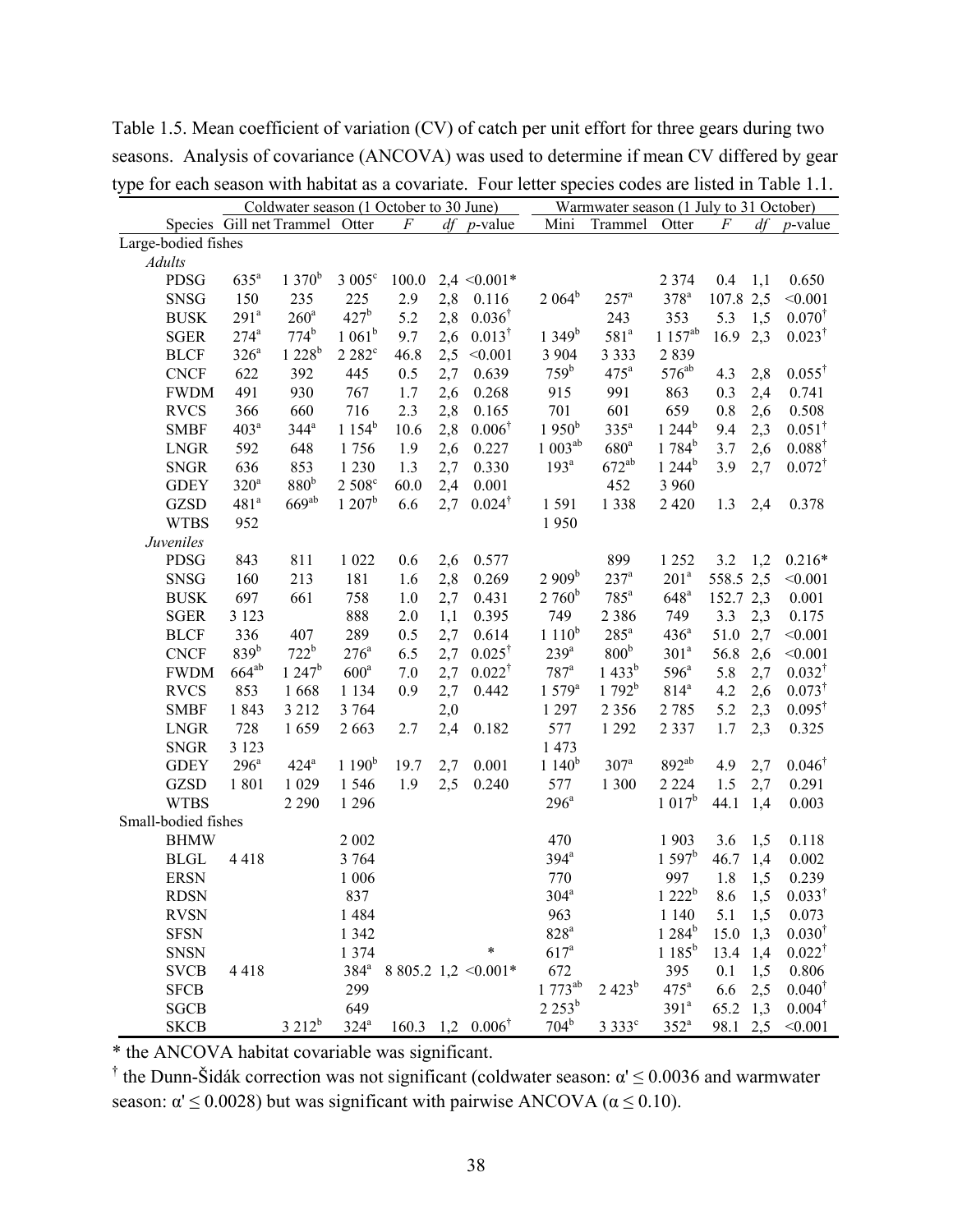Table 1.6. Mean length of Missouri River fishes by season and gear type collected at rkm 0-1 212 during 2003-2006. Analysis of variance (ANOVA) was used to determine if mean length differed among gear types. Species codes are listed in Table 1.1.

|                     |                  |                    |                    |                | Coldwater season (1 October to 30 June) | Warmwater season (1 July to 31 October) |                    |                    |                  |                  |                             |                    |
|---------------------|------------------|--------------------|--------------------|----------------|-----------------------------------------|-----------------------------------------|--------------------|--------------------|------------------|------------------|-----------------------------|--------------------|
|                     |                  | Gill Trammel Otter |                    |                |                                         |                                         |                    | Mini Trammel Otter |                  |                  | df                          | $p$ -value         |
| Species             | net              | net                | trawl              | $\overline{F}$ | df                                      | $p$ -value                              | fyke               | net                | trawl            | $\boldsymbol{F}$ |                             |                    |
| Large-bodied fishes |                  |                    |                    |                |                                         |                                         |                    |                    |                  |                  |                             |                    |
| <b>PDSG</b>         | $656^{\circ}$    | 480 <sup>b</sup>   | 368 <sup>a</sup>   | 19.8           | 2,123                                   | < 0.001                                 |                    | 430                |                  |                  |                             |                    |
| <b>SNSG</b>         | $565^{\circ}$    | $536^b$            | $495^{\mathrm{a}}$ |                | 1 085.1 2,31 000                        | < 0.001                                 |                    | 533 <sup>b</sup>   | $472^{\circ}$    | 335.8            |                             | $1,6276 \le 0.001$ |
| <b>BUSK</b>         | $660^\circ$      | $635^{\rm b}$      | $593^{\mathrm{a}}$ | 58.1           | 2,2 268                                 | < 0.001                                 |                    | $649^b$            | $594^a$          | 58.5             | 1,1238                      | < 0.001            |
| <b>SGER</b>         | $414^c$          | $367^b$            | $175^a$            | 238.1          | 2,531                                   | < 0.001                                 | $162^a$            | $371^b$            | 193 <sup>a</sup> | 49.0             | 2,142                       | < 0.001            |
| <b>BLCF</b>         | $530^\circ$      | 296 <sup>b</sup>   |                    |                | 148 <sup>a</sup> 2 684.2 2,3 172        | < 0.001                                 | 58 <sup>a</sup>    | $257^{\circ}$      | 98 <sup>b</sup>  |                  | 1 399.0 2,5 341             | < 0.001            |
| <b>CNCF</b>         | $385^{\circ}$    | $284^b$            | 105 <sup>a</sup>   |                | 3 598.9 2,4 552                         | < 0.001                                 | 71 <sup>a</sup>    | $307^{\circ}$      | 84 <sup>b</sup>  |                  | $1651.6$ 2,7 144 < 0.001    |                    |
| <b>FWDM</b>         | $326^b$          | $337^b$            | 109 <sup>a</sup>   | 579.1          | 2,1 042                                 | < 0.001                                 | 57 <sup>a</sup>    | $279^\circ$        | 82 <sup>b</sup>  |                  | 549.5 2,5 482 < 0.001       |                    |
| <b>RVCS</b>         | 400 <sup>b</sup> | $407^{\rm b}$      | $239^a$            | 126.4          | 2,743                                   | < 0.001                                 | 50 <sup>a</sup>    | $416^{\circ}$      | $135^{\rm b}$    |                  | $1096.42,2086$ < 0.001      |                    |
| <b>SMBF</b>         | 561 <sup>a</sup> | 603 <sup>b</sup>   | $547^{\circ}$      | 10.8           | 2,477                                   | < 0.001                                 | 53 <sup>a</sup>    | 584 <sup>c</sup>   |                  | $325^b$ 1 298.7  | 2,342                       | < 0.001            |
| <b>LNGR</b>         | 850              | 840                |                    | 0.2            | 1,847                                   | 0.661                                   | $367$ <sup>a</sup> | 810 <sup>b</sup>   |                  | 126.1            | 1,136                       | < 0.001            |
| <b>SNGR</b>         | 610              |                    |                    |                |                                         |                                         | $576^{\circ}$      | 606 <sup>b</sup>   |                  | 7.4              | 1,882                       | 0.007              |
| <b>GDEY</b>         | $329^\circ$      | $312^b$            |                    |                | $116^a$ 1 556.6 2,3 672                 | < 0.001                                 |                    | $318^b$            | 84 <sup>a</sup>  | 6 9 8 7.2        | 1,845                       | < 0.001            |
| <b>GZSD</b>         | $318^{\circ}$    | 280 <sup>b</sup>   | 187 <sup>a</sup>   | 70.0           | 2,627                                   | < 0.001                                 | 51 <sup>a</sup>    |                    | 76 <sup>b</sup>  | 119.9            | 1,1922                      | < 0.001            |
| <b>WTBS</b>         | 339              |                    |                    |                |                                         |                                         | 50 <sup>a</sup>    |                    | 78 <sup>b</sup>  | 219.7            | 1,2 269                     | < 0.001            |
| Small-bodied fishes |                  |                    |                    |                |                                         |                                         |                    |                    |                  |                  |                             |                    |
| <b>BHMW</b>         |                  |                    | 53                 |                |                                         |                                         | $38^b$             |                    | 34 <sup>a</sup>  | 27.0             | $1,1979 \le 0.001$          |                    |
| <b>BLGL</b>         |                  |                    |                    |                |                                         |                                         | 38                 |                    |                  |                  |                             |                    |
| <b>ERSN</b>         |                  |                    | 63                 |                |                                         | < 0.001                                 | 47 <sup>a</sup>    |                    | 60 <sup>b</sup>  |                  | 875.4 1,12 000 $\leq 0.001$ |                    |
| <b>RDSN</b>         |                  |                    | 52                 |                |                                         |                                         | 44 <sup>a</sup>    |                    | $53^{\rm b}$     |                  | 184.4 1,12 000 $\leq 0.001$ |                    |
| <b>RVSN</b>         |                  |                    | 46                 |                |                                         |                                         | 39 <sup>a</sup>    |                    | 44 <sup>b</sup>  | 112.6            | $1,3361 \le 0.001$          |                    |
| <b>SFSN</b>         |                  |                    | 67                 |                |                                         |                                         | 60 <sup>a</sup>    |                    | $64^{\rm b}$     | 4.1              | 1,1215                      | 0.044              |
| <b>SNSN</b>         |                  |                    | 44                 |                |                                         |                                         | 38 <sup>a</sup>    |                    | 41 <sup>b</sup>  | 9.2              | 1,3 072                     | 0.003              |
| <b>SVCB</b>         |                  |                    | 93                 |                |                                         |                                         | 44 <sup>a</sup>    |                    | 74 <sup>b</sup>  |                  | 2 206.9 1,5 060 < 0.001     |                    |
| <b>SFCB</b>         |                  |                    | 60                 |                |                                         |                                         | 31 <sup>a</sup>    |                    | $53^b$           | 141.6            | $1,1397 \le 0.001$          |                    |
| <b>SGCB</b>         |                  |                    | 55                 |                |                                         |                                         |                    |                    | 49               |                  |                             |                    |
| <b>SKCB</b>         |                  |                    | 50                 |                |                                         |                                         | 34 <sup>a</sup>    |                    | 44 <sup>b</sup>  | 208.1            | $1,1539 \le 0.001$          |                    |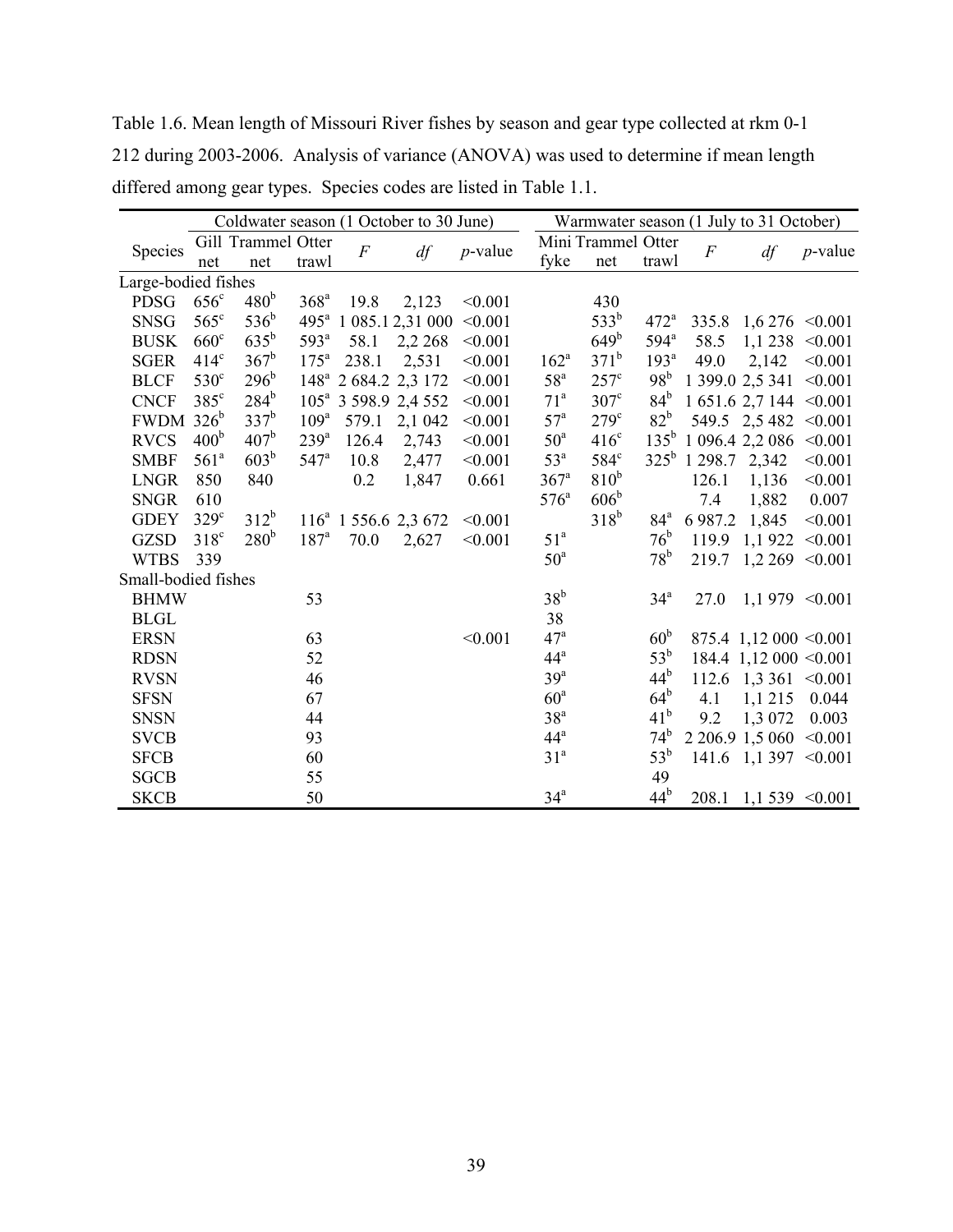## **CHAPTER 2**

## **Fish associations with engineered and natural channel structures in a large river: implications for modified dike structures**

### **ABSTRACT**

We compared fish community composition and the probability a channel structure was occupied by 21 riverine species at un-notched and notched rock dike structures and channel sand bars (referred to as channel structures) to evaluate habitat use of Missouri River fishes and if mitigation activities have increased abundance or occupancy of these fishes. Fish were collected using gill nets, trammel nets, otter trawls, and mini fyke nets throughout the lower 1,212 river km of the Missouri River from 2003-2006. Few differences in species richness and diversity were evident among channel structures. Notching a dike structure had no effect on proportional abundance for any habitat guild (fluvial dependents, fluvial specialists, and macrohabitat generalists). Catch per unit effort (CPUE) was greater at notched dikes for only three (lake sturgeon *Acipenser fulvescens*, paddlefish *Polyodon spathula*, and shovelnose sturgeon *Scaphirhynchus platorynchus*) of 12 great river species. Occupancy at notched dikes increased for blue catfish *Ictalurus furcatus* and decreased for blue sucker *Cycleptus elongatus*, but did not differ for 17 (81%) other species. No distinct increase in occupancy at natural channel sand bars compared to engineered dike structures was evident. Mean CPUE was higher in dike structures than channel sand bars for four great river species (goldeye *Hiodon alosoides*, lake sturgeon, paddlefish, and shortnose gar *Lepisosteus platostomus*), but did not differ for ten. Our results suggest dike structures may provide necessary habitats for many fluvial species when compared to channel sand bars, but notching did not increase abundance or occupancy of most native Missouri River fishes.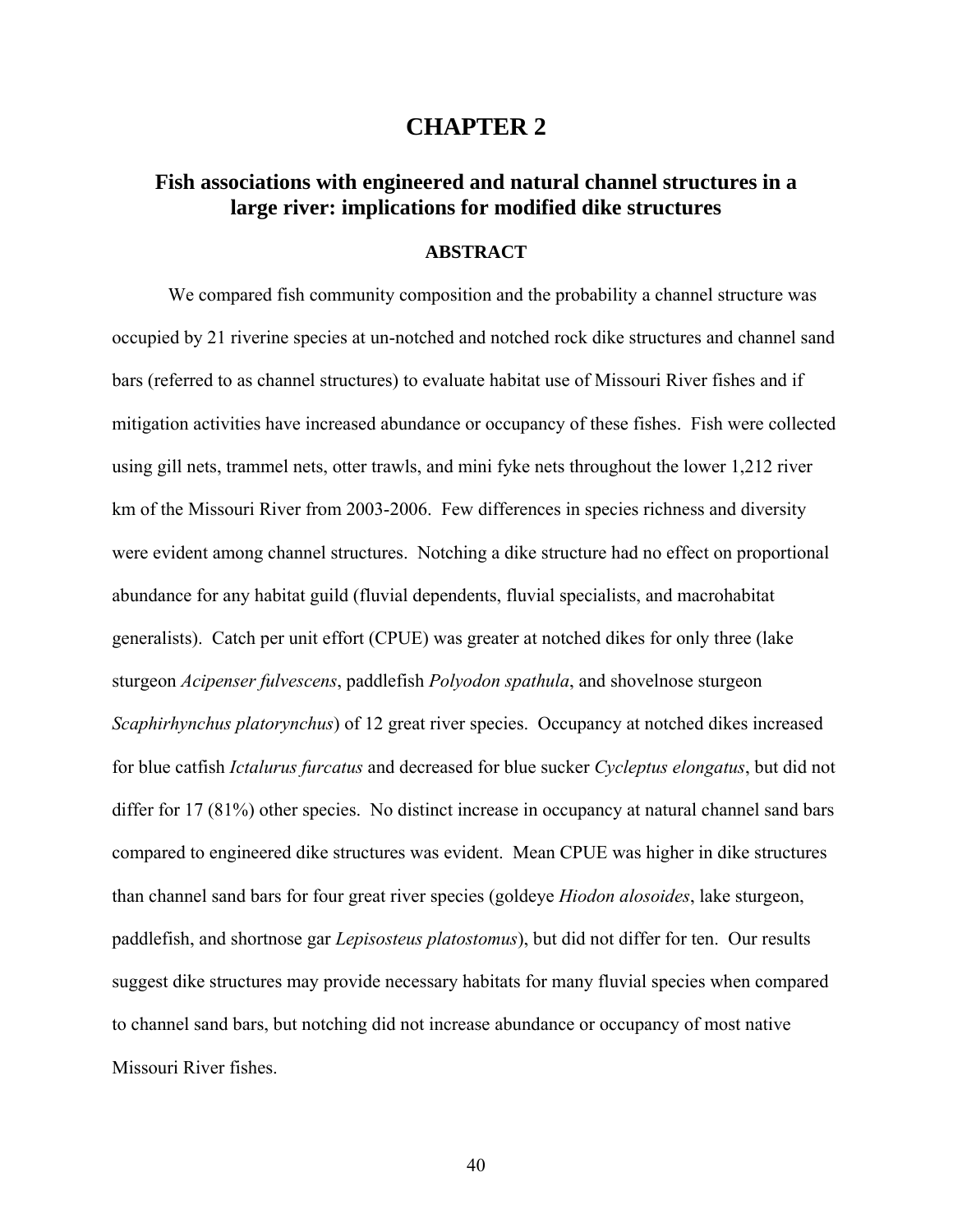#### **INTRODUCTION**

Large rivers throughout the world have been modified for anthropogenic uses which have resulted in loss of habitat for native fishes (Funk and Robinson 1974; Dynesius and Nilsson 1994; Sparks 1995; Poff et al. 1997; Osmundson et al. 2002; Minckley et al. 2003; Aarts et al. 2004). The Missouri River has undergone substantial modifications since the mid 1900s for flood control through impoundments and channelizing for navigation on the lower one-third of the river, which has reduced turbidity, sediment transport, flow variability, and main channel habitat complexity (Hesse and Mestl 1993; Galat et al. 2005). A primary modification is river control structures (e.g., rock dike structures and revetments) in the channelized Missouri River to continuously direct current towards the thalweg to maintain a 2.7 m channel for barge traffic.

Substantial declines in several native fish populations were observed in the lower Missouri River and were attributed to river modifications (Pflieger and Grace 1987; Galat et al. 2005). For example, populations of the federally endangered pallid sturgeon *Scaphirhynchus albus*, shovelnose sturgeon *Scaphirhynchus platorynchus*, bigmouth buffalo *Ictiobus cyprinellus*, plains minnow *Hybognathus placitus*, western silvery minnow *Hybognathus argyritis*, sicklefin chub *Macrhybopsis meeki*, and sturgeon chub *Macrhybopsis gelida* declined due to habitat modifications that affected spawning, growth, recruitment, and survival (Pflieger and Grace 1987; Dryer and Sandvol 1993; U.S. Fish and Wildlife Service 2000; National Research Council 2002; U.S. Fish and Wildlife Service 2003; Barko et al. 2004a; Galat et al. 2005). Fishes that decreased in abundance were those with specialized feeding requirements, adapted to turbid waters, or species common in low-velocity backwaters (Pflieger and Grace 1987). River modifications have altered natural habitats which may shift the fish assemblage towards more tolerant species (e.g., generalists) than fluvial species that relate to flowing water (Kinsolving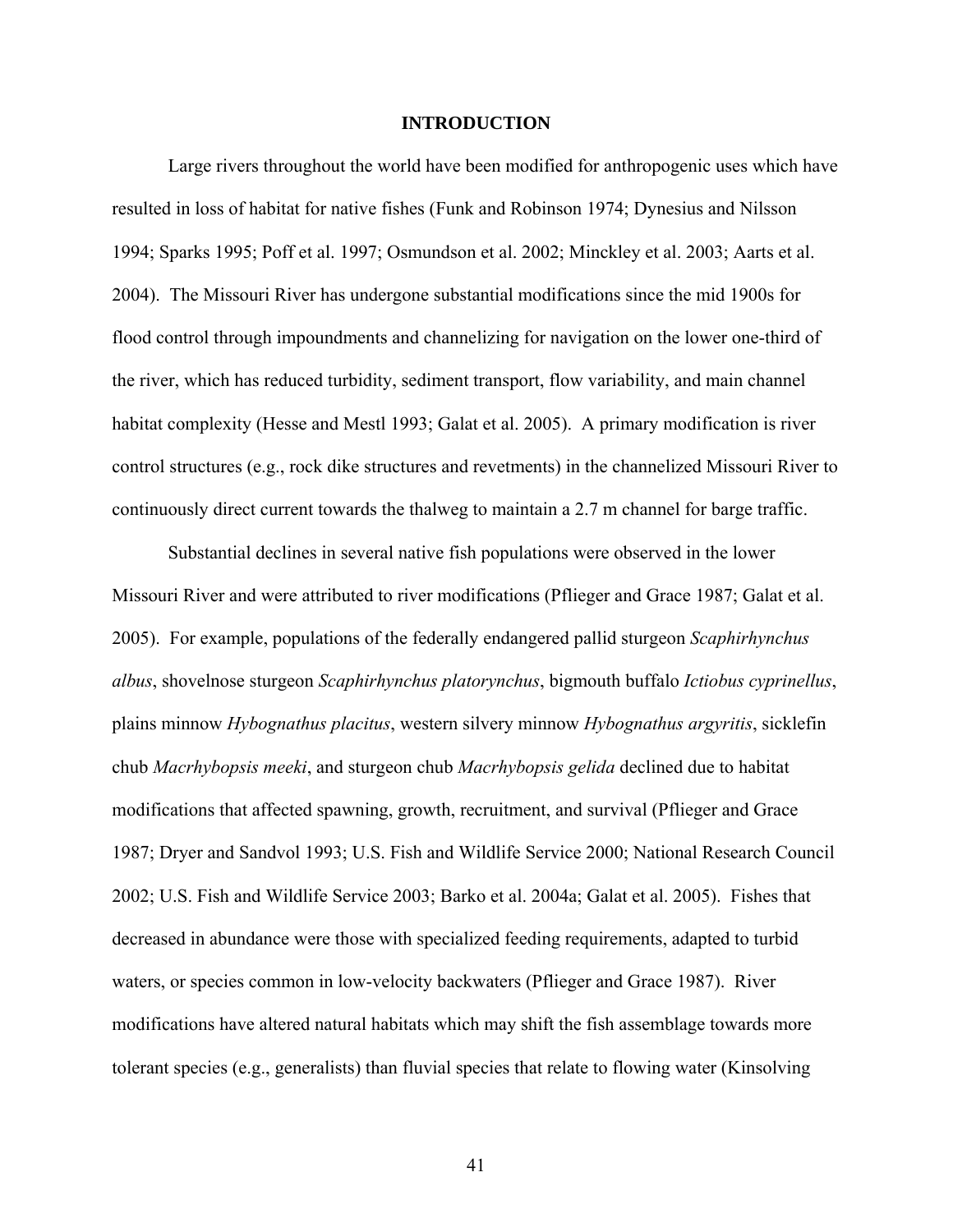and Bain 1993; Barko et al. 2004b; Pegg and McClelland 2004) and negatively affected native species (Pflieger and Grace 1987; Gehrke et al. 1995; Galat et al. 2005).

Many natural habitats (e.g., sand bars and islands) of the lower Missouri River have been eliminated due to channel modifications (Pflieger and Grace 1987; Galat et al. 2005), but relatively similar habitats can be found near human-created structures. Dikes are constructed of rock perpendicular to the main current or in an "L" shape with the long arm pointed downstream (referred to as wing dike and L-dike, respectively) and may be critical for large river fishes during spawning, larval, and juvenile stages because they create low-velocity shallow water habitats (Brown and Coon 1994). Fluvial species may use wing dikes because they provide some of the only low-velocity waters remaining in the channelized region or it is the next best physical habitat for their ecological needs (Barko et al. 2004a,b). Most river control structures lack the habitat diversity compared to unregulated rivers, but still may be important for determining fish assemblage structure (Madejczyk et al. 1998).

L-dikes and wing dikes in the Missouri River were modified by removing a section of rock (referred to as notching) to allow water to flow behind the structure to diversify backwater habitats and create side channels (Jacobson et al. 2004). The rationale of these modifications was to provide increased flow through shallow water habitats that might benefit larval and juvenile pallid sturgeon and other native fishes (Quist et al. 2004). However, there have been few evaluations to determine if modifying dike structures has provided benefits to the native fish community (Barko et al. 2004b).

The objective of this study was to determine if fish assemblages differ among un-notched and notched L-dikes and wing dikes and natural channel sand bars. We predicted that channel sand bars would have higher abundance and diversity of large river obligate species than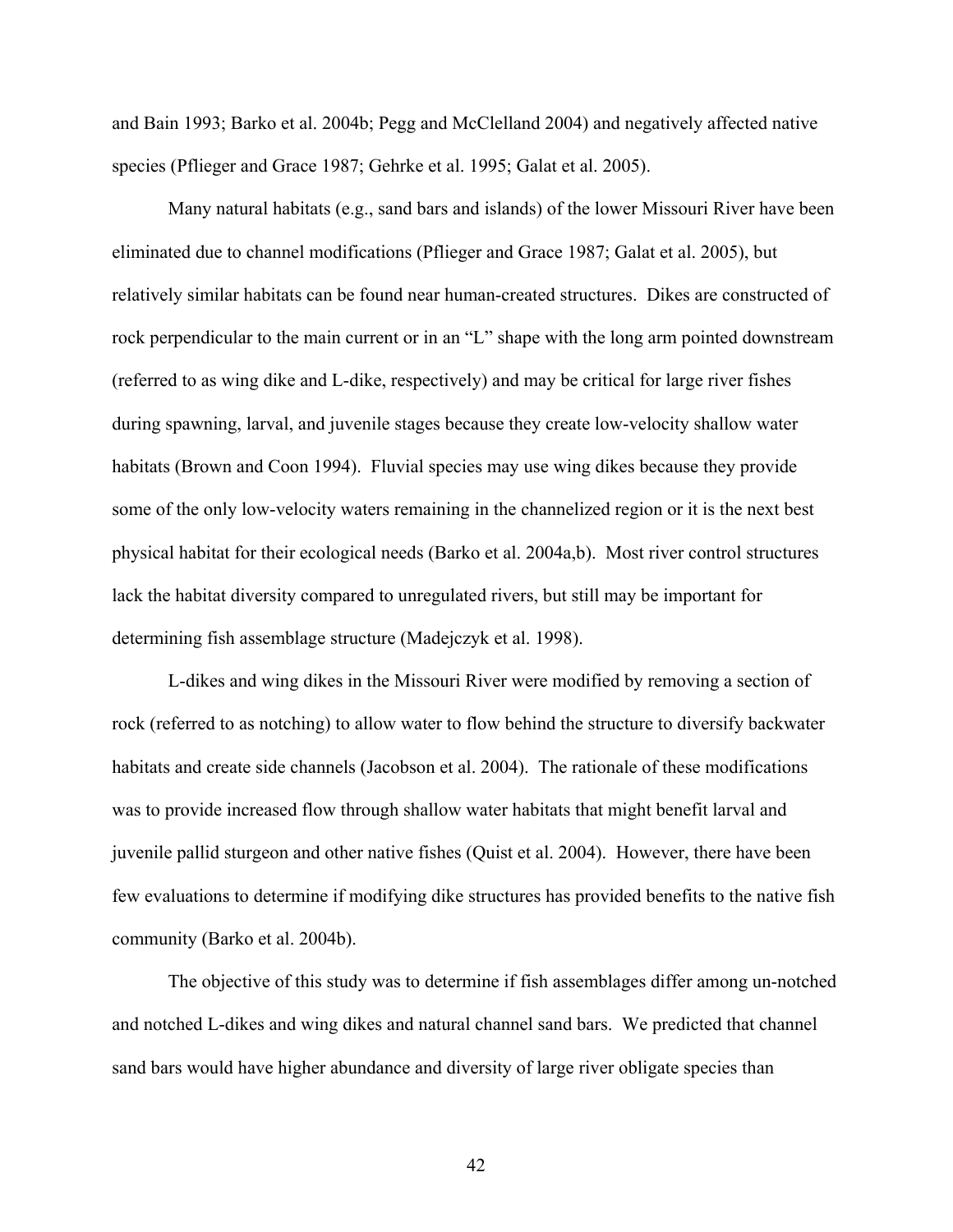engineered dike structures, but notched dike structures would have greater abundance than unmodified structures because the goal of habitat modifications was to increase habitat diversity that would benefit large river obligate fishes. Evaluating habitat use by fish at dike structures and channel sand bars will improve conservation efforts by focusing habitat restoration practices towards modifications that provide suitable habitats for large river fishes.

#### **METHODS**

*Study Area and Habitat Descriptions*.—Sampling was conducted during 2003 to 2006 as part of a long term fish community monitoring program on the Missouri River from the Lower Ponca Bend, Sioux City, Iowa, at river kilometer (rkm) 1,212 to the confluence of the Mississippi River at St. Louis, Missouri (rkm 0) (Drobish 2008; Wanner et al. 2007; Doyle et al., in press). This portion of the Missouri River is referred to as the channelized lower region and characterized by numerous rock dike structures that force water into the thalweg to maintain a 2.7 m navigational channel (National Research Council 2002; Galat et al. 2005). Up to 10 structures per rkm protect both banks throughout the lower Missouri River (U.S. Army Corps of Engineers 1991).

Dike habitat was defined as the area extending downstream of the dike to the next dike or a distance of 250 m, whichever was shorter, and extending from the bank to 50 m into the navigational channel (Jacobson et al. 2002). We used engineered dike structure habitat descriptions from Jacobson et al. (2002) to characterize the physical habitat associated with each structure. Wing dikes are straight rock structures constructed perpendicular to the main current and most commonly located along inside river bends. Greatest depths are found nearer the main channel margins and at scour holes downstream from their tip. Shallow areas form behind the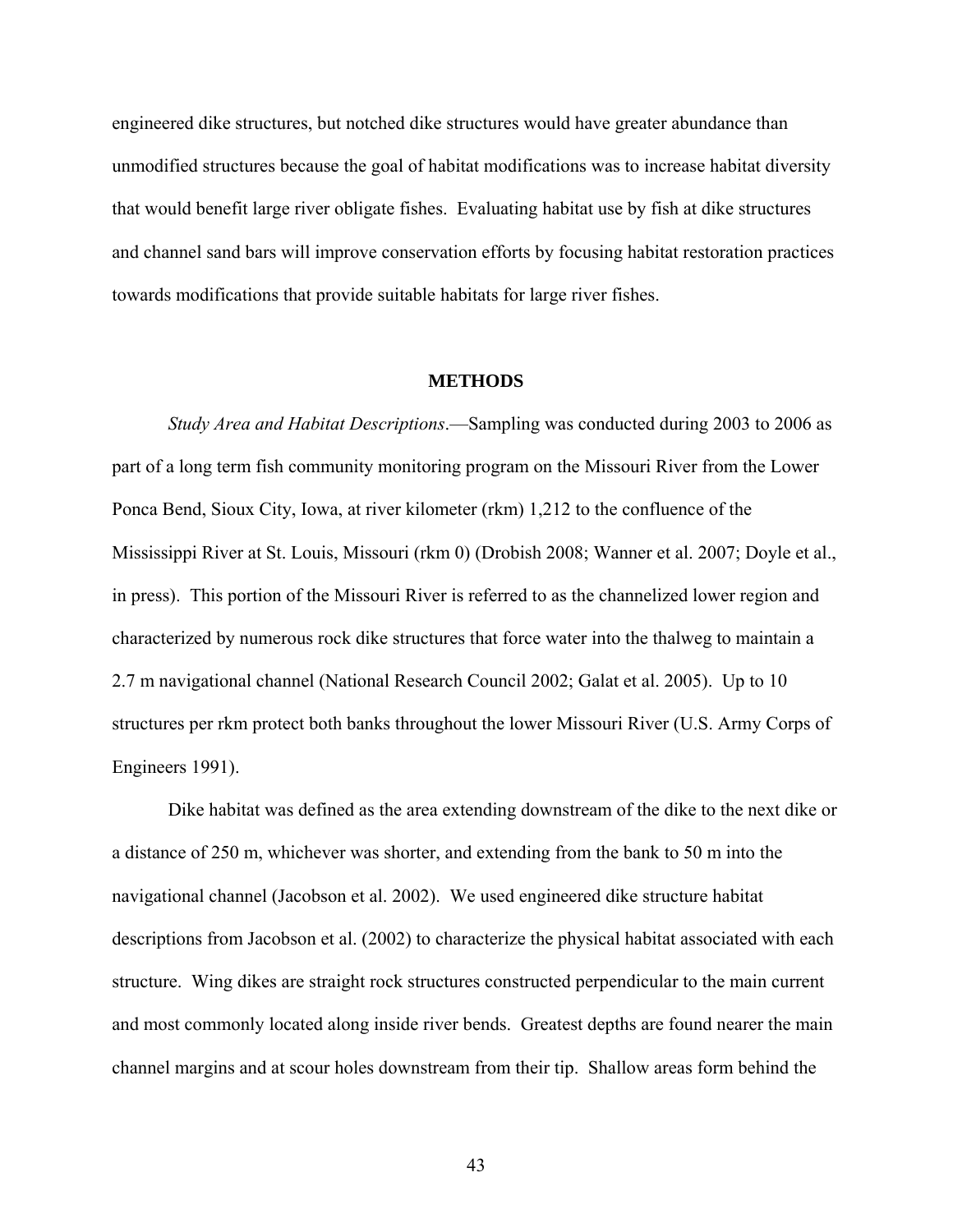dike and near the shoreline where substrate deposition occurs. Water velocities around wing dikes can be highly variable in magnitude and direction because of complex eddying. Substrate associated with wing dikes typically consists of mud, sand, coarse sand, rippled sand, and gravel, but is highly influenced by velocity and discharge which varies throughout the structure.

L-dikes are shaped like an "L" with the short arm extending to the bank and the long arm parallel to the main current pointing downriver. L-dikes are more common on outside bend habitats and prevent water from scouring the outside bank. The area within the L-dike typically has lower current velocities resulting in fine sediment deposition. A clear substrate boundary occurs around L-dikes with mud dominating the area within the structure and sand, coarse sand, and rippled sand outside near the main channel. All physical habitat characteristics associated with an engineered dike structure can be influenced by discharge and flood events and change quickly. On a broad temporal scale, the physical habitat characteristics are resilient because dike structures are static features (Jacobson et al. 2002).

The U.S. Army Corps of Engineers (USACE) has been notching L-dikes and wing dikes since 2004 to allow water to flow behind them to diversify the habitat for fish (Jacobson et al. 2004). Habitat changes associated with the notch in a dike include small scours, increased flow velocities, and substantial replacement of mud with sand sediments within the structure (Jacobson et al. 2004).

Sand bar habitats represent the most natural habitats remaining in the lower Missouri River. They are dominated by a sand substrate and gradient  $\leq 10^{\circ}$  on the inside of river bends, which differ from engineered dike structures where the gradient ranges from 20-40° with more variable substrate composition (Jacobson et al. 2002; Laustrup et al. 2007). Channel sand bars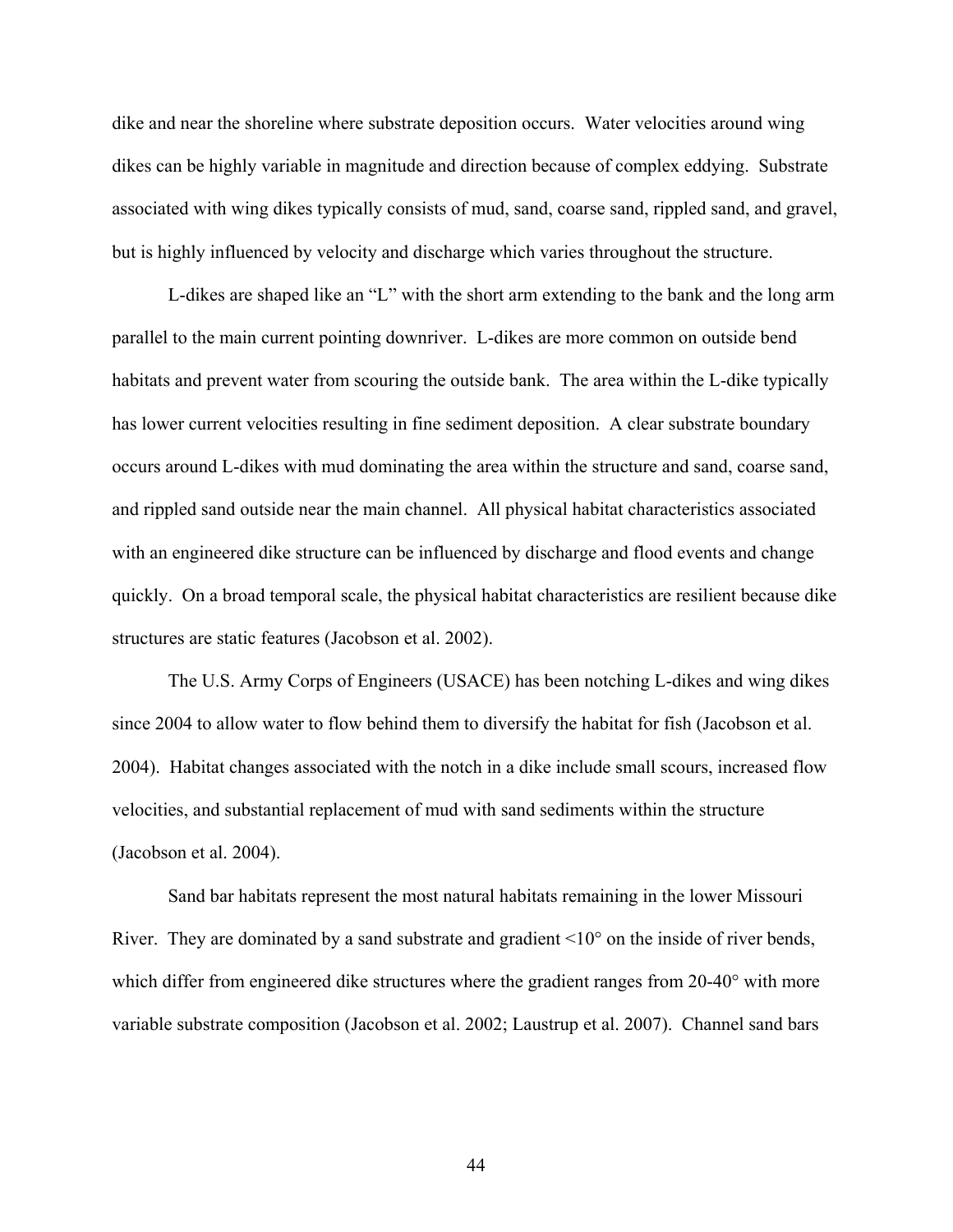were also more susceptible to alteration by even moderate flows than dike structures (Jacobson et al. 2002).

*Data Collection*.—Sample sites were chosen by dividing the river into bends ( $n = 346$ , mean 3.5 rkm per bend) which was defined as a curvature in the river where it changes direction (Armantrout 1998) and was the length from thalweg crossover to thalweg crossover (Doyle et al., in press). River bends were randomly selected each year (Drobish 2008; Wanner et al. 2007; Doyle et al., in press) to be sampled with a suite of gears during two seasons; the coldwater sampling season occurred from 1 October to 30 June when water temperatures were ≤12.8°C and the warmwater season from 1 July to 31 October. Gears deployed during the coldwater season were stationary gill nets, drifted trammel nets, and towed otter trawls, whereas drifted trammel nets, towed otter trawls, and mini fyke nets were used during the warmwater season. Gill nets were not deployed during the warmwater season to minimize fish mortality. Samples were distributed proportionally according to the available habitat at each bend and a minimum of eight samples were taken per gear at five channel structures (i.e., notched and un-notched L-dikes and wing dikes and channel sand bars).

Gill nets were deployed overnight for 12-24 h parallel to the flow and bankline in lowvelocity habitat where depths were generally >1.2 m (Doyle et al., in press). A gill net consisted of four 7.6 m sections (2.4 m high) made of 3.8-, 5.1-, 7.6-, and 10.2-cm bar multi-filament mesh organized in ascending order. One 30.5 m length of net deployed overnight was one unit of effort.

Trammel nets were drifted a minimum of 75 m and a maximum of 300 m with the current in open-water habitats near the main channel borders of dike structures and sand bars (Doyle et al., in press). Nets were 38.1 m long with a 2.4 m high center wall of 2.5 cm multi-filament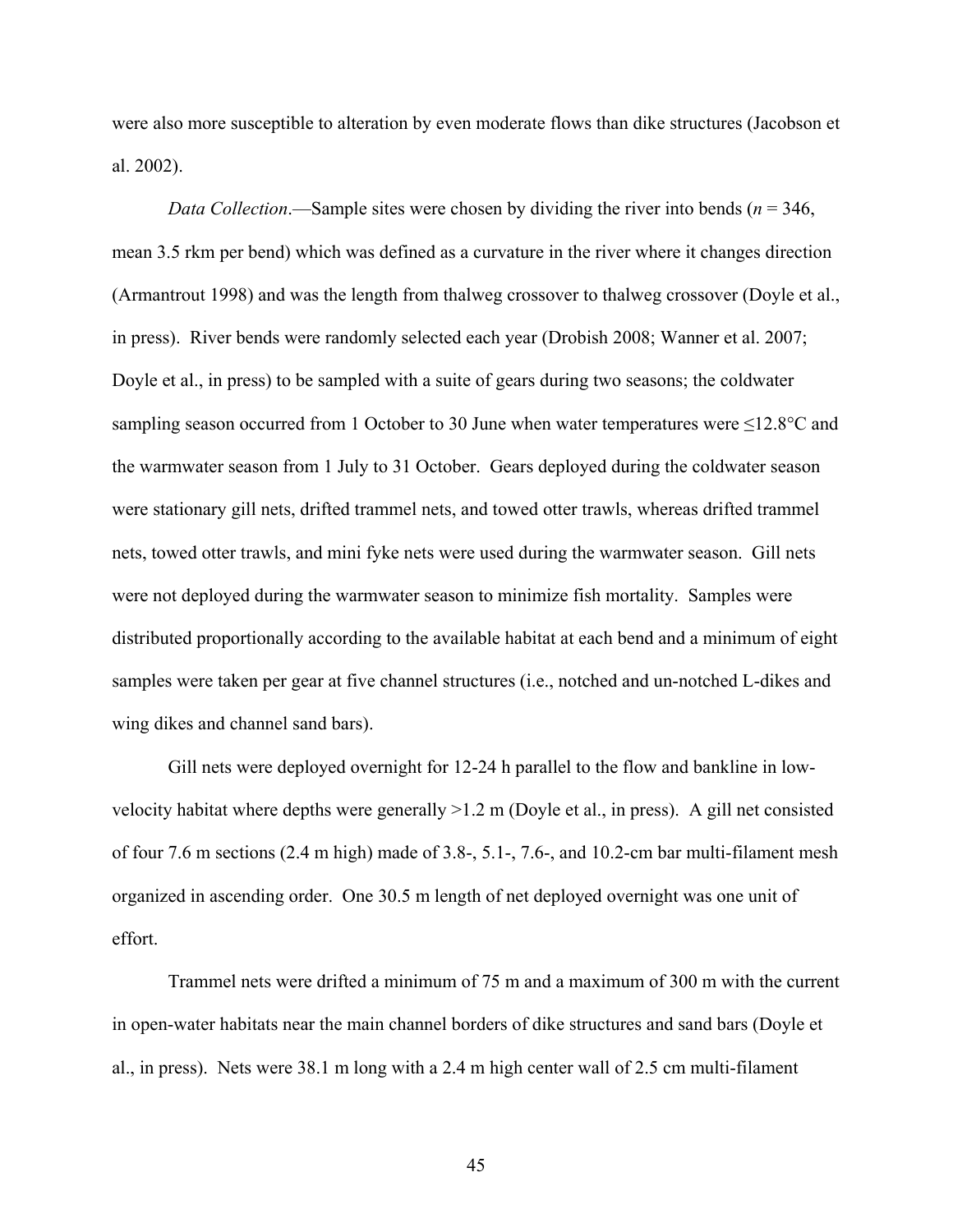nylon mesh. The outer wall was 1.8 m high and made of 20.3 cm multi-filament nylon mesh on both sides. Catch per unit effort (CPUE) was fish per 100 m drifted.

Otter trawls were towed a minimum of 75 m and a maximum of 300 m through pools or banklines where water depths were >1.2 m. The trawl net was 4.9 m wide, 0.9 m high, 7.6 m long, with 0.64 cm inner bar mesh and 3.8 cm outer chafing mesh and towed with 76.2- by 38.1 cm plywood boards (i.e., trawl doors) to open the net (Doyle et al., in press). Catch per unit effort was fish per 100 m.

Mini fyke nets were set overnight for 12-24 h in low-velocity shallow water  $(\leq 1.2 \text{ m})$ habitats. Small Wisconsin-type fyke nets were made of a 4.5 m lead, two rectangular steel frames (1.2 m by 0.6 m), and two circular hoops. The netting was a 3.2 mm ace type nylon mesh and coated with green latex net dip. One overnight deployment was one unit of effort.

All fish collected were enumerated and measured for total length (TL; mm) or fork length (FL) in the case of sturgeons spp. (*Scaphirhynchus*) and eye-fork length for paddlefish *Polyodon spathula*. Each species was assigned to a habitat guild (i.e., fluvial dependent, fluvial specialist, or macrohabitat generalist), and also if it was a great river species (GRS; Becker 1983; Pflieger 1997; Galat et al. 2005; Thomas et al. 2005; Table 2.1). Fluvial dependent fishes depend on flowing water for part of their life and commonly for reproduction, fluvial specialists use flowing water habitats for most of their life, and macrohabitat generalists are commonly found in lentic and lotic systems. Great river species were described as a distinct assemblage of fish found in the Missouri and Mississippi Rivers that relate to strong continuous flows, high turbidity, and unstable sand substrates (Pflieger 1971).

*Data Analyses*.—Differences in fish assemblages among channel structures were analyzed using species richness, Shannon's Diversity Index (H'; referred to as diversity; Kwak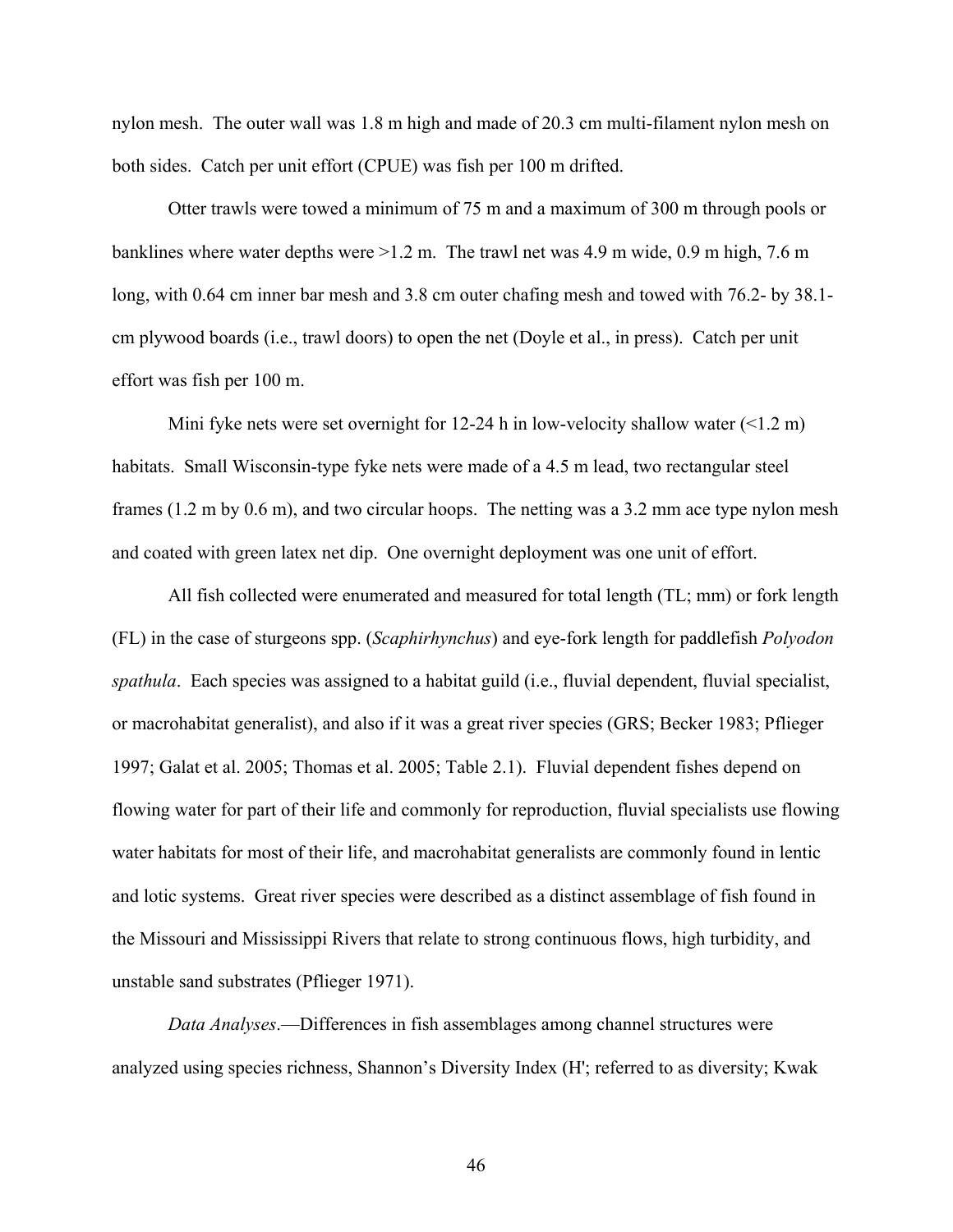and Peterson 2007), proportional abundance by habitat guild, and proportional abundance of GRS. Community indices were calculated per sample and means were summarized for each channel structure at the bend level by gear type and season. Analyses were conducted by gear type because of gear bias and all gears were not fished during both seasons (Schloesser 2008). To test for differences in mean richness, diversity, proportional abundance by habitat guild, and proportional abundance of GRS among channel structures, a two way analysis of variance (ANOVA) was performed with channel structure and gear type as the main effects. If the channel structure and gear type interaction was significant, individual ANOVA's were performed for each gear type to determine differences between channel structures ( $P \le 0.05$ ).

Great river species were further analyzed to determine if catch per unit effort differed among individual channel structures, structure type (i.e., L-dike, wing dike, or channel sand bar regardless of notching), and notching of dikes (regardless of dike type). One gear type during one season was selected for analysis of each species and was based on the greatest overall CPUE among all channel structures. We used this criterion because of low  $\langle 0.1\%$  of total catch) catches in some gear types and seasons (Table 2.1). An ANOVA was used to test if mean CPUE differed among all channel structures ( $P \le 0.05$ ) for each species. Linear contrasts were used to determine if structure type and notching affected CPUE ( $P \le 0.05$ ; Zar 1999). Statistical analyses were performed using SAS 9.1 (SAS Institute 2002).

The probability that an un-notched dike, notched dike, L-dike, wing dike, and channel sand bar was occupied was estimated for each species during the coldwater and warmwater season using occupancy models run in Program PRESENCE (Hines 2006). Occupancy (ψ) was defined as the probability that a site was occupied by a particular species (MacKenzie et al. 2002). We defined a site as one of the five channel structures located within a bend. Sites where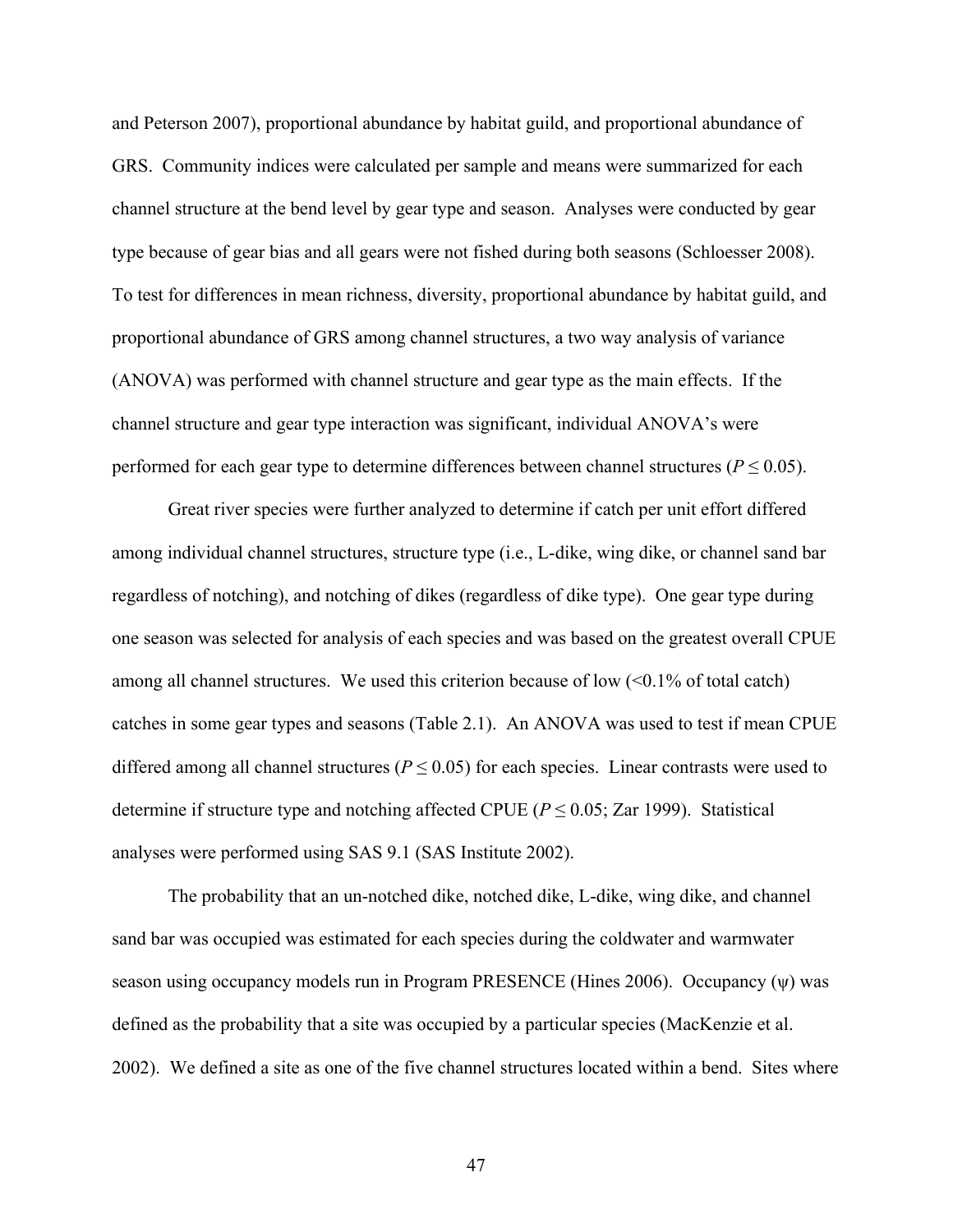the species was detected were known to be occupied, but failure to detect the species does not necessarily indicate a true absence due to imperfect detection probabilities (MacKenzie et al. 2006). Therefore, the probability of detection (*p*) was estimated by gear type to account for failing to detect a species at a site and to reduce gear-related bias in collections. Replicate surveys necessary to estimate *p* were accrued from samples taken within the same channel structure classification and bend over the four year study period, which is a form of spatial replication (MacKenzie et al. 2002; MacKenzie et al. 2006). Species were analyzed if they were present in  $\geq$ 10% of samples within a gear. We used this conservative criterion because the optimal number of replicate surveys necessary for reasonable occupancy estimates were not completed given the low detection probabilities  $( $0.10$ )$  observed for most species (MacKenzie and Royle 2005).

Three models were run where occupancy varied by 1) channel structure and served as the global model (i.e., most parameters), 2) notch type (i.e., un-notched or notched dikes regardless of dike type), and 3) structure type (i.e., L-dike, wing dike, or channel sand bar regardless of notching). Overdispersion of the data (*ĉ*) was estimated from the global model and AIC values were adjusted if *ĉ* was >1 (MacKenzie et al. 2006). Model weights were calculated to determine the probability that notching or structure type was the best fit model. Occupancy estimates were considered different between un-notched and notched dikes as well as L-dikes, wing dikes, and channel sand bars if the 95% confidence intervals (CI's) did not overlap.

#### **RESULTS**

*Species Sampled.*—A total of 113 and 115 bends were sampled with at least eight deployments of each gear during the coldwater and warmwater season, respectively. Wing dikes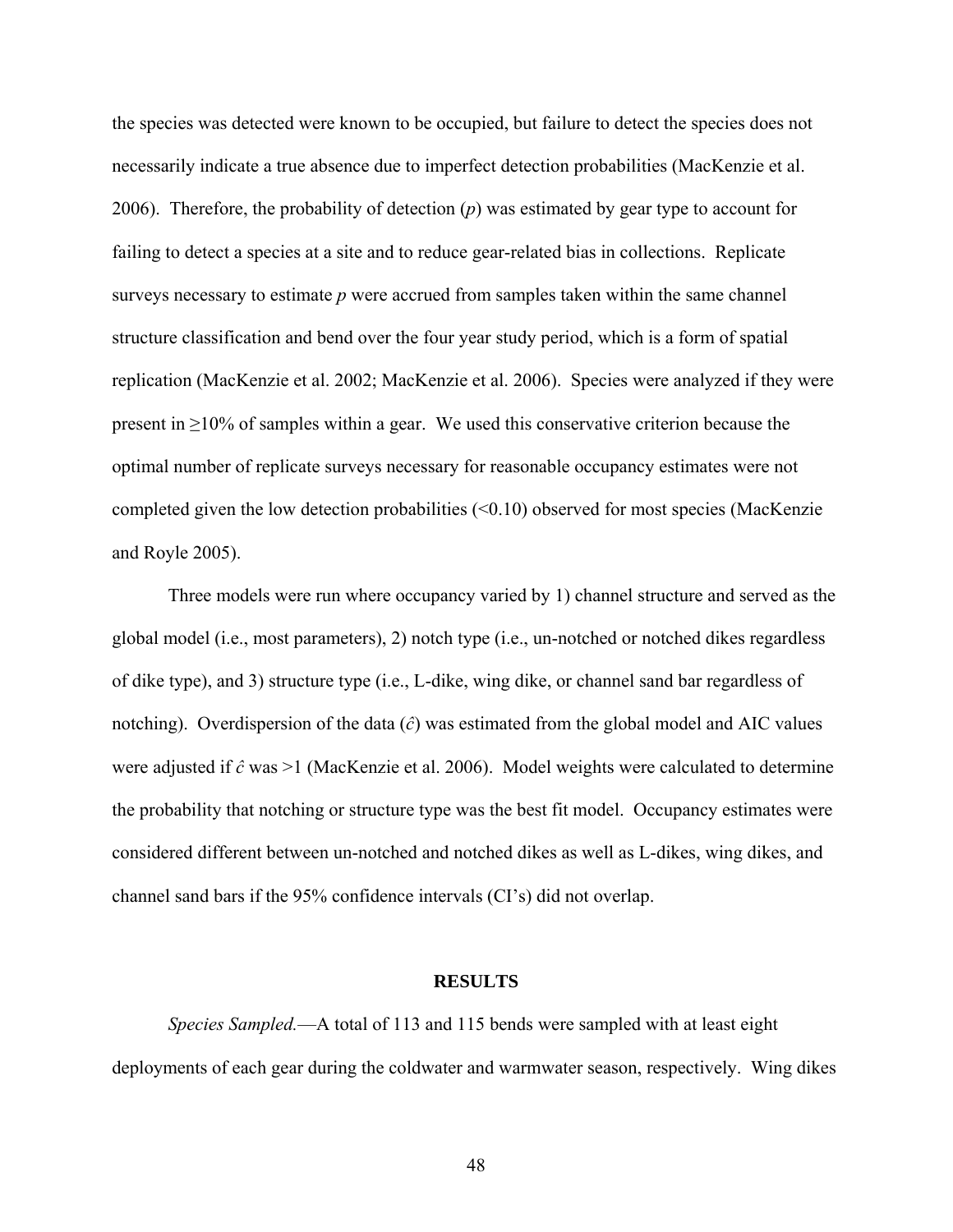were the most common structure sampled, but there were >90 samples with each gear and season at un-notched and notched wing dikes and channel sand bars, whereas 9-89 samples were collected at L-dikes, depending on gear type (Table 2.2). A total of 157,875 fish representing 82 species and four hybrids were captured during both seasons. Of the 82 species captured, 22.5%, 24.7%, and 52.8% were classified as fluvial dependents, fluvial specialists, and macrohabitat generalitsts, respectively. Habitat guilds were dominated by two or three species: fluvial dependents by goldeye *Hiodon alosoides* (47.2%) and white bass *Morone chrysops* (22.5%), fluvial specialists by shovelnose sturgeon (45.6%), blue catfish *Ictalurus furcatus* (14.7%), and river shiner *Notropis blennius* (12.7%), and macrohabitat generalitsts by emerald shiner *Notropis atherinoides* (34.3%), red shiner *Cyprinella lutrensis* (21.0%), and channel catfish *Ictalurus punctatus* (11.5%).

*Community Associations to Channel Structures.*—Richness and diversity indices had significant channel structure and gear interactions during the coldwater season (*P*s <0.001) and marginally significant interactions during the warmwater season  $(P = 0.066$  and 0.059 for diversity and richness, respectively). For consistency, individual ANOVA's were performed for each gear type to determine differences among channel structures. Species richness and diversity indices were similar among channel structures for all gear types and seasons ( $Ps > 0.07$ ), except gill nets during the coldwater season (*P*s < 0.01; Figure 2.1). Gill net samples at L-dikes, regardless of notching, had the highest species diversity (mean  $H' = 0.95$ ), whereas wing dikes (mean H' =  $0.69$ ) and channel sand bars (mean H' =  $0.31$ ) had lower diversity. Mean species richness using gill nets also tended to be higher at L-dikes and lowest in channel sand bars. Diversity and richness did not differ among channel structures for most gears. Trammel nets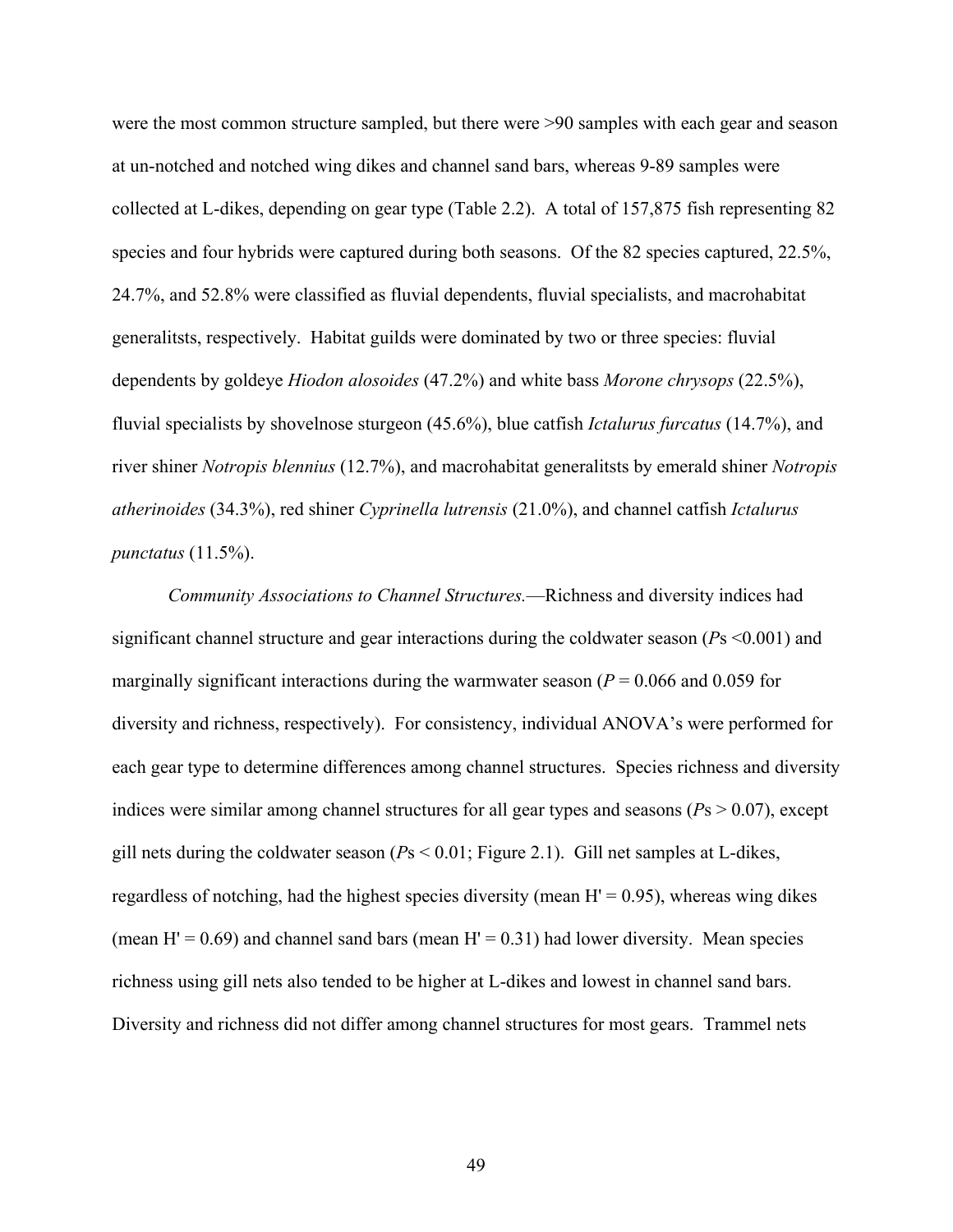generally had the lowest mean species diversity and richness per sample, whereas mini fyke nets had the highest mean species diversity and richness.

Proportional abundance by habitat guild had significant interactions between gear type and channel structure for each season (*P*s < 0.05), and marginally significant for fluvial dependents during the warmwater season  $(P = 0.109)$ . We present individual ANOVAs for all gear types for consistency. During the coldwater season, fluvial specialists averaged 66.9% of fish collected over all gears, whereas fluvial dependents and macrohabitat generalists comprised 10.8% and 22.3%, respectively (Figure 2.2). Proportional abundance of each habitat guild differed among channel structures only with gill nets in the coldwater season. L-dikes had greater proportional abundance compared to wing dikes and channel sand bars for fluvial dependent and macrohabitat generalist species, whereas wing dikes and channel sand bars had greater proportional abundance than L-dikes for fluvial specialists. Notching did not affect proportional abundance for any habitat guild (*P*s < 0.05). During the warmwater season, fluvial dependent species generally comprised a low percentage (<15%) of the total catch in any gear type (Figure 2.3). Fluvial specialists accounted for 75.8%, 52.8%, and 7.0% of the total catch in trammel nets, otter trawls, and mini fyke nets, whereas macrohabitat generalists accounted for 15.8%, 43.8%, and 87.7%, respectively. Fluvial dependents proportional abundance was similar among all channel structures for all three gear types. Fluvial specialists proportional abundance differed among channel structures with two gears; trammel nets had the greatest proportion in channel sand bars and un-notched L-dikes  $(P = 0.03)$ , but mini fyke nets had the lowest proportion (0.03) at un-notched L-dikes ( $P = 0.04$ ). Macrohabitat generalists proportional abundance in otter trawls was greatest at notched L-dikes, but similar among the other channel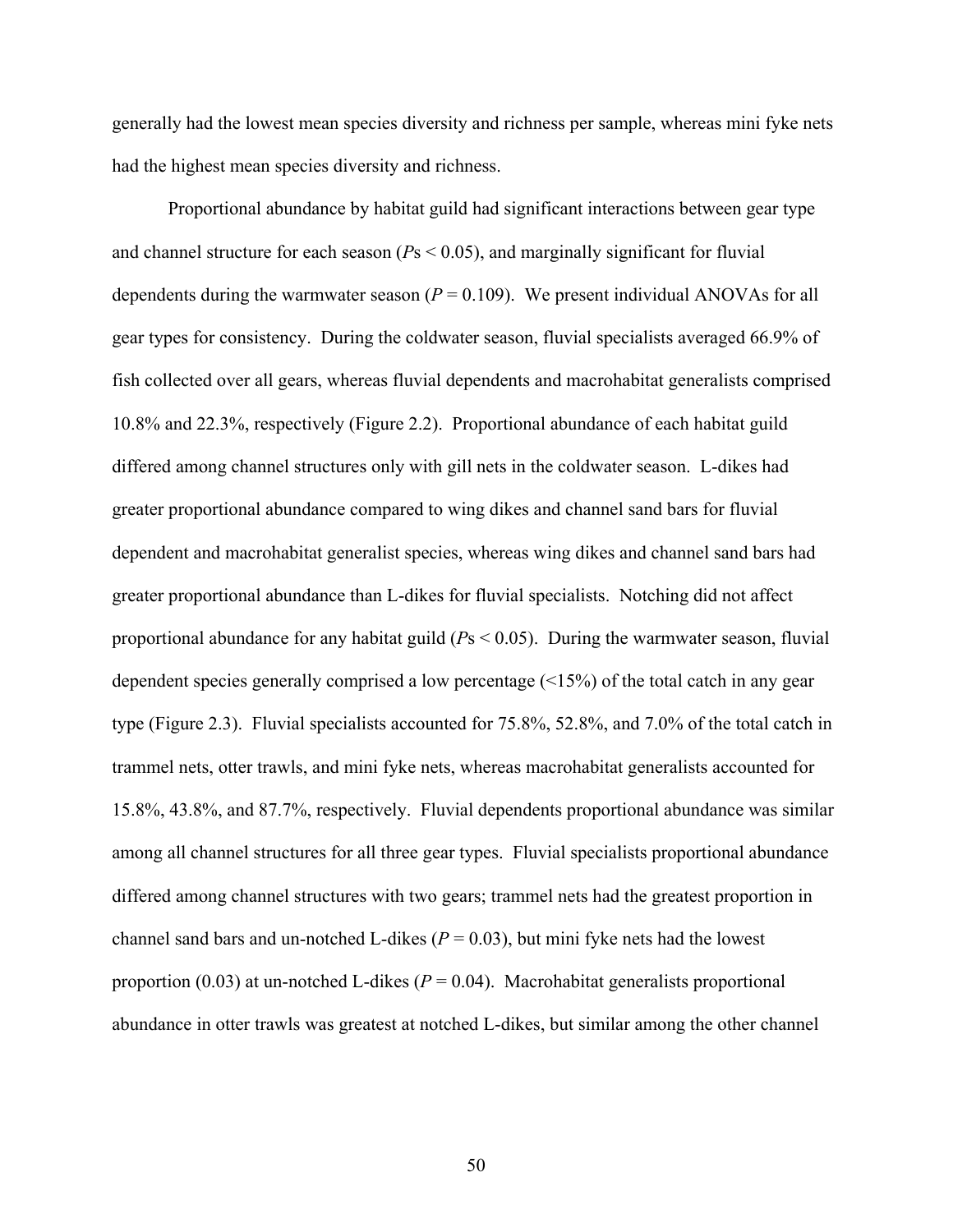structures ( $P = 0.03$ ). There was no evidence of greater proportional abundance at notched dikes compared to un-notched dikes for and habitat guild (Figures 2.2 and 2.3).

*Great River Species Associations to Channel Structures.*—Species classified as GRS comprised on average >50% of the total catch for all gears and seasons, except mini fyke nets where 10.1% of fish collected were GRS (Figure 2.2 and 2.3). Great river species had significant channel structure and gear type interactions during both seasons (*P*s < 0.05), but proportional abundances among channel structures differed only in gill nets during the coldwater season (*P* < 0.01), and warmwater season otter trawls  $(P < 0.01)$ . Gill nets collected a greater proportion of GRS at wing dikes and channel sand bars in the coldwater season (Figure 2.2), and warmwater otter trawls caught the lowest proportion at notched L-dikes, while other channel structures were similar to each other (Figure 2.3). Notched dikes had similar proportional abundance of GRS to un-notched L- and wing dikes for all gears and seasons.

Catch per unit effort of great river species was calculated using coldwater season gill nets for goldeye, lake sturgeon *Acipenser fulvescens*, pallid sturgeon, shortnose gar *Lepisosteus platostomus*, and shovelnose sturgeon; trammel nets for skipjack herring *Alosa chrysochloris*; and otter trawls for paddlefish and speckled chub *Macrhybopsis aestivalis*. Warmwater season trammel nets were used for blue sucker *Cycleptus elongatus*; otter trawls for blue catfish, channel shiner *Notropis wickliffi*, mooneye *Hiodon tergisus*, and silver chub *Macrhybopsis storeriana*; and mini fyke nets for river shiner. Mean CPUE differed among channel structures for lake sturgeon, paddlefish, shortnose gar, blue catfish, and shovelnose sturgeon (*P*s < 0.05; Figure 2.4). L-dikes had the greatest CPUE for goldeye, lake sturgeon, paddlefish, and shortnose gar, and channel sand bars had the lowest for those species except paddlefish. Notched dikes had greater CPUE compared to un-notched dikes for lake sturgeon, paddlefish, and shovelnose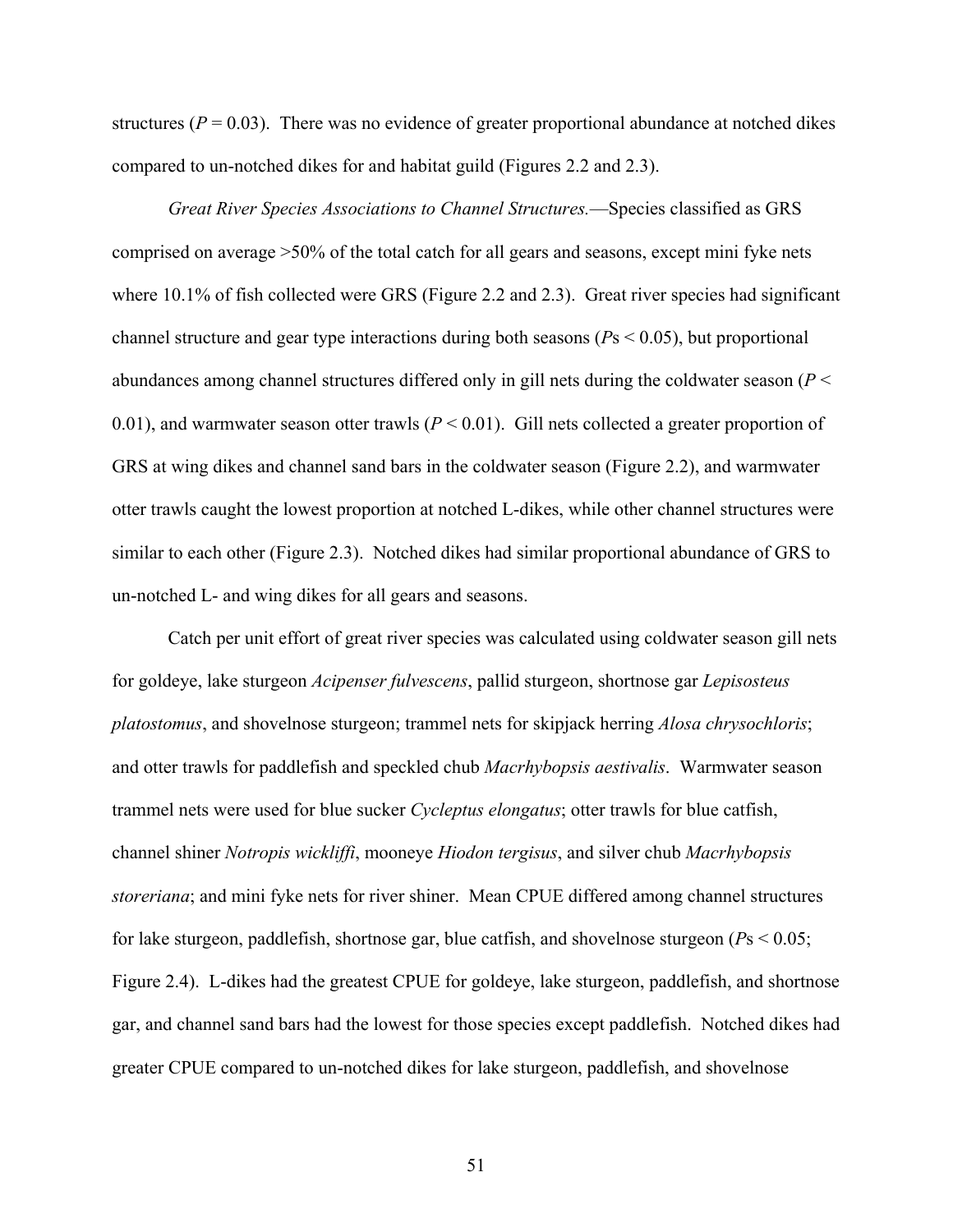sturgeon, but lower CPUE for shortnose gar. Nine out of fourteen GRS had no differences in CPUE between structure types or whether a dike was notched.

*Occupancy Modeling.*—Of the 82 total species captured, 12 and 20 species were present  $in \geq 10\%$  of the samples collected within a gear during the coldwater and warmwater season, respectively, and 11 of those species were analyzed using occupancy models during both seasons. Probability of detection generally ranged from 0.15-0.60, but was as high as 0.79 for shovelnose sturgeon with gill nets (Figure 2.5). All species had probabilities of detection >0.10. Nineteen of the 32 total species' analyses conducted during both seasons had at least one occupancy estimate at 0 or 1, meaning standard errors could not be estimated for those channel structures. This was due to models unable to converge on a solution at the extreme upper or lower probability bounds.

Notching affected occupancy of only four species and with variable results (Figure 2.6). Blue sucker had lower occupancy at notched dikes (0.35 mean lower occupancy) while blue catfish had higher occupancy (0.26 mean higher occupancy) during both seasons. Spotfin shiner *Cyprinella spiloptera* had higher occupancy at un-notched dikes (0.27 higher occupancy) whereas bullhead minnow *Pimephales vigilas* had higher occupancy at notched dikes (0.27 higher occupancy), but only during the warmwater season. This was the only evidence that notching significantly affected occupancy of any species, except where occupancy was near 0 or 1 and 95% CI's could not be estimated. Dike notching did not significantly affect occupancy for over 80% of the species analyzed and the estimates for these species were variable in the direction of change with no discernable patterns among species. However, the increase or decrease in occupancy point estimates was consistent between species that were sampled during both seasons.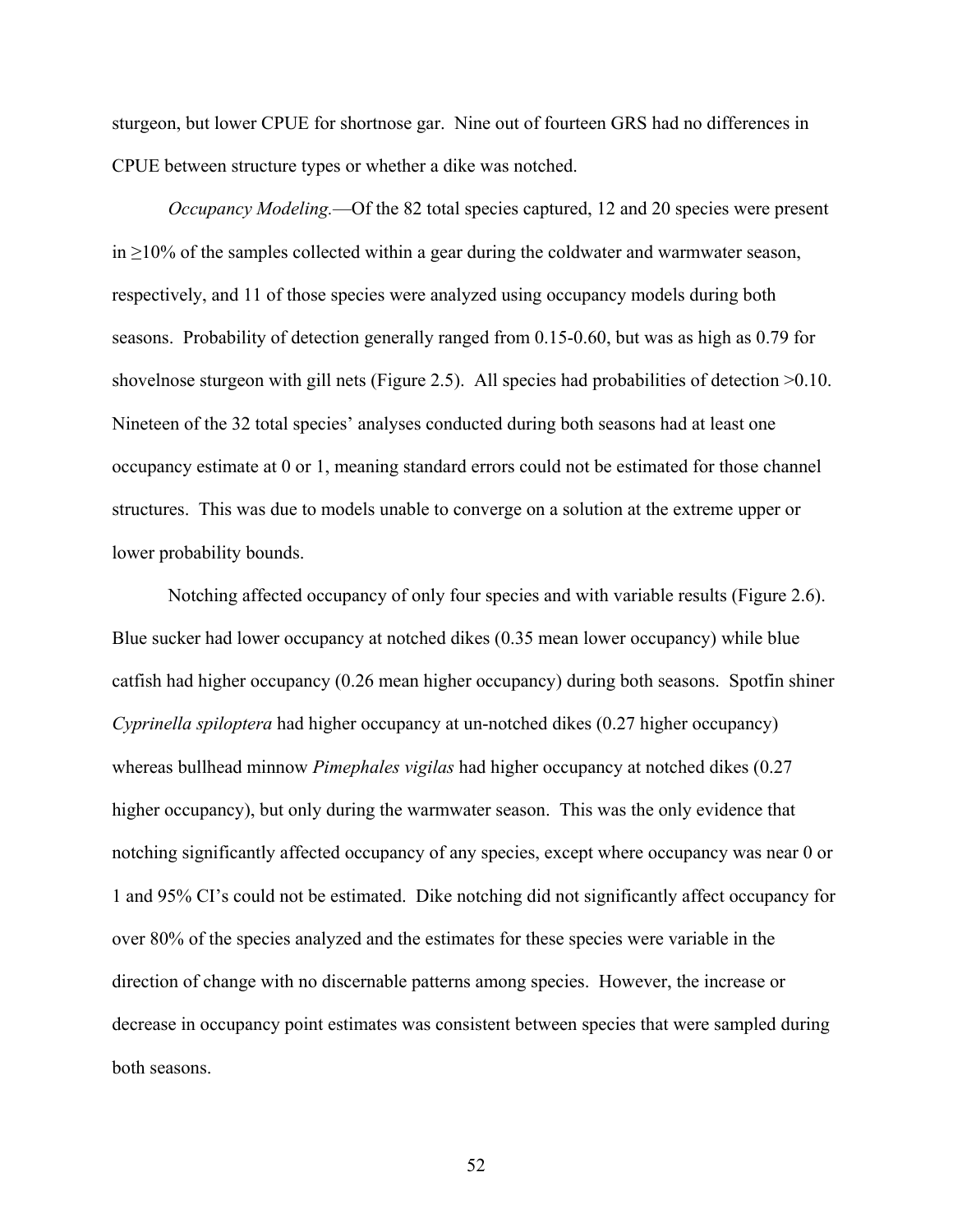Comparisons of occupancy at dike structures to channel sand bars were highly variable among species, but L-dikes or wing dikes had higher occupancy than channel sand bars for 42% and 50% of species during the coldwater and warmwater seasons, respectively. Channel sand bars had the single highest occupancy estimate for only speckled chub and sicklefin chub during the coldwater season, but equally as high occupancy as dikes for the remaining 42% and 50% of species during the coldwater and warmwater seasons, respectively. Models parameterized by structure type had greater weight indicating they were the best fit model compared to models with notching. Model weights averaged 0.45 (range: 0.00-0.86) for notching and 0.55 (range: 0.14-1.00) for structure type during the coldwater season, and 0.30 (range: 0.00-0.90) and 0.70 (range: 0.10-1.00) during the warmwater season, respectively. Greater model weights for structure type support that accounting for dike type was more important than notching.

#### **DISCUSSION**

 Fluvial dependent and specialist species were more abundant under natural river conditions where disturbance such as frequent flooding and shifting sand substrates constantly changed channel morphology (Funk and Robinson 1974; Pflieger and Grace 1987; Galat et al. 2005). Regulation of the lower Missouri River through impoundments and permanent dike structures, mostly eliminated the unstable conditions to which many fluvial species were adapted. However, our study found that fluvial species still comprised 77.7% of the total catch during the coldwater season and 50.9% during the warmwater season. While over half of the species listed were classified as macrohabitat generalists, they accounted for only 22.3% of the total catch during the coldwater season, but 49.1% during the warmwater season. Macrohabititat generalists comprised 87.7% of the total catch in mini fyke nets, whereas no other gear collected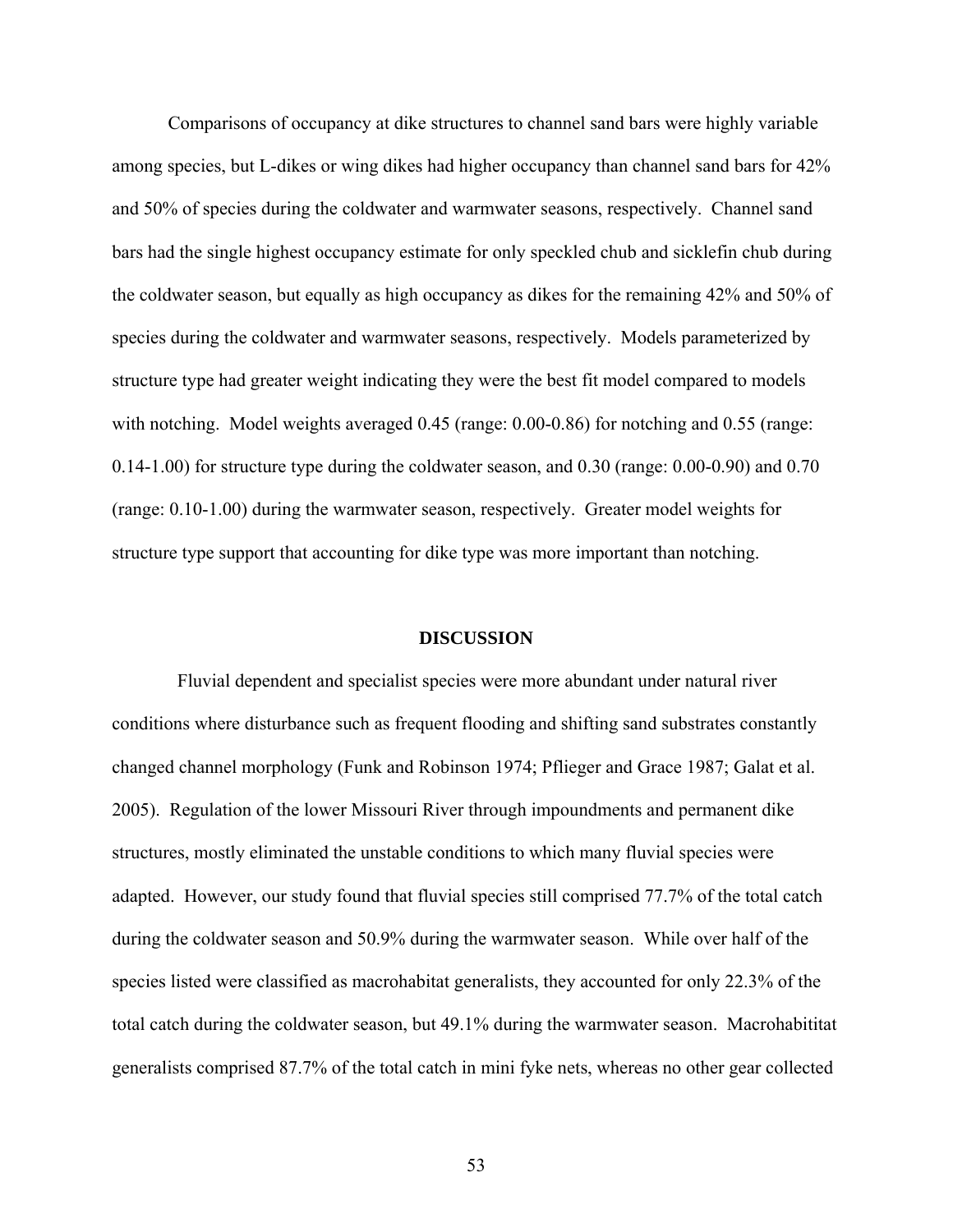>50% macrohabtiat generalists. In the upper Mississippi River, low relative abundance of fluvial species indicated this system may be degraded and moving towards a fish assemblage dominated by tolerant species (Barko et al. 2004b). Our study used a similar suite of gears as Barko et al. (2004b), but the Missouri River exhibited greater proportional abundance of fluvial species than macrohabitat generalists. High proportional abundance of fluvial species is important, because generalist species can tolerate a greater range of conditions than fluvial specialists and are efficient competitors that can eliminate specialized species and reduce richness and diversity under stable conditions (Connell 1978; Kingsolving and Bain 1993; Pegg and McClellan 2004; Galat et al. 2005).

Channel sand bars represented the most natural habitat remaining in the lower Missouri River, but dike structures appear to provide suitable habitats for many fluvial species (Madejczyk et al. 1998). We expected fluvial species to associate with channel sand bars more than dike structures, while generalist species would associate with dike structures because they simulate both lentic and lotic systems. Overall, few differences were found in community indices of richness, diversity, and percent habitat guild among channel structures. Species richness and diversity did not differ among channel structures, except with gill nets, which may be a function of lower efficiency in the shallow waters near sand bars (Schloesser 2008). In the upper Mississippi River, only slight variations in richness and diversity were found among differing habitat types (Madejczyk et al. 1998). The proportion of fluvial specialists caught at channel sand bars was similar to other dike structures, which did not support our expectation that fluvial specialists would be more common in channel sand bars. Channel sand bars represent the most natural habitat type remaining, but dike structures had an equally high percent of fluvial dependents or fluvial specialists as channel sand bars. Some adult fluvial dependent and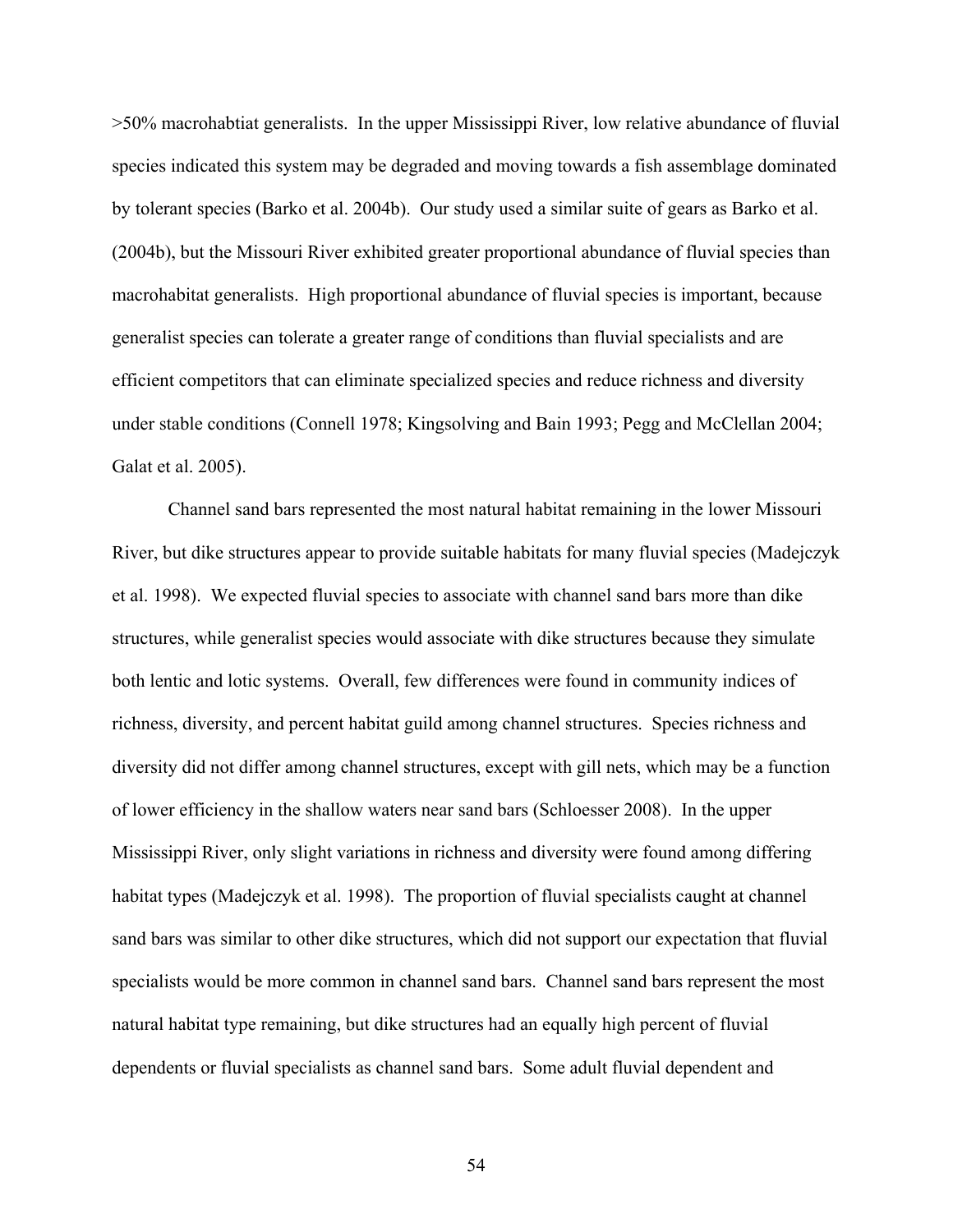specialist species were most abundant in wing dike areas of the upper Mississippi River, but had no strong habitat associations (Barko et al. 2004b), which matches our findings.

Dike structures provide some of the only low-velocity and structural habitat outside of the main channel. Dike scour holes and their associated low-velocity habitats resemble habitats found near sand bars and islands that are important for species adapted to low-velocity habitats (Sandheinrich and Atchison 1986). The loss of low-velocity backwater areas was implicated in the decline of many native species (Pflieger and Grace 1987; Brown and Coon 1994; Barko et al. 2004b), and may explain why fluvial specialists had equally high proportional abundance at dike structures as channel sand bars. Fluvial species such as paddlefish may utilize dike structures for their low-velocity scour pool habitats (Southall and Hubert 1984) and L-dikes were suspected to be important for larval fishes because the trailing arm of the dike provides low-velocity nursery habitats once prevalent in the pre-modified Missouri River (Ridenour et al. 2008). Collectively, these results emphasize the importance of dike structures and the low-velocity habitats associated with them to maintain native fish populations.

Additional studies have emphasized the importance of dike structures for structuring fish assemblages. Generalist species, such as Centrarchids, may use dikes because they simulate more lentic conditions (Barko et al. 2004a), whereas areas of swift current, such as near wing dike tips, may be important for adult fluvial species such as blue sucker, flathead catfish *Pylodictus olivaris*, and sauger *Sander canadense* (Sandheinrich and Atchison 1986; Madejczyk et al. 1998; Barko et al. 2004a). We found blue sucker had higher CPUE and occupancy at wing dikes than L-dikes, likely because they prefer areas of deep swift current with rock substrates (Pflieger 1997; Eitzmann et al. 2007). Species richness was consistently greater in wing dike habitat for adult and age-0 fishes in the upper Mississippi River, when compared to the higher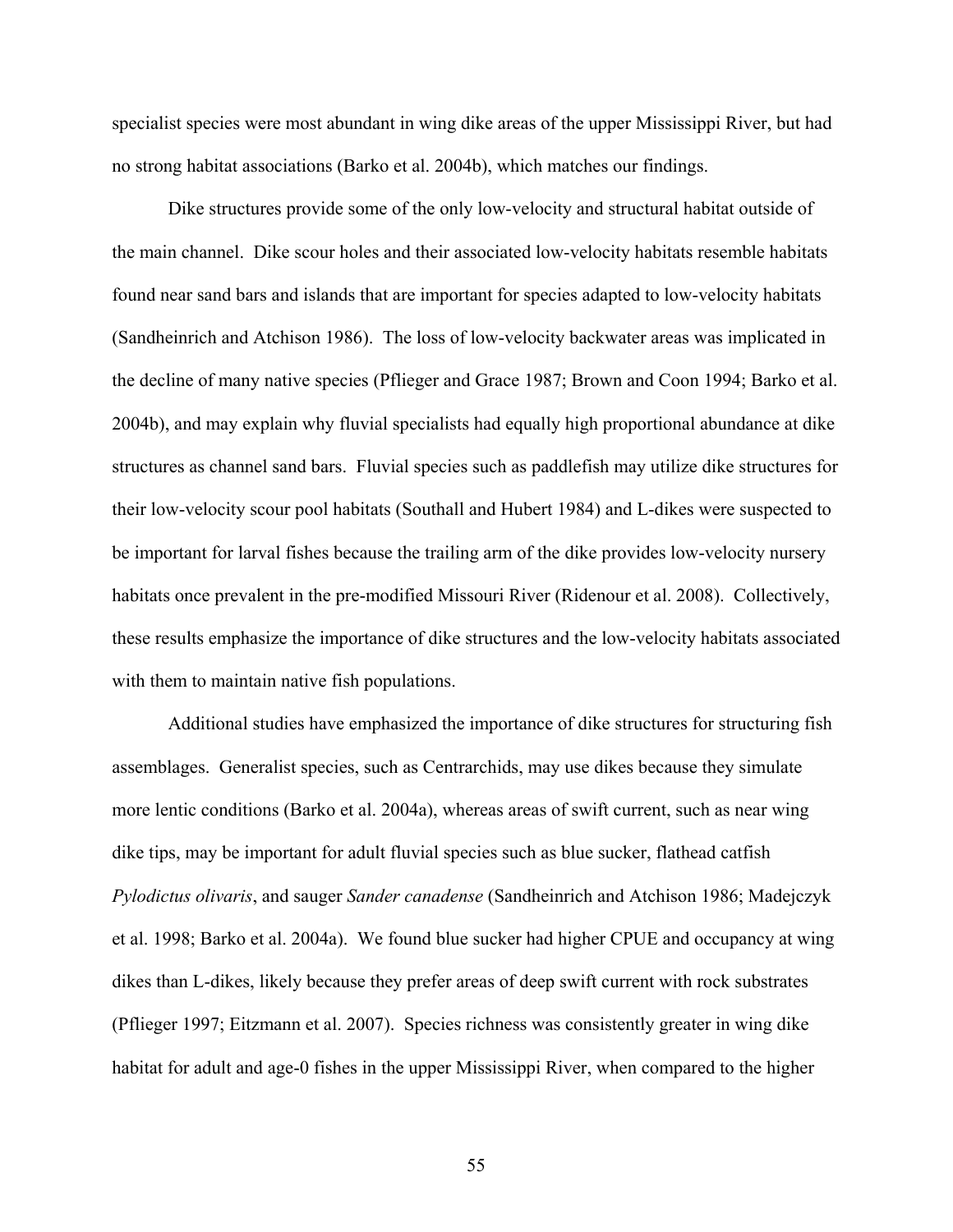velocity waters at main channel border habitats (Barko et al. 2004a). The diverse conditions found near dike structures provide the habitats necessary to support a broad fish assemblage and further emphasize their importance in the channelized Missouri River.

Habitat preference may be based on body size or maturity for many species. Differential habitat use was found for three chub spp. (*Macrhybopsis*) based on body size in the lower Missouri River, where smaller chubs associated with low-velocity dike structures and chubs >25 mm associated with channel sand bars (Ridenour et al. 2008). Additionally, emerald shiners, channel shiners, and threadfin shad *Dorosoma petenense* shifted habitat use from age-0 to adults in the upper Mississippi River (Barko et al. 2004a). While we made no attempts to characterize habitat use by fish size or maturity, this may confound our analyses and explain why we found few differences between dikes and sand bars for many species and habitat guilds.

The purpose of notching dikes was to diversify the physical habitat at dike structures which may benefit large river obligate fishes. Jacobson et al. (2004) found that notching increased velocity and depth, but our study found little evidence that fish assemblages responded as expected to these modifications. Fish community indices were similar between un-notched and notched dikes, and most species did not differ in CPUE or occupancy. Those species that differed between notching were variable. For example, notched dikes had higher CPUE of lake sturgeon, paddlefish, and shovelnose sturgeon, but lower for the macrohabitat generalist shortnose gar. Additionally, occupancy at notched dikes differed for four species: blue sucker and spotfin shiner decreased while blue catfish and bullhead minnow increased. Greater CPUE of shovelnose sturgeon at notched dikes is an important finding because they were one species that experienced significant declines in abundance, were the most dominant species collected in gill nets and trammel nets, and are sympatric with the endangered pallid sturgeon (Pflieger and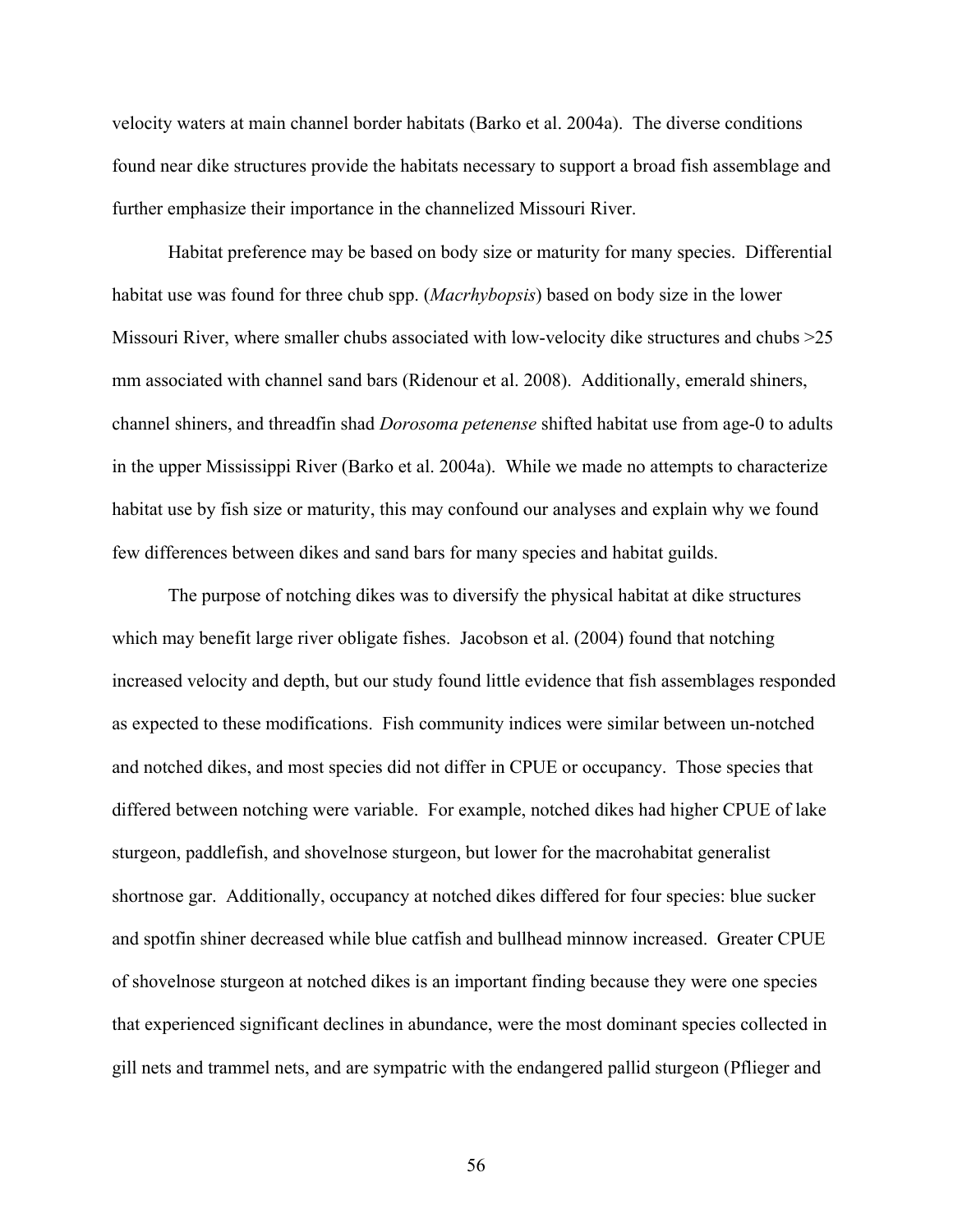Grace 1987; Keenlyne 1997; Bramblett and White 2001; Quist et al. 2002). Difficulties in detecting age-0 fishes with the gears we used may hinder our understanding of the effects notching has on the recruitment of long-lived fishes, such as shovelnose sturgeon (Doyle et al., in press). Dike notching has occurred at a large scale since 2004, but it may take a longer time period or large flow events for the adjacent physical habitat to adjust (Jacobson et al. 2004) in order to elicit a response from the fish community. Pegg and McClelland (2004) found a considerable response time from the fish community to improved water quality conditions in the Illinois River, which warrants continuation of long-term studies to understand the impacts of notching on the fish assemblage.

Mitigation efforts (i.e., dike notching) on the Missouri River have focused on the creation of shallow water habitat (SWH; depths 0-1.5 m and velocities 0-0.6 m/s; U.S. Fish and Wildlife Service 2000) because it is widely accepted that survival and growth of young fish is dependent on the availability of shallow low-velocity waters (Scheidegger and Bain 1995; Freeman et al. 2001). Dike notching was one method used to recreate physical habitat conditions most similar to those found pre-modifications. While few fluvial species showed a positive response to notching, this may be a result of selective habitat use during various portions of their life stage that were not accounted for in this study. This study did not focus on young fishes, but it has been questioned whether dike notching is beneficial for larval fishes that depend on low-velocity habitats primarily found behind dike structures (Ridenour et al. 2008). Nonetheless, our study suggests that notching dikes does not necessarily increase abundance or occupancy of native Missouri River fishes.

 Future channel modification efforts must consider the diverse habitats created by dike structures and the importance they have for native fluvial species during various portions of their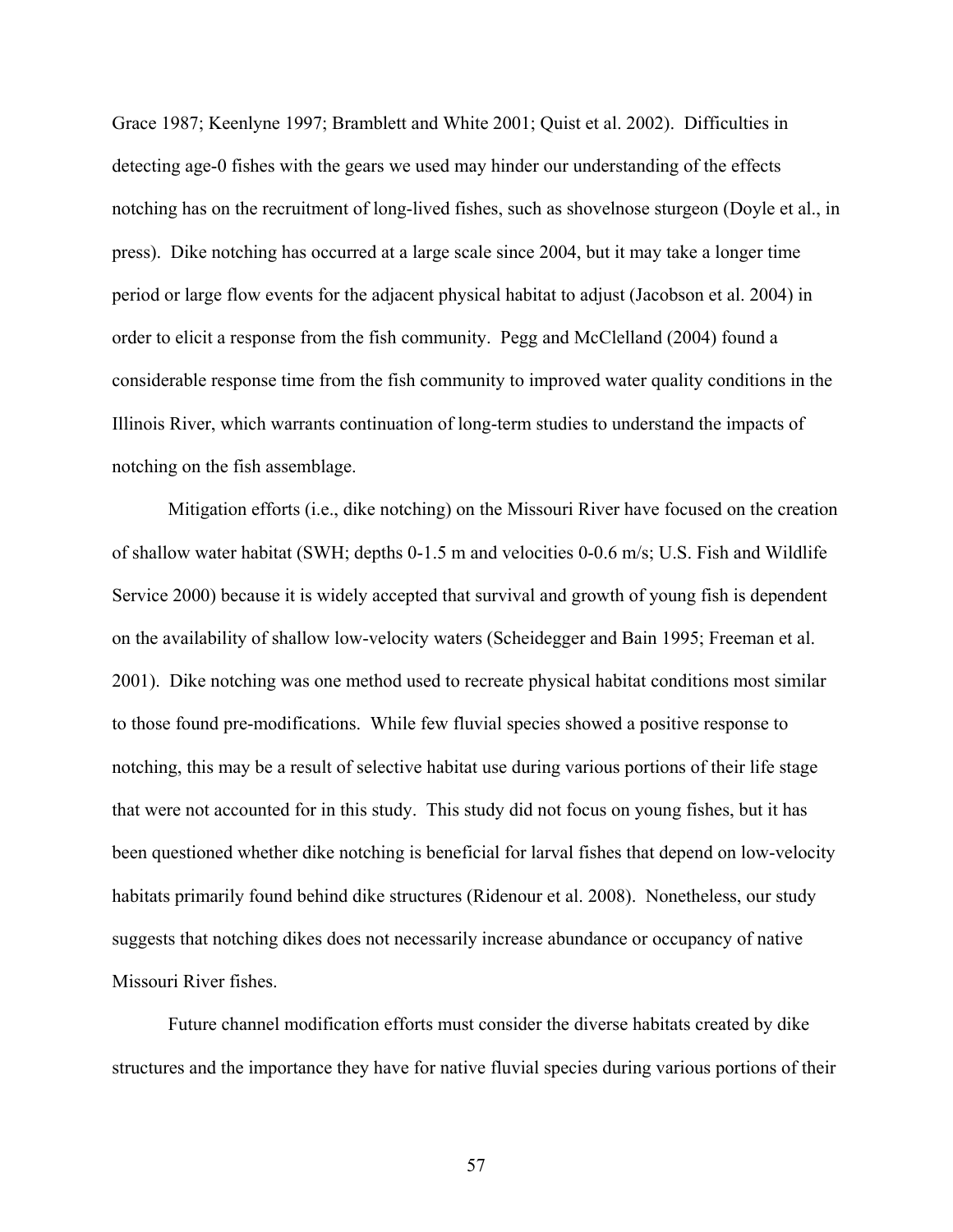life. Our findings and others in channelized rivers support the concept that dike structures are important for providing the low-velocity habitats lost with river modifications. Altering lowvelocity areas through dike notching had variable effects on fluvial species and may not elicit the positive response expected from many large river obligate fishes. Understanding how large river fish assemblages associate with dike structures and channel sand bars and how modifying these structures impacts the fish community is essential for the successful conservation of declining native fish populations.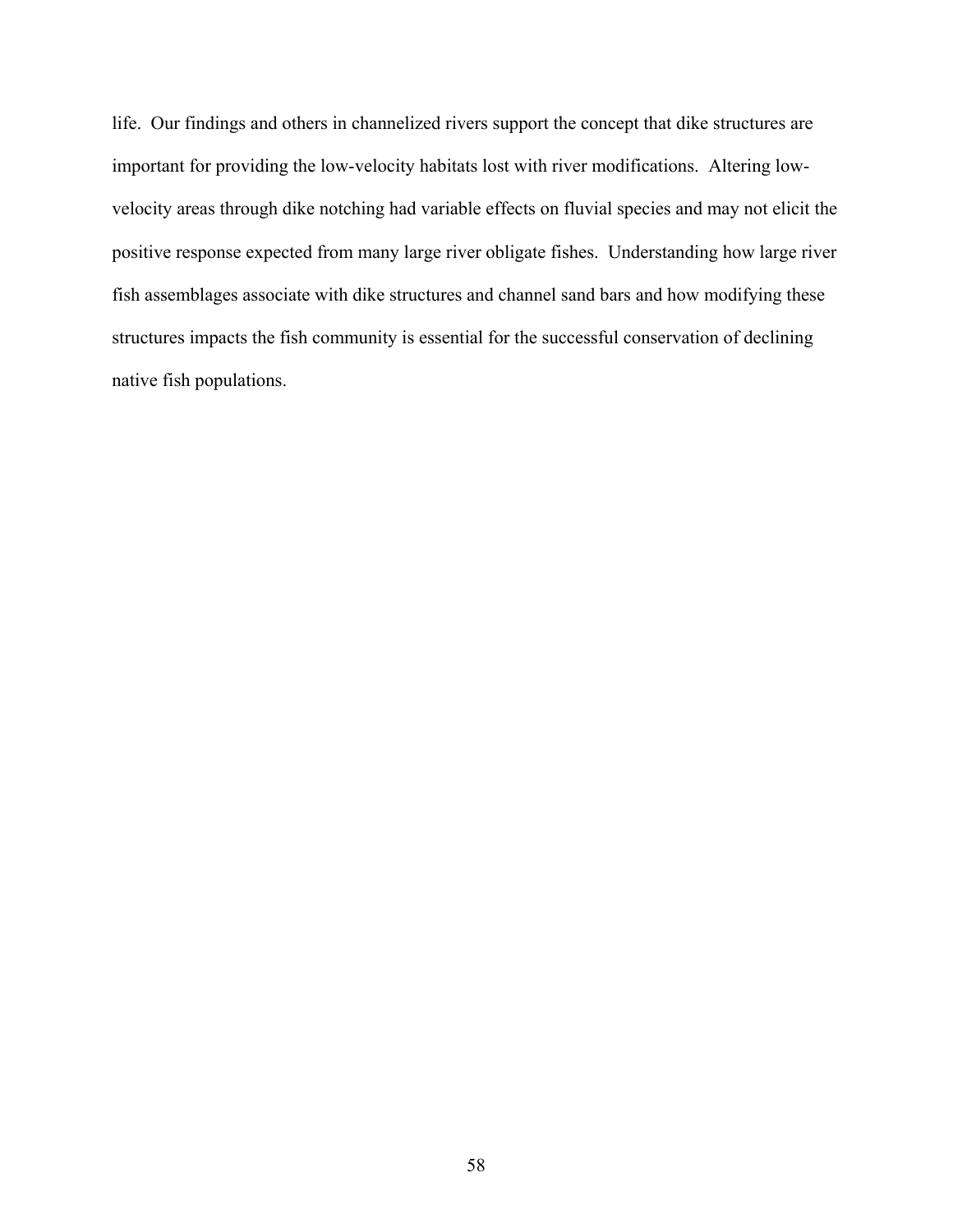#### **REFERENCES**

- Aarts, B. G. W., F. W. B. Van Den Brink, and P. H. Nienhuis. 2004. Habitat loss as the main cause of the slow recovery of fish faunas of regulated rivers in Europe: the transversal floodplain gradient. River Research and Applications 20:3-23.
- Armantrout, N. B. 1998. Glossary of aquatic habitat inventory terminology. American Fisheries Society, Bethesda, Maryland.
- Barko, V. A., D. P. Herzog, R. A. Hrabik, and J. S. Scheibe. 2004a. Relationship among fish assemblages and main-channel-border physical habitats in the unimpounded upper Mississippi River. Transactions of the American Fisheries Society 133:371-384.
- Barko, V. A., M. W. Palmer, D. P. Herzog, and B. S. Ickes. 2004b. Influential environmental gradients and spatiotemporal patterns of fish assemblages in the unimpounded upper Mississippi River. American Midland Naturalist 152:369-385.
- Becker, G. C. 1983. Fishes of Wisconsin. Madison, Wisconsin: The University of Wisconsin Press.
- Bramblett, R. G., and R. G. White. 2001. Habitat use and movements of pallid and shovelnose sturgeon in the Yellowstone and Missouri Rivers in Montana and North Dakota. Transactions of the American Fisheries Society 130:1006-1025.
- Brown, D. J., and T. G. Coon. 1994. Abundance and assemblage structure of fish larvae in the lower Missouri River and its tributaries. Transactions of the American Fisheries Society 123:718–732.

Connell, J. H. 1978. Diversity in tropical rain forests and coral reefs. Science 199:1302-1310.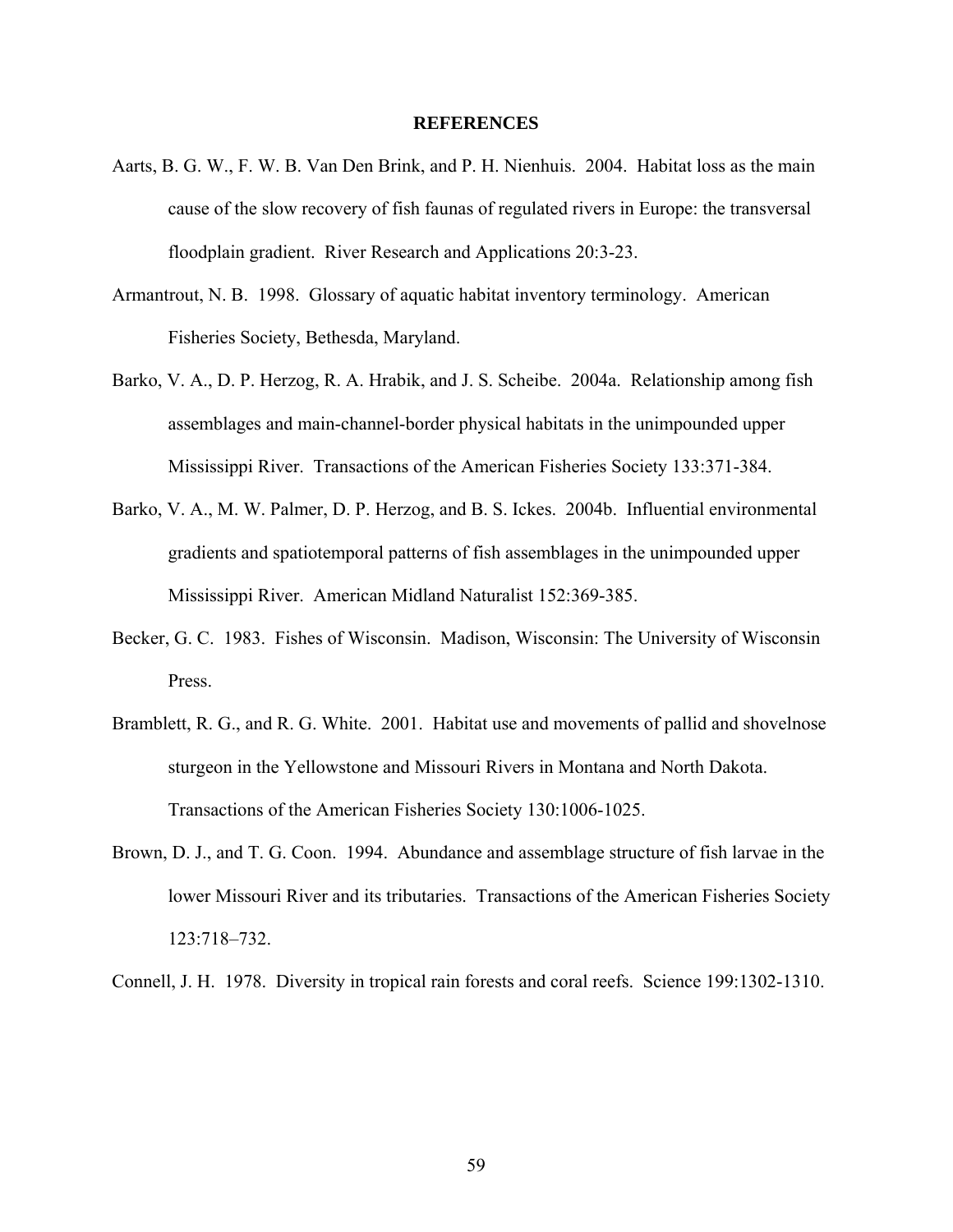- Doyle, W., C. Paukert, A. Starostka, and T. Hill. in press. A comparison of four sampling gears used to collect shovelnose sturgeon in the Lower Missouri River. Journal of Applied Ichthyology.
- Drobish, M. R. 2008. Missouri River Standard Operating Procedures for Fish Sampling and Data Collection, Volume 1.3. U.S. Army Corps of Engineers, Omaha District, Yankton, South Dakota.
- Dryer, M. P., and A. J. Sandvol. 1993. Recovery plan for the pallid sturgeon (Scaphirhynchus albus). Bismark, North Dakota, U.S. Fish and Wildlife Service, 55 pp.
- Dynesius, M., and C. Nilsson. 1994. Fragmentation and flow regulation of river systems in the northern third of the world. Science 266:753-762.
- Eitzmann, J. L., A. S. Makinster, and C. P. Paukert. 2007. Distribution and growth of blue sucker in a great plains river, USA. Fisheries Management and Ecology 14:255-262.
- Funk, J. L., and J. W. Robinson. 1974. Changes in the channel of the lower Missouri River and effects on fish and wildlife. Missouri Department of Conservation, Aquatic Series 11, Jefferson City.
- Freeman, M. C., Z. H. Bowen, K. D. Bovee, and E. R. Irwin. 2001. Flow and habitat effects on juvenile fish abundance in natural and altered flow regimes. Ecological Applications 11:179-190.
- Galat, D. L., C. R. Berry, W. M. Gardner, J. C. Hendrickson, G. E. Mestl, G. J. Power, C. Stone, and M. R. Winston. 2005. Spatiotemporal patterns and changes in Missouri River fishes. American Fisheries Society Symposium Number 45:249-291.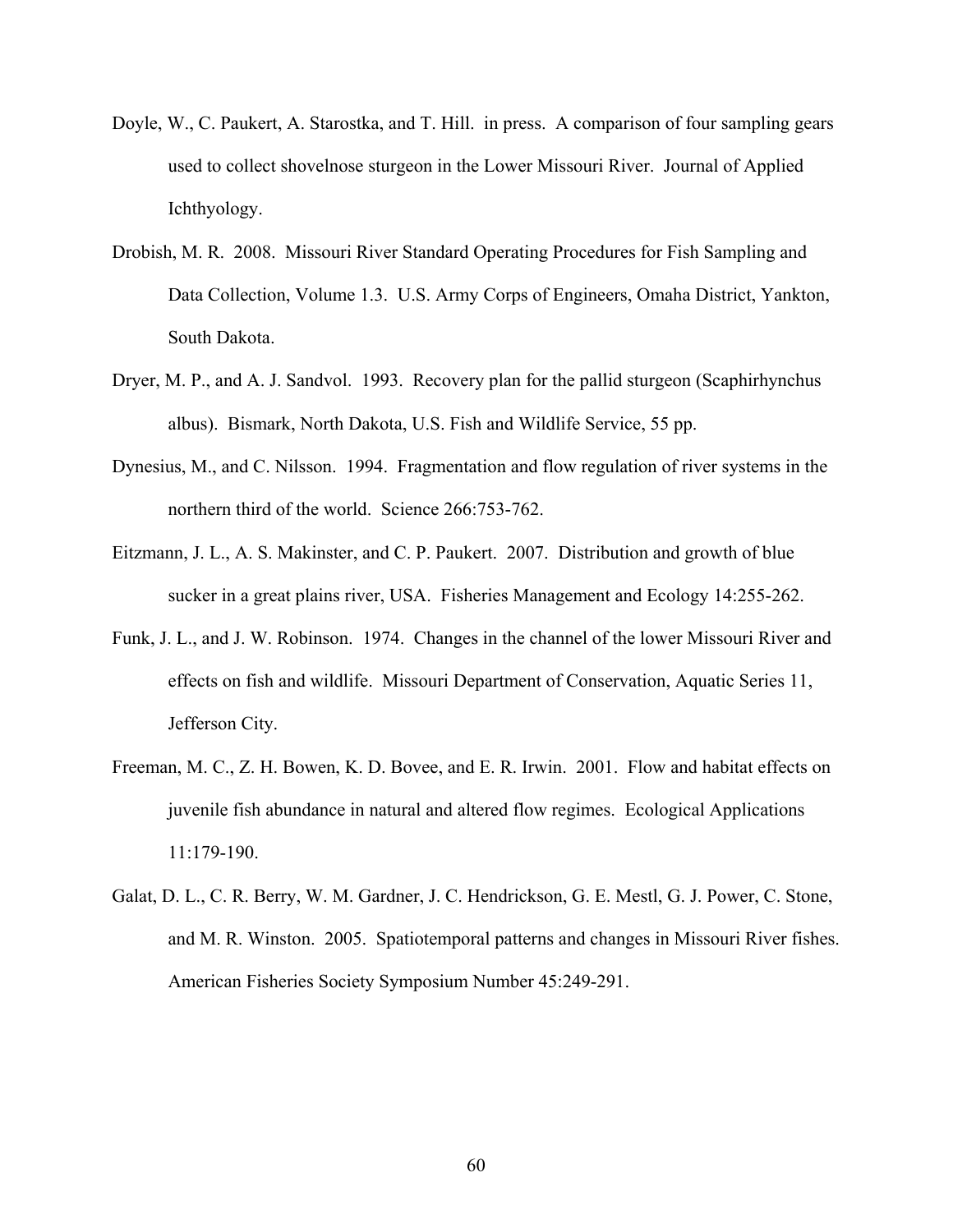- Gehrke, P. C., P. Brown, C. B. Schiller, D. B. Moffatt, and A. M. Bruce. 1995. River regulation and fish communities in the Murray-Darling River system, Australia. Regulated Rivers: Research and Management 11:363-375.
- Hesse, L. W., and G. E. Mestl. 1993. An alternative hydrograph for the Missouri River based on the precontrol condition. North American Journal of Fisheries Management 13:360-366.
- Hines, J. E. 2006. PRESENCE 2.0 Software to estimate patch occupancy and related parameters. USGS-PWRC. [http://www.mbr-pwrc.usgs.gov/software/presence.html.](http://www.mbr-pwrc.usgs.gov/software/presence.html)
- Jacobson, R. B., M. S. Laustrup, and J. M. Reuter. 2002. Habitat assessment, Missouri River at Hermann, Missouri. U.S. Geological Survey Open-file Report 02-32.
- Jacobson, R. B., C. M. Elliot, and H. E. Johnsonn, III. 2004. Assessment of shallow-water habitat availability in modified dike structures, lower Missouri River, 2004. U.S. Geological Survey Open-file Report 2004-1409.
- Keenlyne, K. D. 1997. Life history and status of the shovelnose sturgeon, *Scaphirhynchus platorynchus.* Environmental Biology of Fishes 48:291–298.
- Kinsolving, A. D., and M. B. Bain. 1993. Fish assemblage recovery along a riverine disturbance gradient. Ecological Applications 3:531-544.
- Kwak, T. J., and J. T. Peterson. 2007. Community indices, parameters, and comparisons. Pages 677-763 *in* C. S. Guy and M. L. Brown, editors. Analysis and interpretations of freshwater fisheries data. American Fisheries Society, Bethesda, Maryland.
- Laustrup, M. S., R. B. Jacobson, and D. G. Simpkins. 2007. Distribution of potential spawning habitat for sturgeon in the Lower Missouri River, 2003-06. U.S. Geological Survey Open-file Report 2007-1192.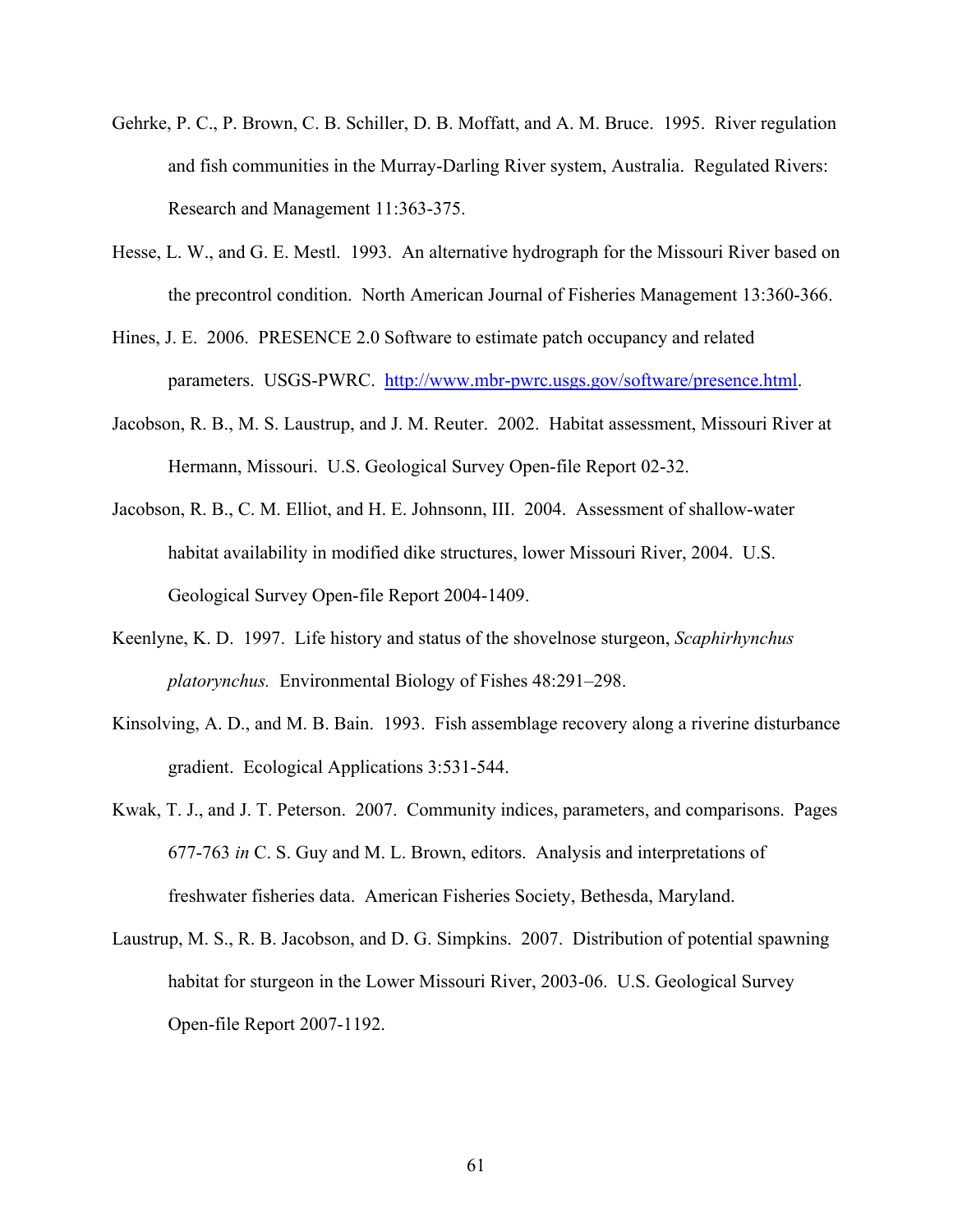- MacKenzie, D. I., J. D. Nichols, G. B. Lachman, S. Droege, J. A. Royle, and C. A. Langtimm. 2002. Estimating site occupancy rates when detection probabilities are less than one. Ecology 83:2248-2255.
- MacKenzie, D. I., and J. A. Royle. 2005. Designing occupancy studies: general advice and allocating survey effort. Journal of Applied Ecology 42:1105-1114.
- MacKenzie, D. I., J. D. Nichols, J. A. Royle, K. H. Pollock, L. L. Bailey, and J. E. Hines. 2006. Occupancy estimation and modeling. Academic Press, Burlington, Massachusetts.
- Madejczyk J. C., N. D. Mundahl, and R. M. Lehtinen. 1998. Fish assemblages of natural and artificial habitats within the channel border of the upper Mississippi River. The American Midland Naturalist 139:296-310.
- Minckley, W. L., P. C. Marsh, J. E. Deacon, T. E. Dowling, P. W. Hedrick, W. J. Matthews, and G. Mueller. 2003. A conservation plan for native fishes of the Lower Colorado River. BioScience 53:219–234.
- National Research Council. 2002. The Missouri River ecosystem: exploring the prospects for recovery. National Academy Press, Washington D.C.
- Osmundson, D. B., R. J. Ryel, V. L. Lamarra, and J. Pitlick. 2002. Flow-sediment-biota relations: implications for river regulation effects on native fish abundance. Ecological Applications 12:1719-1739.
- Pegg, M. A., and M. A. McClelland. 2004. Spatial and temporal patterns in fish communities along the Illinois River. Ecology of Freshwater Fish 13:125-135.
- Pflieger, W. L. 1971. A distributional study of Missouri fishes. University of Kansas Publications, Museum of Natural History 20:225-570. Lawrence, Kansas.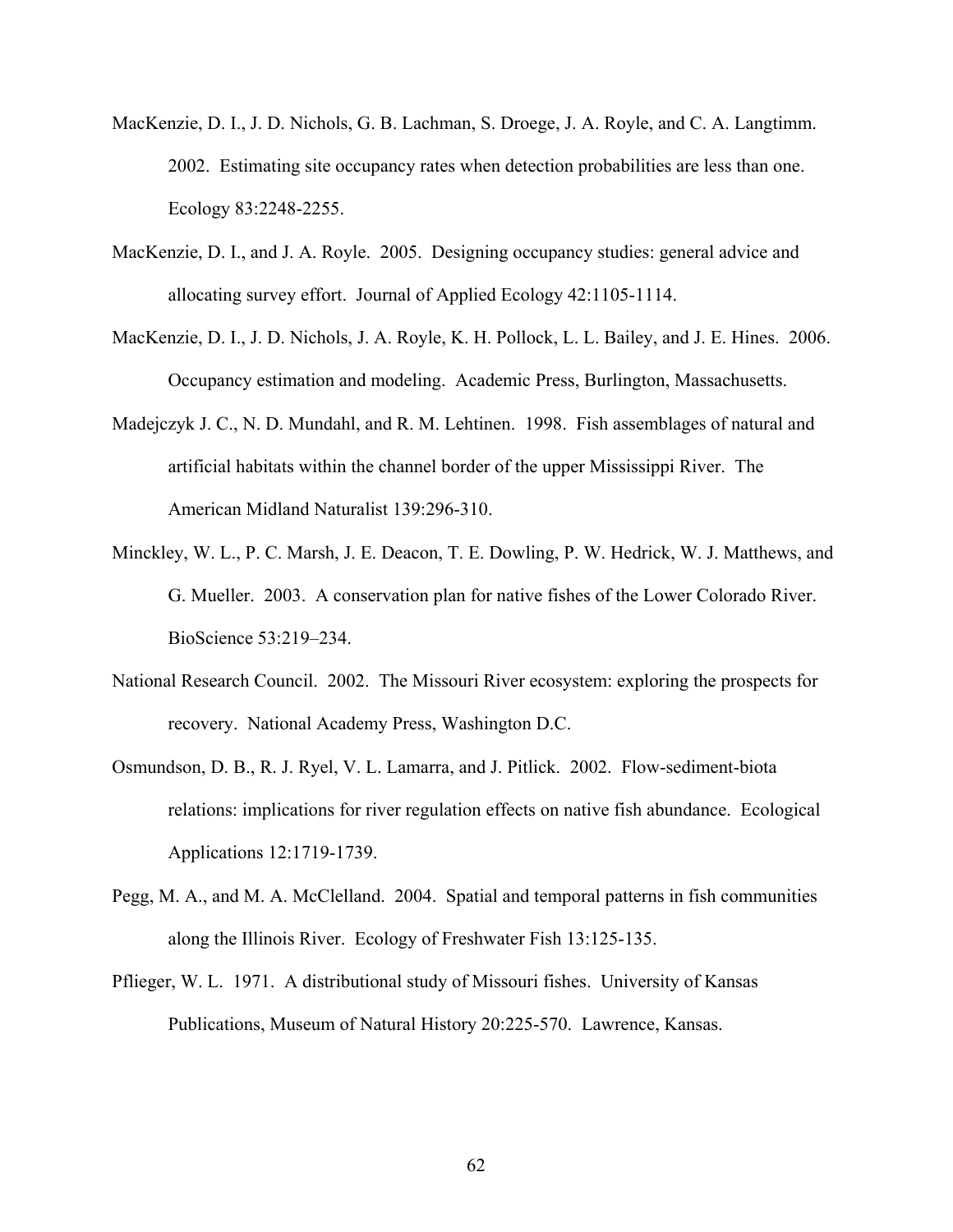- Pflieger, W. L. and T. B. Grace. 1987. Changes in the fish fauna of the Lower Missouri River, 1940-1983. Pages 166-177 *in* W. J. Matthews and D. C. Heins, editors. Community and evolutionary ecology of North American stream fishes. University of Oklahoma Press, Norman.
- Pflieger, W. L. 1997. The fishes of Missouri, 2nd edition. Missouri Department of Conservation, Jefferson City.
- Poff, N. L., J. D. Allan, M. B. Bain, J. R. Karr, K. L. Prestegaard, B. D. Richter, R. E. Sparks, and J. C. Stromberg. 1997. The natural flow regime. Bioscience 47:769-784.
- Quist, M. C., C. S. Guy, M. A. Pegg, P. J. Braaten, C. L. Pierce, and V. H. Travnichek. 2002. potential influence of harvest on shovelnose sturgeon populations in the Missouri River system. North American Journal of Fisheries Management 22:537-549.
- Quist, M. C., A. M. Boelter, J. M. Lovato, N. M. Korfanta, H. L. Bergman, D. C. Latka, C. Korschgen, D. L. Galat, S. Krentz, M. Oetker, M. Olson, C. M. Scott, and J. Berkley. 2004. Research and assessment needs for pallid sturgeon recovery in the Missouri River. Final Report to the U.S. Geological Survey, U.S. Army Corps of Engineers, U.S. Fish and Wildlife Service, and U.S. Environmental Protection Agency. William D. Ruckelshaus Institute of Environment and Natural Resources, University of Wyoming, Laramie.
- Ridenour, C., A. Starostka, W. Doyle, and T. Hill. 2008. Habitat used by *Macrhybopsis* chubs associated with channel modifying structures in a large regulated river: implications for river modification. River Research and Applications. DOI: 10.1002/rra.1175.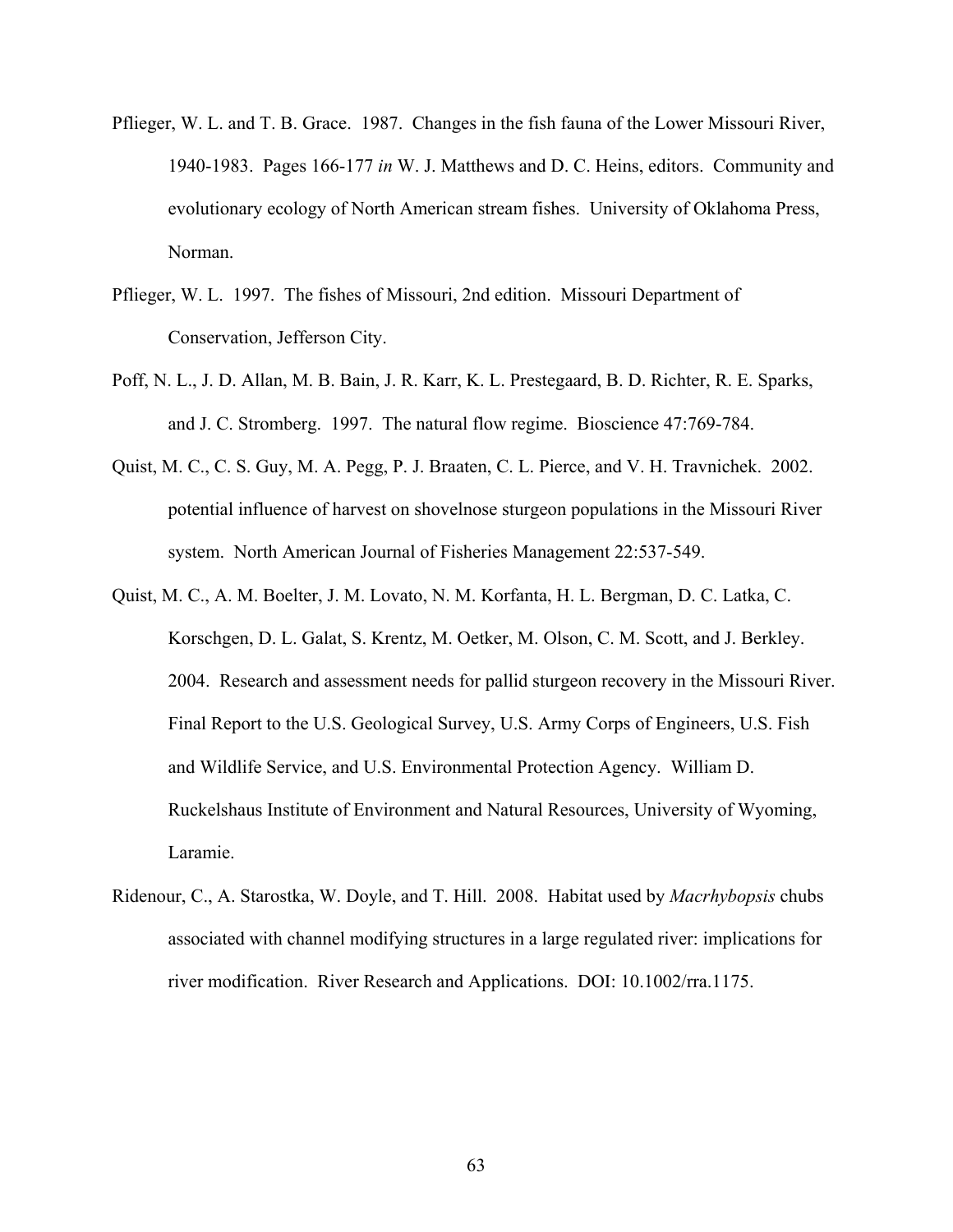- Sandheinrich, M. B., and G. J. Atchison. 1986. Fish association with dikes, revetments, and abandoned channels in the middle Missouri River. Proceedings of the Iowa Academy of Science 93:188-191.
- SAS Institute. 2002. SAS system, version 9.1. SAS Institute, Inc, Cary, North Carolina.
- Scheidegger, K. J., and M. B. Bain. 1995. Larval fish distribution and microhabitat use in freeflowing and regulated rivers. Copeia 1995:125-135.
- Schloesser, J. T. 2008. Detectability and sampling variability in four gears used to collect fishes in the Missouri River: implications for large river monitoring programs. Masters Thesis, Kansas State University.
- Southall, P. D., and W. A. Hubert. 1984. Habitat use by adult paddlefish in the upper Mississippi River. Transactions of the American Fisheries Society 113:125-131.
- Sparks, R. E. 1995. Need for ecosystem management of large rivers and their floodplains. Bioscience 45:168-182.
- Thomas, J. A., E. B. Emery, and F. H. McCormick. 2005. Detection of temporal trends in Ohio River fish assemblages based on lockchamber surveys. Pages 431-449 *in* J. N. Rinne, R. M. Hughes, and B. Calamusso, editors. Historical Changes in Large River Fish Assemblages of the Americas. American Fisheries Society, Bethesda, Maryland.
- U.S. Army Corps of Engineers. 1991. Missouri River navigation charts. Kansas City District, Kansas City, Missouri. http://www.nwk.usace.army.mil/RiverCharts/.
- U.S. Fish and Wildlife Service. 2000. Biological opinion on the operation of the Missouri River main stem reservoir system, operation and maintenance of the Missouri River bank stabilization and navigation project, and operation of the Kansas River reservoir system. Bismark, North Dakota, 286 pp.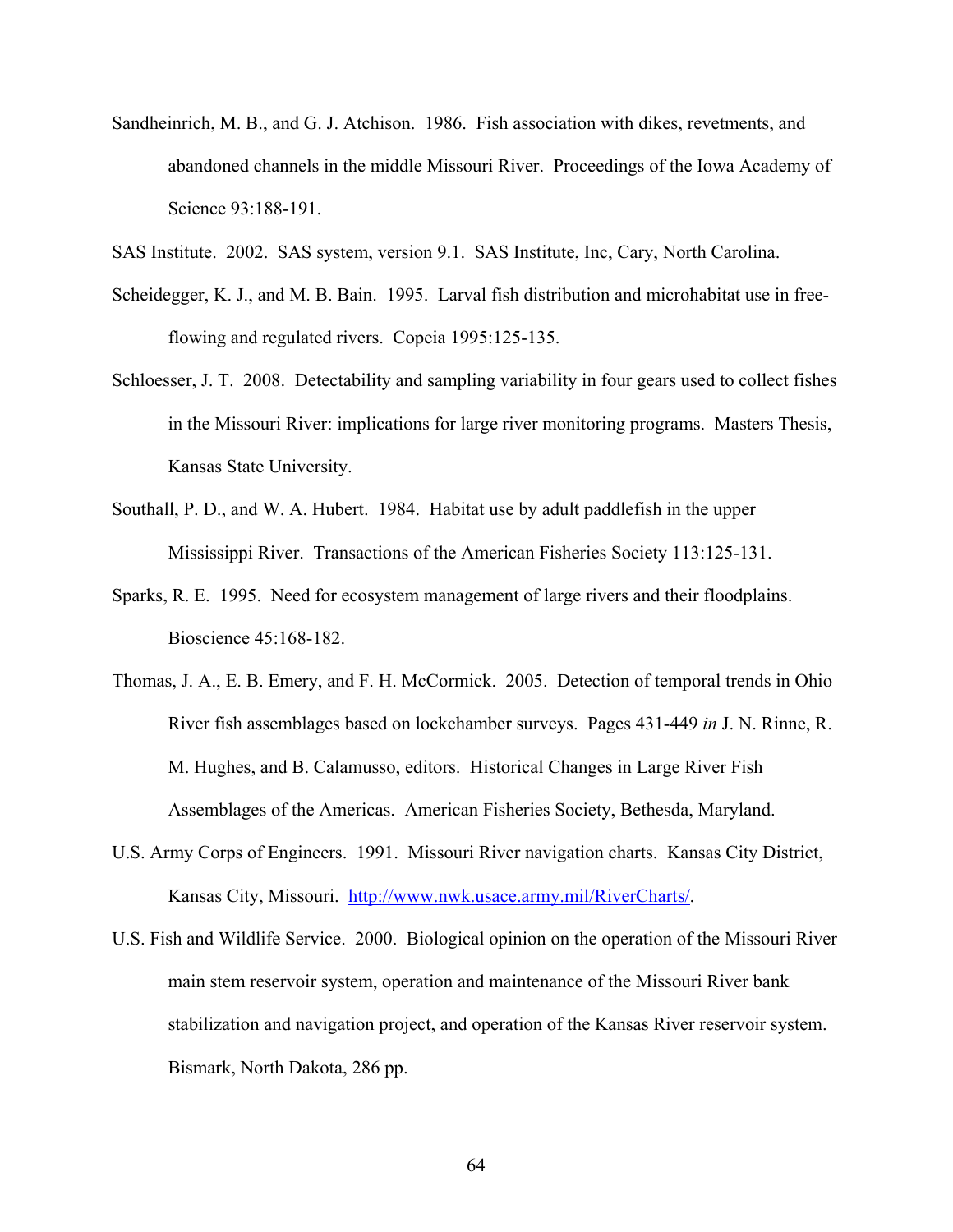- U.S. Fish and Wildlife Service. 2003. Amendment to the 2000 biological opinion on the operation of the Missouri River main stem reservoir system, operation and maintenanceof the Missouri River bank stabilization and navigation project, and operation of the Kansas River reservoir system. Minneapolis, Minnesota, 308 pp.
- Wanner, G. A., D. A. Shuman, M. L. Brown, and D. W. Willis. 2007. An initial assessment of sampling procedures for juvenile pallid sturgeon in the Missouri River downstream of Fort Randall Dam, South Dakota and Nebraska. Journal of Applied Ichthyology 23:529- 538.
- Zar, J. H. 1999. Biostatistical Analysis, 4th edition. Prentice Hall, Inc. Upper Saddle River, New Jersey.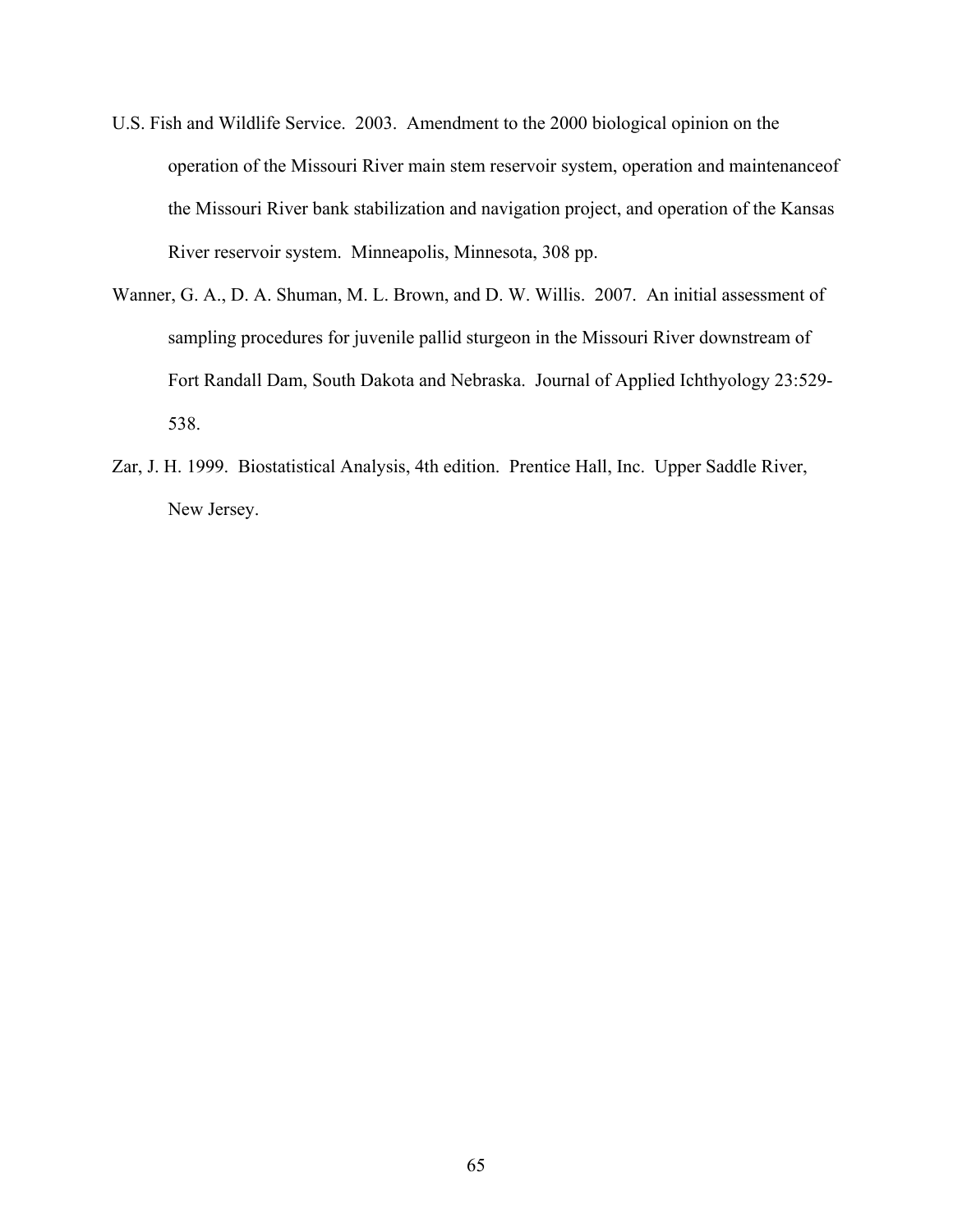## **Figure Captions**

## **Figure**

- 2.1: Mean Shannon Weiner fish diversity (H') and species richness for fish collected in gill nets, trammel nets, otter trawls, and mini fyke nets at five channel structures (un-notched L-dike, notched L-dike, un-notched wing dike, notched wing dike, and channel sand bar) during the coldwater (1 October to 30 June) and warmwater seasons (1 July to 31 October) in the channelized Missouri River from 2003-2006. Error bars represent one standard error.
- 2.2: Proportion of fish caught that were classified as great river species (see Table 2.1) and by habitat guild at five channel structures with gill nets, trammel nets, and otter trawls during the coldwater season (1 October to 30 June) in the channelized Missouri River from 2003-2006. Error bars represent one standard error.
- 2.3: Proportion of fish caught that were classified as great river species (see Table 2.1) and by habitat guild at five channel structures with trammel nets, otter trawls, and mini fyke nets during the warmwater season (1 July to 31 October) in the channelized Missouri River from 2003-2006. Error bars represent one standard error.
- 2.4: Catch per unit effort (CPUE) of great river species at five channel structures in the channelized Missouri River from 2003-2006. Catch per unit effort was represented by the gear and season with the highest overall CPUE. Coldwater season (1 October to 30 June) gill nets were used for goldeye, lake sturgeon, pallid sturgeon, shortnose gar, and shovelnose sturgeon; trammel nets for skipjack herring; and otter trawls for paddlefish and speckled chub. Warmwater season (1 July to 31 October) trammel nets were used for blue sucker; otter trawls for blue catfish, channel shiner, mooneye, and silver chub; and mini fyke nets for river shiner. Linear contrasts listed in parenthesis indicate if structure type (i.e., L-dike, wing dike, or channel sand bar) and notching of a dike affected CPUE. Error bars represent one standard error.
- 2.5: Probability of detecting Missouri River fishes with four gear types during the coldwater (1 October to 30 June) and warmwater seasons (1 July to 31 October) from 2003-2006. Error bars represent 95% confidence intervals. Shovelnose St. = shovelnose sturgeon.
- 2.6: The probability that a channel structure was occupied by a Missouri River fish species during the coldwater (1 October to 30 June) and warmwater seasons (1 July to 31 October) from 2003-2006. Error bars represent 95% confidence intervals. Occupancy estimates near 1 or 0 had no confidence intervals because models were unable to converge on a solution, but the actual proportion of all sites occupied was near or at the upper or lower probability bounds. Shovelnose St. = shovelnose sturgeon.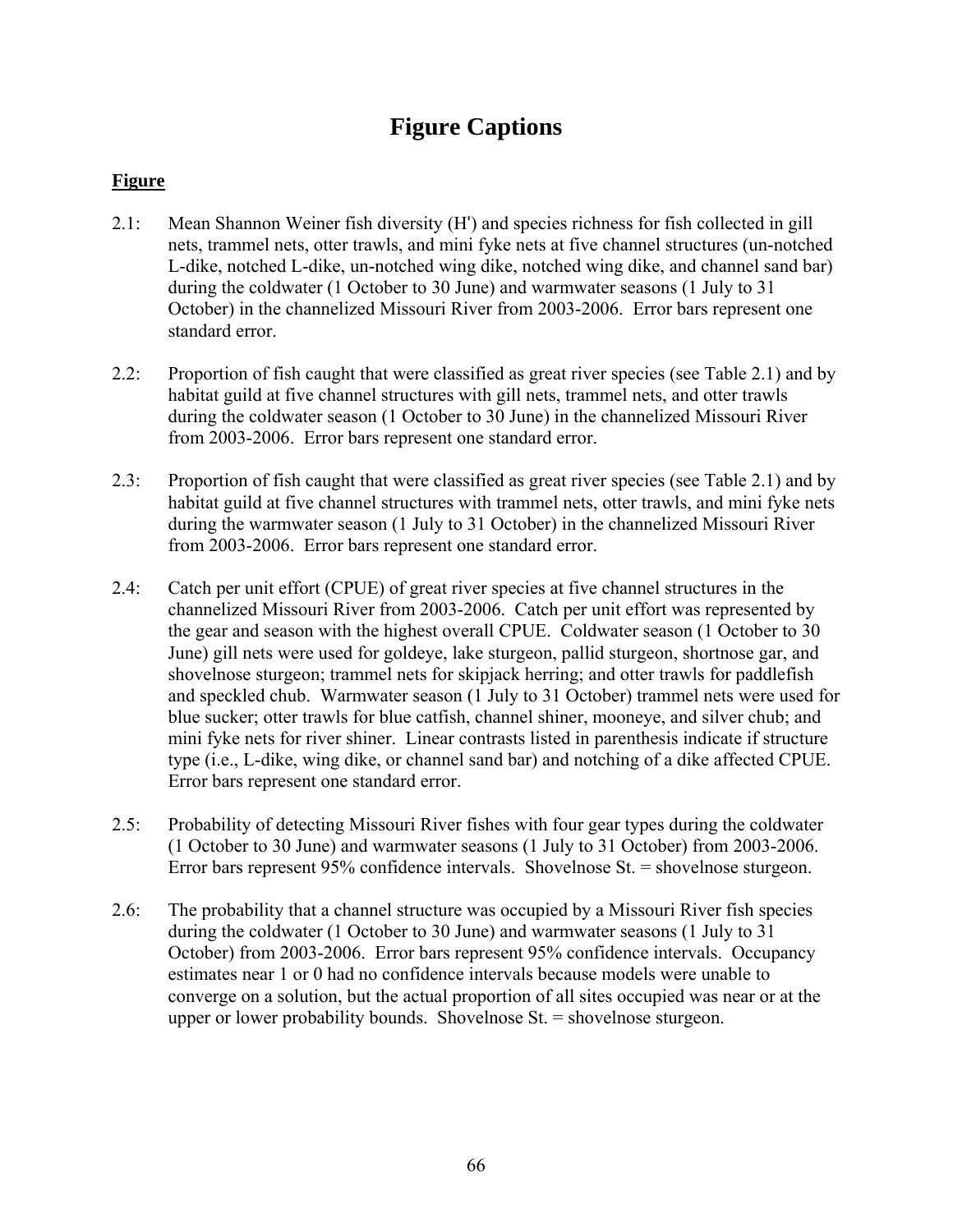

Figure 2.1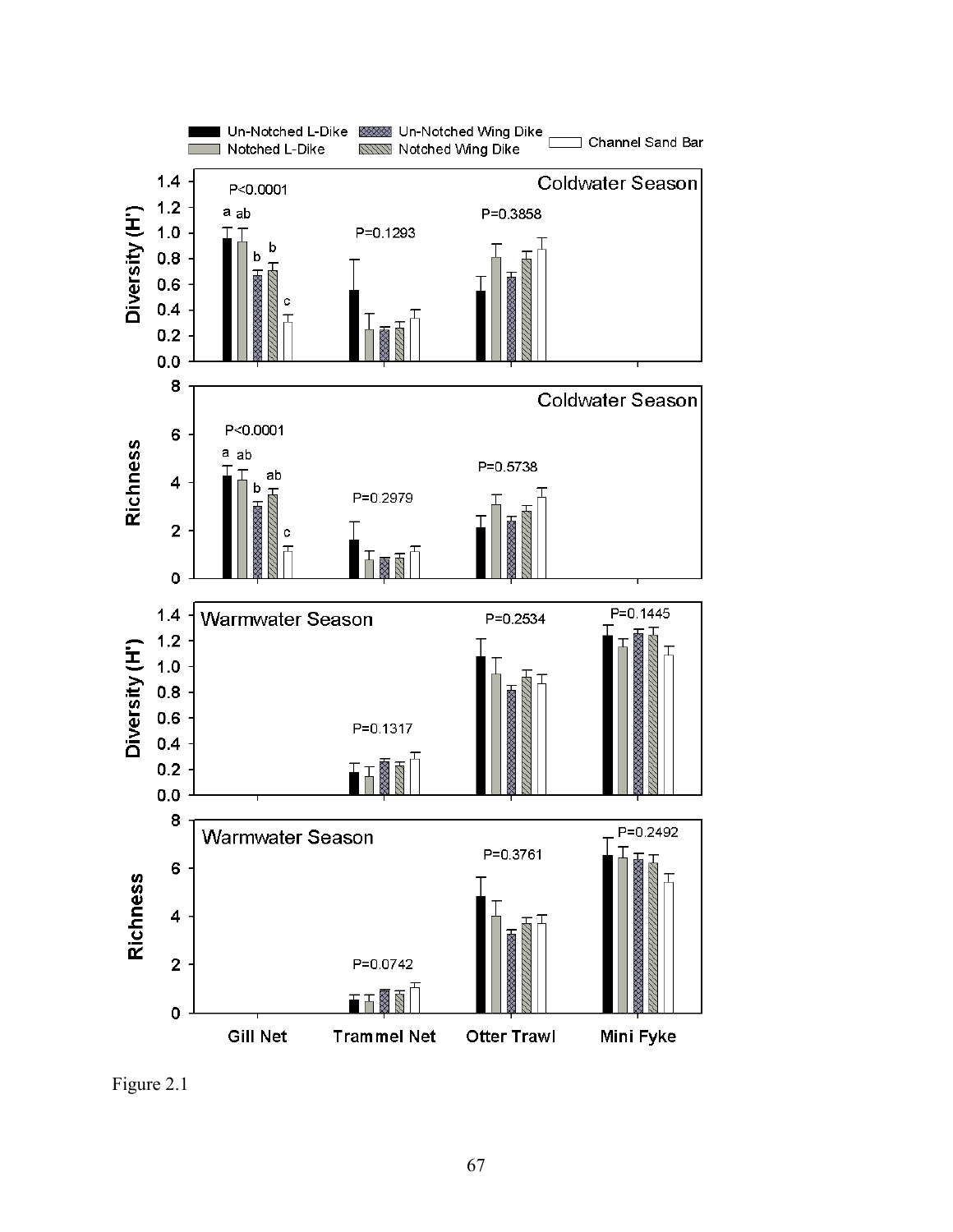

Figure 2.2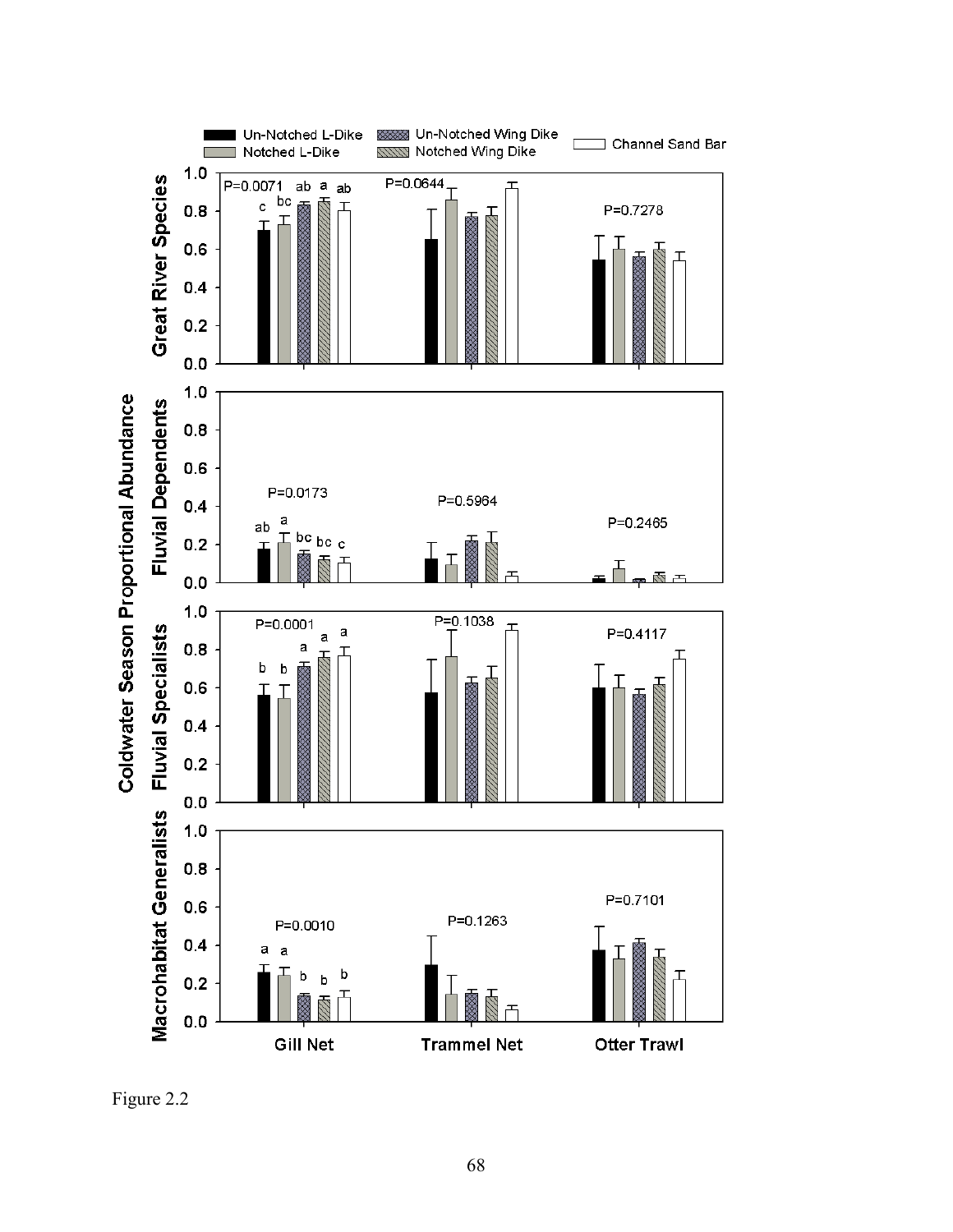

Figure 2.3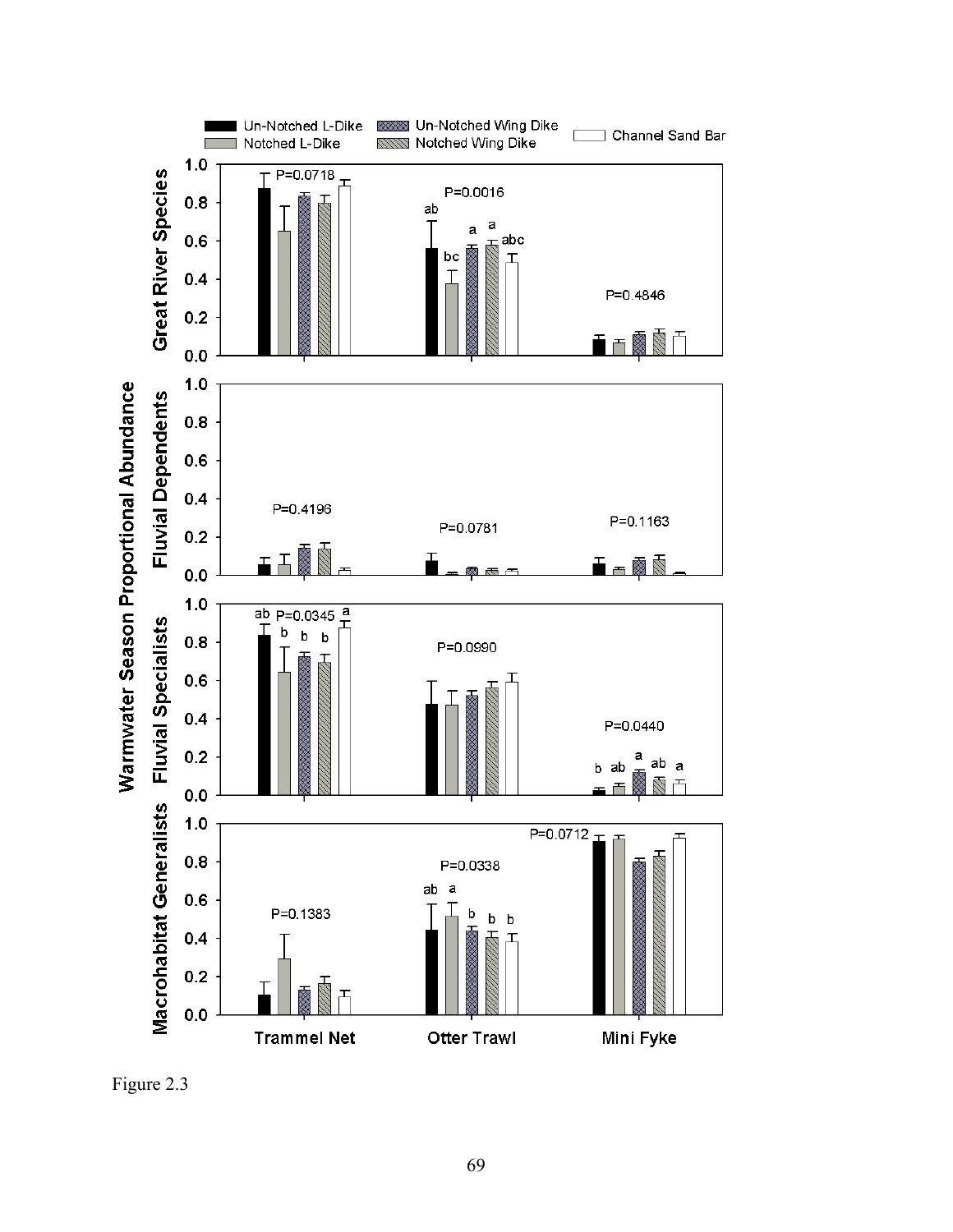

Figure 2.4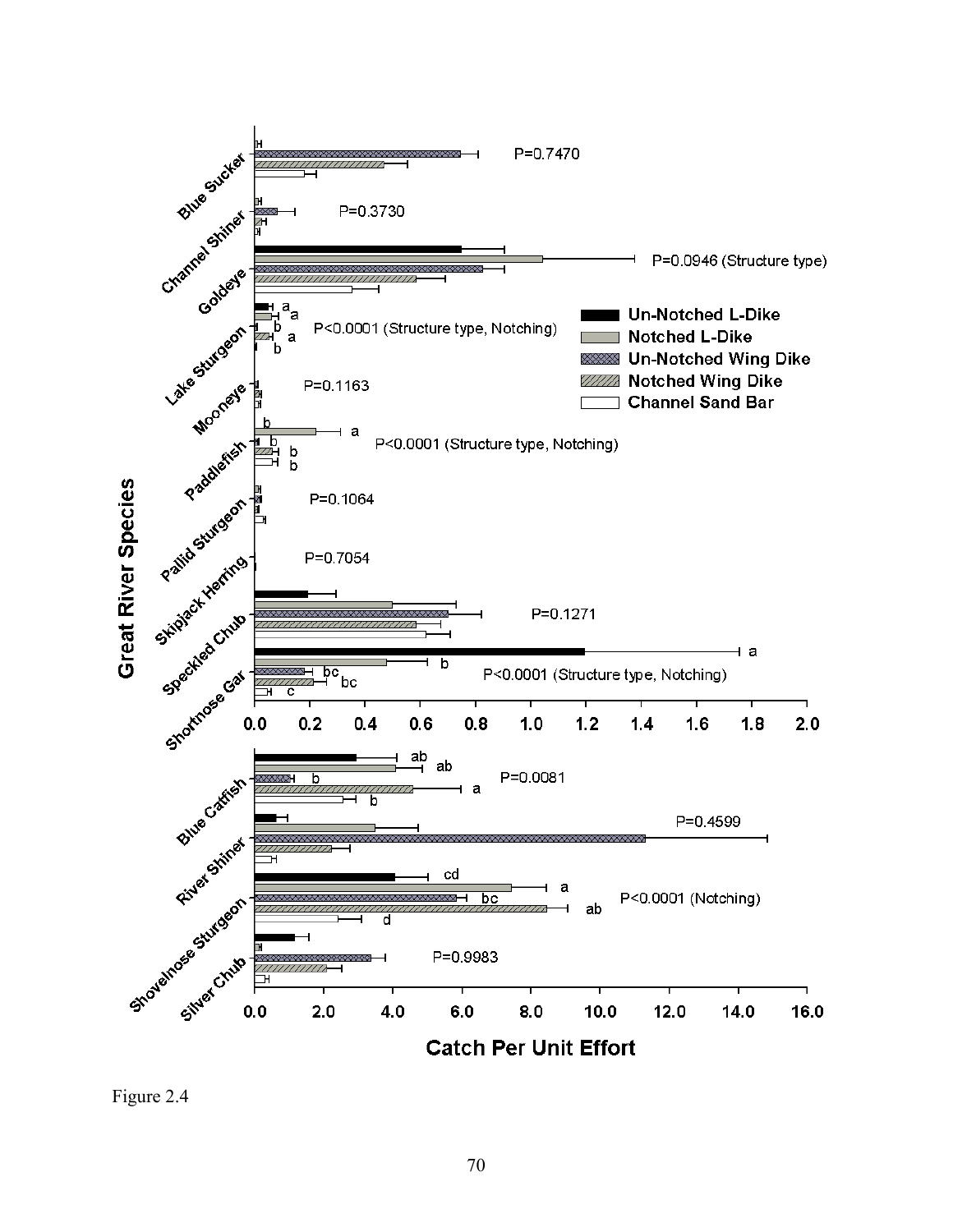

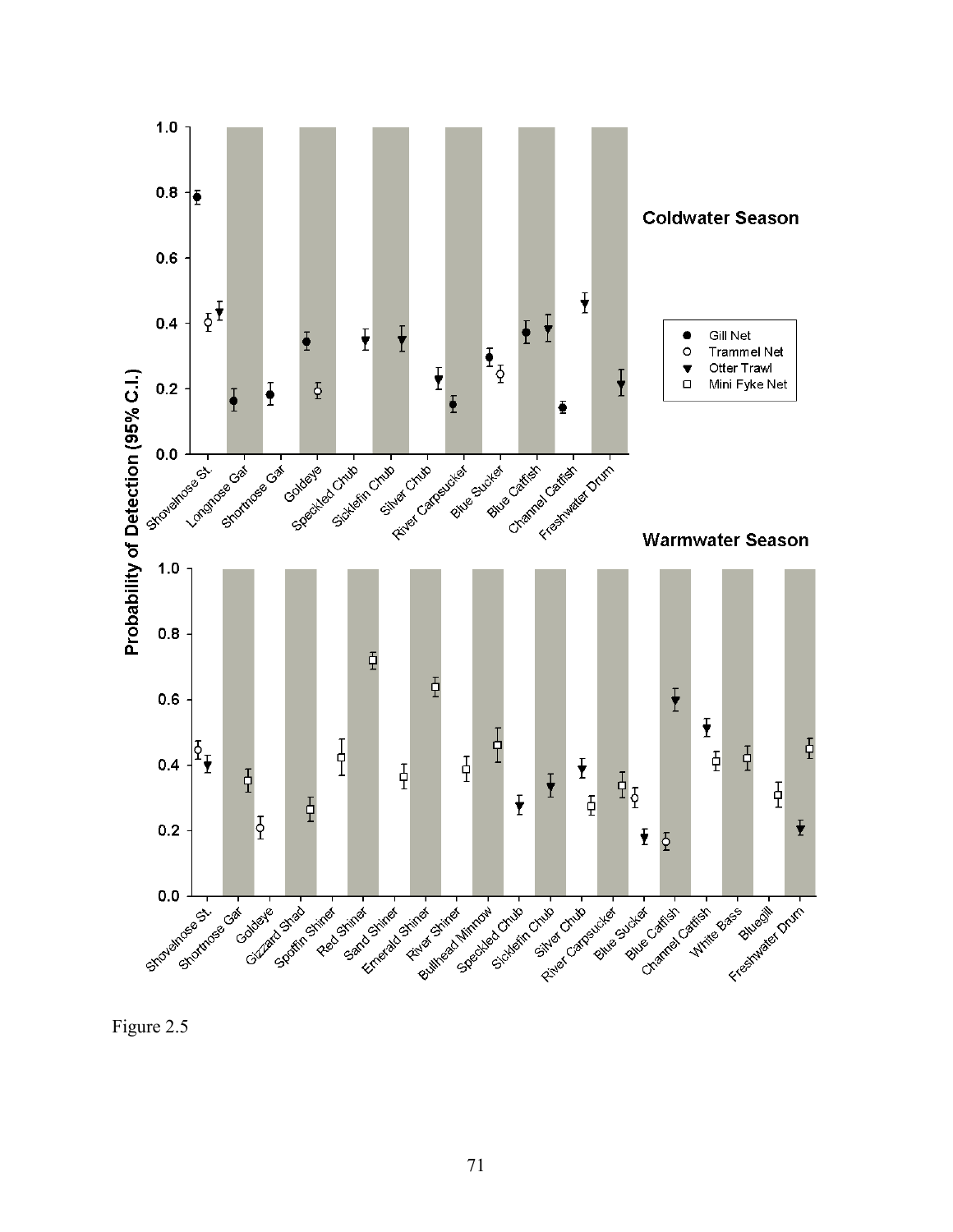

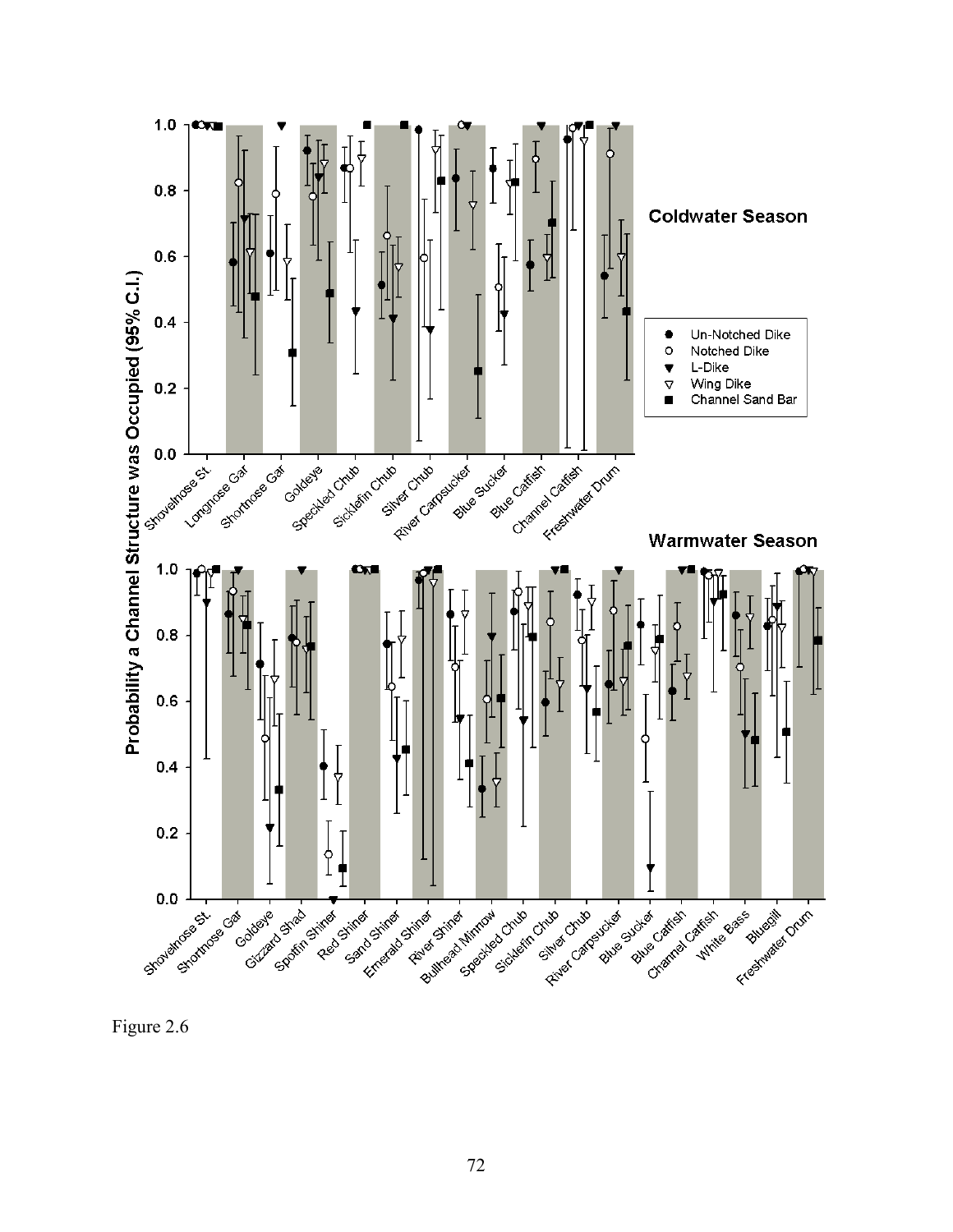Table 2.1. Missouri River fishes and their status as a great river species (X) and habitat guild (FD=fluvial dependent, FS=fluvial specialist, MG=macrohabitat generalist). Percent composition for each species caught with four gear types in the channelized Missouri River during the coldwater season (1 October to 30 June) and warmwater season (1 July to 31 October; listed in parenthesis) from 2003-2006. There were a total of 26,045, 4,614, 4,686, 13,387, 27,780, and 96,154 fish caught in gill nets, coldwater trammel nets, warmwater trammel nets, coldwater otter trawls, warmwater otter trawls, and mini fyke nets, respectively.

| Family and common name     | Scientific name                        | Great river | Habitat   | Percent composition |                          |        |                          |        |               |
|----------------------------|----------------------------------------|-------------|-----------|---------------------|--------------------------|--------|--------------------------|--------|---------------|
|                            |                                        | species     | guild     | Gill net            | Trammel net              |        | Otter trawl              |        | Mini fyke net |
| Acipenseridae              |                                        |             |           |                     |                          |        |                          |        |               |
| Lake sturgeon              | Acipenser fulvescens                   | X           | <b>FD</b> | 0.2                 | < 0.0                    | (0.2)  | < 0.0                    | (<0.0) | (<0.0)        |
| Pallid sturgeon            | Scaphirhynchus albus                   | X           | <b>FS</b> | 0.2                 | 0.6                      | (0.4)  | 0.1                      | (<0.0) | (<0.0)        |
| Shovelnose sturgeon        | Scaphirhynchus platorynchus            | X           | FS        | 65.1                | 60.3                     | (60.5) | 16.6                     | (6.0)  | (<0.0)        |
| Shovelnose x Pallid Hybrid | Scaphirhynchus platorynchus x S. albus | X           | <b>FS</b> | 0.1                 | 0.1                      | (0.1)  | < 0.0                    | (<0.0) | (<0.0)        |
| Polyodontidae              |                                        |             |           |                     |                          |        |                          |        |               |
| Paddlefish                 | Polyodon spathula                      | X           | <b>FD</b> | 0.2                 | < 0.0                    | (<0.0) | 0.8                      | (<0.0) | (<0.0)        |
| Lepisosteidae              |                                        |             |           |                     |                          |        |                          |        |               |
| Longnose gar               | Lepisosteus osseus                     |             | FD        | 2.2                 | 0.9                      | (1.0)  | 0.1                      | (<0.0) | (0.1)         |
| Shortnose gar              | Lepisosteus platostomus                | X           | MG        | 2.6                 | 0.3                      | (0.5)  | 0.1                      | (<0.0) | (0.7)         |
| Hiodontidae                |                                        |             |           |                     |                          |        |                          |        |               |
| Goldeye                    | Hiodon alosoides                       | X           | <b>FD</b> | 9.2                 | 9.3                      | (5.4)  | 0.8                      | (2.2)  | (<0.0)        |
| Mooneye                    | Hiodon tergisus                        | X           | <b>FD</b> | < 0.0               | < 0.0                    | (<0.0) | < 0.0                    | (0.1)  | (<0.0)        |
| Clupeidae                  |                                        |             |           |                     |                          |        |                          |        |               |
| Skipjack herring           | Alosa chrysochloris                    | X           | <b>FD</b> | < 0.0               | 0.2                      | (0.1)  | < 0.0                    | (<0.0) | (<0.0)        |
| Gizzard shad               | Dorosoma cepedianum                    |             | MG        | 1.5                 | 1.2                      | (0.3)  | 0.2                      | (0.4)  | (1.2)         |
| Cyprinidae                 |                                        |             |           |                     |                          |        |                          |        |               |
| Central stoneroller        | Campostoma anomalum                    |             | <b>FS</b> |                     | $\overline{\phantom{0}}$ | (0.0)  | $\blacksquare$           | (0.0)  | (<0.0)        |
| Largescale stoneroller     | Campostoma oligolepis                  |             | <b>FS</b> | $\overline{a}$      | $\blacksquare$           | (<0.0) | $\blacksquare$           | (<0.0) | (<0.0)        |
| Goldfish                   | Carassius auratus                      |             | MG        |                     | $\blacksquare$           | (<0.0) | $\blacksquare$           | (<0.0) | (<0.0)        |
| Grass carp                 | Ctenopharyngodon idella                |             | FD        | 0.3                 | 0.7                      | (0.3)  | < 0.0                    | (<0.0) | (<0.0)        |
| Red shiner                 | Cyprinella lutrensis                   |             | MG        | < 0.0               | < 0.0                    | (<0.0) | 0.9                      | (1.5)  | (22.7)        |
| Spotfin shiner             | Cyprinella spiloptera                  |             | <b>FS</b> | < 0.0               | < 0.0                    | (<0.0) | 0.2                      | (0.1)  | (1.5)         |
| Common carp                | Cyprinus carpio                        |             | MG        | 0.7                 | 0.7                      | (0.4)  | 0.3                      | (0.1)  | (0.2)         |
| Plains minnow              | Hybognathus placitus                   |             | <b>FD</b> | $\sim$              | $\blacksquare$           | (<0.0) | $\overline{\phantom{a}}$ | (<0.0) | (0.1)         |
| Silver carp                | Hypopthalmichthys molitrix             |             | <b>FD</b> | 0.4                 | 0.2                      | (<0.0) | 0.1                      | (<0.0) | (0.2)         |
| Redfin Shiner              | Lythrurus umbratilus                   |             | FS        | $\blacksquare$      | $\blacksquare$           | (<0.0) | $\blacksquare$           | (<0.0) | (<0.0)        |
| Speckled chub              | Macrhybopsis aestivalis                | X           | <b>FS</b> | < 0.0               | 0.1                      | (<0.0) | 12.4                     | (4.3)  | (0.4)         |
| Sturgeon chub              | Macrhybopsis gelida                    |             | FS        | < 0.0               | < 0.0                    | (<0.0) | 1.4                      | (0.9)  | (<0.0)        |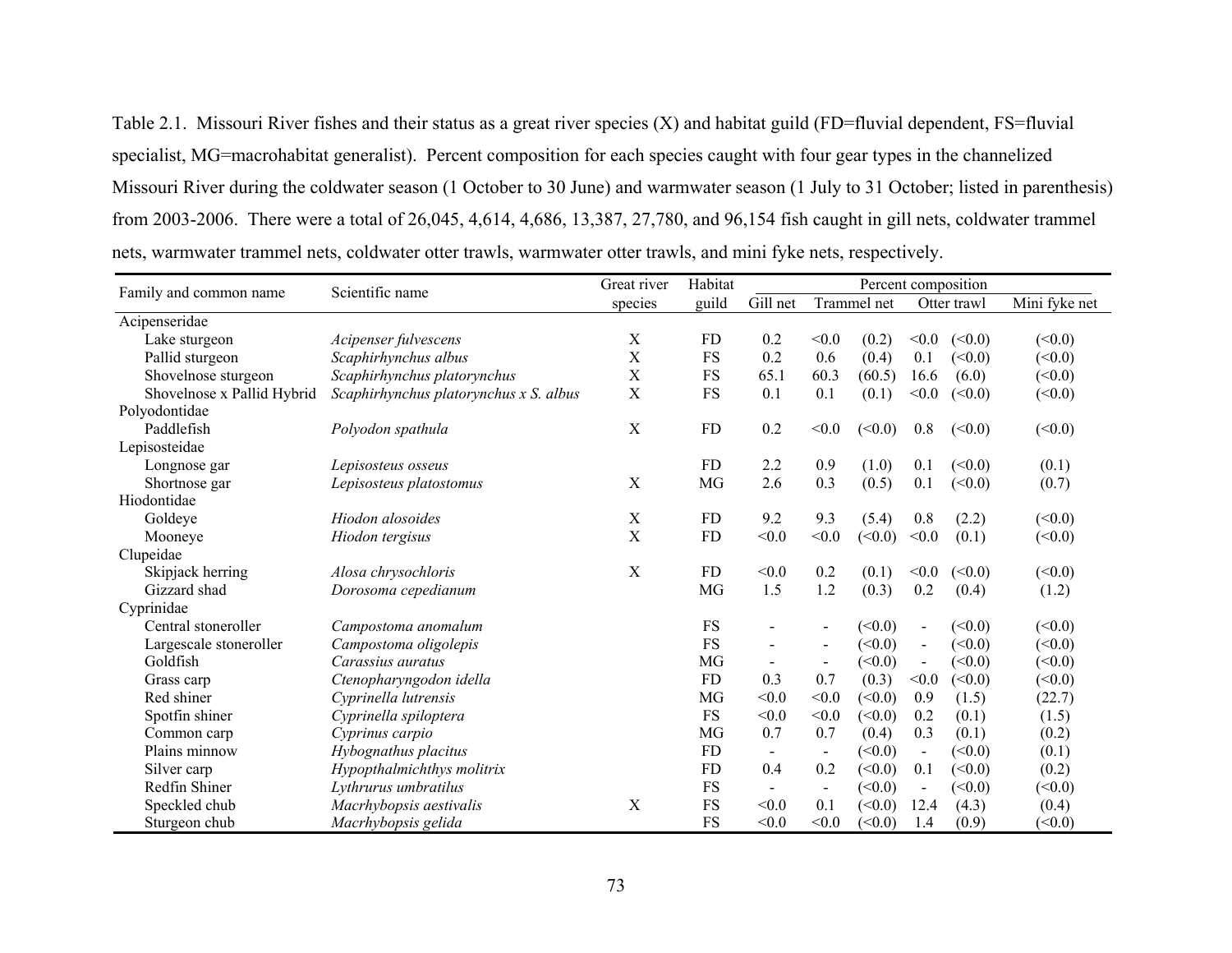| Family and common name  | Scientific name          | Great river | Habitat    | Percent composition      |                          |                   |                          |                   |                        |
|-------------------------|--------------------------|-------------|------------|--------------------------|--------------------------|-------------------|--------------------------|-------------------|------------------------|
|                         |                          | species     | guild      | Gill net                 |                          | Trammel net       |                          | Otter trawl       | Mini fyke net          |
| Cyprinidae              |                          |             |            |                          |                          |                   |                          |                   |                        |
| Sicklefin chub          | Macrhybopsis meeki       |             | <b>FS</b>  | < 0.0                    | < 0.0                    | (<0.0)            | 9.4                      | (3.8)             | (0.2)                  |
| Silver chub             | Macrhybopsis storeriana  | X           | MG         | < 0.0                    | < 0.0                    | (<0.0)            | 5.3                      | (16.4)            | (1.2)                  |
| Hornyhead chub          | Nocomis biguttatus       |             | <b>FD</b>  | $\blacksquare$           | $\blacksquare$           | (<0.0)            | $\blacksquare$           | (<0.0)            | (<0.0)                 |
| Golden shiner           | Notemigonus crysoleucas  |             | MG         | $\blacksquare$           | $\blacksquare$           | (<0.0)            | $\blacksquare$           | (<0.0)            | (<0.0)                 |
| Emerald shiner          | Notropis atherinoides    |             | MG         | < 0.0                    | < 0.0                    | (<0.0)            | 1.6                      | (5.4)             | (36.2)                 |
| River shiner            | Notropis blennius        | X           | <b>FS</b>  | < 0.0                    | < 0.0                    | (<0.0)            | 0.1                      | (0.8)             | (7.4)                  |
| Bigmouth shiner         | Notropis dorsalis        |             | ${\rm FS}$ | $\overline{\phantom{a}}$ | $\overline{\phantom{a}}$ | (<0.0)            | $\blacksquare$           | (<0.0)            | (<0.0)                 |
| Spottail shiner         | Notropis hudsonius       |             | MG         | $\blacksquare$           | $\overline{\phantom{a}}$ | (<0.0)            | $\blacksquare$           | (<0.0)            | (<0.0)                 |
| Sand shiner             | Notropis stramineus      |             | <b>FS</b>  | < 0.0                    | < 0.0                    | (<0.0)            | 0.1                      | (0.1)             | (4.3)                  |
| Mimic shiner            | Notropis volucellus      |             | <b>MG</b>  | < 0.0                    | < 0.0                    | (<0.0)            | 0.3                      | (0.1)             | (0.2)                  |
| <b>Channel Shiner</b>   | Notropis subspecies      | X           | <b>FS</b>  | < 0.0                    | < 0.0                    | (<0.0)            | 1.2                      | (0.8)             | (0.2)                  |
| Suckermouth minnow      | Phenacobius mirabilis    |             | ${\rm FS}$ | $\blacksquare$           | $\blacksquare$           | (<0.0)            | $\sim$                   | (<0.0)            | (<0.0)                 |
| <b>Bluntnose</b> minnow | Pimephales notatus       |             | <b>MG</b>  | < 0.0                    | < 0.0                    | (<0.0)            | < 0.0                    | (<0.0)            | (0.6)                  |
| Fathead minnow          | Pimephales promelas      |             | MG         | $\blacksquare$           | $\blacksquare$           | (<0.0)            | $\overline{\phantom{a}}$ | (<0.0)            | (0.6)                  |
| Bullhead minnow         | Pimephales vigilas       |             | MG         | < 0.0                    | < 0.0                    | (<0.0)            | 0.1                      | (0.2)             | (2.9)                  |
| Flathead chub           | Platygobio gracilis      |             | <b>FS</b>  | $\blacksquare$           | $\blacksquare$           | (<0.0)            | $\sim$                   | (<0.0)            | (<0.0)                 |
| Longnose dace           | Rhinichthys cataractae   |             | MG         | $\overline{a}$           | $\blacksquare$           | (<0.0)            | $\blacksquare$           | (<0.0)            | (<0.0)                 |
| Creek chub              | Semotilus atromaculatus  |             | MG         | $\overline{a}$           | $\overline{\phantom{a}}$ | (<0.0)            | $\blacksquare$           | (<0.0)            | (<0.0)                 |
| Catostomidae            |                          |             |            |                          |                          |                   |                          |                   |                        |
| River carpsucker        | Carpiodes carpio         |             | MG         | 1.5                      | 1.0                      | (1.5)             | 0.5                      | (0.9)             | (7.3)                  |
| Quillback               | Carpiodes cyprinus       |             | MG         | 0.1                      | 0.3                      | (0.3)             | < 0.0                    | (<0.0)            | (<0.0)                 |
| Highfin carpsucker      | Carpiodes velifer        |             | <b>FS</b>  | < 0.0                    | < 0.0                    | (<0.0)            | < 0.0                    | (<0.0)            | (<0.0)                 |
| White sucker            | Catostomus commersoni    |             | <b>FD</b>  | 0.1                      | < 0.0                    | $\left( -\right)$ | < 0.0                    | $(-)$             | $(-)$                  |
| Blue sucker             | Cycleptus elongatus      | X           | ${\rm FS}$ | 4.9                      | 13.4                     | (15.0)            | 1.3                      | (1.2)             | (<0.0)                 |
| Smallmouth buffalo      | Ictiobus bubalus         |             | MG         | 0.9                      | 2.4                      | (2.4)             | 0.1                      | (0.1)             | (0.1)                  |
| Bigmouth buffalo        | Ictiobus cyprinellus     |             | MG         | < 0.0                    | 0.1                      | (0.1)             | < 0.0                    | (<0.0)            | (<0.0)                 |
| <b>Black buffalo</b>    | Ictiobus niger           |             | MG         | < 0.0                    | < 0.0                    | (<0.0)            | < 0.0                    | (<0.0)            | (<0.0)                 |
| Spotted sucker          | Minytrema melanops       |             | MG         | < 0.0                    | < 0.0                    | $\left( -\right)$ | < 0.0                    | $(\cdot)$         | $\left( \cdot \right)$ |
| River redhorse          | Moxostoma carinatum      |             | <b>FD</b>  | < 0.0                    | < 0.0                    | $\left( -\right)$ | < 0.0                    | $\left( -\right)$ | $\left( \cdot \right)$ |
| Golden redhorse         | Moxostoma erythrurum     |             | <b>FD</b>  | < 0.0                    | < 0.0                    | $\left( -\right)$ | < 0.0                    | $\left( -\right)$ | $\left( -\right)$      |
| Shorthead redhorse      | Moxostoma macrolepidotum |             | <b>FD</b>  | 0.5                      | 0.1                      | (0.4)             | < 0.0                    | (0.2)             | (0.1)                  |
| Ichtaluridae            |                          |             |            |                          |                          |                   |                          |                   |                        |
| <b>Black bullhead</b>   | Ameiurus melas           |             | <b>MG</b>  | $\blacksquare$           | $\blacksquare$           | (<0.0)            | $\blacksquare$           | (<0.0)            | (<0.0)                 |
| Yellow bullhead         | Ameiurus natalis         |             | MG         | < 0.0                    | < 0.0                    | (<0.0)            | < 0.0                    | (<0.0)            | (<0.0)                 |
| Blue catfish            | Ictalurus furcatus       | X           | <b>FS</b>  | 5.0                      | 3.1                      | (6.7)             | 7.8                      | (20.2)            | (0.1)                  |
| Channel catfish         | Ictalurus punctatus      |             | MG         | 1.4                      | 3.0                      | (2.5)             | 28.2                     | (23)              | (1.5)                  |

## Table 2.1. Continued.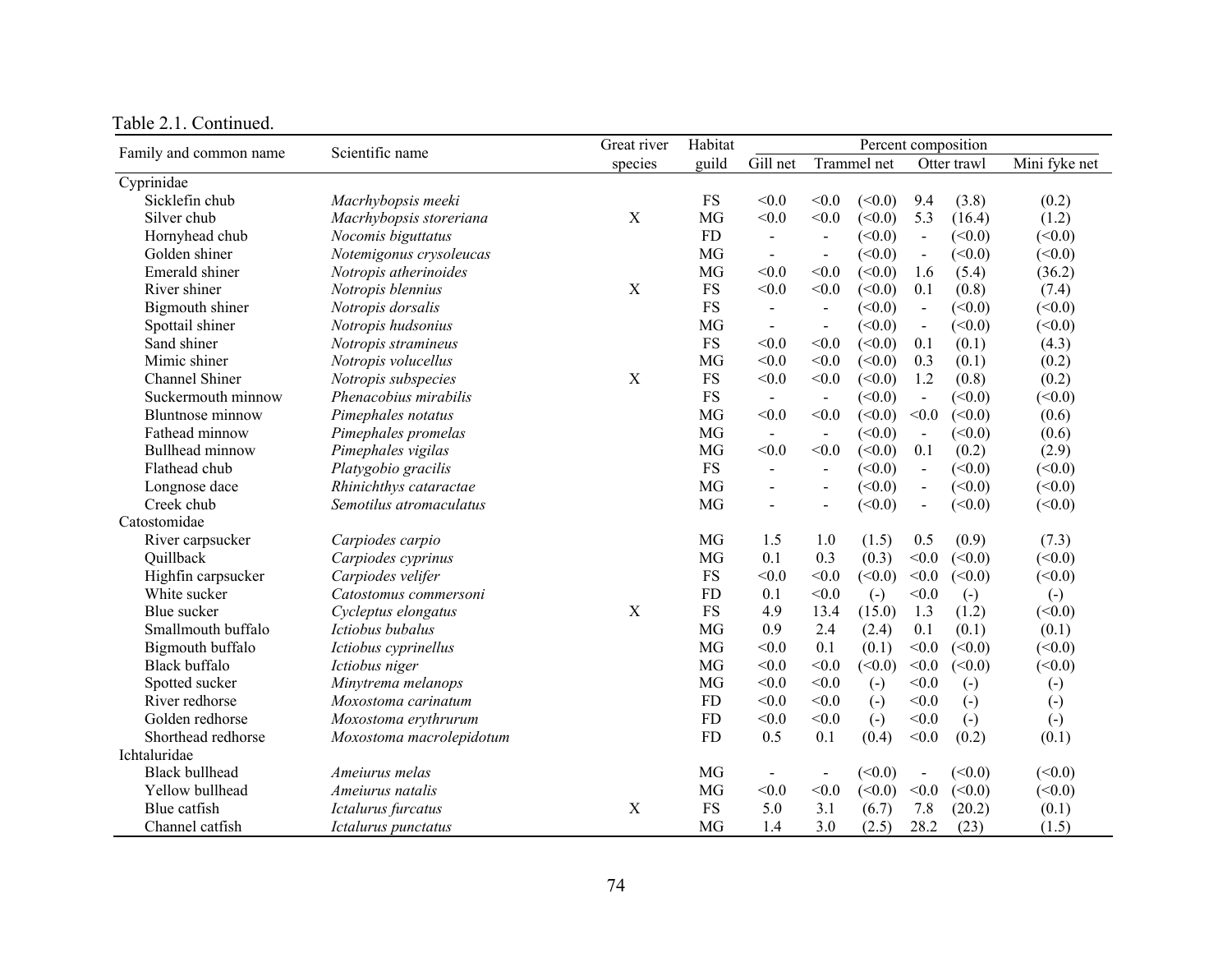| Family and common name    | Scientific name                    | Great river | Habitat   | Percent composition |                          |        |                          |        |               |
|---------------------------|------------------------------------|-------------|-----------|---------------------|--------------------------|--------|--------------------------|--------|---------------|
|                           |                                    | species     | guild     | Gill net            | Trammel net              |        | Otter trawl              |        | Mini fyke net |
| Ichtaluridae              |                                    |             |           |                     |                          |        |                          |        |               |
| Stonecat                  | Noturus flavus                     |             | <b>FS</b> | < 0.0               | < 0.0                    | (<0.0) | 0.3                      | (<0.0) | (<0.0)        |
| Tadpole madtom            | Noturus gyrinus                    |             | MG        | $\blacksquare$      | $\overline{\phantom{a}}$ | (<0.0) | $\sim$                   | (<0.0) | (<0.0)        |
| Flathead catfish          | Pylodictus olivaris                |             | <b>FD</b> | 0.2                 | 0.2                      | (0.4)  | 0.4                      | (0.2)  | (<0.0)        |
| Fundulidae                |                                    |             |           |                     |                          |        |                          |        |               |
| Northern studfish         | Fundulus catenatus                 |             | MG        |                     |                          | (<0.0) | $\overline{\phantom{a}}$ | (<0.0) | (<0.0)        |
| Blackstripe topminnow     | Fundulus notatus                   |             | MG        |                     | $\overline{a}$           | (<0.0) | $\blacksquare$           | (<0.0) | (<0.0)        |
| Plains killifish          | Fundulus zebrinus                  |             | MG        | $\overline{a}$      | $\overline{a}$           | (<0.0) | $\blacksquare$           | (<0.0) | (<0.0)        |
| Poeciliidae               |                                    |             |           |                     |                          |        |                          |        |               |
| Western mosquitofish      | Gambusia affinis                   |             | MG        |                     |                          | (<0.0) | $\overline{a}$           | (<0.0) | (0.4)         |
| Atherinidae               |                                    |             |           |                     |                          |        |                          |        |               |
| <b>Brook silverside</b>   | Labidesthes sicculus               |             | MG        | < 0.0               | < 0.0                    | (<0.0) | < 0.0                    | (<0.0) | (<0.0)        |
| Osmeridae                 |                                    |             |           |                     |                          |        |                          |        |               |
| Rainbow smelt             | Osmerus mordax                     |             | FD        |                     |                          | (<0.0) | $\overline{\phantom{a}}$ | (<0.0) | (<0.0)        |
| Percichthyidae            |                                    |             |           |                     |                          |        |                          |        |               |
| White perch               | Morone americana                   |             | <b>FD</b> | < 0.0               | < 0.0                    | (<0.0) | < 0.0                    | (<0.0) | (<0.0)        |
| White bass                | Morone chrysops                    |             | <b>FD</b> | 0.1                 | < 0.0                    | (<0.0) | 0.1                      | (0.7)  | (1.6)         |
| Striped bass x White bass | Morone saxatilis $X$ M. chrysops   |             | FD        | < 0.0               | < 0.0                    | (<0.0) | < 0.0                    | (<0.0) | (<0.0)        |
| Centrarchidae             |                                    |             |           |                     |                          |        |                          |        |               |
| Green sunfish             | Lepomis cyanellus                  |             | MG        | < 0.0               | < 0.0                    | (<0.0) | < 0.0                    | (<0.0) | (0.2)         |
| Green sunfish x Bluegill  | Lepomis cyanellus x L. macrochirus |             | MG        | $\blacksquare$      | $\blacksquare$           | (<0.0) | $\overline{\phantom{a}}$ | (<0.0) | (<0.0)        |
| Orangespotted sunfish     | Lepomis humilis                    |             | MG        | < 0.0               | < 0.0                    | (<0.0) | < 0.0                    | (0.1)  | (0.8)         |
| Bluegill                  | Lepomis macrochirus                |             | MG        | < 0.0               | < 0.0                    | (<0.0) | < 0.0                    | (0.1)  | (1.3)         |
| Longear sunfish           | Lepomis megalotis                  |             | MG        | $\blacksquare$      | $\blacksquare$           | (<0.0) | $\blacksquare$           | (<0.0) | (<0.0)        |
| Smallmouth bass           | Micropterus dolomieu               |             | MG        | < 0.0               | < 0.0                    | (<0.0) | < 0.0                    | (<0.0) | (<0.0)        |
| Spotted bass              | Micropterus punctulatus            |             | MG        | $\blacksquare$      | $\blacksquare$           | (<0.0) | $\mathbf{v}$             | (<0.0) | (<0.0)        |
| Largemouth bass           | Micropterus salmoides              |             | MG        | < 0.0               | < 0.0                    | (<0.0) | < 0.0                    | (<0.0) | (<0.0)        |
| White crappie             | Pomoxis annularis                  |             | MG        | < 0.0               | < 0.0                    | (<0.0) | < 0.0                    | (<0.0) | (0.2)         |
| Black crappie             | Pomoxis nigromaculatus             |             | MG        | < 0.0               | < 0.0                    | (<0.0) | < 0.0                    | (<0.0) | (<0.0)        |
| Percidae                  |                                    |             |           |                     |                          |        |                          |        |               |
| Johnny darter             | Etheostoma nigrum                  |             | MG        | < 0.0               | < 0.0                    | (<0.0) | < 0.0                    | (<0.0) | (<0.0)        |
| Logperch                  | Percina caprodes                   |             | MG        | < 0.0               | < 0.0                    | (<0.0) | < 0.0                    | (<0.0) | (<0.0)        |
| Sauger                    | Sander canadense                   |             | MG        | 1.4                 | 0.4                      | (0.8)  | 0.3                      | (0.2)  | (<0.0)        |
| Sauger x Walleye          | Sander canadense x S. vitrieum     |             | MG        | < 0.0               | < 0.0                    | (<0.0) | $<0.0$                   | (<0.0) | (<0.0)        |
| Walleye                   | Sander vitreum                     |             | MG        | 0.3                 | 0.1                      | (<0.0) | 0.1                      | (<0.0) | (<0.0)        |
| Sciaenidae                |                                    |             |           |                     |                          |        |                          |        |               |
| Freshwater drum           | Aplodinotus grunniens              |             | MG        | 0.6                 | 0.5                      | (0.5)  | 8.7                      | (9.6)  | (4.8)         |